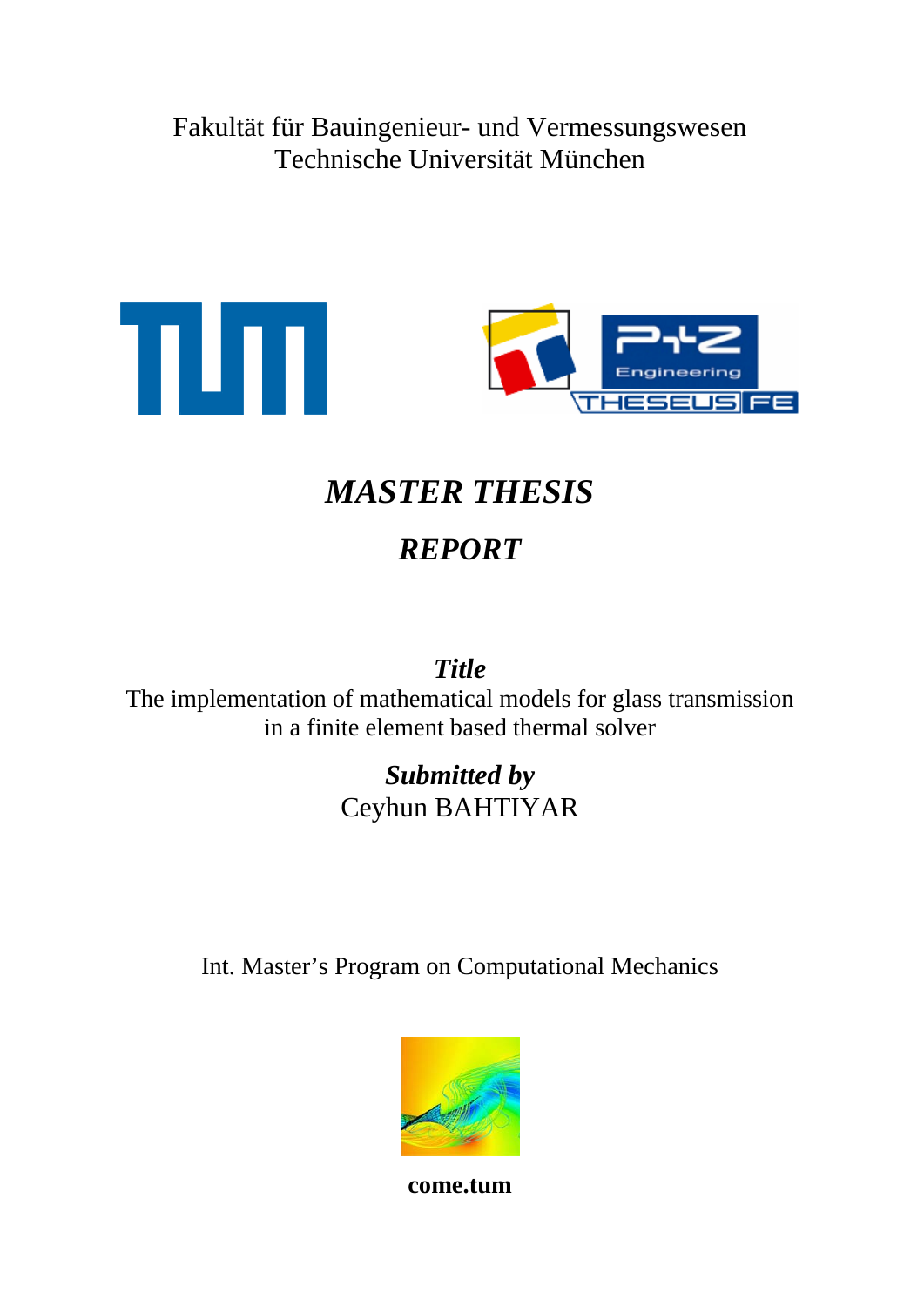Name, Last name : CEYHUN BAHTIYAR

Signature :

**I hereby declare that all information in this document has been obtained and presented in accordance with academic rules and ethical conduct. I also declare that, as required by these rules and conduct, I have fully cited and referenced all material and results that are not original to this work.**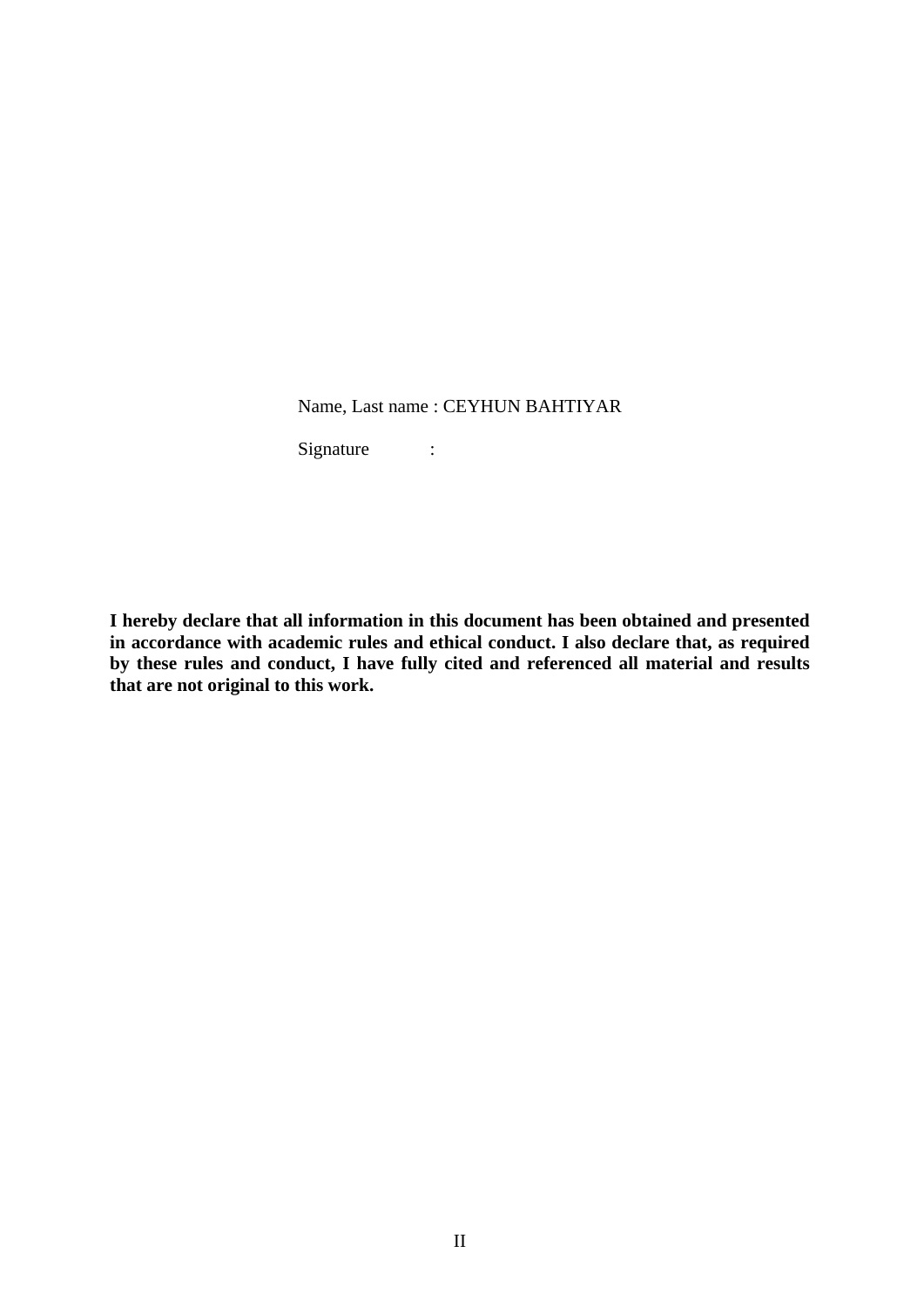### Abstract

#### The implementation of mathematical models for glass transmission in a finite element based thermal solver

In the thesis the calculation of solar radiation coefficients, transmission-absorption-reflection, for the glazing materials are explained. Surface and layer coefficients are investigated and their physical-mathematical backgrounds are discussed. During the solution process two methods which are ray tracing and net radiation methods are introduced. The advantages and disadvantages of the both methods are presented. Finally a software tool is programmed for any possibilities of glazing systems. With theoretical examples which are solved by the software tool the subject is tried to be clarified.

Keywords: transmission-reflection-absorption; solar radiation; single and multilayer glazing; wave attenuation; wave interference; ray tracing method; net radiation method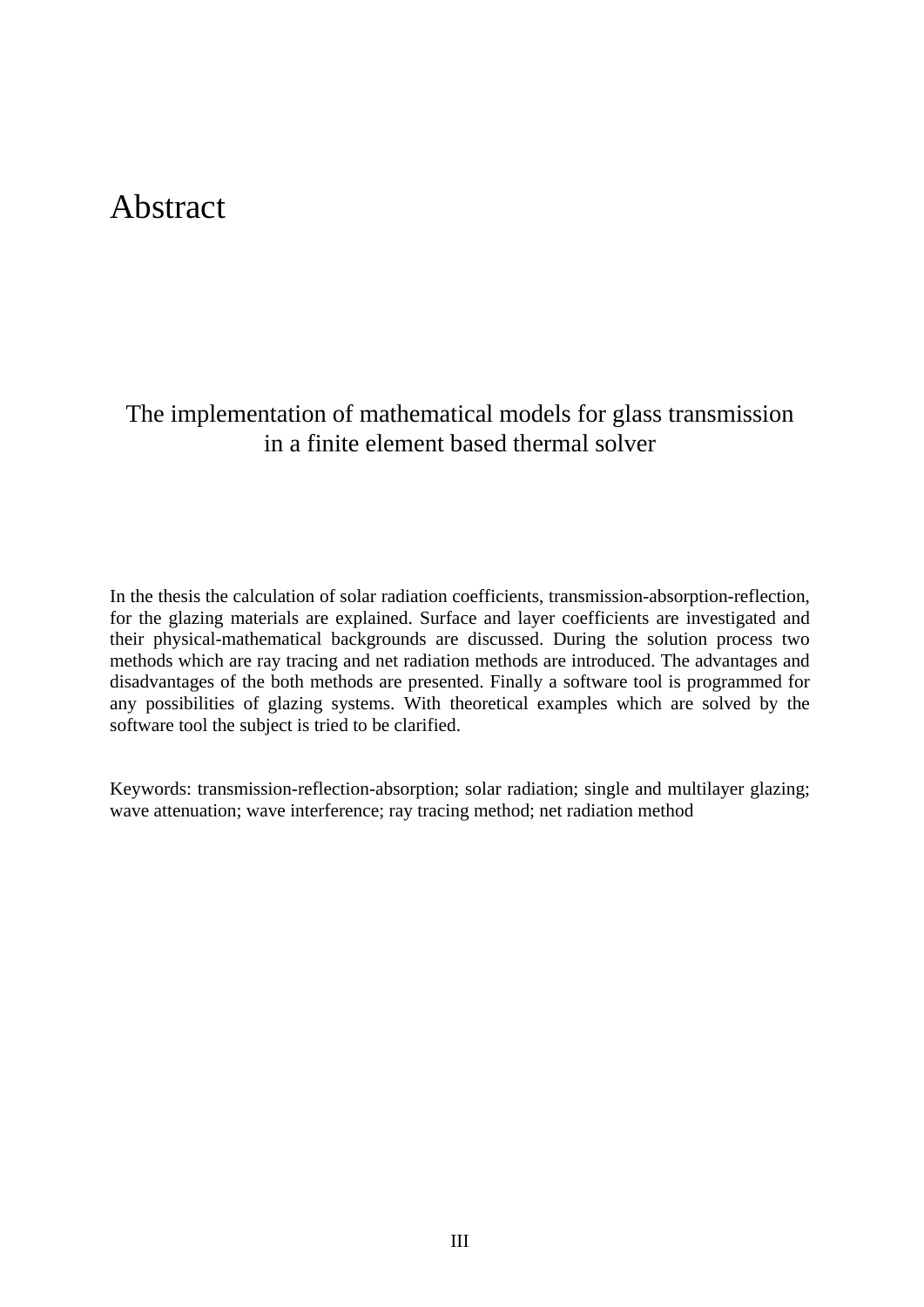## Acknowledgement

The author wishes to express his deepest gratitude to his supervisor Dipl.-Ing. Katrin Runtemund for his guidance, advice, criticism, encouragements and insight throughout the research.

The author would also like to thank Micheal Ellinger as supervisor and Stefan Wagner at the company P+Z engineering for their suggestions, encouragements, supports and comments.

The technical supports of the P+Z engineering throughout the master thesis are gratefully acknowledged. Thus the author regards his best wishes to Dr. Stefan Paulke.

The author finally wishes to thank his family and friends for their supports and encouragements.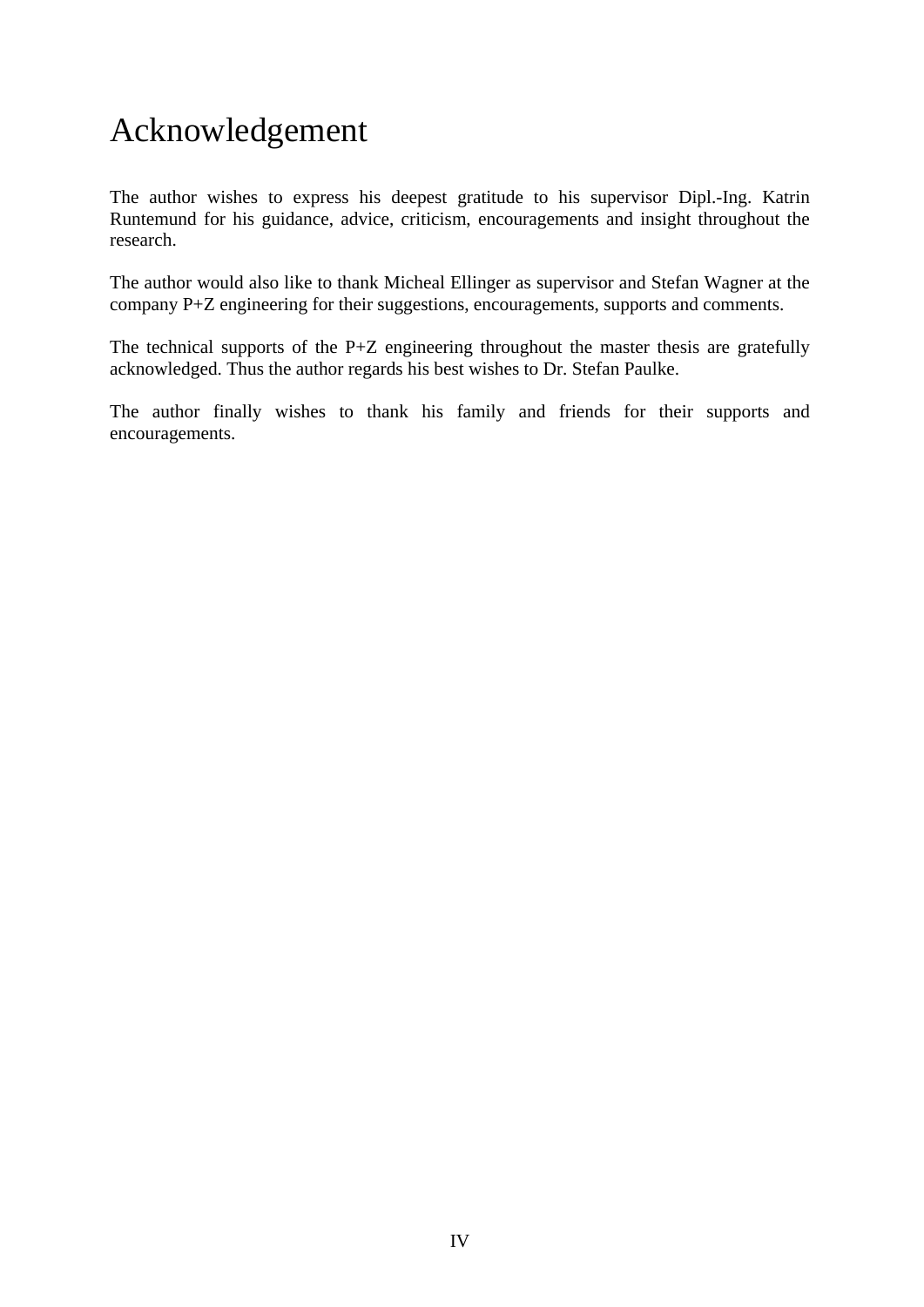## Table of Content

| 1 Prediction of Radiative Properties by Classical Electromagnetic                     |  |
|---------------------------------------------------------------------------------------|--|
|                                                                                       |  |
|                                                                                       |  |
|                                                                                       |  |
|                                                                                       |  |
|                                                                                       |  |
|                                                                                       |  |
|                                                                                       |  |
| 1.2.1 Between Two Perfect Dielectric(No wave Attenuation, K≈0) (No wave               |  |
| 1.2.2 Between Two Absorbing Medium ( $\kappa \ne 0$ ) (No wave interference effect)15 |  |
| 1.2.3 Vector Amplitudes at the Interface between Two Perfect Dielectric (No wave      |  |
|                                                                                       |  |
| 1.2.4 Fresnel Coefficients between Two Absorbing Medium (K=0) (With wave              |  |
|                                                                                       |  |
| 2 Transmission, Absorption and Reflection of Systems24                                |  |
| Single Partially Transmitting Layer with Thickness $D>\lambda(No$ Wave<br>2.1         |  |
|                                                                                       |  |
|                                                                                       |  |
|                                                                                       |  |
|                                                                                       |  |
|                                                                                       |  |
|                                                                                       |  |
|                                                                                       |  |
|                                                                                       |  |
|                                                                                       |  |
| 2.1.3.1 Spectral average of the system reflection, transmission and absorption30      |  |
| 2.1.3.2 Polarization average of the system reflection, transmission and absorption33  |  |
|                                                                                       |  |
|                                                                                       |  |
| Single Partially Transmitting Layers with Thickness D< $\lambda$ (with Wave<br>2.2    |  |
|                                                                                       |  |
|                                                                                       |  |
|                                                                                       |  |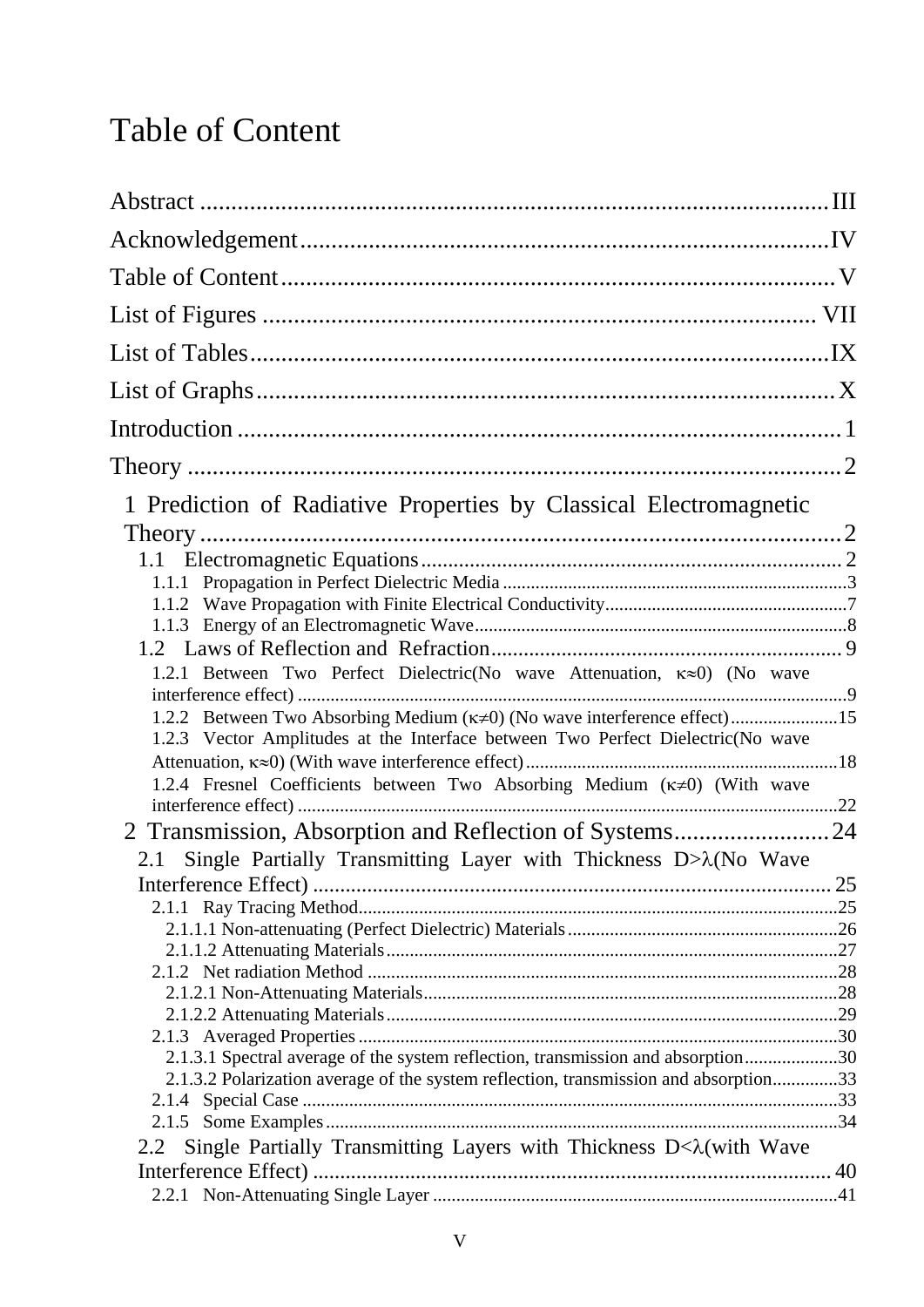| 2.2.3.1 Spectral average of the system reflection, transmission and absorption48     |
|--------------------------------------------------------------------------------------|
| 2.2.3.2 Polarization average of the system reflection, transmission and absorption48 |
|                                                                                      |
| 2.3 Partially Transmitting Multi-Layer with Thickness D> $\lambda$ (No Wave          |
|                                                                                      |
|                                                                                      |
|                                                                                      |
|                                                                                      |
|                                                                                      |
|                                                                                      |
|                                                                                      |
|                                                                                      |
|                                                                                      |
| 2.4 Partially Transmitting Multi-Layer with Thickness D< $\lambda$ (with Wave        |
|                                                                                      |
|                                                                                      |
|                                                                                      |
|                                                                                      |
| 2.5 Comparison the results obtained with and without interference effect             |
|                                                                                      |
|                                                                                      |
|                                                                                      |
|                                                                                      |
|                                                                                      |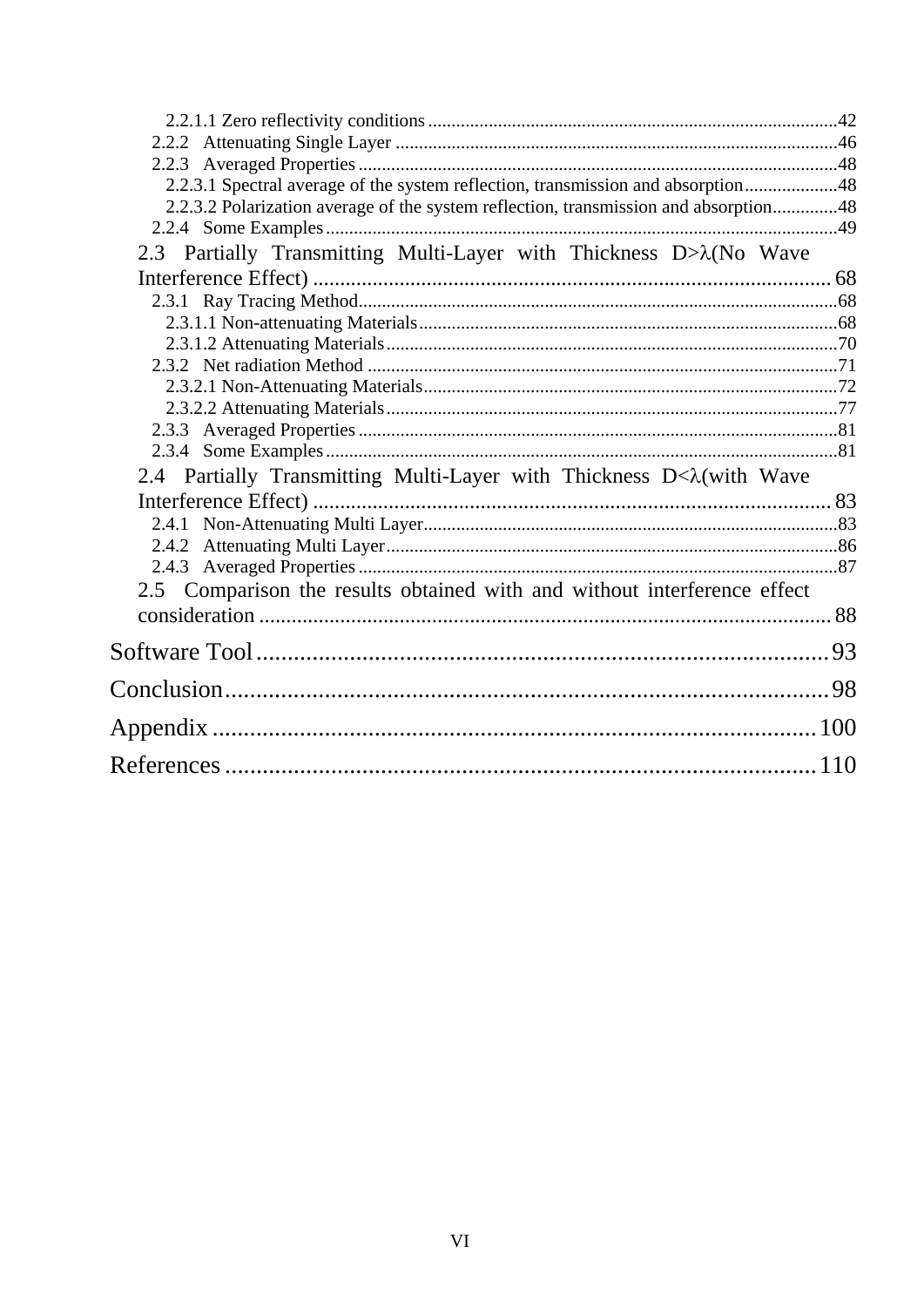# List of Figures

| Figure 2 : Electric field polarized in the xy plane, travelling in the x direction with          |  |
|--------------------------------------------------------------------------------------------------|--|
|                                                                                                  |  |
|                                                                                                  |  |
| Figure 4: Plane electric field wave polarized in xy plane and its magnetic field polarization 10 |  |
| Figure 5: The components of the plane electric field (polarized in parallel to plane of          |  |
|                                                                                                  |  |
| Figure 6 : The components of the plane electric field (polarized in parallel to plane of         |  |
| incidence) incident, refracted, and reflected waves in the x,y,z coordinate system[4]12          |  |
| Figure 7: Plane electric field wave polarized in perpendicular to plane of incidence and its     |  |
|                                                                                                  |  |
| Figure 8: Oblique incidence onto an attenuating material and propagation[4]16                    |  |
|                                                                                                  |  |
|                                                                                                  |  |
| Figure 11: The components of the plane electric field (polarized in parallel to plane of         |  |
| incidence) incident, refracted, and reflected waves in the x,y,z coordinate system20             |  |
| Figure 12: Surface reflectance and transmission vectors-Fresnel's coefficients21                 |  |
| Figure 13: Reflection and transmission of incident radiation by a partially transmitting layer25 |  |
| Figure 14: Surface reflectance of a layer if front and back mediums are different 25             |  |
|                                                                                                  |  |
|                                                                                                  |  |
| Figure 17: Net radiation method applied to partially transmitting non-attenuating layer 28       |  |
| Figure 18: Net radiation method applied to partially transmitting attenuating layer29            |  |
|                                                                                                  |  |
| Figure 20 : Linear interpolated spectral radiometric property such as transmittance or           |  |
|                                                                                                  |  |
| Figure 21: The 2-point Newton-Cotes formula is called the trapezoidal rule 33                    |  |
|                                                                                                  |  |
|                                                                                                  |  |
|                                                                                                  |  |
|                                                                                                  |  |
|                                                                                                  |  |
|                                                                                                  |  |
| Figure 28 : Condition 1: Thickness and wavelength ratio for the zero reflectivity of normal      |  |
|                                                                                                  |  |
|                                                                                                  |  |
| Figure 30: Condition 2:thickness and wavelength ratio for the zero reflectivity of normal        |  |
|                                                                                                  |  |
|                                                                                                  |  |
| Figure 32: Layer properties and Fresnel's coefficients of attenuating medium 46                  |  |
|                                                                                                  |  |
|                                                                                                  |  |
|                                                                                                  |  |
|                                                                                                  |  |
|                                                                                                  |  |
|                                                                                                  |  |
|                                                                                                  |  |
|                                                                                                  |  |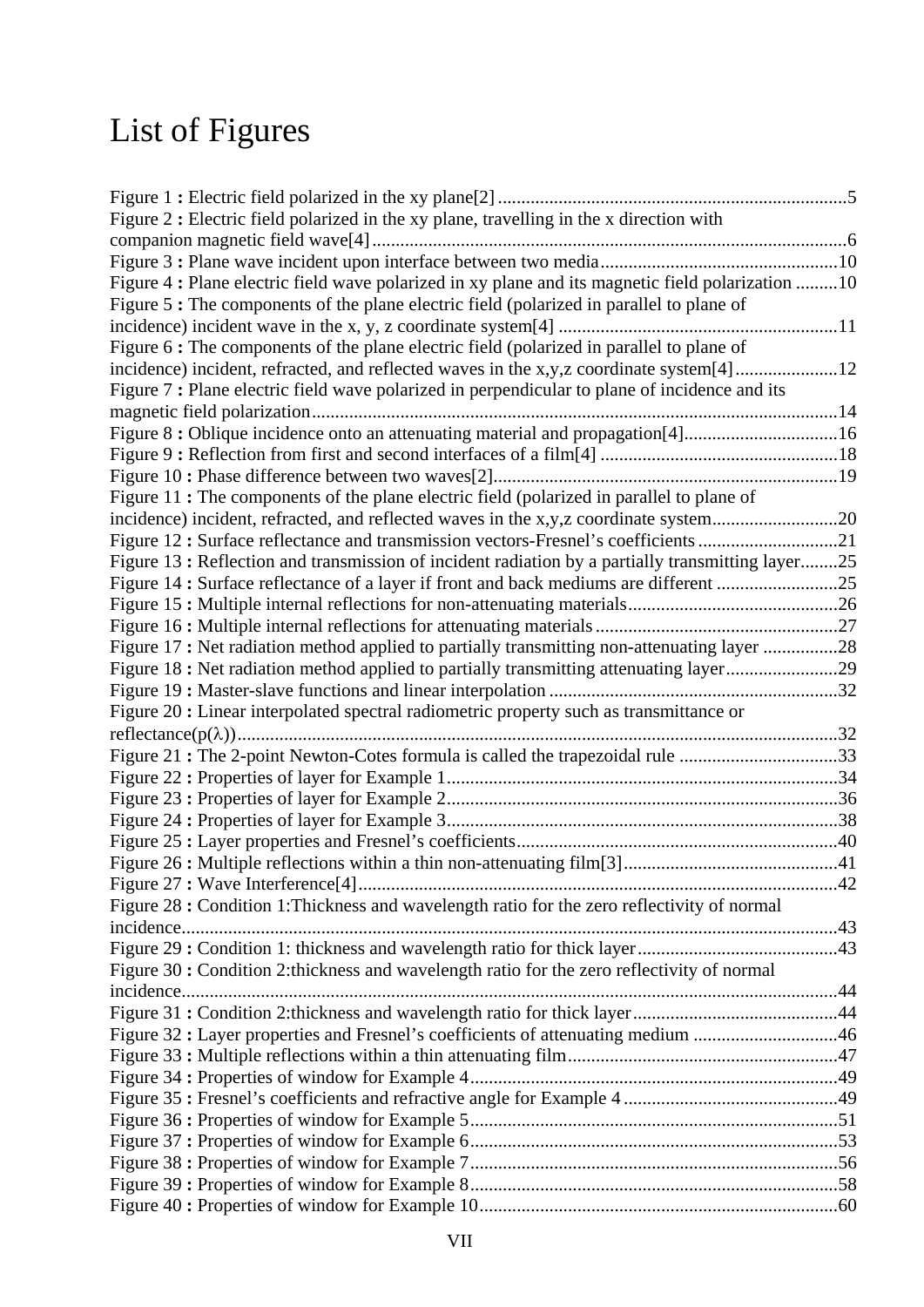| Figure 44: Each layer's transmission, reflection and absorption properties in multilayered                   |  |
|--------------------------------------------------------------------------------------------------------------|--|
|                                                                                                              |  |
| Figure 45: Ray-tracing method for parallel non-attenuating two layered system69                              |  |
|                                                                                                              |  |
| Figure 47: Reflection and transmission of the non-attenuating single layer if front and back                 |  |
|                                                                                                              |  |
|                                                                                                              |  |
|                                                                                                              |  |
|                                                                                                              |  |
|                                                                                                              |  |
|                                                                                                              |  |
|                                                                                                              |  |
|                                                                                                              |  |
|                                                                                                              |  |
|                                                                                                              |  |
| Figure 57 : Layer properties and Fresnel's coefficients of i <sup>th</sup> attenuating layer in the system86 |  |
|                                                                                                              |  |
|                                                                                                              |  |
|                                                                                                              |  |
|                                                                                                              |  |
|                                                                                                              |  |
|                                                                                                              |  |
|                                                                                                              |  |
|                                                                                                              |  |
|                                                                                                              |  |
|                                                                                                              |  |
|                                                                                                              |  |
| Figure 69 : Calculation 2: first angle of incidence is decided than needed type of the solar                 |  |
|                                                                                                              |  |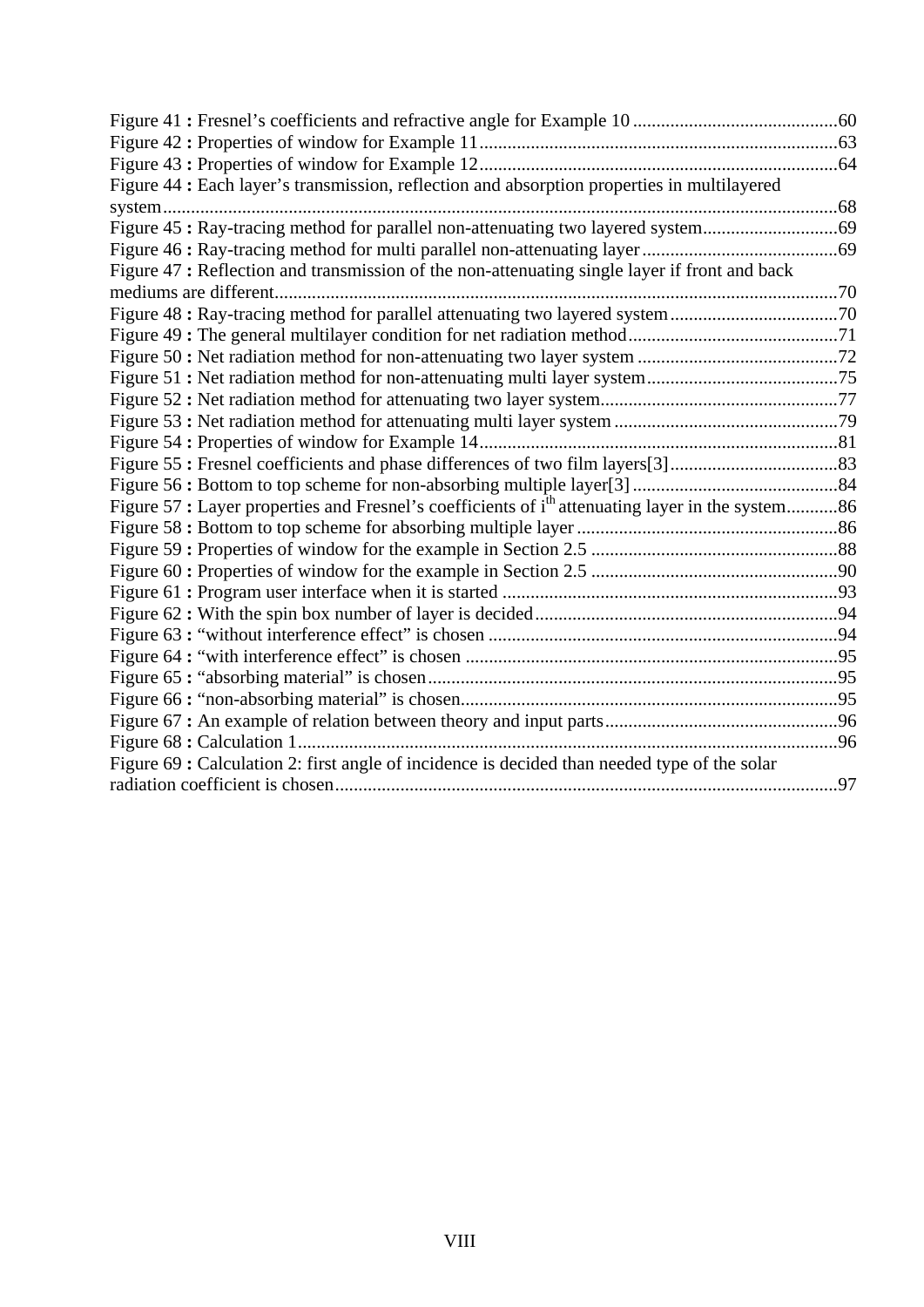## List of Tables

| Table 1: Quantities for use in electromagnetic equations in SI units (a quantity with a zero         |  |
|------------------------------------------------------------------------------------------------------|--|
|                                                                                                      |  |
|                                                                                                      |  |
|                                                                                                      |  |
|                                                                                                      |  |
|                                                                                                      |  |
|                                                                                                      |  |
| Table 7: The data set at the wavelength $\lambda$ =750.22nm which is zero reflectivity point for the |  |
|                                                                                                      |  |
|                                                                                                      |  |
|                                                                                                      |  |
| Table 10: ISO 9845-1, 1992: Standard Table for Reference Solar Spectral Irradiance at Air            |  |
|                                                                                                      |  |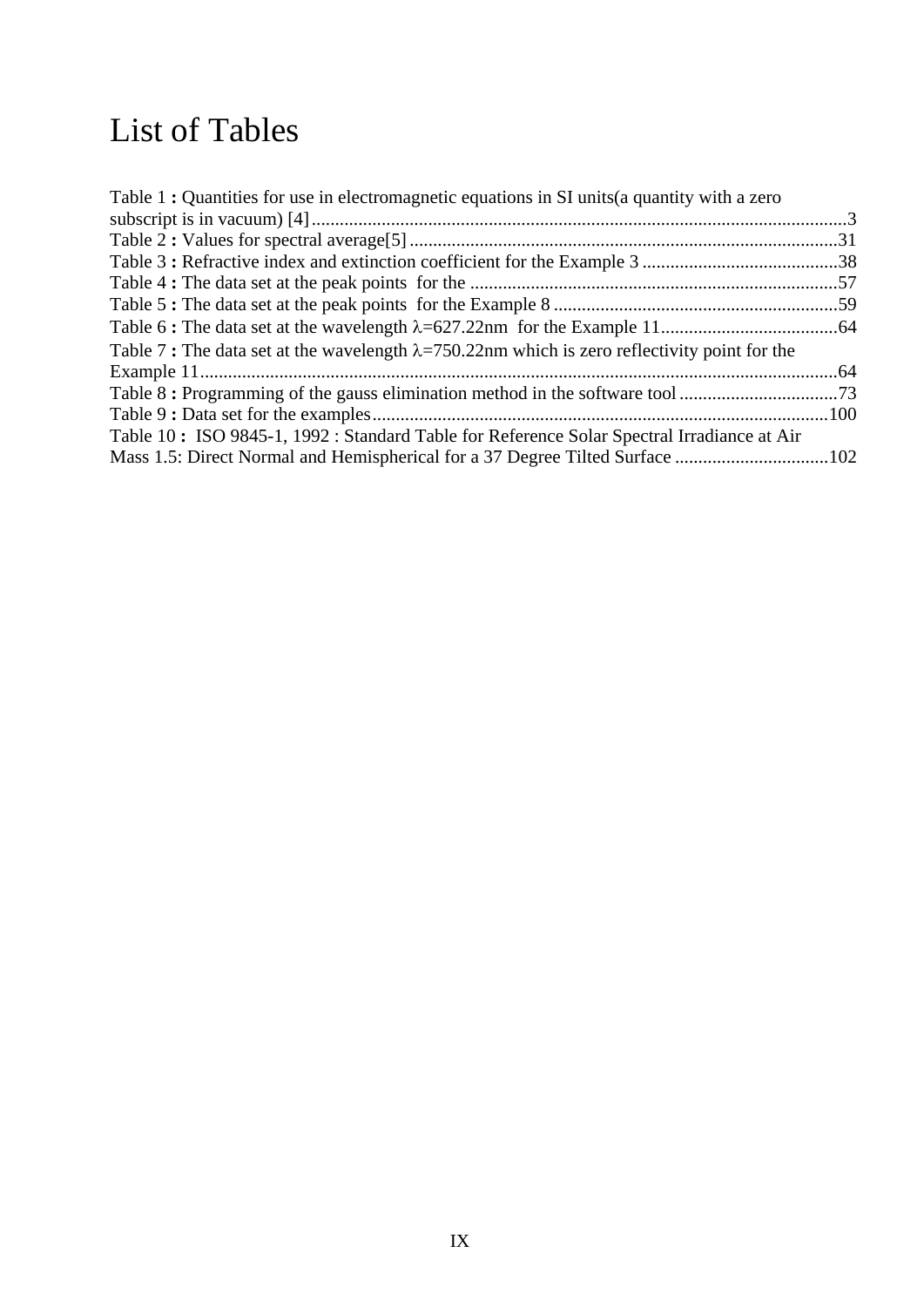# List of Graphs

| Graph 1 : Air mass 1.5 terrestrial solar global spectral irradiance (W/m2-micron) on a 37    |  |
|----------------------------------------------------------------------------------------------|--|
| 31                                                                                           |  |
| Graph 2: Transmission, Reflection values for angle of incidence between 1-90 degree35        |  |
| Graph 3: Transmission, Reflection and Absorption values for angle of incidence between 1-    |  |
|                                                                                              |  |
| Graph 4: Transmission vs. Wavelength for attenuating layer in Example 3 39                   |  |
|                                                                                              |  |
| Graph 6 : Transmission and reflection vs. wavelength for non-attenuating layer at the normal |  |
|                                                                                              |  |
| Graph 7: Transmission and reflection vs. wavelength for non-attenuating layer at the angle   |  |
|                                                                                              |  |
| Graph 8 : Transmission and reflection vs. wavelength for non-attenuating layer at the normal |  |
|                                                                                              |  |
| Graph 9: Transmission, reflection, absorption vs. wavelength for attenuating layer at the    |  |
|                                                                                              |  |
| Graph 10: Transmission, reflection, absorption vs. wavelength for attenuating layer at the   |  |
|                                                                                              |  |
| Graph 11: Transmission, reflection, absorption vs. wavelength for attenuating layer at the   |  |
|                                                                                              |  |
|                                                                                              |  |
|                                                                                              |  |
| Graph 14: Transmission, reflection, absorption vs. wavelength for attenuating 3 layer system |  |
|                                                                                              |  |
| Graph 15: Transmission, reflection, absorption vs. angle of incidence between 0 to 90 degree |  |
|                                                                                              |  |
| Graph 16: Transmission and reflection vs. wavelength for non-attenuating single layer at the |  |
|                                                                                              |  |
| Graph 17: Transmission and reflection vs. wavelength for non-attenuating single layer at the |  |
|                                                                                              |  |
|                                                                                              |  |
|                                                                                              |  |
|                                                                                              |  |
|                                                                                              |  |
|                                                                                              |  |
| Graph 23: Reference Solar Spectral Irradiance at Air Mass 1.5: Direct Normal and             |  |
|                                                                                              |  |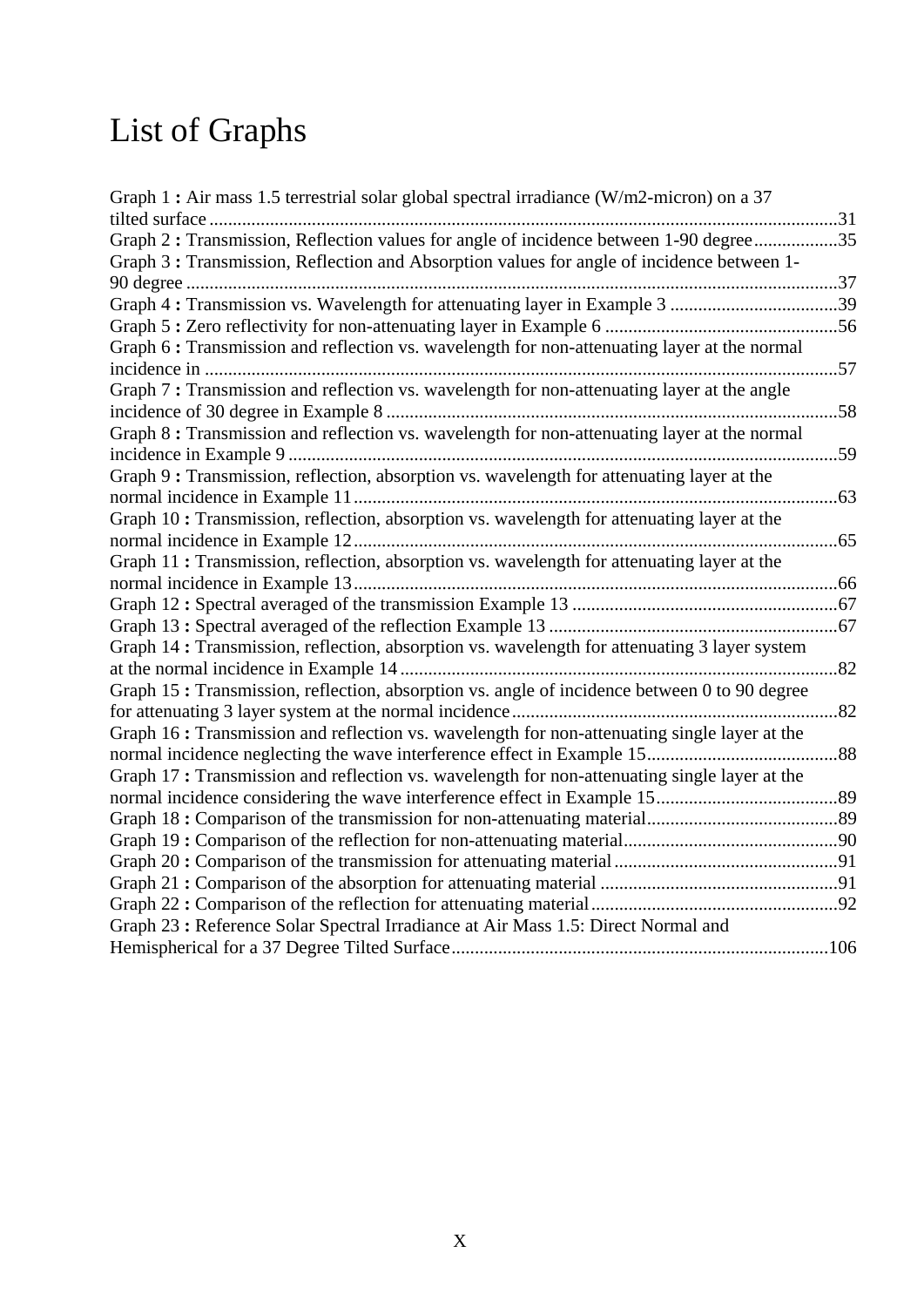## Introduction

The thesis is offered by P+Z Engineering. P+Z Engineering is a company within the PCL group. Engineering services for the product development are given to customers from automotive, aerospace and transportation industries by the company. The topic of the thesis is the implementation of mathematical models for glass transmission in a finite element based thermal solver.

When a car is thought either it is in motion or stationary the environmental factors warms up it in time. And this phenomena can give the damage to the some important parts of the automobile. For that reason during the design of these portions the correct heat which is transferring into the car must be calculated. One of the important factor that causes the rising of the heat is sun. So the solar radiation which goes into the car from the windows must be known exactly. The aim of the thesis is calculation of solar radiation coefficients for the glazing materials.

In the thesis there are two main goal. The first one is to find the most accurate transmission, reflection, and absorption coefficients for any kind of glazing systems. The second one is after obtained the sufficient theoretical principles creating a software tool for practical usage. As a starting point in order to obtain these aims the following factors of influence are decided to consider in a material model; thickness, angle of incidence, wavelength, single or multilayered glass, refractive index and extinction coefficient of materials, and additional influences like temperature or fluid velocity.

Firstly, the mechanism at the surface of glazing materials will be investigated. It will be determined that which of the influence factors decided before are affected the surface properties. In order to obtain surface reflection and transmission coefficient the electromagnetic wave theory will be used. By considering the electric and magnetic field of the wave either in the different glazing materials or in the air, solar radiation coefficients will be calculated at the surface of films. Importance of the wavelength will be tried to understand with the concept of the electromagnetic wave theory. Then if there is wavelength dependency solar spectrum will be our topic of discussion. Then, inside of the glazing materials will be discussed. At that point it is thought that there will be very important factors that must not be ignored. Principally these factors will be tired to be found.

Since our aim is to calculate overall system solar radiation coefficients the information obtained from the surface and inside of the layers are combined for glazing systems which are consists of different layers. In the literature there are some methods for different conditions of the systems. These methods will be investigated. Then advantages and disadvantages are going to be compared. Finally the most sufficient one will be chosen and its result will be used during the programming.

Finally, the thesis will be concluded by the programming a software tool. In the programming process C++ and Qt are going to be used. This tool is calculated system transmission and reflection for every condition that user needs. The user chooses the suitable theory and gives the required inputs to the tool and calculate transmission, reflection, and absorption coefficients.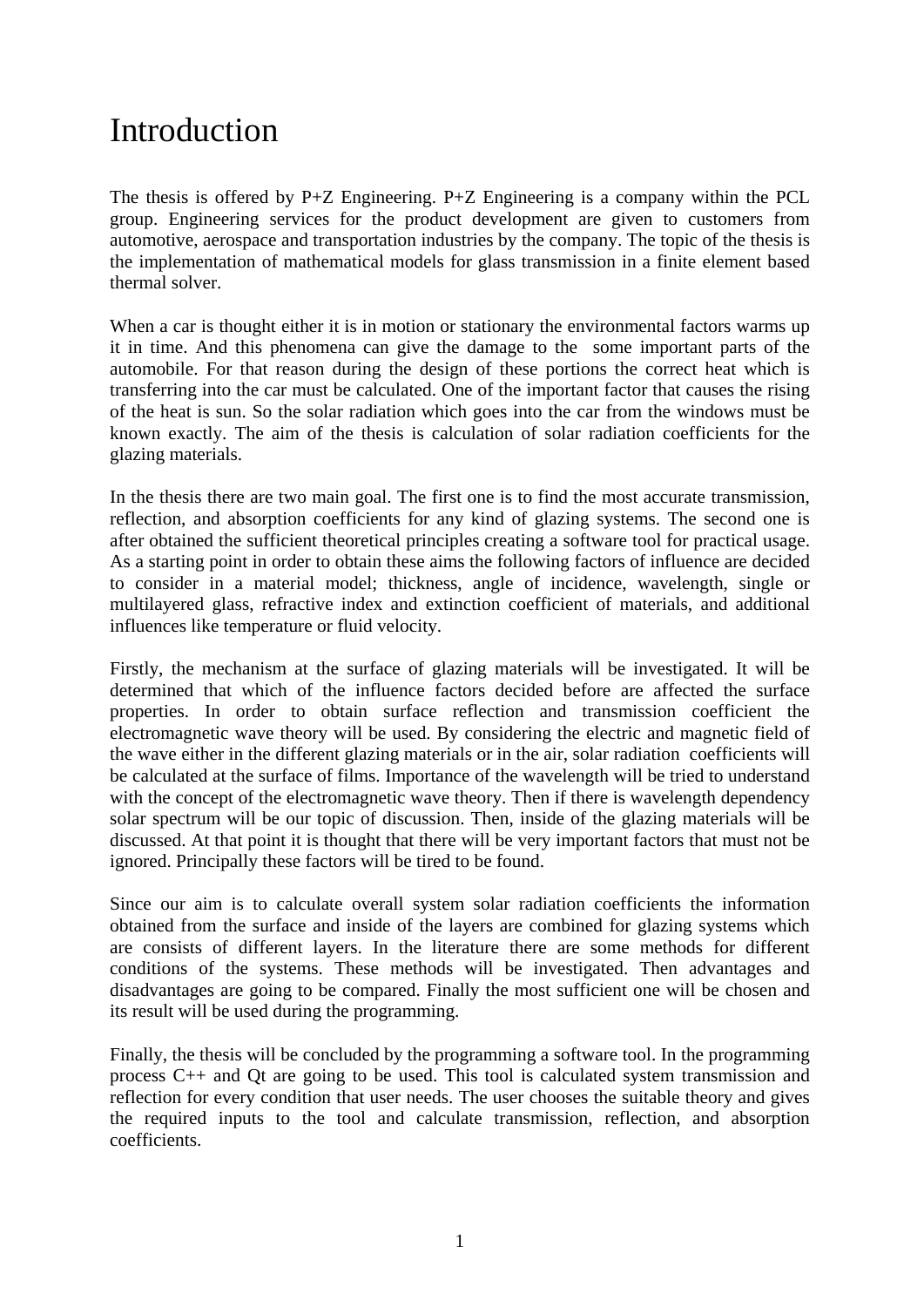### Theory

### 1 Prediction of Radiative Properties by Classical Electromagnetic Theory

The relation between electric and magnetic fields and the realization that electromagnetic waves propagate with the speed of light, indicating that light itself is in the form of an electromagnetic wave. Although quantum effects have since been shown to be the controlling phenomena in electromagnetic energy propagation, it is possible to characterize many of the properties of light and radiant heat by the classical wave approach. The reflectivity, emissivity, and absorbtivity of materials can be calculated from their optical and electrical properties.

The relations between radiative, optical and electrical properties are developed by considering wave propagation in a medium and the interaction when an electromagnetic wave travelling through one medium is incidence on the surface of another medium[4]. The analysis is usually for an ideal interaction between *the incident wave and the surface*. An ideal interaction means that the results are for optically smooth, clean surfaces. The wave surface interaction is investigating by using Maxwell's equations relating electric and magnetic fields. For ideal surface conditions it is possible to perform more accurate property computations but this is usually not justified because neither the simplified nor more sophisticated approaches to an ideal interaction account for the effects of surface condition. The departures of real materials from the ideal conditions assumed in the theory are often responsible for large variations of measured property values from theoretical predictions. These departures are caused by factors such as surface roughness, surface contamination, impurities and crystal structure modification by surface working.

#### 1.1 Electromagnetic Equations

Maxwell's equations can be used to describe the interaction of electric and magnetic fields within an isotropic medium, including vacuum, under the condition of no accumulation of static charge.

$$
\nabla \times \mathbf{H} = \gamma \frac{\partial \mathbf{E}}{\partial t} + \frac{\mathbf{E}}{r_e}
$$
 (1.1)

$$
\nabla \times \mathbf{E} = -\mu \frac{\partial \mathbf{H}}{\partial t}
$$
 (1.2)

$$
\nabla \bullet \mathbf{E} = 0 \tag{1.3}
$$

$$
\nabla \bullet H = 0 \tag{1.4}
$$

where **H** and **E** are the magnetic and electric intensities, t is time,  $\gamma$  is the permittivity,  $r_c$  is the electrical resistivity, and  $\mu$  is the magnetic permeability of the medium. The SI units for these quantities are in Table 1[4]. Zero subscripts denote quantities in vacuum.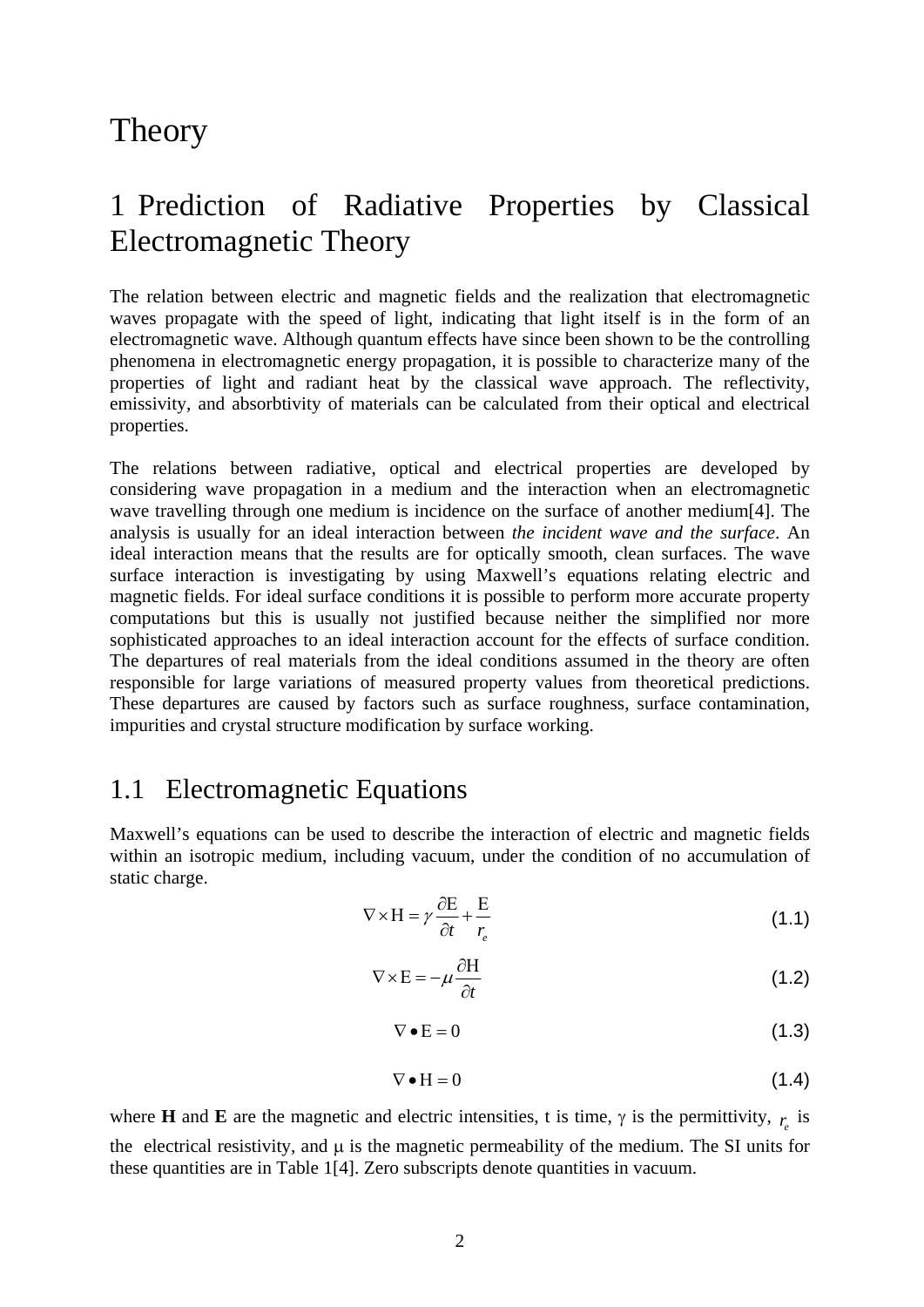The solutions to these equations reveal how radiant waves travel within a material and how the electrical and magnetic fields interact. By knowing how waves move in each of two adjacent media and applying coupling relations at the interface, relations governing absorption, transmission and reflection are obtained.

| <b>Symbol</b> | Quantity                                                   | <b>Units</b>         | <b>Value</b>                                                                                |
|---------------|------------------------------------------------------------|----------------------|---------------------------------------------------------------------------------------------|
| $\mathsf{C}$  | Speed of electromagnetic                                   | m/s                  | $c_0$ =2.997925*10 <sup>8</sup>                                                             |
| E             | wave propagation<br>Electric intensity                     | $N/C$ ;              |                                                                                             |
|               |                                                            | $C/(m*s)$            |                                                                                             |
| H             | Magnetic intensity                                         | $\Omega^*$ m;        |                                                                                             |
|               |                                                            | $N^*m^2 * s/C^2$     |                                                                                             |
| S             | Instantaneous rate of<br>energy transport<br>per unit area |                      |                                                                                             |
| γ             | Electrical permittivity                                    | $C^2/({\rm N}^*m^2)$ | $\gamma_0 = \frac{1}{\mu_0 c_0} = 8.85419 \times 10^{-12}$<br>$\mu_0 = 4\pi \times 10^{-7}$ |
| $\mu$         | Magnetic permeability                                      | $N^* s^2 / C^2$      |                                                                                             |

*Table 1 : Quantities for use in electromagnetic equations in SI units(a quantity with a zero subscript is in vacuum) [4]* 

Propagations are considered within an infinite, homogeneous, isotropic medium. First perfect dielectric (non-conductor, perfect insulator) is considered. The electromagnetic waves do not attenuate in such a material. Than imperfect dielectrics (poor conductors) are analyzed. They are the media that has finite electrical conductivity and waves do attenuate in these materials because they absorb energy.[4]

#### 1.1.1 Propagation in Perfect Dielectric Media

In perfect dielectric media electric resistivity is so large.[4] For that reason  $\mathbf{E}/r$  term can be neglected in Eq.(1.1). Equations (1.1) and (1.2) can then be written in Cartesian coordinates to provide two sets of three equations relating the x, y, and z components of the electric and magnetic intensities,

$$
\frac{\partial H_z}{\partial y} - \frac{\partial H_y}{\partial z} = \gamma \frac{\partial E_x}{\partial t}
$$
 (1.5)

$$
\frac{\partial H_x}{\partial z} - \frac{\partial H_z}{\partial x} = \gamma \frac{\partial E_y}{\partial t}
$$
 (1.6)

$$
\frac{\partial H_{y}}{\partial x} - \frac{\partial H_{x}}{\partial y} = \gamma \frac{\partial E_{z}}{\partial t}
$$
 (1.7)

$$
\frac{\partial E_z}{\partial y} - \frac{\partial E_y}{\partial z} = -\mu \frac{\partial H_x}{\partial t}
$$
 (1.8)

$$
\frac{\partial E_x}{\partial z} - \frac{\partial E_z}{\partial x} = -\mu \frac{\partial H_y}{\partial t}
$$
 (1.9)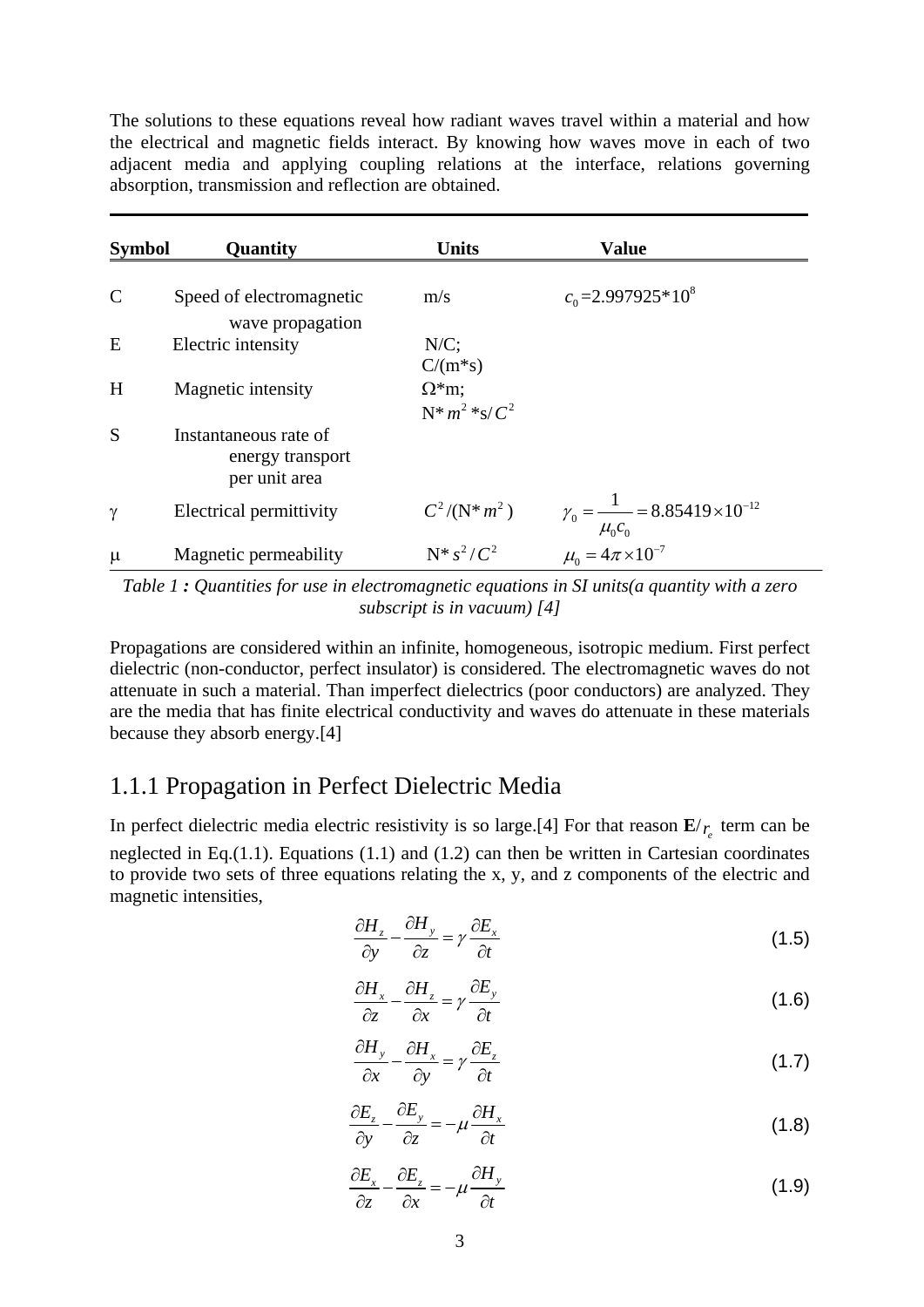$$
\frac{\partial E_y}{\partial x} - \frac{\partial E_x}{\partial y} = -\mu \frac{\partial H_z}{\partial t}
$$
\n(1.10)

From Equations (1.3) and (1.4),

$$
\frac{\partial E_x}{\partial x} + \frac{\partial E_y}{\partial y} + \frac{\partial E_z}{\partial z} = 0
$$
\n(1.11)

$$
\frac{\partial H_x}{\partial x} + \frac{\partial H_y}{\partial y} + \frac{\partial H_z}{\partial z} = 0
$$
\n(1.12)

The coordinate system is fixed to the path of a wave propagating in the x direction. Plane wave is considered where all the quantities concerned with the wave are constant over yz plane at any time,

$$
\frac{\partial}{\partial y} = \frac{\partial}{\partial z} = 0\tag{1.13}
$$

and Equations (1.5) to (1.12) reduce to,

$$
0 = \gamma \frac{\partial E_x}{\partial t} \tag{1.14}
$$

$$
-\frac{\partial H_z}{\partial x} = \gamma \frac{\partial E_y}{\partial t}
$$
 (1.15)

$$
\frac{\partial H_{y}}{\partial x} = \gamma \frac{\partial E_{z}}{\partial t}
$$
 (1.16)

$$
0 = -\mu \frac{\partial H_x}{\partial t} \tag{1.17}
$$

$$
-\frac{\partial E_z}{\partial x} = -\mu \frac{\partial H_y}{\partial t}
$$
 (1.18)

$$
\frac{\partial E_y}{\partial x} = -\mu \frac{\partial H_z}{\partial t} \tag{1.19}
$$

$$
\frac{\partial E_x}{\partial x} = 0 \tag{1.20}
$$

$$
\frac{\partial H_x}{\partial x} = 0 \tag{1.21}
$$

The H components are then eliminated. After differentiating Eq.(1.15) with respect to t, and (1.19) with respect to x, the results are combined to eliminate  $H<sub>z</sub>$ . Similarly, from (1.16) and  $(1.18)$  the  $H<sub>y</sub>$  is eliminated. This yields,

$$
\mu \gamma \frac{\partial^2 E_y}{\partial t^2} = \frac{\partial^2 E_y}{\partial x^2}
$$
 (1.22)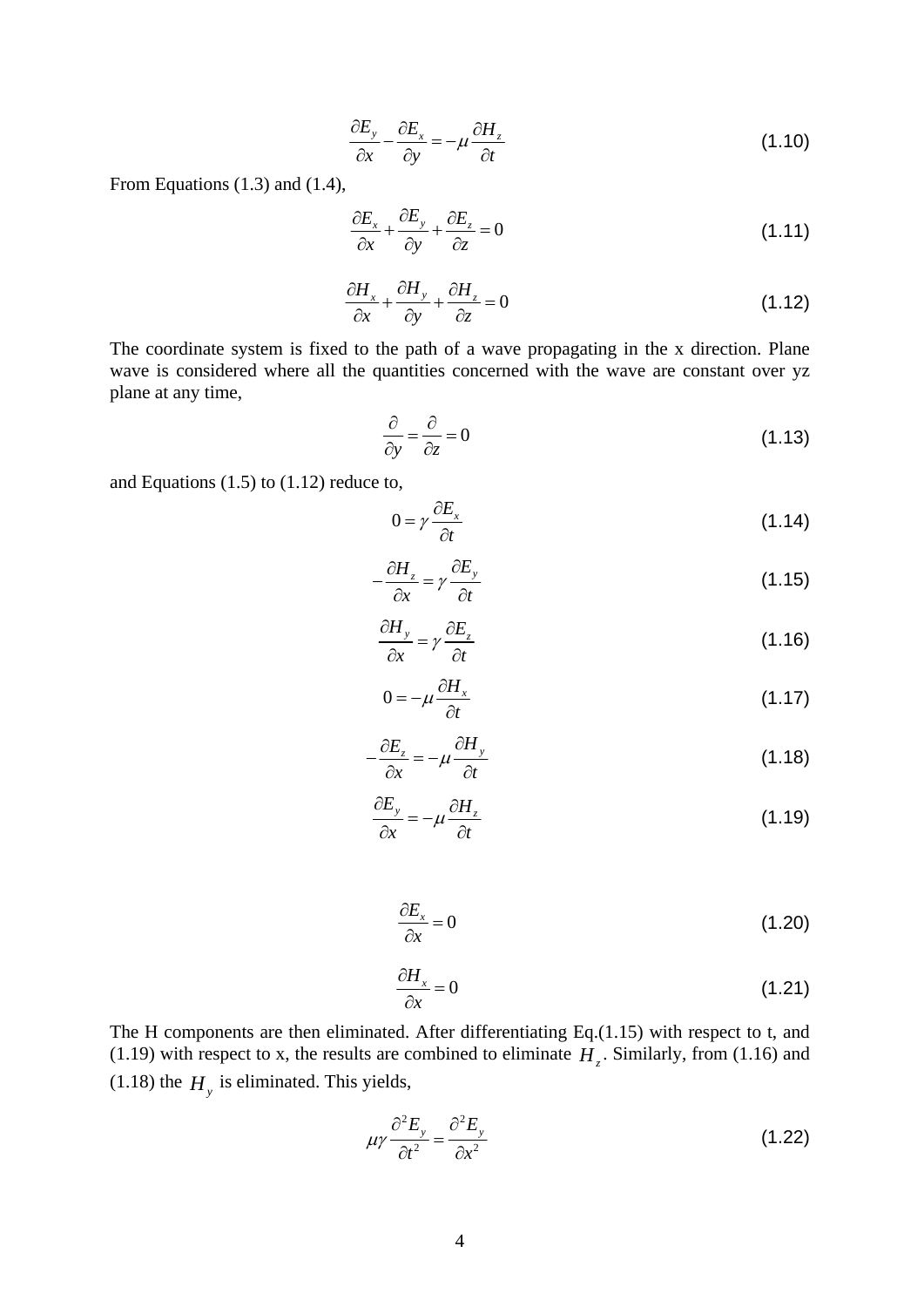$$
\mu \gamma \frac{\partial^2 E_z}{\partial t^2} = \frac{\partial^2 E_z}{\partial x^2}
$$
 (1.23)

These wave equations govern the propagation of  $E_y$  and  $E_z$  in the x direction. For simplicity in derivation, it is assumed that the electromagnetic waves are polarized such that the vector **E** is in the xy plane (Figure 1). Then  $E_z$  and its derivatives are zero. But later both  $E_y$  and *Ez* will be considered during calculation of reflectance, transmission, and absorption



*Figure 1 : Electric field polarized in the xy plane[2]* 

The vector **E** has only x and y components. For the x components of **E** and **H**,

$$
\frac{\partial E_x}{\partial t} = \frac{\partial E_x}{\partial x} = \frac{\partial H_x}{\partial t} = \frac{\partial H_x}{\partial x} = 0
$$
\n(1.24)

The electric and magnetic intensity components in the direction of propagation are steady and independent of the propagation direction x. The only time-varying component of **E** is  $E_y$ . Since this component is normal to the x direction of propagation, the wave is transverse wave.[4]

Equation (1.22) is the wave equation for propagation of  $E_y$  in the x direction. Its general solution:

$$
E_y = f(x - \frac{t}{\sqrt{\mu \gamma}}) + g(x + \frac{t}{\sqrt{\mu \gamma}})
$$
\n(1.25)

where f and g are any differentiable functions. Here  $1/\sqrt{\mu\gamma}$  is speed of propagation in the medium. The f provides propagation in the positive x direction, while g accounts for propagation in the negative x direction. So only the f function is considered.

$$
E_y = f(x - \frac{t}{\sqrt{\mu \gamma}})
$$
\n(1.26)

represents a wave with y component  $E<sub>y</sub>$ , propagating in the positive x direction with speed  $1/\sqrt{\mu\gamma}$ . In vacuum, the propagation speed is  $c_0$ , so there is the relation  $c_0 = 1/\sqrt{\mu_0\gamma_0}$ .

Accompanying the  $E_y$  wave is a companion magnetic wave. If Eq.(1.15) is differentiated with respect to x and (1.19) with respect to t, the result can be combined to yield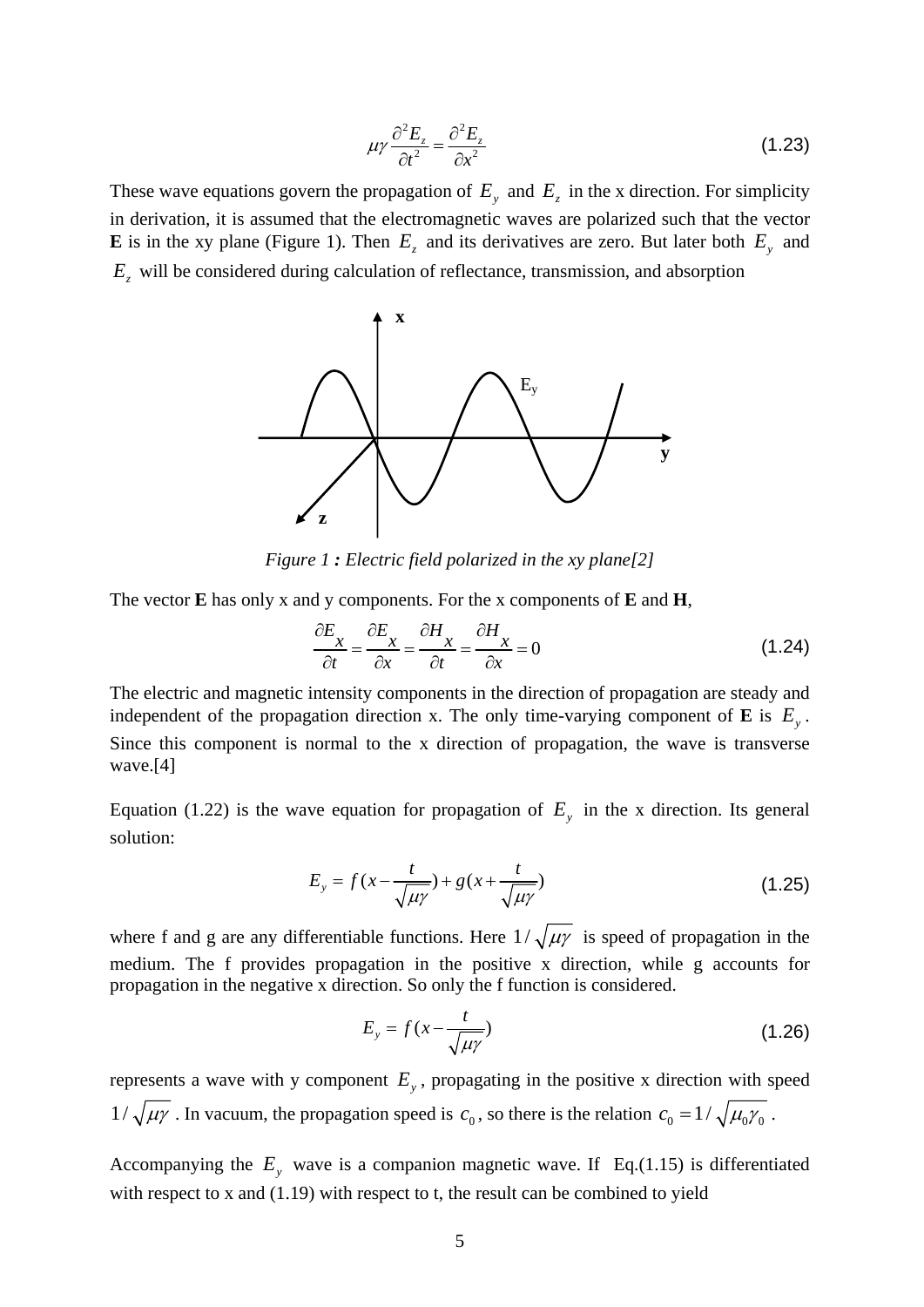$$
\mu \gamma \frac{\partial^2 H_z}{\partial t^2} = \frac{\partial^2 H_z}{\partial x^2}
$$
 (1.27)

which is the same wave equation as (1.22). As a result, the  $H<sub>z</sub>$  component of the magnetic field propagates along with  $E_y$  as in Figure 2.



*Figure 2 : Electric field polarized in the xy plane, travelling in the x direction with companion magnetic field wave[4]* 

Any propagating wave form as designated by the f function can be represent using Fourier series as a superposition of waves, each having a different fixed wavelength. Consider only one such spectral wave and note that any waveform could be build up from a number of spectral components. And at the origin  $x=0$  let the waveform variation with time be

$$
E_y = E_{yM} \exp(i\omega t) = E_{yM} (\cos \omega t + i \sin \omega t)
$$
 (1.28)

A position on the wave that leaves the origin at time  $t_1$  arrives at the location x after a time x/c, where c is the wave speed in the medium. Hence the time of arrival is,

$$
t = t_1 + x/c \tag{1.29}
$$

so that the time of leaving the origin was,

$$
t_1 = t - x/c \tag{1.30}
$$

A wave travelling in the positive x direction is then given by

$$
E_y = E_{yM} \exp[i\omega(t - \frac{x}{c})] = E_{yM} \exp[i\omega(t - \sqrt{\mu\lambda}x)]
$$
\n(1.31)

If desired,  $\omega = 2\pi v = 2\pi c / \lambda_m = 2\pi c_0 / \lambda_0$  can be written in the above equation. As explained before the simple refractive index n is defined as the ratio of the wave speed in vacuum  $c_0$  to the speed in the medium  $c = 1/\sqrt{\mu\gamma}$ . Hence,  $n = c_0/c = c_0\sqrt{\mu\gamma}$ , and (1.31) can be written as,

$$
E_y = E_{yM} \exp[i\omega(t - \frac{n}{c_0}x)]
$$
\n(1.32)

The wave propagates with undiminished amplitude in the ideal medium. This is a consequence of the medium being a perfect dielectric, that is, having zero electrical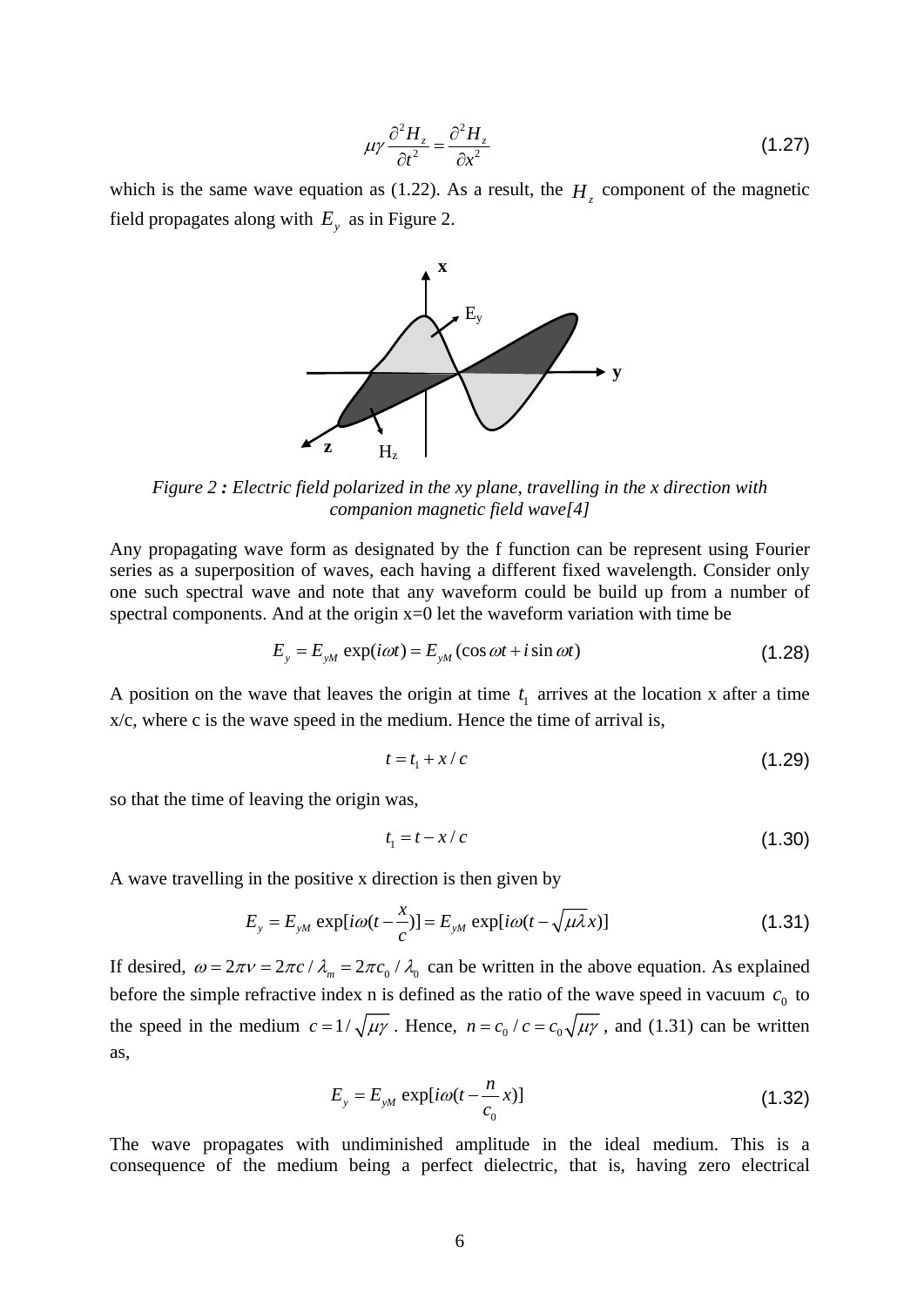conductivity. In many real materials the electrical conductivity is significant and the last term on the right in (1.1) cannot be neglected; this causes the propagating wave to attenuate.[4]

#### 1.1.2 Wave Propagation with Finite Electrical Conductivity

For simplicity a single plane wave is again considered. In these materials (imperfect dielectrics) there is attenuation of a travelling wave. If an exponential attenuation with distance is introduced, the wave takes the form

$$
E_y = E_{yM} \exp[i\omega(t - \frac{n}{c_0}x)] \exp(-\frac{\omega}{c_0}kx)]
$$
\n(1.33)

where κ is the extinction coefficient of the wave in the medium. The attenuation term indicates there is energy absorption from the wave as it travels through the medium. If the exponential terms are combined into the relation,

$$
E_y = E_{yM} \exp\{i\omega\left[t - (n - i\kappa)\frac{x}{c_0}\right]\}\tag{1.34}
$$

A comparison of (1.32) with (1.34) shows that the simple refractive index n is replaced in an attenuating medium by the complex refractive index  $\overline{n}$ ,

$$
\overline{n} = n - i\kappa \tag{1.35}
$$

Equation (1.34) is a solution of the governing equations with the last term on the right of (1.1) included. With this term retained, (1.22) takes the form,

$$
\mu \gamma \frac{\partial^2 E_y}{\partial t^2} = \frac{\partial^2 E_y}{\partial x^2} - \frac{\mu}{r_e} \frac{\partial E_y}{\partial t}
$$
 (1.36)

The wave amplitude in (1.34) is substituted into (1.36) and the equality results,

$$
c_0^2 \mu \gamma = (n - i\kappa)^2 + \frac{i\mu \lambda_0 c_0}{2\pi r_e}
$$
 (1.37)

which is a relation necessary for the wave to satisfy Maxwell's equations. Equating the real and imaginary parts of (1.37) yields,

$$
n^2 - \kappa^2 = \mu \gamma c_0^2 \tag{1.38}
$$

$$
n\kappa = \frac{\mu \lambda_0 c_0}{4\pi r_e} \tag{1.39}
$$

These equations are solved for the components of the complex refractive index

$$
n^{2} = \frac{\mu\gamma c_{0}^{2}}{2} \{1 + [1 + (\frac{\lambda_{0}}{2\pi c_{0}r_{e}\gamma})^{2}]^{1/2}\}
$$
\n(1.40)

$$
\kappa^2 = \frac{\mu \gamma c_0^2}{2} \{-1 + [1 + (\frac{\lambda_0}{2\pi c_0 r_e \gamma})^2]^{1/2} \}
$$
\n(1.41)

It can be easily seen that both the refractive index(n( $\lambda_0$ )) and extinction coefficient( $\kappa(\lambda_0)$ ) depends on the wavelength.[4]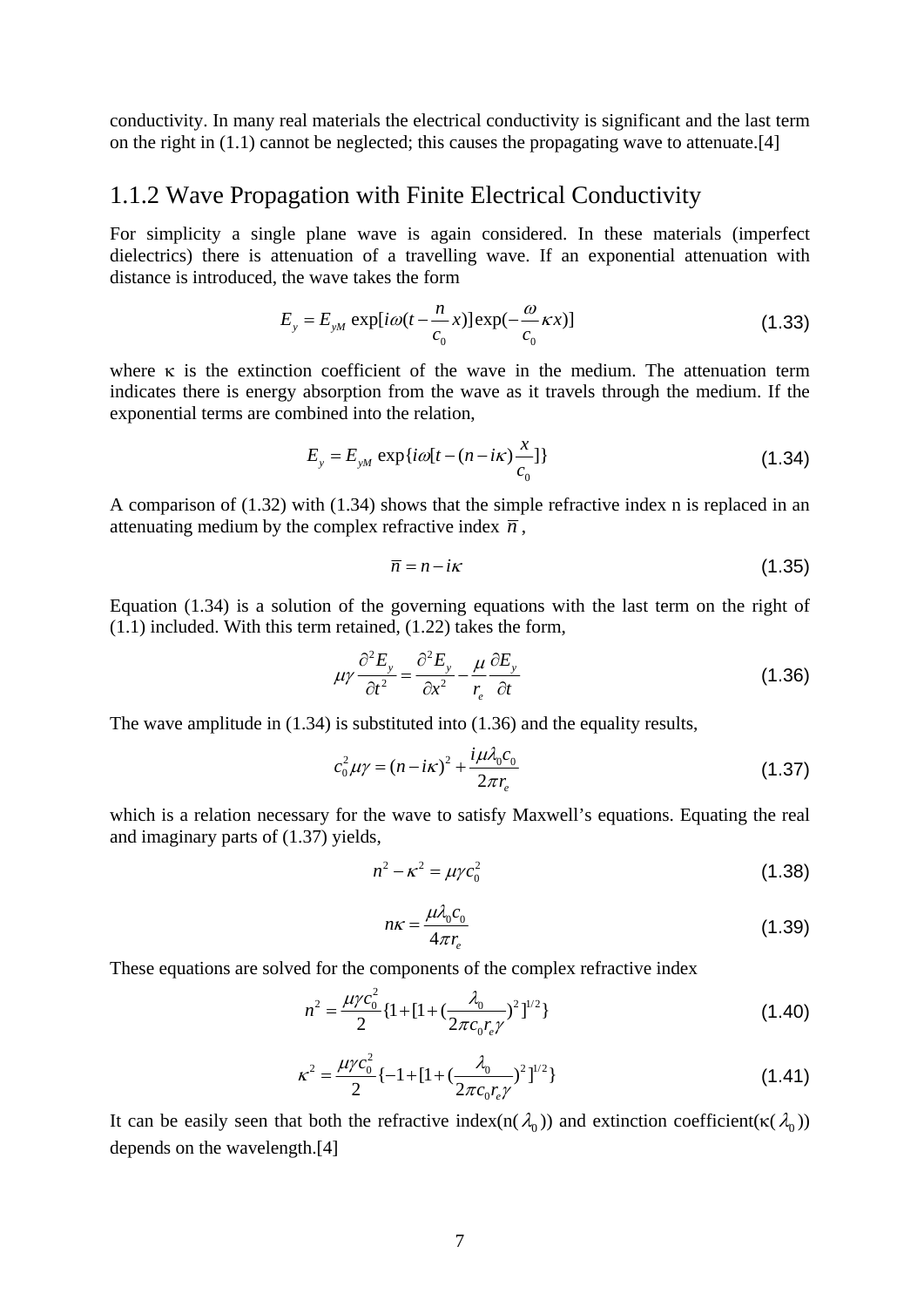Comparison of (1.32) for perfect insulating media with (1.34) for the conducting media shows the solutions to be identical in form with the simple refractive n for the perfect insulator solution replaced, for conductors, by the complex refractive index  $\bar{n} = n - i\kappa$ . This means that some of the relations for perfect dielectrics will apply for conductors, provided  $n - i\kappa$  is substituted for n.

#### 1.1.3 Energy of an Electromagnetic Wave

The energy carried per unit time and per unit area by an electromagnetic wave is given by the cross product of the electric and magnetic intensity factors.

$$
S = E \times H \tag{1.42}
$$

**S** is a vector propagating at right angles to the **E** and **H** vectors in a direction defined by the right hand rule. For the plane wave in Figure 2 the propagation is in the positive x direction, and the magnitude of **S** is,

$$
|\mathbb{S}| = E_y H_z \tag{1.43}
$$

If  $E_y$  is given by (1.34) and (1.19), which applies for conductors, can be used to find  $H_z$  as follows,

$$
-\mu \frac{\partial H_z}{\partial t} = \frac{\partial E_y}{\partial x} = \frac{-i\omega}{c_0} (n - i\kappa) E_y = -\frac{i\omega \overline{n}}{c_0} E_y \tag{1.44}
$$

Noting the t dependence of  $E_y$  in (1.34) and integrating above equation yield,

$$
H_z = \frac{\overline{n}}{\mu c_0} E_y \tag{1.45}
$$

The integration constant has been set equal to zero. The constant corresponds to the presence of a steady magnetic intensity in addition to that induced by  $E_y$  and is assumed to be zero.

When  $H<sub>z</sub>$  is substituted in (1.43), the magnitude of the **S** (Poynting vector) becomes,

$$
\mathbb{S} = \frac{\overline{n}}{\mu c_0} E_y^2 \tag{1.46}
$$

which has more general vector form,

$$
\left|\mathbb{S}\right| = \frac{\overline{n}}{\mu c_0} \left|\mathbb{E}\right|^2 \tag{1.47}
$$

Thus, the energy per unit time and area carried by the wave is proportional to the square of the amplitude of the electric intensity. For radiation passing through a medium, the exponential decay factor in the spectral intensity must, by virtue of (1.46), be equal to the square of the decay term in  $E_y$ . Thus, from (1.33), the intensity decay factor is,

$$
\tau = \exp(-2\omega\kappa \frac{x}{c_0}) \qquad \text{or} \qquad \tau = \exp(-4\pi\kappa \frac{x}{\lambda_0}) \tag{1.48}
$$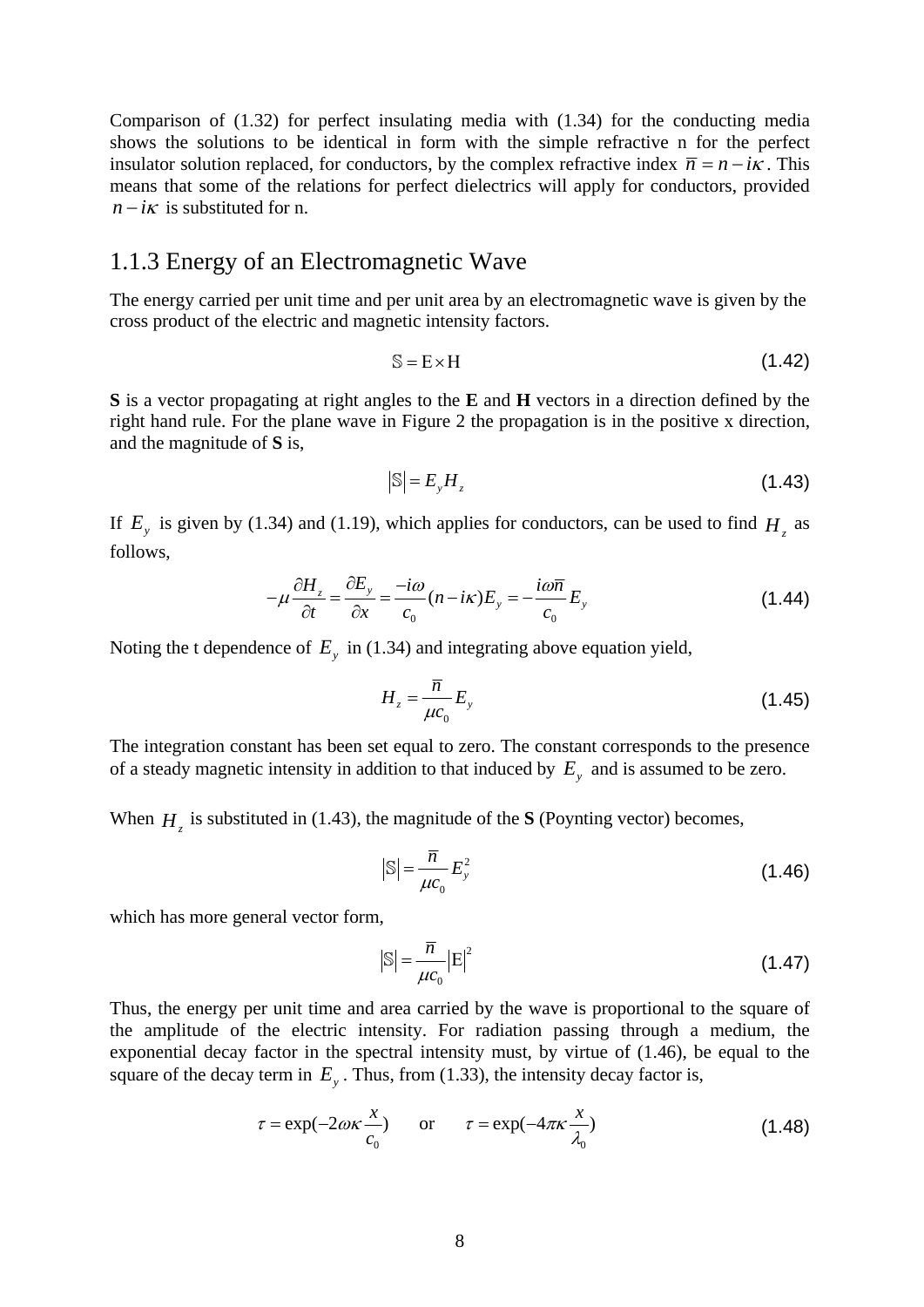As a result of absorption the intensity decays as,

$$
\tau = \exp(ax) \tag{1.49}
$$

The above three equations (1.48) and (1.49) determine the how much amount of energy will be transmitted along the travelling distance of light $(x)$ , under the effect of absorption. Here `a´ is the absorption coefficient. So in order to calculate absorbing energy the wave has to travel some thickness in the material. And on the material surfaces(zero thickness) there becomes no absorption.

Thus there is the very useful relation between a and  $\kappa$  given by,

$$
a(\lambda_0) = \frac{4\pi\kappa(\lambda_0)}{\lambda_0} \tag{1.50}
$$

This provides a means for obtaining the spectral absorption coefficient  $a(\lambda_0)$  from optical data for the extinction coefficient  $\kappa(\lambda_0)$  as a function of wavelength.[4]

#### 1.2 Laws of Reflection and Refraction

Up to now the wave nature of propagating radiation and the characteristics of movement through infinite homogeneous isotropic media have been found. Now the interaction of an electromagnetic wave with the interface between two media is considered. This provides laws for reflection and refraction in terms of the indices of refraction and extinction coefficients.

#### 1.2.1 Between Two Perfect Dielectric(No wave Attenuation, κ≈0) (No wave interference effect)

The interaction is considered at an optically smooth interface between two non-attenuating (perfect dielectric) materials. For simplicity a simple cosine wave is used.[4] So real part of the below equation is considered,

$$
E_y = E_{yM} \exp[i\omega(t - \frac{n}{c_0}x)] \tag{1.51}
$$

An *x*′ , *y*′, *z*′ coordinate system is fixed to the path of the incident wave that is moving in the *x'* direction. The wave strikes the interface as in Figure 3. The interface is in the yz plane of the x, y, z coordinates attached to the media. The *plane of incidence*(Figure 3) is defined by containing both the normal to the interface and the incidence direction on *x*′ . The coordinate system has been drawn so the *y*′ direction is in the plane of incidence. The interaction of the wave with the interface depends on the wave orientation relative to the plane of incidence.[4]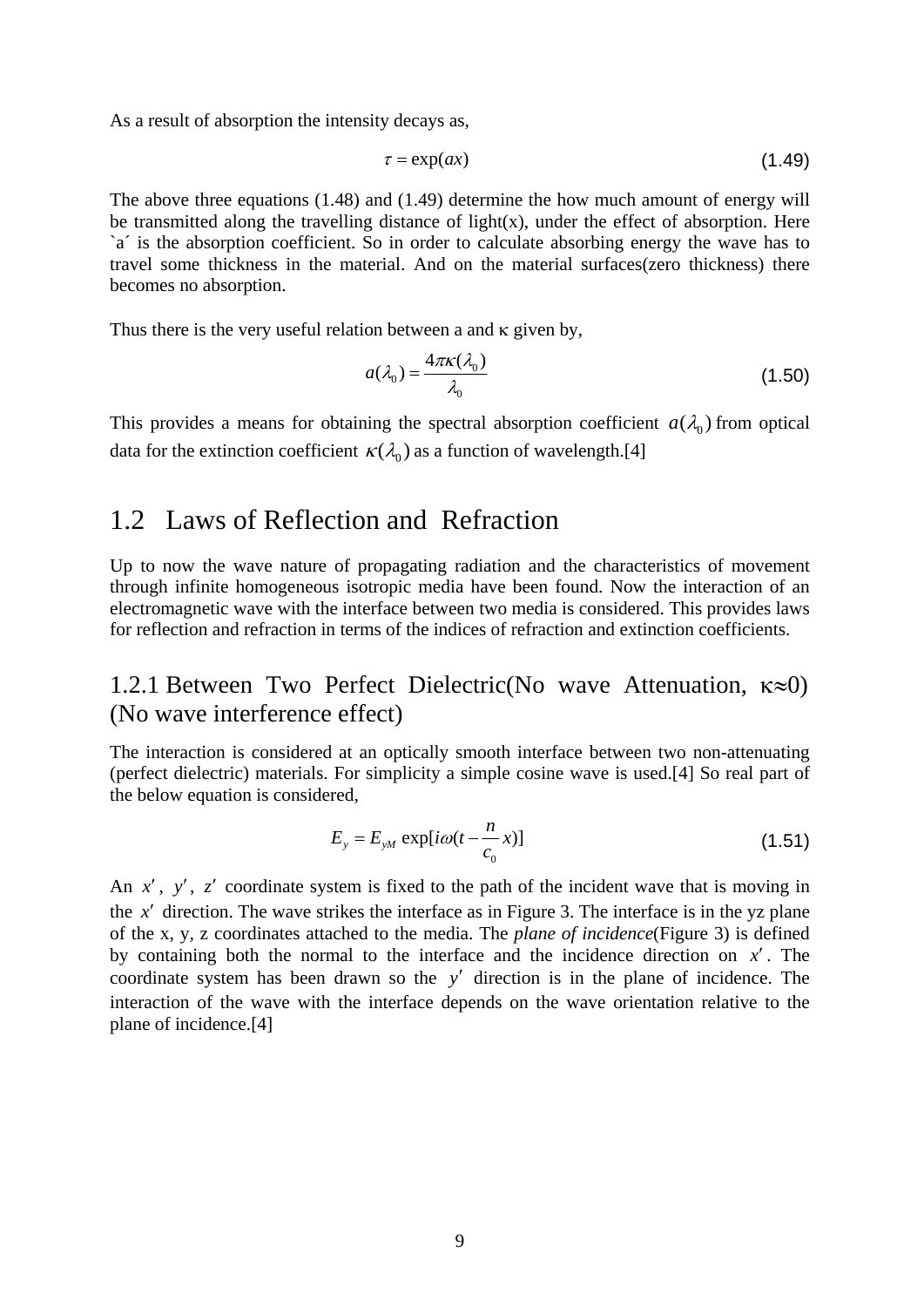

*Figure 3 : Plane wave incident upon interface between two media*

Consider an incident wave  $E_{\parallel,i}$  polarized so that it has amplitude only in the *x' y'* plane and hence is parallel to the plane of incidence(Figure 4). Because incident wave electric field polarization,  $E_{\parallel,i}$ , is in *y'* direction, the corresponding magnetic field will be in the *z'* direction (Figure 4).



*Figure 4 : Plane electric field wave polarized in xy plane and its magnetic field polarization* 

From Equation (1.32) retaining only the real part (cosine term), the wave propagating in the *x*′ direction is defined by:

$$
E_{\parallel,i} = E_{M \parallel,i} \cos[\omega(t - \frac{n_1}{c_0} x')] \tag{1.52}
$$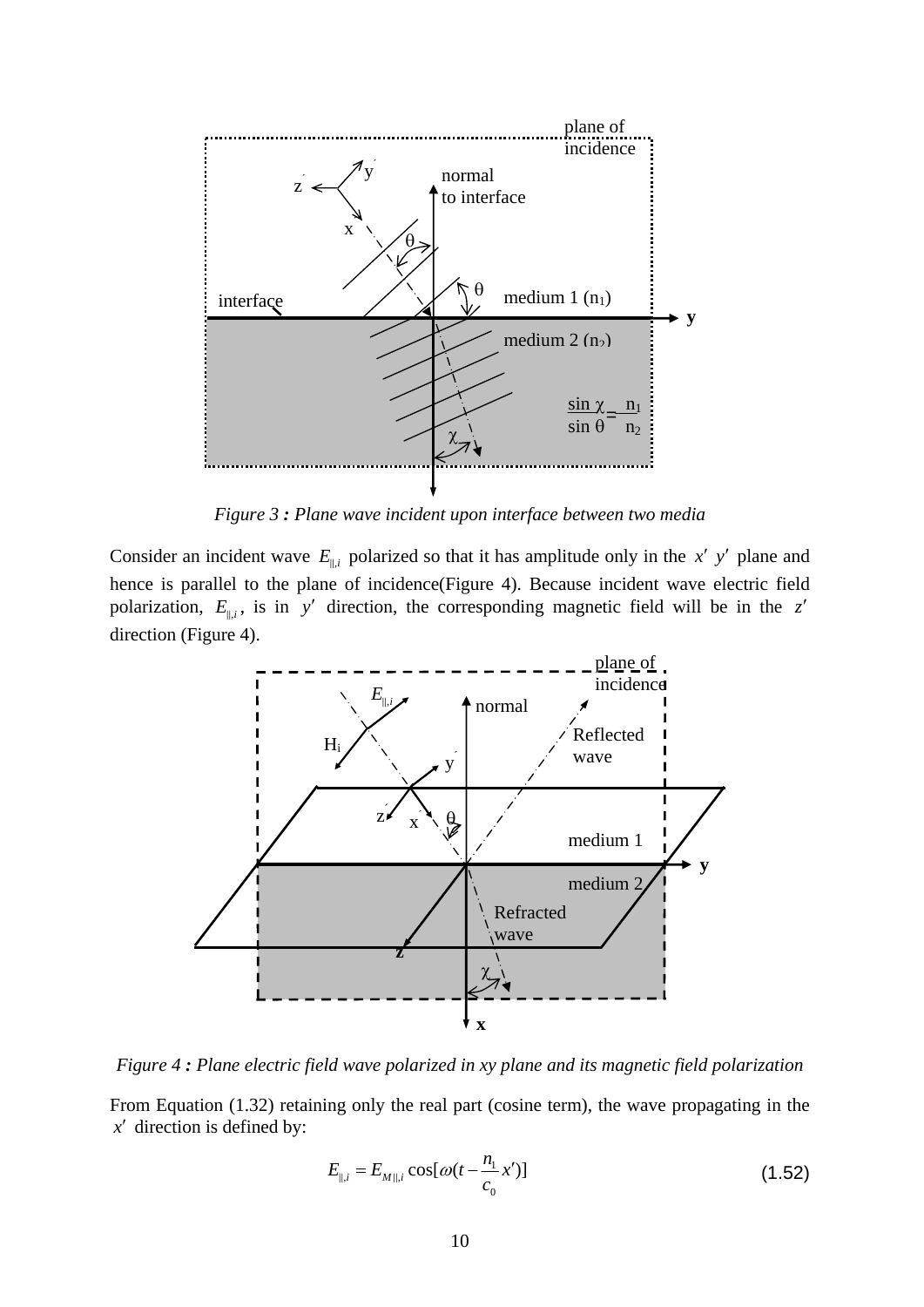From Figure 5, the components of the plane electric field incident wave, which is polarized in the parallel of the plane of incidence, in the x,y,z coordinate system are :

$$
E_{x,i} = E_{\parallel,i} \sin(\theta) \qquad E_{y,i} = E_{\parallel,i} \cos(\theta) \qquad E_{z} = 0 \tag{1.53}
$$

Substituting  $(1.52)$  into  $(1.53)$  and noting that *x'*, the distance the wave travels in a given time, is related to the y distance travels along the interface by  $x' = y \sin \theta$ , we obtain for the incident components,

$$
E_{x,i} = -E_{M||,i} \sin \theta \cos[\omega(t - \frac{n_1 y \sin \theta}{c_0})]
$$
\n(1.54)

$$
E_{y,i} = E_{M||,i} \cos \theta \cos[\omega(t - \frac{n_1 y \sin \theta}{c_0})]
$$
\n(1.55)

$$
E_{z,i} = 0 \tag{1.56}
$$



*Figure 5 : The components of the plane electric field (polarized in parallel to plane of incidence) incident wave in the x, y, z coordinate system[4]* 

When the wave strikes the interface, the wave separates into  $E_{\parallel,r}$  reflected at angle  $\theta_r$ , and  $E_{\parallel t}$  transmitted at angle  $\chi$  (see Figure 6).

The reflected components,

$$
E_{x,r} = -E_{M||,r} \sin \theta_r \cos[\omega(t - \frac{n_1 y \sin \theta_r}{c_0})]
$$
\n(1.57)

$$
E_{y,r} = -E_{M||,r} \cos \theta_r \cos[\omega(t - \frac{n_1 y \sin \theta_r}{c_0})]
$$
\n(1.58)

$$
E_{z,r} = 0 \tag{1.59}
$$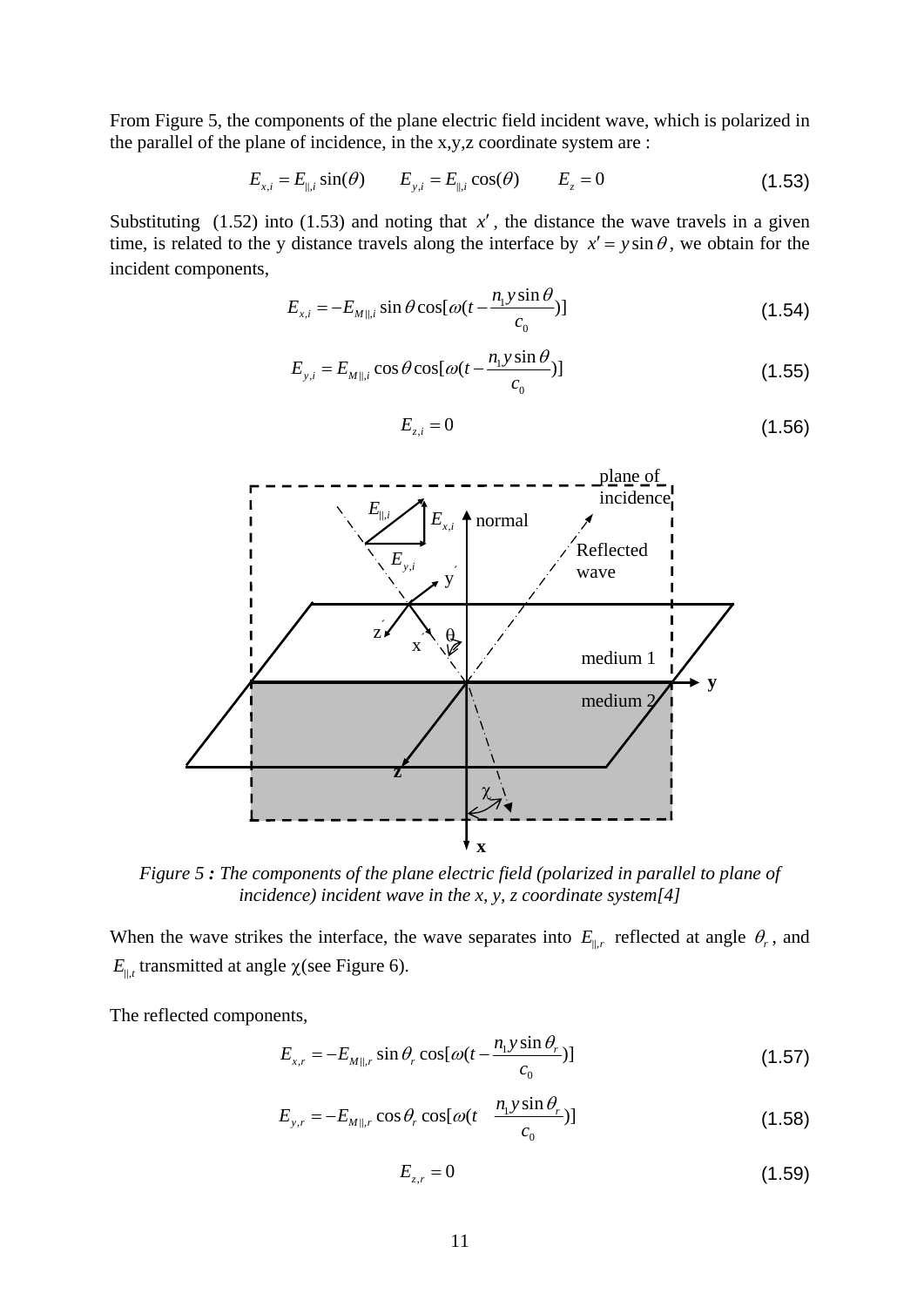The transmitted components,

$$
E_{x,t} = -E_{M||,t} \sin \chi \cos[\omega(t - \frac{n_2 y \sin \chi}{c_0})]
$$
 (1.60)

$$
E_{y,t} = E_{M||,t} \cos \chi \cos[\omega(t - \frac{n_2 y \sin \chi}{c_0})]
$$
\n(1.61)

$$
E_{z,t} = 0 \tag{1.62}
$$



*Figure 6 : The components of the plane electric field (polarized in parallel to plane of incidence) incident, refracted, and reflected waves in the x,y,z coordinate system[4]* 

Certain boundary conditions must be satisfied at the interface of the two media. The sum of the components, parallel to the interface, of the electric intensities of the reflected and incident waves must equal the intensity of the refracted wave in the same plane. Because the intensity in medium 1 is the superposition of the incident and reflected intensities. For the polarized wave, this condition gives the following equality for the y components that are parallel to the interface,

$$
\{E_{M\parallel,i}\cos\theta\cos[\omega(t-\frac{n_1y\sin\theta}{c_0})]-E_{M\parallel,r}\cos\theta_r\cos[\omega(t-\frac{n_1y\sin\theta_r}{c_0})]
$$
  
=  $E_{M\parallel,t}\cos\chi\cos[\omega(t-\frac{n_2y\sin\chi}{c_0})]\}_{x=0}$  (1.63)

The above equation must hold for arbitrary t and y and the angles  $\theta$ ,  $\theta$  and  $\gamma$  are independent of t and y, so the cosine terms involving time must be equal. This is true only if,

$$
n_1 \sin \theta = n_1 \sin \theta_r = n_2 \sin \chi \tag{1.64}
$$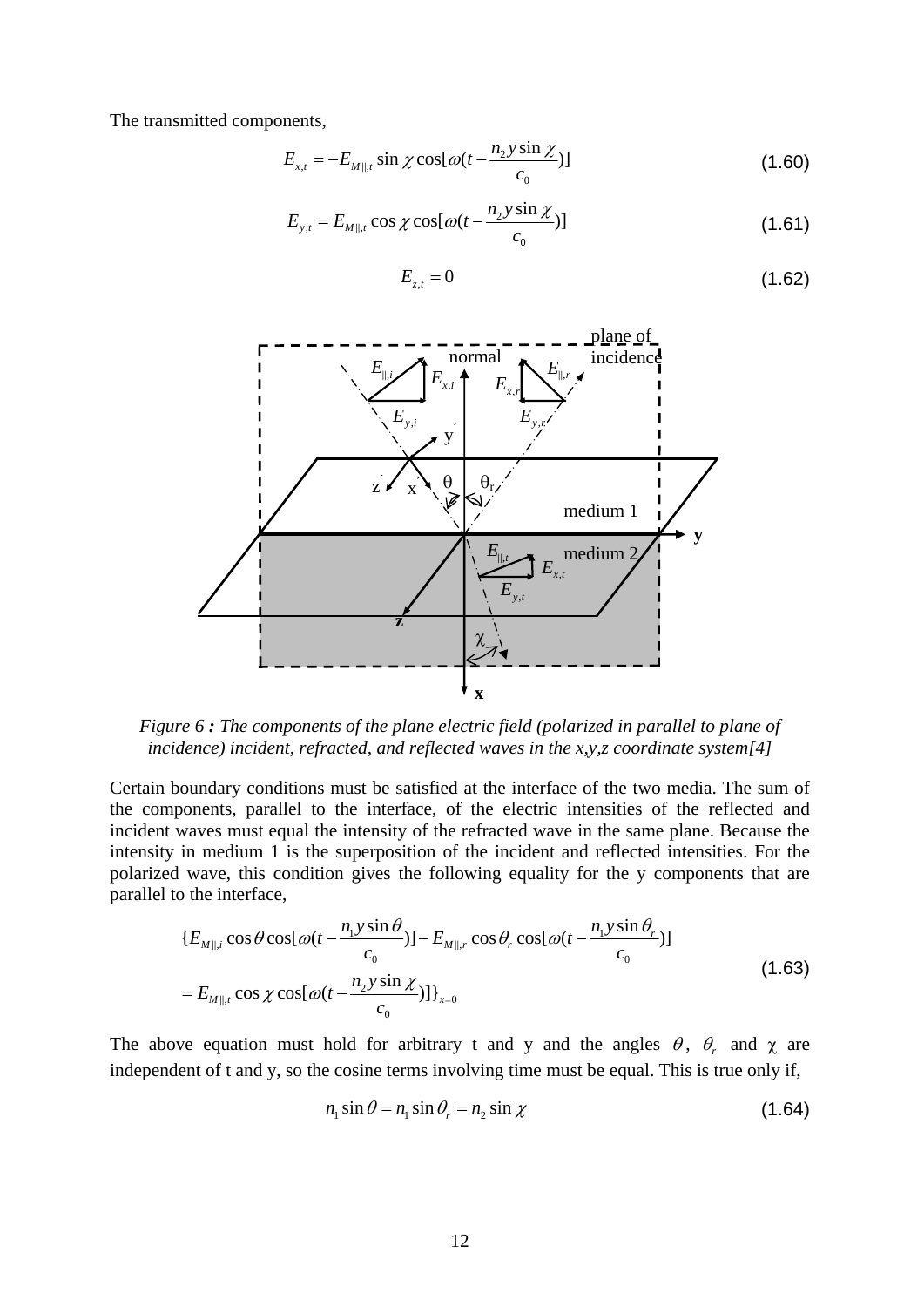which provides,

$$
\theta = \theta_r
$$
 and  $\frac{\sin \chi}{\sin \theta} = \frac{n_1}{n_2}$  (1.65)

Equation (1.65) relates angle of refraction and the angle of incidence by means of the ratio of refractive indices and is known as *Snell's law*.

Because the cosine terms which are involving time are equal, Eq.(1.63) turns into form of,

$$
(E_{M\parallel,i}\cos\theta - E_{M\parallel,r}\cos\theta = E_{M\parallel,t}\cos\chi)_{x=0}
$$
\n(1.66)

The magnetic intensity parallel to the boundary( $z'$  direction) must be continuous at the boundary plane. The magnetic intensity vector is perpendicular to the electric intensity; since the electric intensity being considered is in the plane of incidence, the magnetic intensity is parallel to the boundary(As mentioned before, because incident wave electric field polarization,  $E_{\parallel i}$ , is in *y'* direction, the corresponding magnetic field will be in the *z'* direction(Figure 4). Because it is parallel, continuity at the boundary provides that,

$$
(H_i + H_r = H_t)_{x=0}
$$
 (1.67)

A relation between specific components  $H_z$  and  $E_y$  was derived(Eq.(1.45)). It is true more generally, so the magnitudes of the **E** and **H** vectors are related for non-attenuating materials by:

$$
|\mathbf{H}| = \frac{n}{\mu c_0} |\mathbf{E}| \tag{1.68}
$$

For both dielectrics and metals the magnetic permeability is very close to that of a vacuum, so that  $\mu \approx \mu_0$ . Then Eq.(1.67) can be written as,

$$
(n_1 E_{M||,i} + n_1 E_{M||,r} = n_2 E_{M||,t})_{x=0}
$$
\n(1.69)

Equations (1.66) and (1.69) are combined to eliminate  $E_{M||,t}$  and give the reflected electric intensity in terms of the incident intensity for non-attenuating materials as,

$$
\frac{E_{M||,r}}{E_{M||,i}} = \frac{\cos\theta/\cos\chi - n_1/n_2}{\cos\theta/\cos\chi + n_1/n_2}
$$
\n(1.70)

Up to now electric wave which is polarized parallel to the incident plane and its corresponding magnetic field polarization which is perpendicular to the xy plane are considered. And now perpendicular electric field and parallel magnetic field wave polarizations become the discussion.

 $E_{\perp i}$  is a polarized incident wave which is in the *z'* direction. It has amplitude only in the *z' y'* plane and hence is perpendicular to the plane of incidence and parallel to the boundary(Figure 7). So continuity at the boundary provides that,

$$
E_{M\perp,i} + E_{M\perp,r} = E_{M\perp,t} \tag{1.71}
$$

As mentioned before, the magnetic intensity vector is perpendicular to the electric intensity; since the electric intensity being considered is parallel to the boundary, that is perpendicular to the plane of incidence, the magnetic intensity is in the plane of incidence(Figure 7). The magnitudes of the **E** and **H** vectors are related for non-attenuating materials by,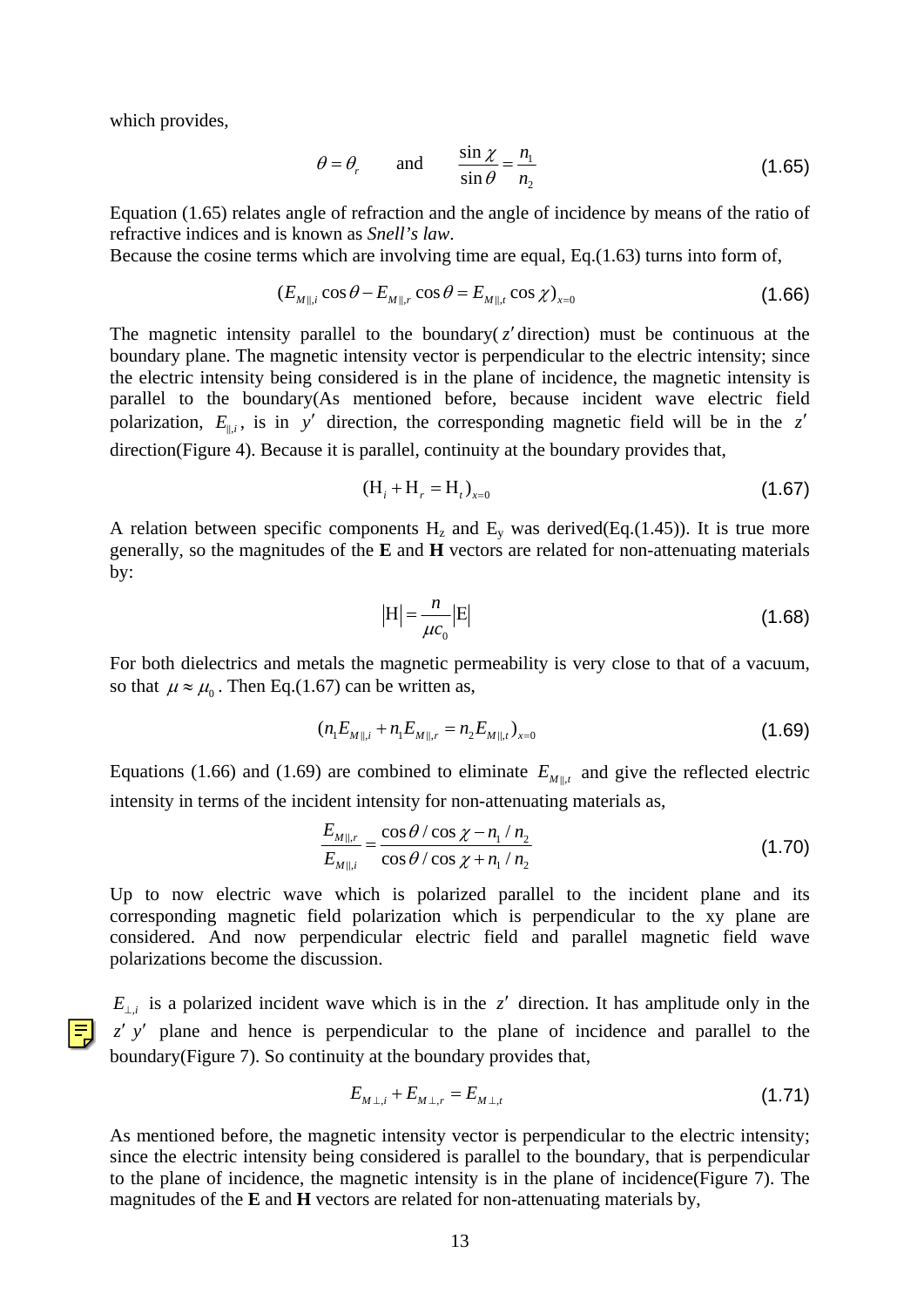$$
\left|\mathbf{H}\right| = \frac{n}{\mu c_0} \left|\mathbf{E}\right| \tag{1.72}
$$

and for both dielectrics and metals the magnetic permeability is very close to that of a vacuum( $\mu \approx \mu_0$ ). Then equation below can be written,

$$
E_{M\perp,i}n_1\cos\theta - E_{M\perp,r}n_1\cos\theta = E_{M\perp,i}n_2\cos\chi\tag{1.73}
$$

Equations (1.71) and (1.73) are combined to eliminate  $E_{M\perp t}$  and give the reflected electric intensity in terms of the incident intensity for non-attenuating materials as,

$$
\frac{E_{M\perp,r}}{E_{M\perp,i}} = -\frac{\cos\chi/\cos\theta - n_1/n_2}{\cos\chi/\cos\theta + n_1/n_2}
$$
(1.74)

If Snell's Law is used in Eq.(1.70) and (1.74) to eliminate  $n1/n2$  in terms of  $\sin \chi / \sin \theta$  to yield,



*Figure 7 : Plane electric field wave polarized in perpendicular to plane of incidence and its magnetic field polarization* 

The energy carried by a wave is proportional to the square of the wave amplitude. So squaring  $E_{M,r}$  /  $E_{M,i}$  gives the ratio of energy reflected from a surface to energy incident from a given direction. For the representation of the surface reflection is  $\rho$ . The values of  $\rho(\lambda,\theta)$ for incident parallel and perpendicular polarized components are then obtained as,

$$
\rho_{\parallel}(\lambda,\theta) = (\frac{E_{M\parallel,r}}{E_{M\parallel,i}})^2 = \frac{\tan^2(\theta - \chi)}{\tan^2(\theta + \chi)} = (\frac{\cos\theta/\cos\chi - n_1/n_2}{\cos\theta/\cos\chi + n_1/n_2})^2
$$
(1.76)

$$
\rho_{\perp}(\lambda,\theta) = \left(\frac{E_{M\perp,r}}{E_{M\perp,i}}\right)^2 = \frac{\sin^2(\theta - \chi)}{\sin^2(\theta + \chi)} = \left(-\frac{\cos\chi/\cos\theta - n_1/n_2}{\cos\chi/\cos\theta + n_1/n_2}\right)^2\tag{1.77}
$$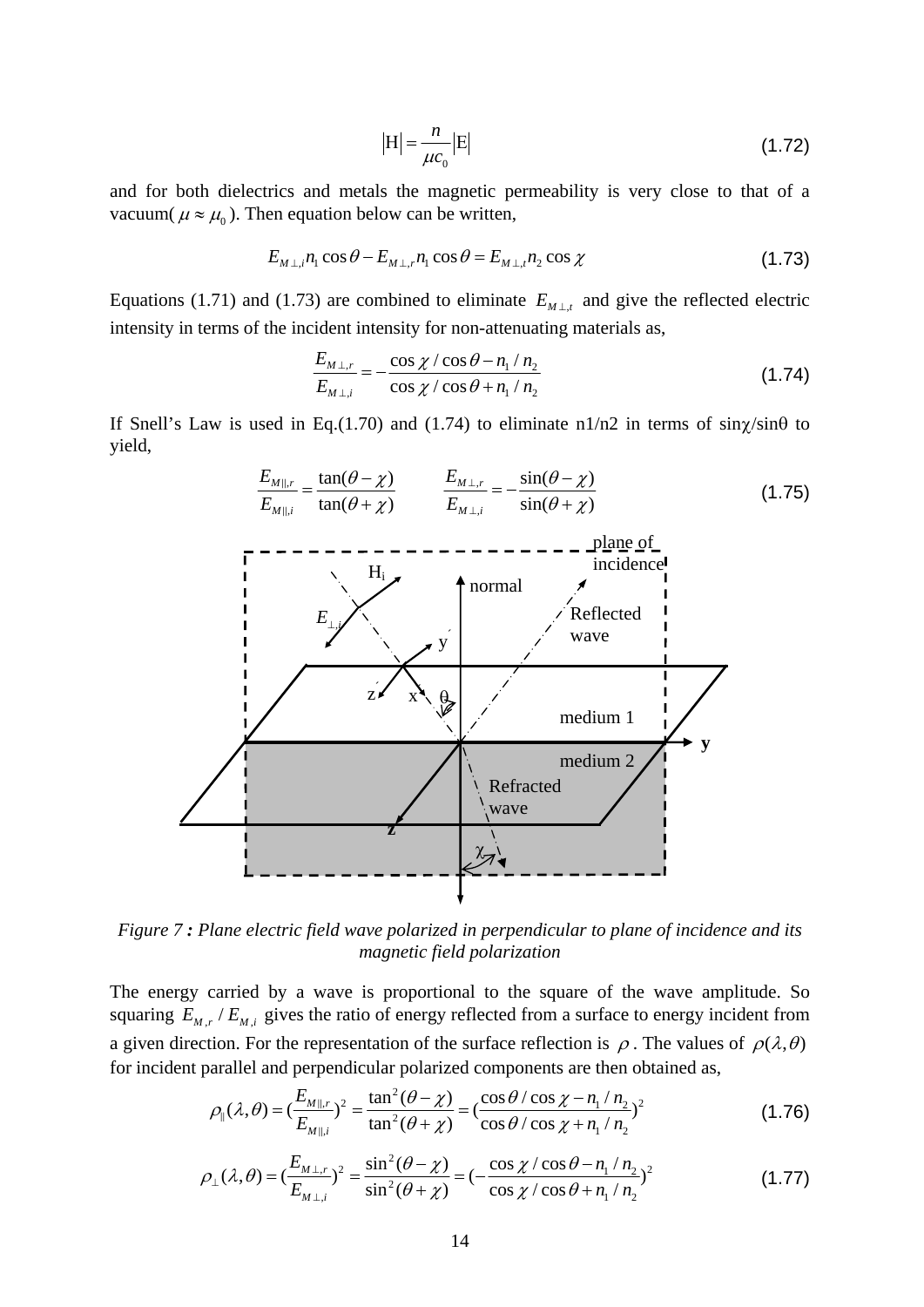Sum of reflection, transmission and absorption is equal to the 1. From Eq.  $(1.48)$ , it can be seen that there is no absorption on the surface. Because the thickness is equal to zero. So the transmission of the surface for two kind of polarization are  $1 - \rho_1(\lambda, \theta)$  and  $1 - \rho_0(\lambda, \theta)$ .

The  $\theta$  and  $\gamma$  can be interchanged and hence along the incident and refracted paths the reflection and transmission are the same for radiation incident on an interface either from the outside or from within the material.

The average of reflection of the surface,

$$
\rho(\lambda,\theta) = \frac{\rho_{\parallel}(\lambda,\theta) + \rho_{\perp}(\lambda,\theta)}{2}
$$
\n(1.78)

Equation (1.78) is Fresnel's equation, and it gives the reflectivity for an unpolarized ray incident upon an interface between two dielectric media.

When the incident radiation is normal to the interface,  $\cos \theta = \cos \chi = 1$ , and Eq.(1.70) and (1.74) yield

$$
\frac{E_{M||,r}}{E_{M||,i}} = -\frac{E_{M\perp,r}}{E_{M\perp,i}} = \frac{1 - n_1 / n_2}{1 + n_1 / n_2} = \frac{n_2 - n_1}{n_2 + n_1}
$$
\n(1.79)

The normal reflectivity is then,

$$
\rho_n(\lambda) = \rho(\lambda, \theta = \theta_r = 0) = \left(\frac{n_2 - n_1}{n_2 + n_1}\right)^2 = \left[\frac{(n_2 / n_1) - 1}{(n_2 / n_1) + 1}\right]^2
$$
\n(1.80)

The reflectivity is spectral(depends on wavelength) because  $n_1$  and  $n_2$  are functions of  $\lambda$ .

#### 1.2.2 Between Two Absorbing Medium (κ≠0) (No wave interference effect)

The propagation of a wave in an infinite medium that attenuates the wave is governed by the same relations as in a non-attenuating medium if the refractive index `n' for the latter case is replaced by  $\overline{n} = n - i\kappa$ . When the interaction of a wave with a boundary is considered, the theoretical expressions for reflected wave amplitudes derived for non-attenuating media  $(\kappa = 0)$  also apply for attenuating media if  $\bar{n}$  is used instead of n, but this lead to some complexities.[4]

First of all Snell's law becomes,

$$
\frac{\sin \chi}{\sin \theta} = \frac{\overline{n}_1}{\overline{n}_2} = \frac{n_1 - i\kappa_1}{n_2 - i\kappa_2}
$$
\n(1.81)

Because this relation is complex, sin  $\chi$  can no longer be interpreted physically as a simple angle of refraction. Except for the special case of normal incidence, n is no longer directly related to the propagation velocity.

For the oblique incidence(Figure 8) the reflectivity can be derived by starting from (1.70) and (1.74) and using the complex index of refraction.[4] For incident rays polarized parallel or perpendicular to the plane of incidence, the below equations are obtained,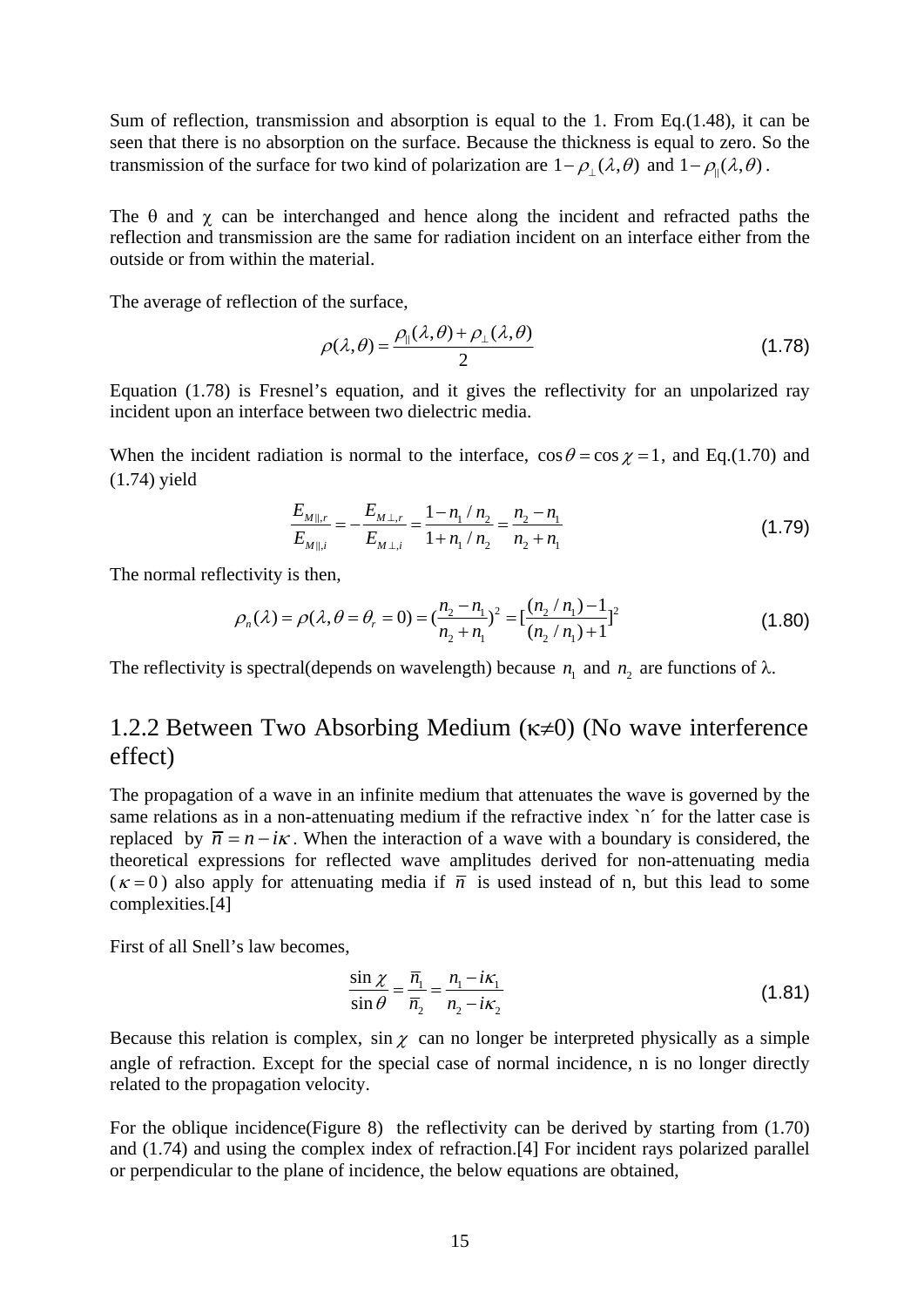$$
\frac{E_{M||,r}}{E_{M||,i}} = \frac{\cos\theta/\cos\chi - (n_1 - i\kappa_1)/(n_2 - i\kappa_2)}{\cos\theta/\cos\chi + (n_1 - i\kappa_1)/(n_2 - i\kappa_2)}
$$
(1.82)

$$
\frac{E_{M\perp,r}}{E_{M\perp,i}} = -\frac{\cos\chi/\cos\theta - (n_1 - i\kappa_1)/(n_2 - i\kappa_2)}{\cos\chi/\cos\theta + (n_1 - i\kappa_1)/(n_2 - i\kappa_2)}
$$
(1.83)

But because of complexity of index of refraction, the above ratios are also complex. The energy carried by a wave is proportional to the square of the wave amplitude. So squaring  $E_{M,r}/E_{M,i}$  gives the ratio of energy reflected from a surface to energy incident from a given direction. The values of  $\rho_{\lambda}(\lambda, \theta)$  for incident parallel and perpendicular polarized components are then obtained as,

$$
\rho_{\parallel}(\lambda,\theta) = (\frac{E_{M||,r}}{E_{M||,i}})^2
$$
\n(1.84)

$$
\rho_{\perp}(\lambda,\theta) = \left(\frac{E_{M\perp,r}}{E_{M\perp,i}}\right)^2
$$
\n(1.85)

For a complex quantity z,  $|z|^2 = zz^*$ , where  $z^*$  is the complex conjugate. So during the calculation of  $(1.84)$  and  $(1.85)$ ,  $(1.82)$  and  $(1.83)$  will be multiplied by their complex conjugates.

Sum of reflection, transmission and absorption is equal to the 1. From Eq.(1.48), it can be seen that there is no absorption on the surface. Because the thickness is equal to zero. So the transmission of the surface for two kind of polarization are  $1 - \rho_1(\lambda, \theta)$  and  $1 - \rho_1(\lambda, \theta)$ .

The  $\theta$  and  $\chi$  can be interchanged and hence along the incident and refracted paths the reflection and transmission are the same for radiation incident on an interface either from the outside or from within the material.

The reflectivity is spectral(depends on wavelength) because  $n_1$ ,  $n_2$ , and  $\kappa$  are functions of  $\lambda$ .



*Figure 8 : Oblique incidence onto an attenuating material and propagation[4]*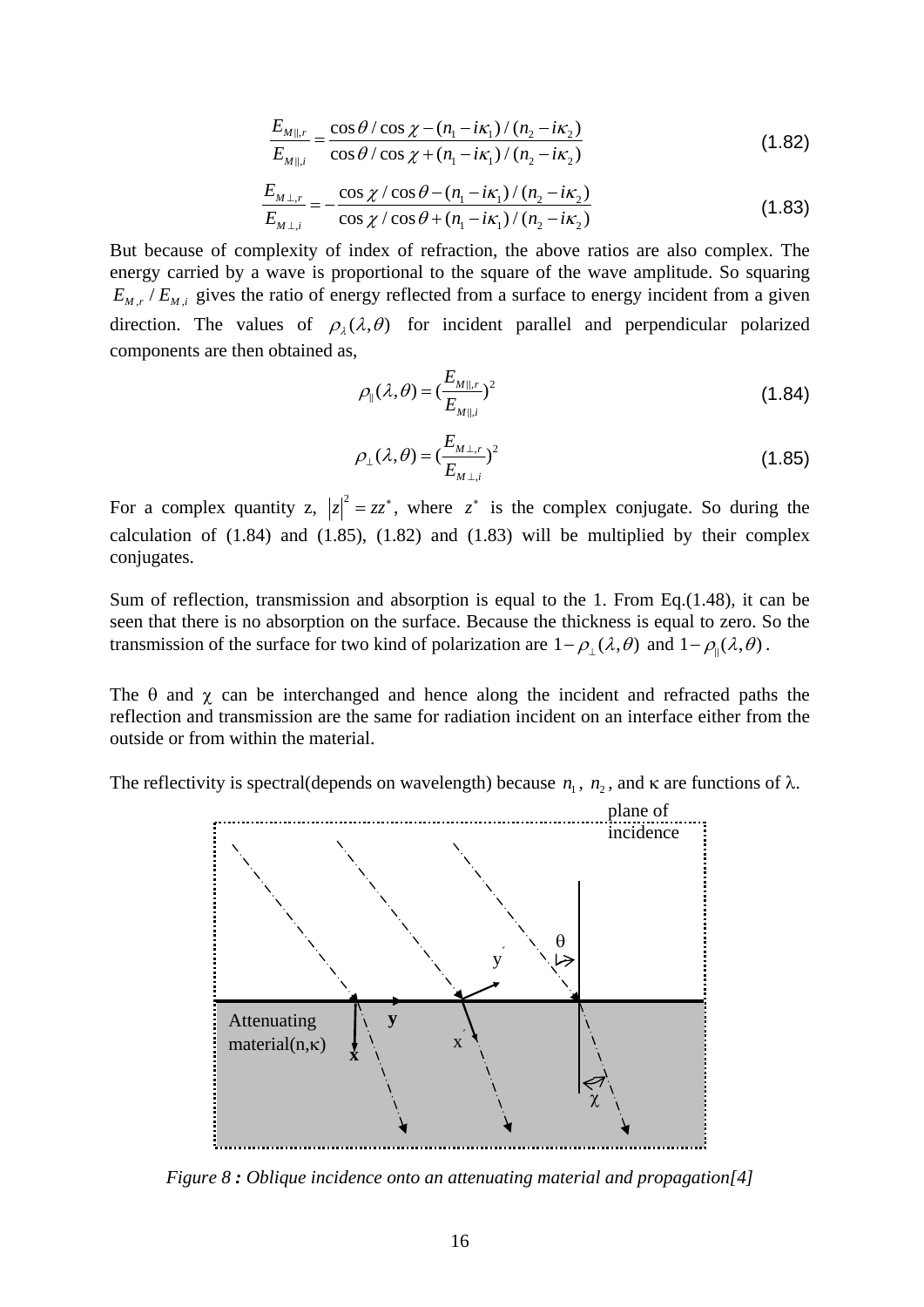To clarify the discussion, below two specific condition will be considered as an example. First one is normal incidence, the second one is radiation incident in air or vacuum on a material with properties n and κ.

**1.example:** Because of normal incidence  $\theta$  and  $\chi$  are 0(zero) degree. So Equations (1.82) and (1.83) turn into form of,

$$
\frac{E_{M||,r}}{E_{M||,i}} = -\frac{E_{M\perp,r}}{E_{M\perp,i}} = \frac{\overline{n}_2 - \overline{n}_1}{\overline{n}_2 + \overline{n}_1} = \frac{n_2 - i\kappa_2 - (n_1 - i\kappa_1)}{n_2 - i\kappa_2 + (n_1 - i\kappa_1)}
$$
(1.86)

Then, because the relations for  $\parallel$  and  $\perp$  polarization are the same for normal incidence, the reflectivity is,

$$
\rho_{\lambda,n}(\lambda) = \left[\frac{n_2 - i\kappa_2 - (n_1 - i\kappa_1)}{n_2 - i\kappa_2 + (n_1 - i\kappa_1)}\right] \left[\frac{n_2 - i\kappa_2 - (n_1 - i\kappa_1)}{n_2 - i\kappa_2 + (n_1 - i\kappa_1)}\right]
$$
\n
$$
= \frac{(n_2 - n_1)^2 + (\kappa_2 - \kappa_1)^2}{(n_2 + n_1)^2 + (\kappa_2 + \kappa_1)^2}
$$
\n(1.87)

**2.example:** This is one of the important cases. For an incident ray in air,  $n \approx 1$  and  $\kappa \approx 0$ . As mentioned before the other medium has the properties n and  $\kappa$  and the incident angle is arbitrary. Then, from (1.81), (1.82) and (1.83) with  $\overline{n} = n - i\kappa$ ,

$$
\frac{E_{M||,r}}{E_{M||,i}} = \frac{\overline{n}\cos\theta - \cos\chi}{\overline{n}\cos\theta + \cos\chi} \qquad \qquad \frac{E_{M\perp,r}}{E_{M\perp,i}} = -\frac{\overline{n}\cos\chi - \cos\theta}{\overline{n}\cos\chi + \cos\theta} \qquad (1.88)
$$

Snell's law becomes,

$$
\frac{\sin \chi}{\sin \theta} = \frac{1}{n - i\kappa} = \frac{1}{\overline{n}}
$$
\n(1.89)

The  $\bar{n}$  cos  $\chi$  in (1.89) can be found as,

$$
\overline{n}\cos\chi = \overline{n}(1-\sin^2\chi)^{1/2} = (\overline{n}^2-\sin^2\theta)^{1/2}
$$
 (1.90)

The results are presented more conveniently by letting  $a - ib = (\overline{n}^2 - \sin^2 \theta)^{1/2}$ . By squaring and equating real and imaginary parts, the resulting simultaneous equations are solved for a and b to obtain,

$$
a^{2} = \frac{1}{2} \{ [(n^{2} - \kappa^{2} - \sin^{2} \theta)^{2} + 4n^{2}\kappa^{2}]^{1/2} + n^{2} - \kappa^{2} - \sin^{2} \theta \}
$$
 (1.91)

$$
b^{2} = \frac{1}{2} \{ [(n^{2} - \kappa^{2} - \sin^{2} \theta)^{2} + 4n^{2}\kappa^{2}]^{1/2} - n^{2} - \kappa^{2} - \sin^{2} \theta \}
$$
 (1.92)

The quantity  $a - ib$  is substituted for  $\bar{n} \cos \chi$  in (1.88), and the resulting equations are multiplied through by their complex conjugates to yield the reflectivity,

$$
\rho_{\perp}(\lambda,\theta) = \frac{a^2 + b^2 - 2a\cos\theta + \cos^2\theta}{a^2 + b^2 + 2a\cos\theta + \cos^2\theta}
$$
\n(1.93)

$$
\rho_{\parallel}(\lambda,\theta) = \frac{a^2 + b^2 - 2a\sin\theta\tan\theta + \cos^2\theta}{a^2 + b^2 + 2a\sin\theta\tan\theta + \cos^2\theta}\rho_{\perp}(\lambda,\theta)
$$
(1.94)

And the reflectivity and transmission of the surface are average of the parallel and perpendicular components.[1]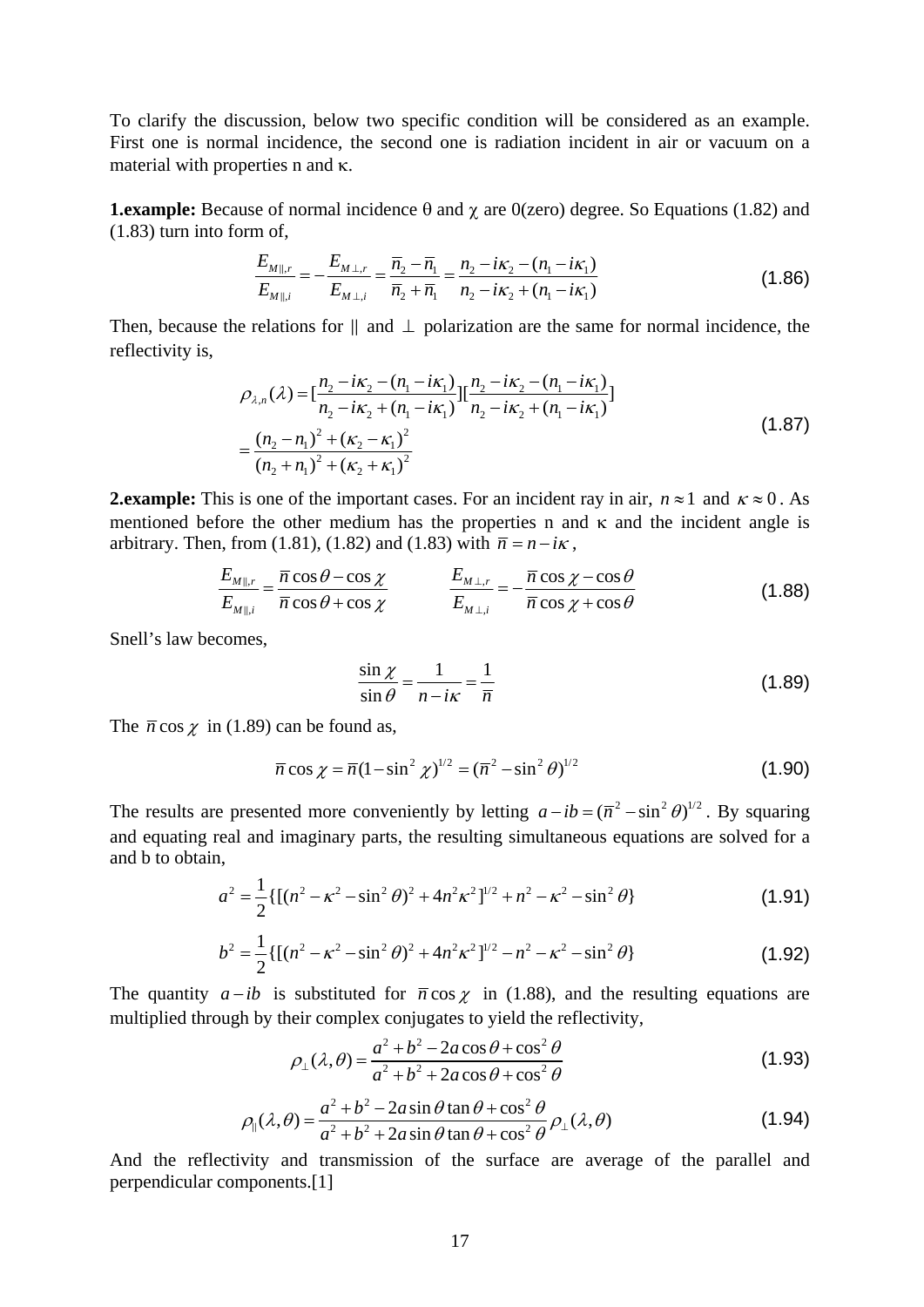#### 1.2.3 Vector Amplitudes at the Interface between Two Perfect Dielectric(No wave Attenuation, κ≈0) (With wave interference effect)

Before starting the propagation of a wave in an infinite non-attenuating medium, wave interference effect will be considered.

Light wave interference results when two waves are travelling through a medium and meet up at the same location. When a wave (light waves included) reaches the boundary between two medium, a portion of the wave reflects off the boundary and a portion is transmitted across the boundary. The reflected portion of the wave remains in the original medium. The transmitted portion of the wave enters the new medium and continues travelling through it until it reaches a subsequent boundary (Figure 9 ). If the new medium is a thin film, then the transmitted wave does not travel far before it reaches a new boundary and undergoes the usual reflection and transmission behaviour. Thus, there are two waves which emerge from the film - one wave which is reflected off the top of the film (*wave a* in the Figure 9) and the other wave which reflects off the bottom of the film (*wave b* in the Figure 9).[2]



*Figure 9 : Reflection from first and second interfaces of a film[4]* 

These two waves could interfere constructively if they meet two conditions. One condition is that the two waves must be relatively close together such that their crests and troughs can meet up with each other and cause the interference. A second condition which must be met is that the wave which travels through the film and back into the original medium must have travelled just the right distance such that it is *in phase* with the other reflected wave. Two waves which are in phase are waves which are always at the same point on their wave cycle. That is, the two waves must be forming crests at the same location and at the same moment in time and forming troughs at the same location and at the same moment in time. In order for the second condition to occur, the thickness of the film must be *just perfect*. If the material is thin means that thickness of the layer is very close to the wavelength of the light the possibility of second condition is very high. Also the same thing can occur for thick layers but it is not efficient way to consider thick materials with this way. Because there becomes no high effect on the results. Discussion on thickness and also relation between thickness and wavelength will be done in detail later. If *wave a* and *wave b* meet these two conditions as they reflect and exit the film, then they will constructively interfere. An important consideration in determining whether these waves interfere constructively or destructively is the fact that whenever light reflects off a surface of higher index of refraction, a 180° phase shift in the wave is introduced. In other words reflected waves from the film undergo a 180° phase shift when  $n_2 > n_1$ .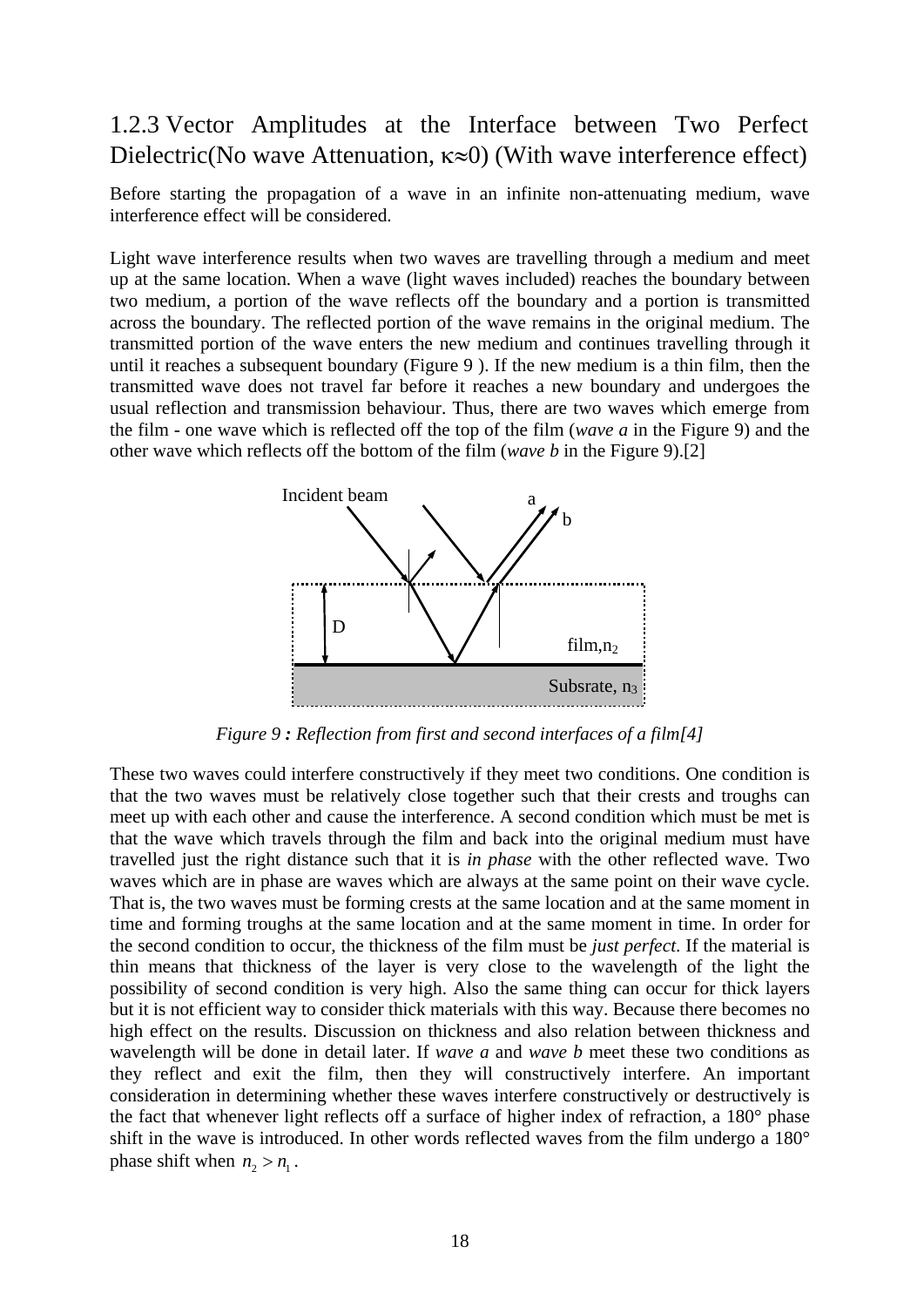Light consists of a collection of light waves of varying wavelength. So for example a red light wave has a different wavelength than a orange light wave which has a different wavelength than a yellow light wave. While the thickness of a film at a given location may not allow a red and an orange light wave to emerge from the film in phase, it may be just perfect to allow a yellow light wave to emerge in phase. So at a given location on the film, the yellow light wave undergoes constructive interference and becomes brighter than the others within the incident light.

If the waves do not interfere than there becomes phase difference between two waves.



*Figure 10 : Phase difference between two waves[2]* 

Beam b reflected from the second interface travels ΔS farther than beam a, which is reflected from the first interface(Figure 10).

$$
\Delta S = n'(AB + BC) - nAN \tag{1.95}
$$

 $n'$  is refractive index of surrounding, n is refractive index of the film and N is foot of the perpendicular from C to AD.

$$
AB = BC = \frac{h}{\cos \theta'}\tag{1.96}
$$

$$
AC = 2h \tan \theta' \tag{1.97}
$$

$$
AN = AC \sin \theta \tag{1.98}
$$

$$
n' \sin \theta' = n \sin \theta \tag{1.99}
$$

If Equations (1.97) and (1.98) are combined,

$$
AN = 2h \tan \theta' \sin \theta \tag{1.100}
$$

Then  $\Delta S$  can be obtained by using Eq.(1.95),(1.96),(1.99) and (1.100),

$$
\Delta S = 2n'h\cos\theta' \tag{1.101}
$$

Reflected beam b originated at time  $\Delta S / c_1$  earlier than reflected beam a, where  $c_1$  is the propagation speed in the layer. If beam a originated at time 0, the beam b originated at time - <sup>1</sup> Δ*S c*/ . If the two waves originated from the same vibrating source, the phase of b relative to a is,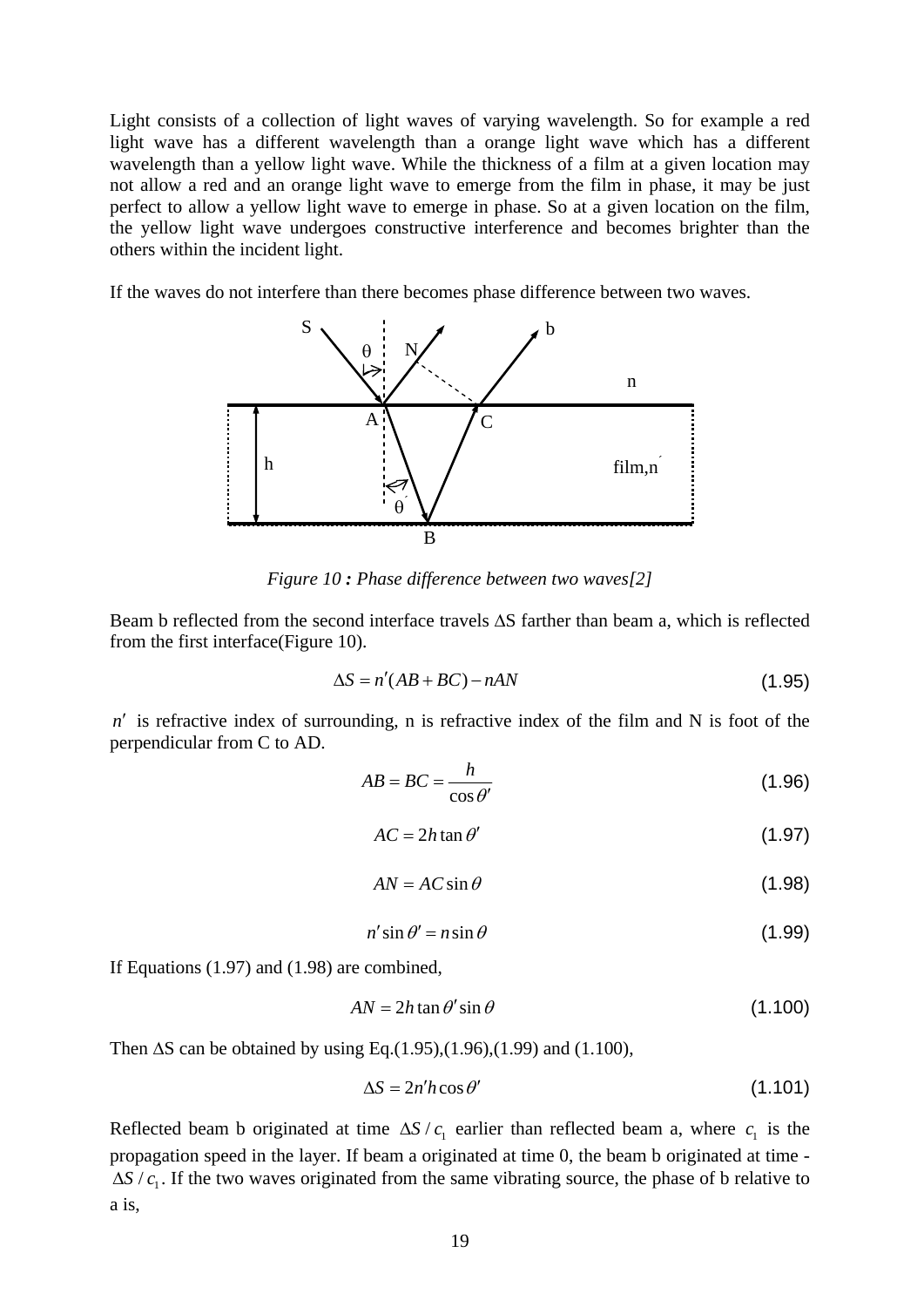$$
e^{i\omega\tau} = e^{-i\omega\Delta S/c_1} \tag{1.102}
$$

The circular frequency can be written as  $\omega = 2\pi c_0 / \lambda_0$ , where  $\lambda_0$  is the wavelength in vacuum. And also  $n_1 = c_0 / c_1$  is the film refractive index. Then *the phase* is,

$$
e^{i\omega\tau} = e^{-i4\pi n_1 h \cos \theta'/\lambda_0} \tag{1.103}
$$

And the phase difference is,

$$
\gamma_1 = 4\pi n_1 h \cos \theta' / \lambda_0 \tag{1.104}
$$

Now refraction and reflection phenomena is started to discuss. To investigate the surface reflection and refraction vector amplitudes which are the Fresnel's coefficients (i.e  $E_{M||r}/E_{M||i}$ ), the electromagnetic wave equations is considered again. In section 1.3.1 the components of the plane electric and magnetic field of incident, refracted, and reflected waves (polarized in parallel and perpendicular to plane of incidence) in the x,y,z coordinate system are calculated. These equations will be directly used and will not be proofed again.(as an example see the Figure 11 for the components of the plane electric field incident, refracted, and reflected waves (polarized in parallel to plane of incidence) in the x,y,z coordinate system).



*Figure 11 : The components of the plane electric field (polarized in parallel to plane of incidence) incident, refracted, and reflected waves in the x,y,z coordinate system* 

Equation (1.66) is the relation between components of the plane electric fields which is polarized in parallel to plane of incidence,

$$
(E_{M||,i}\cos\theta - E_{M||,r}\cos\theta = E_{M||,t}\cos\chi)_{x=0}
$$
\n(1.105)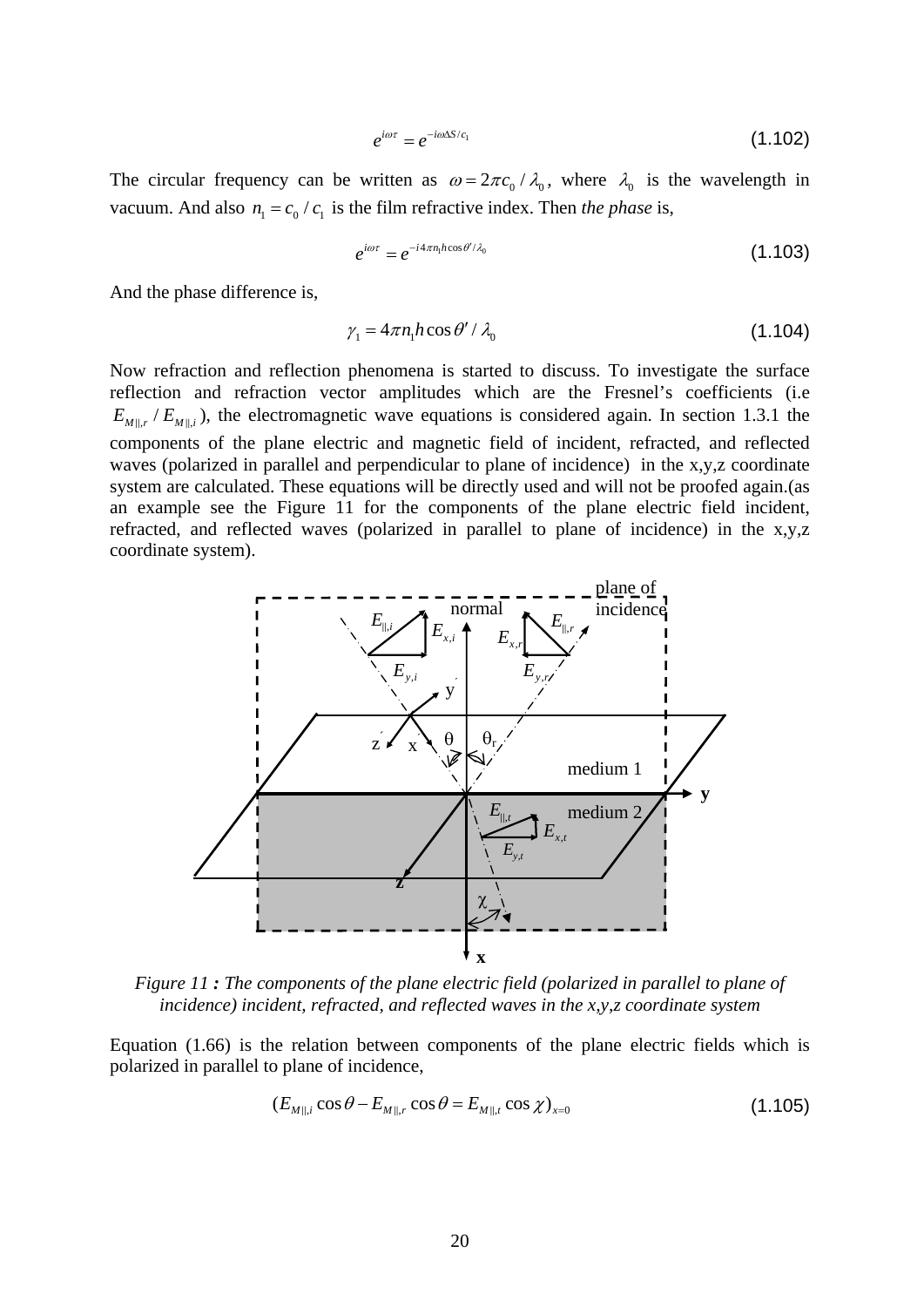Equation (1.69) is the relation between components of the plane magnetic fields which is polarized in perpendicular to plane of incidence,

$$
(n_1 E_{M||,i} + n_1 E_{M||,r} = n_2 E_{M||,t})_{x=0}
$$
\n(1.106)

Equation (1.71) is the relation between components of the plane electric fields which is polarized in perpendicular to plane of incidence,

$$
E_{M\perp,i} + E_{M\perp,r} = E_{M\perp,t} \tag{1.107}
$$

Equation (1.73) is the relation between components of the plane magnetic fields which is polarized in parallel to plane of incidence,

$$
(E_{M\perp,i}n_1\cos\theta - E_{M\perp,i}n_1\cos\theta = E_{M\perp,i}n_2\cos\chi)_{x=0}
$$
\n(1.108)

For the representation of surface reflectance vector amplitude `r'; for the representation of surface transmission vector amplitude 't' are used.

Because of possibility of the phase shift in the wave interference effect, surface reflectance and transmission vector amplitudes from medium 1 to medium 2 and medium 2 to medium 1 are different. The representation of reflection and transmission of the surface in both direction can be seen in Figure 12.



*Figure 12 : Surface reflectance and transmission vectors-Fresnel's coefficients* 

Equations (1.105) and (1.106) are combined to eliminate  $E_{M||,t}$  and give the parallel reflection vector amplitude from medium 1 to medium 2(Figure 12) for non-attenuating materials as,

$$
\frac{E_{M||,r}}{E_{M||,i}} = r_{\parallel} = \frac{\cos\theta/\cos\chi - n_1/n_2}{\cos\theta/\cos\chi + n_1/n_2}
$$
(1.109)

Equations (1.107) and (1.108) are combined to eliminate  $E_{M \perp t}$  and give the perpendicular reflection vector amplitude from medium 1 to medium 2(Figure 12) for non-attenuating materials as,

$$
\frac{E_{M\perp,r}}{E_{M\perp,i}} = r_{\perp} = -\frac{\cos\chi/\cos\theta - n_1/n_2}{\cos\chi/\cos\theta + n_1/n_2}
$$
(1.110)

Equations (1.105) and (1.106) are combined to eliminate  $E_{M||,r}$  and give the parallel transmission vector amplitude from medium 1 to medium 2(Figure 12) for non-attenuating materials as,

$$
\frac{E_{M||,t}}{E_{M||,i}} = t_{\parallel} = \frac{2n_1 \cos \theta}{n_1 \cos \chi + n_2 \cos \theta}
$$
\n(1.111)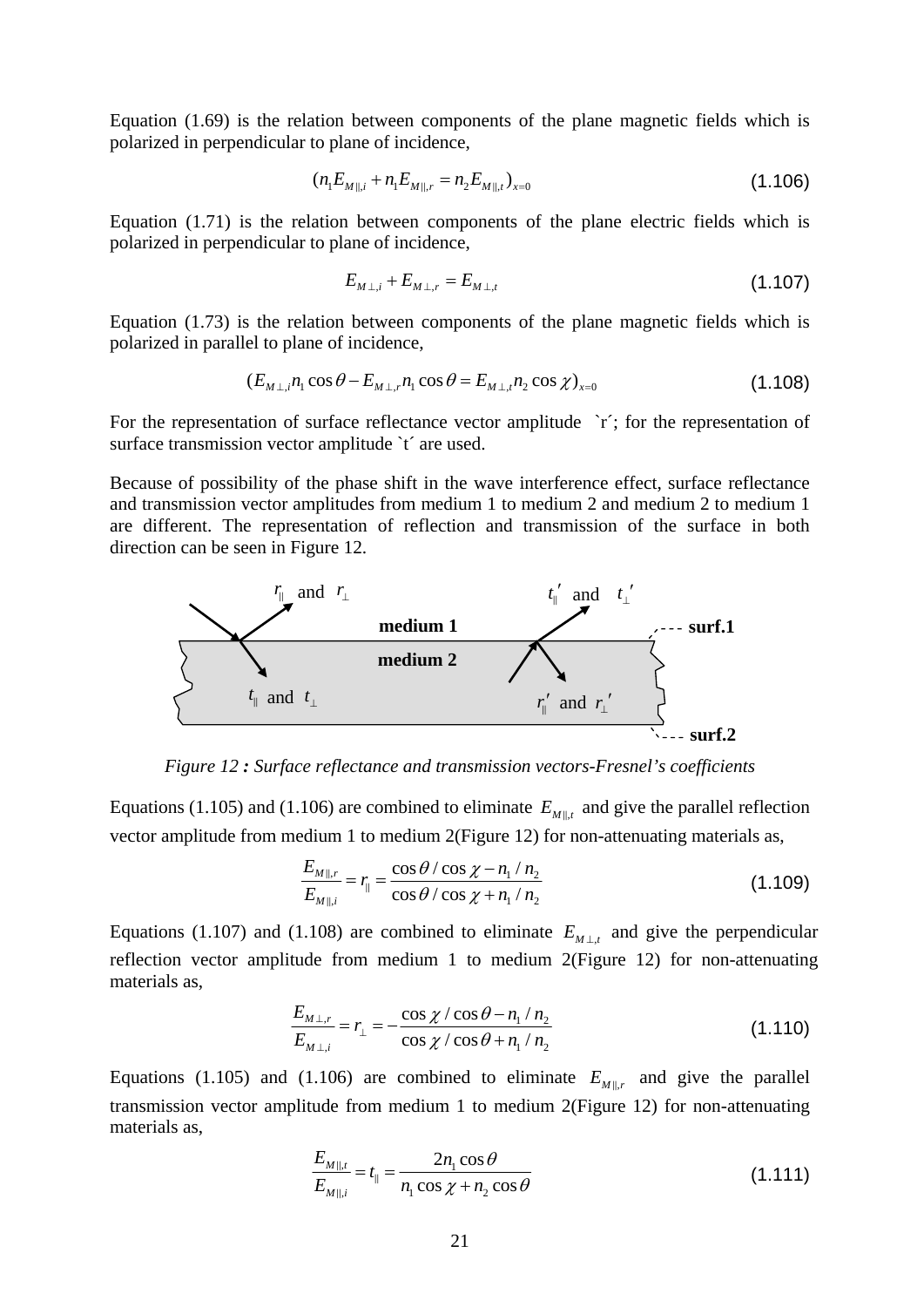Equations (1.107) and (1.108) are combined to eliminate  $E_{M\perp,r}$  and give the perpendicular transmission vector amplitude from medium 1 to medium 2(Figure 12) for non-attenuating materials as,

$$
\frac{E_{M\perp,r}}{E_{M\perp,i}} = t_{\perp} = \frac{2n_1\cos\theta}{n_1\cos\theta + n_2\cos\chi}
$$
(1.112)

In going from medium 2 to medium 1(Figure 12), the  $\chi$  and  $\theta$  values are interchanged in the above relations and the Fresnel's coefficients are,

$$
r_{\parallel}' = -r_{\parallel} \qquad r_{\perp}' = -r_{\perp} \qquad (1.113)
$$

$$
t_{\parallel}' = \frac{2n_2 \cos \chi}{n_2 \cos \theta + n_1 \cos \chi} \qquad t_{\perp}' = \frac{2n_2 \cos \chi}{n_2 \cos \chi + n_1 \cos \theta} \tag{1.114}
$$

The Fresnel's coefficients are spectral(depends on wavelength) because  $n_1$  and  $n_2$  are functions of  $λ$ .[3]

Because the waves affect each other, during a layer computation or a group of layers computation the surface reflectance and transmission will not be a subject of discussion. The reflection and the transmission vector amplitudes will be used directly for the system. This topic will be explained in details later.

#### 1.2.4 Fresnel Coefficients between Two Absorbing Medium (κ≠0) (With wave interference effect)

The propagation of a wave in an infinite medium that attenuates the wave is governed by the same relations as in a non-attenuating medium if the refractive index `n' is replaced by  $\overline{n} = n - i\kappa$  [4]. When the interaction of a wave with a boundary is considered, the theoretical expressions for reflection vector amplitudes derived for non-absorbing media ( $\kappa = 0$ ) also apply for attenuating media if  $\bar{n}$  is used instead of n(as in Section 1.2.2).

The Snell's law(Eq.(1.81)) is explained in the Section 1.2.2.

For incident rays polarized parallel or perpendicular to the plane of incidence, Fresnel's coefficients(medium 1 to medium 2 (Figure 12)) are obtained,

$$
\frac{E_{M||,r}}{E_{M||,i}} = r_{\parallel} = \frac{\cos\theta/\cos\chi - (n_1 - i\kappa_1)/(n_2 - i\kappa_2)}{\cos\theta/\cos\chi + (n_1 - i\kappa_1)/(n_2 - i\kappa_2)}
$$
(1.115)

$$
\frac{E_{M\perp,r}}{E_{M\perp,i}} = r_{\perp} = -\frac{\cos\chi/\cos\theta - (n_1 - i\kappa_1)/(n_2 - i\kappa_2)}{\cos\chi/\cos\theta + (n_1 - i\kappa_1)/(n_2 - i\kappa_2)}
$$
(1.116)

$$
\frac{E_{M||,t}}{E_{M||,i}} = t_{\parallel} = \frac{2(n_1 - i\kappa_1)\cos\theta}{(n_1 - i\kappa_1)\cos\chi + (n_2 - i\kappa_2)\cos\theta}
$$
(1.117)

$$
\frac{E_{M\perp,r}}{E_{M\perp,i}} = t_{\perp} = \frac{2(n_1 - i\kappa_1)\cos\theta}{(n_1 - i\kappa_1)\cos\theta + (n_2 - i\kappa_2)\cos\chi}
$$
(1.118)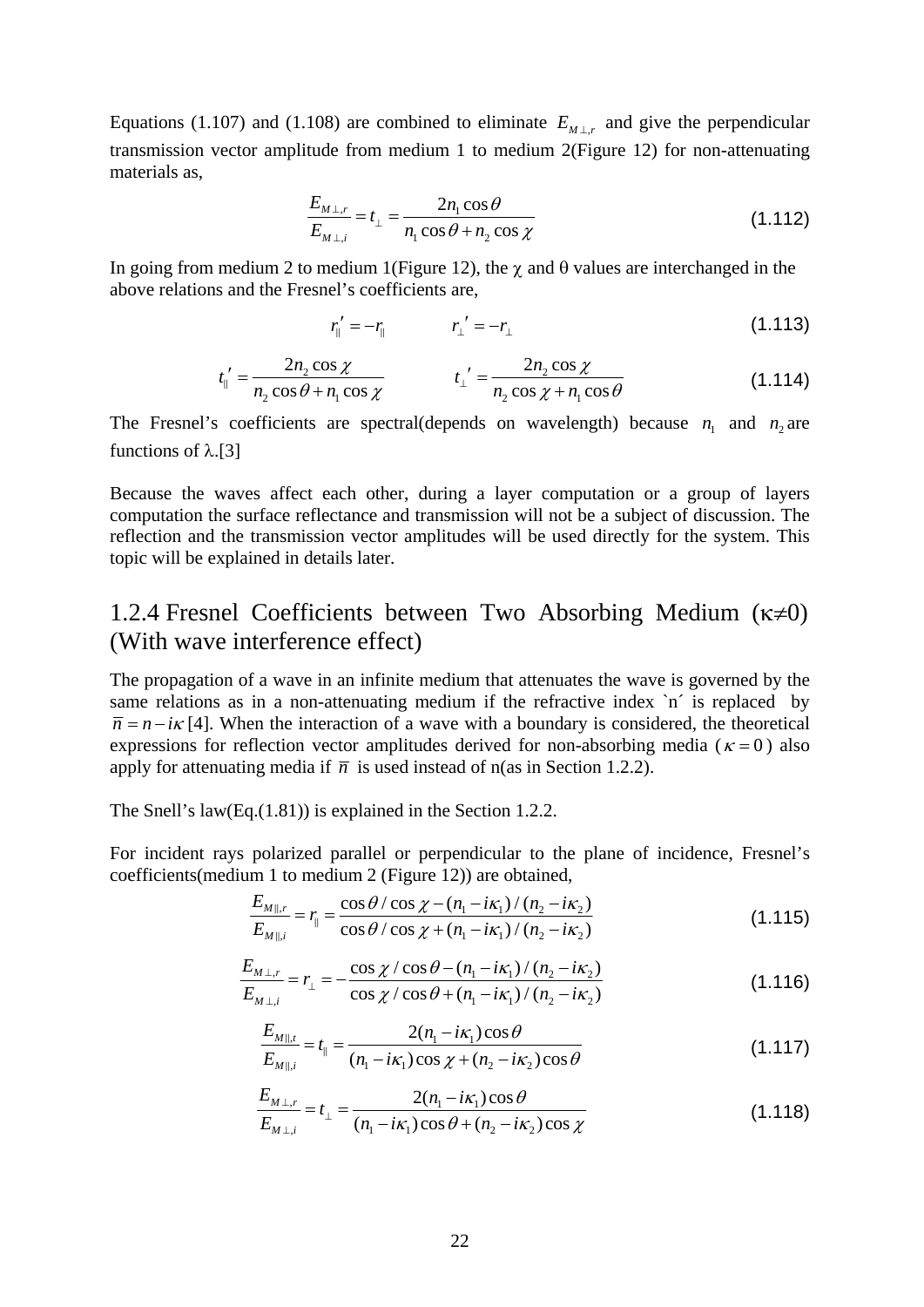In going from medium 2 to medium 1(Figure 12), the  $\chi$  and  $\theta$  values are interchanged in the above relations,

$$
r_{\parallel}' = -r_{\parallel} \qquad \qquad r_{\perp}' = -r_{\perp} \tag{1.119}
$$

$$
t_{\parallel}' = \frac{2(n_2 - i\kappa_2)\cos\chi}{(n_2 - i\kappa_2)\cos\theta + (n_1 - i\kappa_1)\cos\chi}
$$
(1.120)

$$
t_{\perp}' = \frac{2(n_2 - i\kappa_2)\cos\chi}{(n_2 - i\kappa_2)\cos\chi + (n_1 - i\kappa_1)\cos\theta}
$$
(1.121)

The Fresnel's coefficients are spectral(depends on wavelength) because  $n_1$ ,  $n_2$ , and  $\kappa$  are functions of λ.[3]

Index of refraction is complex number, so the above ratios are also complex. Since waves interfere each other, surface reflection and transmission values are not considered separately from the system and complex forms of above equations will be used in the computation of layers variables.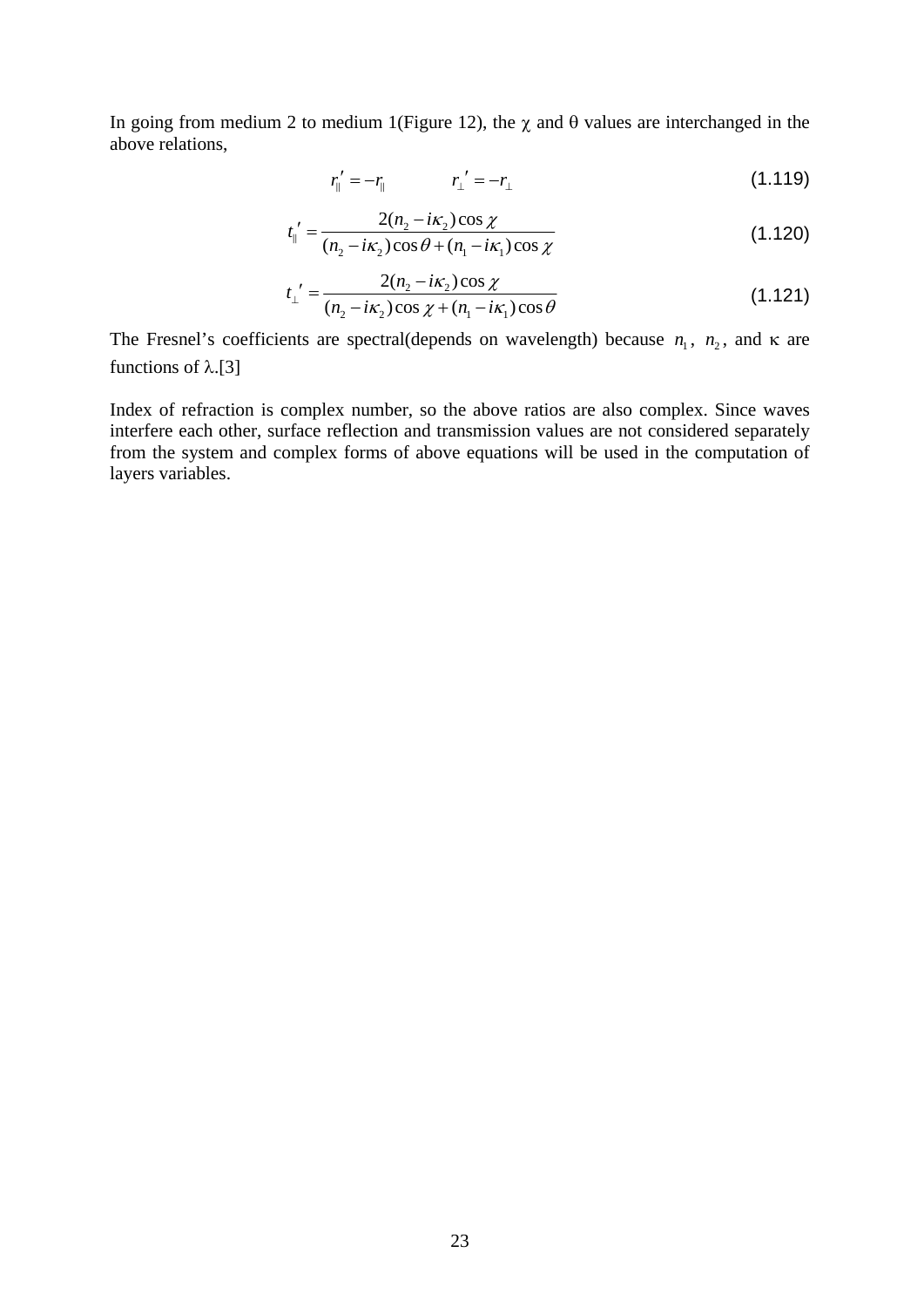## 2 Transmission, Absorption and Reflection of Systems

The radiative behaviour of single and multilayered windows is very important for heating and cooling process. Multiple reflections from the window surfaces can be appreciable in reducing transmission, especially if more than one window layer is present. Transmission losses through multiple windows can be significant and relations for their calculation are required. Transient temperature distributions are important for glass and other translucent materials where there is internal absorption and emission of radiation in the heated materials, combined with heat conduction.

If one or more reflecting translucent layers are directly attached to an opaque surface or to other reflecting translucent layers, a coating system can be formed that has desirable radiative properties. A coating can be either thick or thin compared with the radiation wavelength(means wave interference effects are important or not). Thin films produce wave interference effects between incident and reflected waves in the film, thus influencing their reflection and transmission characteristics. A composite window can be formed that is selectively transmitting, or a coated surface that is selectively absorbing can be produced. Films that are thick relative to the radiation wavelength can also be used to modify surface radiative characteristics. Since windows and coatings are often thin temperature variations within them are not considered. However there are applications in which the temperature distributions must be obtained within a translucent medium, including the effects of interface reflections. This requires solving the transfer equations with in the medium with the addition of reflection boundary conditions at the interface. But this will not be a subject of our discussion.[4]

Enclosures can have windows that are partially transparent to radiation. A window can be of a single material, or it can have one or more transmitting coatings on it. The transparency is a function of the window and coating thicknesses and can be very wavelength dependent. This section is concerned with the transmission of incident radiation as influenced by surface reflections and absorptions within a layer without scattering.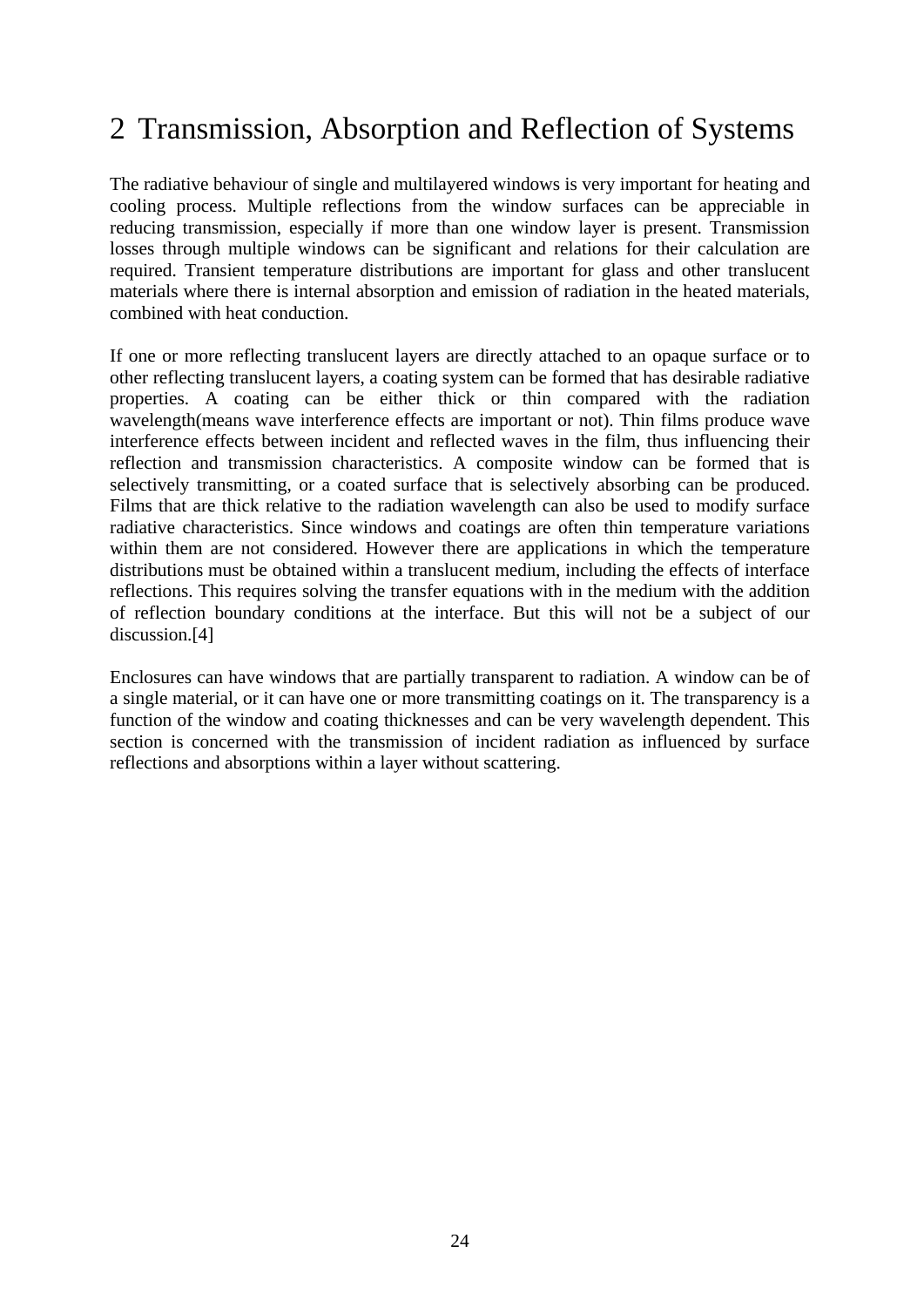### 2.1 Single Partially Transmitting Layer with Thickness D>λ(No Wave Interference Effect)

When a window or transmitting layer is very thin, so that its thickness is comparable to the radiation wavelength, there can be interference between incident and reflected waves. For the present discussion a window where D is at least several wavelengths thick so interference effects are usually lost.[4] To calculate the transmission, reflection, and absorption of the single layer system two methods is considered. These are Ray Tracing Method and Net Radiation Method.



*Figure 13 : Reflection and transmission of incident radiation by a partially transmitting layer* 

#### 2.1.1 Ray Tracing Method

Before start to discuss the method in detail, mediums at the front and back side of the thick layer are decided.



*Figure 14 : Surface reflectance of a layer if front and back mediums are different*

Assume the thickness of the layer is thick enough that there is no interference effect. For that reason the reflection and transmission of the interface 1 is same with interface 2; interface 3 is same with interface 4. In other words  $\rho_1$  is the reflection of the top surface and  $\rho_2$  is the reflection of the bottom surface. Apart from that the mediums which are front and back side of the layer are different. So the reflectivity and transmissivity of the top and bottom surfaces are different.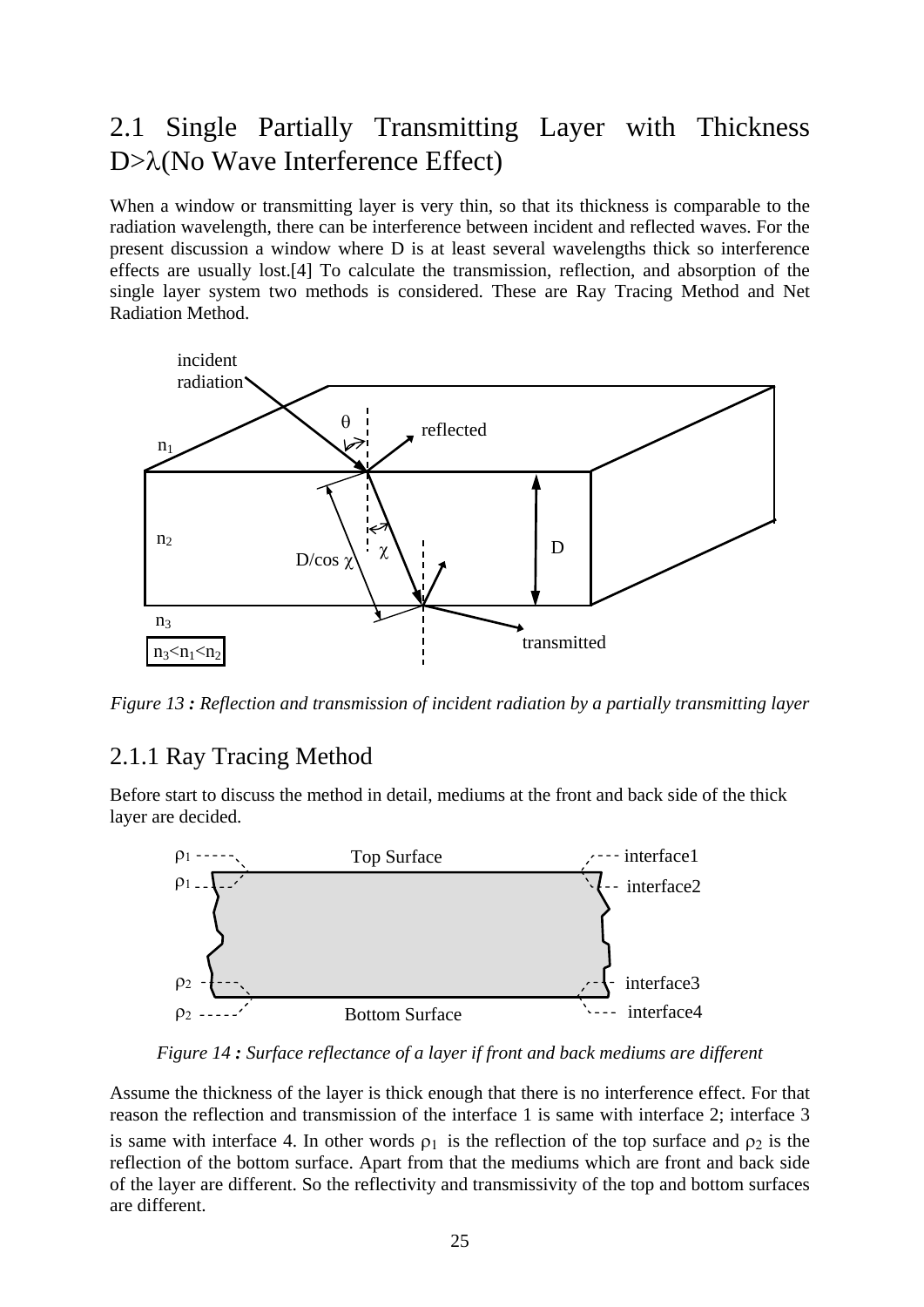

*Figure 15 : Multiple internal reflections for non-attenuating materials* 

Incident wave with a unity intensity is considered on the upper boundary(Figure 15). At the contact with the interface 1, an amount  $\rho_1$  is reflected so that  $(1-\rho_1)$  enter the material. Because of non-absorbing material property, all the intensity which go into the material reach to the interface 3 without any absorption losses. Of this,  $(1-\rho_1)\rho_2$  is reflected from interface 3 and the  $(1-\rho_1)(1-\rho_2)$  pass out of the layer through the lower boundary.

As the process continues, the fraction of incident energy reflected by the layer is the sum of the terms leaving top surface:

$$
R = \rho_1 + (1 - \rho_1^2)(\rho_2 + \rho_1 \rho_2^2 + \rho_1^2 \rho_2^3 + ...) = \frac{\rho_1 + \rho_2(1 - 2\rho_1)}{1 - \rho_1 \rho_2}
$$
\n(2.1)

The fraction of incident energy transmitted by the layer is the sum of the terms leaving bottom surface:

$$
T = (1 - \rho_1)(1 - \rho_2)[1 + \rho_1 \rho_2 + {\rho_1}^2 {\rho_2}^2 + \dots] = \frac{(1 - \rho_1)(1 - \rho_2)}{1 - \rho_1 \rho_2}
$$
(2.2)

Because there is no absorbing losses the fraction of incident energy absorbed by the layer,

$$
A = 0 \tag{2.3}
$$

All three coefficients only depend on the surface reflectance. In other words, the thickness of the non-attenuating material has no affect on the transmission and reflection if there is no wave interference effect.

If the back and front environments of the layer is same then top surface reflectance and transmission is the same with the bottom surface which means that  $\rho_1 = \rho_2 = \rho$ . And for that special case the above equations turn into form of,

$$
R = \rho [1 + \frac{(1 - \rho)^2}{1 - \rho^2}] = \frac{2\rho}{1 + \rho} \qquad T = \frac{(1 - \rho)^2}{1 - \rho^2} = \frac{1 - \rho}{1 + \rho} \qquad A = 0 \tag{2.4}
$$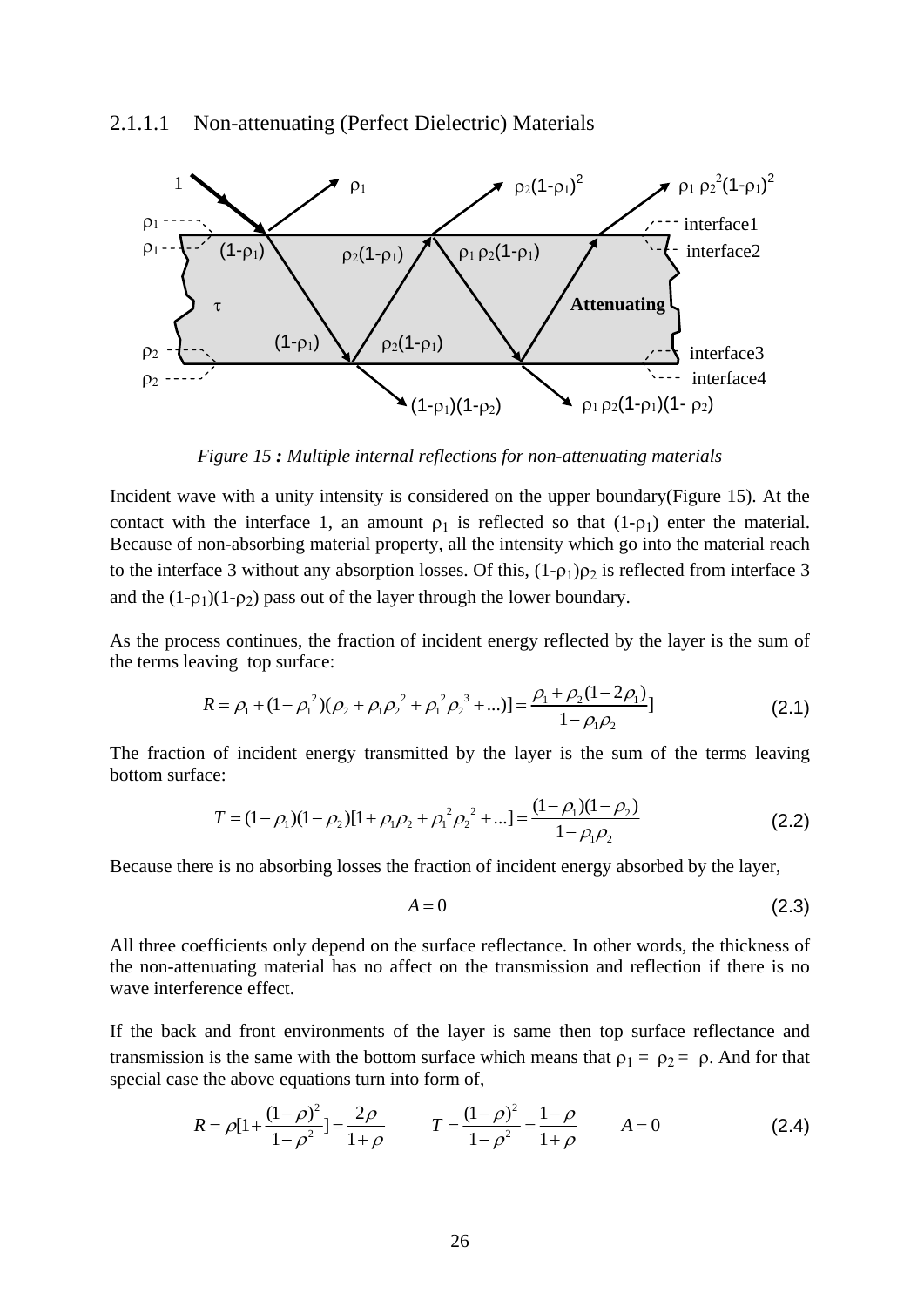#### 2.1.1.2 Attenuating Materials



*Figure 16 : Multiple internal reflections for attenuating materials* 

Incident wave with a unity intensity is considered on the upper boundary(see Figure 16). At the contact with the interface 1, an amount  $\rho_1$  is reflected so that  $(1-\rho_1)$  enter the material. Of this,  $(1-\rho_1)\tau$  is transmitted to the interface 3 and  $(1-\rho_1)(1-\tau)$  is absorbed along the path. At the interface 3,  $\rho_2(1-\rho_1)\tau$  is reflected in to the layer and  $(1-\rho_2)(1-\rho_1)\tau$  pass out of the layer through the lower boundary.

As the process continues, the fraction of incident energy reflected by the layer is the sum of the terms leaving top surface:

$$
R = \rho_1 + (1 - \rho_1^2) \tau^2 (\rho_2 + \rho_1 \rho_2^2 \tau^2 + \rho_1^2 \rho_2^3 \tau^4 + ...) ] = \frac{\rho_1 + \rho_2 (1 - 2\rho_1) \tau^2}{1 - \rho_1 \rho_2 \tau^2} ]
$$
(2.5)

The fraction of incident energy transmitted by the layer is the sum of the terms leaving bottom surface:

$$
T = (1 - \rho_1)(1 - \rho_2)\tau[1 + \rho_1\rho_2\tau^2 + {\rho_1}^2\rho_2^2\tau^4 + \dots] = \frac{(1 - \rho_1)(1 - \rho_2)\tau}{1 - \rho_1\rho_2\tau^2}
$$
(2.6)

The incident wave intensity is unity at the starting point so at the end if the fraction of incident energy transmitted, reflected and absorbed is added again unity is obtained. For that reason, the fraction of incident energy absorbed in the layer,

$$
A = 1 - R - T \tag{2.7}
$$

At that point the absorption losses can be neglected which means that  $\tau$ =1 and the Eq.(2.5),  $(2.6)$ , and  $(2.7)$  turn into the form of,

$$
R = \frac{\rho_1 + \rho_2 (1 - 2\rho_1)}{1 - \rho_1 \rho_2} \qquad T = \frac{(1 - \rho_1)(1 - \rho_2)}{1 - \rho_1 \rho_2} \qquad A = 0 \tag{2.8}
$$

These are the equations for non-attenuating materials which are derived in the Section 2.1.1.1(see Eq.(2.1),(2.2),(2.3)). As a result, if  $\tau$  value is 1 in the equations for attenuating materials then the equations for the non-absorbing materials are obtained.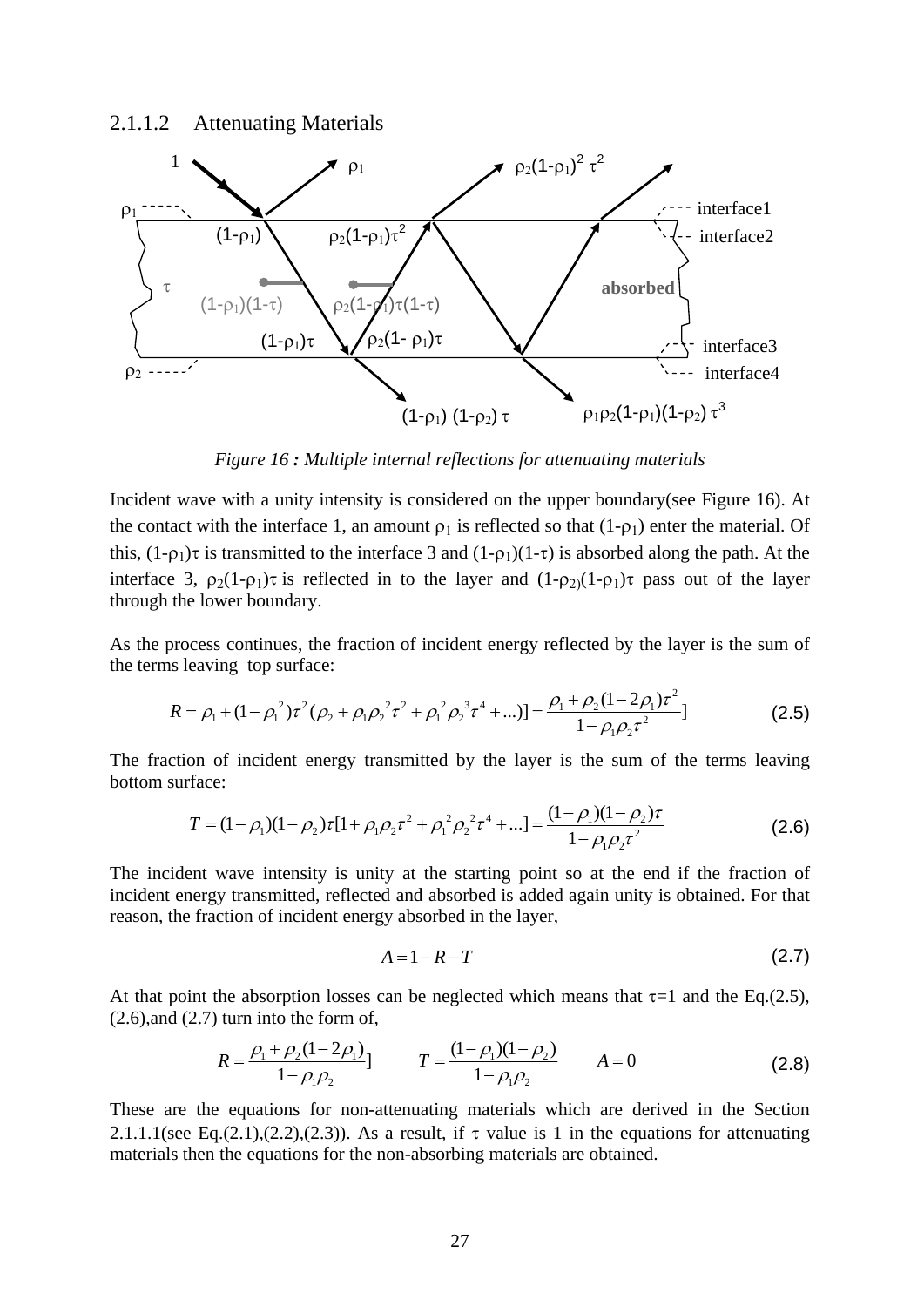## 2.1.2 Net radiation Method

The net radiation method is a powerful analytical tool. In many situations, it is much less difficult to apply than the ray tracing method. Now the configuration which is considered in the ray tracing method will be discussed with the net radiation method.[4]

Mediums at the front and back side of the thick layer are same as in the ray tracing method(Figure 12).

### 2.1.2.1 Non-Attenuating Materials



*Figure 17 : Net radiation method applied to partially transmitting non-attenuating layer* 

It can be easily seen that from Figure 17 for interfaces there are some outgoing and ingoing fluxes. And outgoing fluxes at each interface can be written in terms of the incoming fluxes. Energy balance for the interface 1 is explained in detail as an example. The others are written directly.

For the interface 1, outgoing flux is  $q_{0,1}$  is composed of incoming fluxes,  $q_{i,2}$  and  $q_{i,1}$ . To create  $q_{0,1}$ ,  $q_{i,2}$  is transmitted from the layer through the front medium( $(1-p_1)q_{i,2}$ ) and  $q_{i,1}$  is reflected from the top surface( $\rho_1q_{i,1}$ ). As a result the energy balance for the interface 1,

$$
q_{0,1} = \rho_1 q_{i,1} + (1 - \rho_1) q_{i,2} = \rho_1 + (1 - \rho_1) q_{i,2}
$$
\n(2.9)

Each interface can be written in terms of the incoming fluxes to yield the following equations for the conditions of a unit incoming flux from a single direction at surface 1 and a zero incoming flux at surface 4 which means that there is no radiation form inside to outside. And the other energy balance equations are,

$$
q_{0,2} = (1 - \rho_1)q_{i,1} + \rho_1 q_{i,2} = (1 - \rho_1) + \rho_1 q_{i,2}
$$
\n(2.10)

$$
q_{0,3} = \rho_2 q_{i,3} + (1 - \rho_2) q_{i,4} = \rho_2 q_{i,3}
$$
\n(2.11)

$$
q_{0,4} = (1 - \rho_2)q_{i,3} + \rho_2 q_{i,4} = (1 - \rho_2)q_{i,3}
$$
\n(2.12)

At that point, 4 equations are obtained from the energy balance. The surface reflectance,, and surface transmission, which are proofed by using electromagnetic wave theory, are known.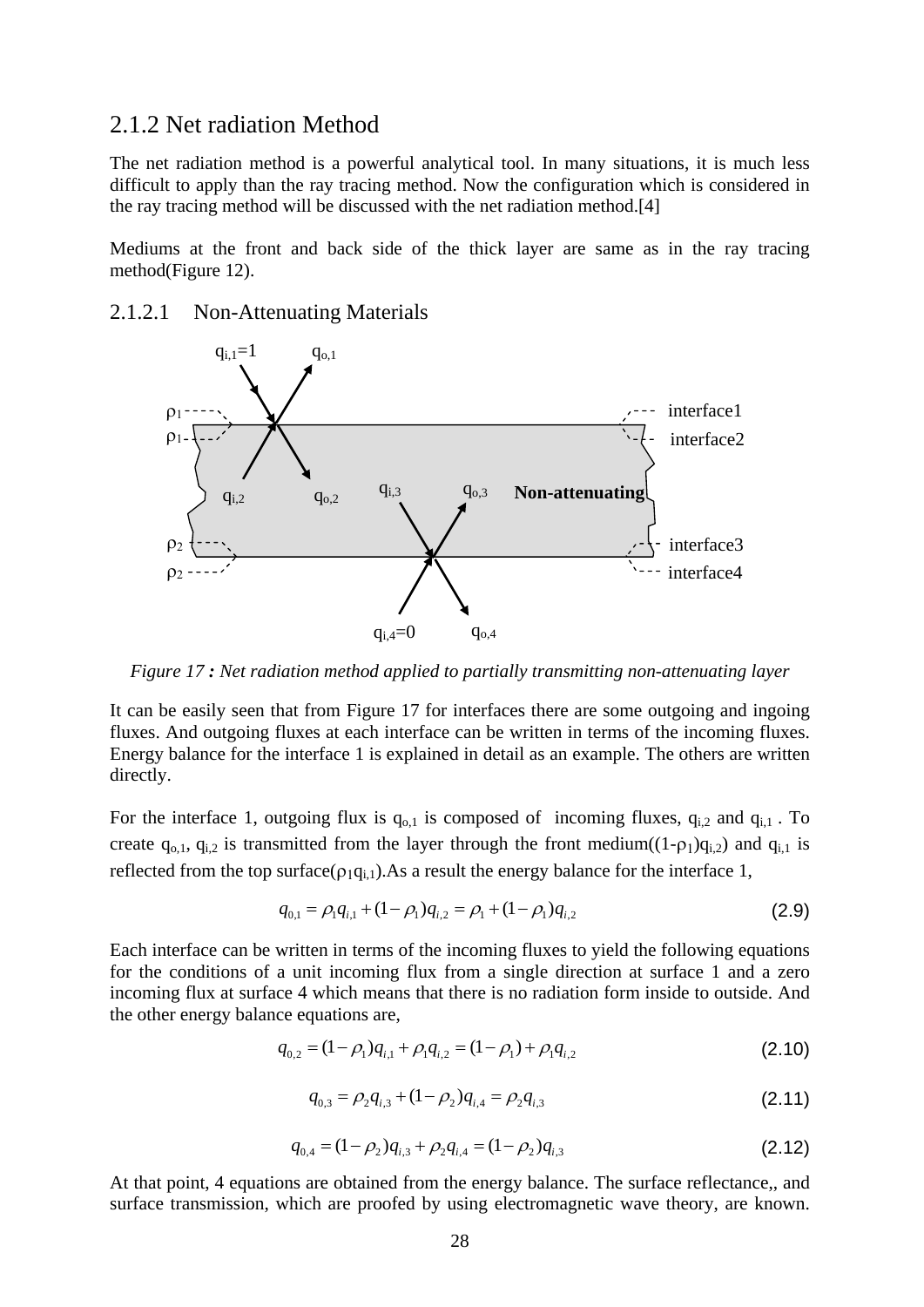So the only unknowns are the outgoing and incoming fluxes. Before it is explained that  $q_{i,l}$  is assumed as unity, and  $q_{i,4}$  is assumed as zero. And the remaining 6 unknowns are  $q_{o,1}$ ,  $q_{i,2}$ ,  $q_{o,2}$ ,  $q_{i,3}$ ,  $q_{o,3}$ ,  $q_{o,3}$ . To solve the above equations system, the last thing that have be considered is non-attenuating material property. Since there is no any energy loss because of absorption all the wave intensity is transmitted from top surface to the bottom surface and vice versa. As a results,

$$
q_{0,3} = q_{i,2} \tag{2.13}
$$

$$
q_{0,2} = q_{i,3} \tag{2.14}
$$

Now, 6 equations and 6 unknowns are obtained. If they are solved,

$$
q_{0,1} = \frac{\rho_1 + \rho_2 (1 - 2\rho_1)^2}{1 - \rho_1 \rho_2} \qquad \qquad q_{0,4} = \frac{(1 - \rho_1)(1 - \rho_2)}{1 - \rho_1 \rho_2} \qquad (2.15)
$$

The fractions reflected, transmitted and absorbed by the plate are,

$$
R = q_{0,1} = \frac{\rho_1 + \rho_2 (1 - 2\rho_1)^2}{1 - \rho_1 \rho_2}
$$
 (2.16)

$$
T = q_{0,4} = \frac{(1 - \rho_1)(1 - \rho_2)}{1 - \rho_1 \rho_2}
$$
 (2.17)

$$
A = 0 \tag{2.18}
$$

These results agree, as they have to, with those obtained by the ray tracing method(see Eq. $(2.1)$ , $(2.2)$ , and  $(2.3)$ ).

#### 2.1.2.2 Attenuating Materials



*Figure 18 : Net radiation method applied to partially transmitting attenuating layer* 

Like in the section 2.1.2.1, each interface can be written in terms of the incoming fluxes to yield the following equations for the conditions of a unit incoming flux from a single direction at surface 1 and a zero incoming flux at surface 4 which means that there is no radiation form inside to outside. And the energy balance equations are,

$$
q_{0,1} = \rho_1 q_{i,1} + (1 - \rho_1) q_{i,2} = \rho_1 + (1 - \rho_1) q_{i,2}
$$
\n(2.19)

$$
q_{0,2} = (1 - \rho_1)q_{i,1} + \rho_1 q_{i,2} = (1 - \rho_1) + \rho_1 q_{i,2}
$$
\n(2.20)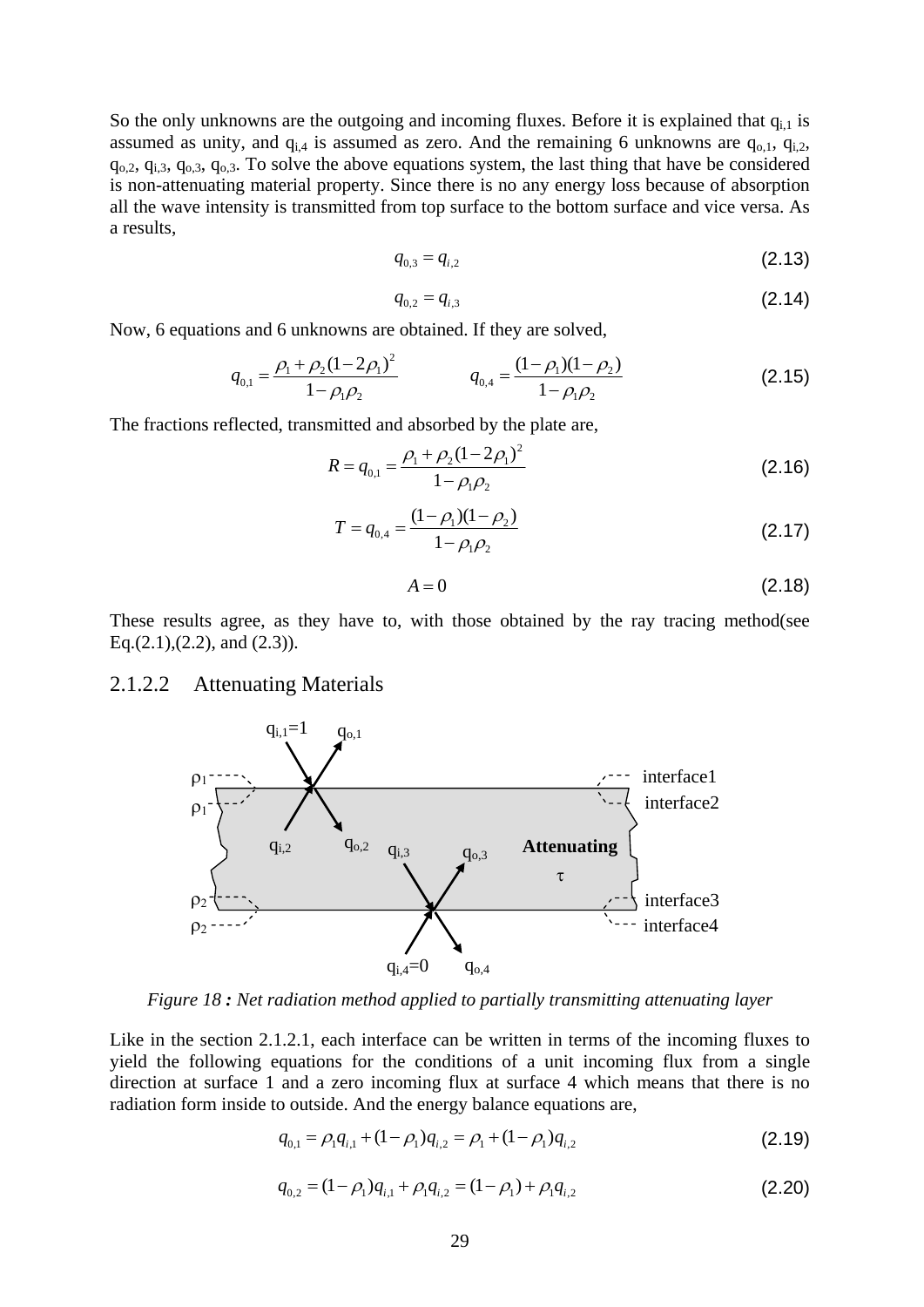$$
q_{0,3} = \rho_2 q_{i,3} + (1 - \rho_2) q_{i,4} = \rho_2 q_{i,3}
$$
 (2.21)

$$
q_{0,4} = (1 - \rho_2)q_{i,3} + \rho_2 q_{i,4} = (1 - \rho_2)q_{i,3}
$$
\n(2.22)

To solve the above equations system, attenuating material property is considered in the layer. Since there is energy loss because of absorption the transmittance of the layer is used to relate the internal fluxes to give,

$$
q_{i,2} = q_{o,3}\tau \qquad \qquad q_{i,3} = q_{o,2}\tau \qquad (2.23)
$$

Now, 6 equations and 6 unknowns are obtained. If they are solved,

$$
q_{0,1} = \frac{\rho_1 + \rho_2 (1 - 2\rho_1)^2 \tau^2}{1 - \rho_1 \rho_2 \tau^2} \qquad \qquad q_{0,4} = \frac{(1 - \rho_1)(1 - \rho_2)\tau}{1 - \rho_1 \rho_2 \tau^2} \qquad (2.24)
$$

The fractions reflected, transmitted and absorbed by the plate are,

$$
R = q_{0,1} = \frac{\rho_1 + \rho_2 (1 - 2\rho_1)^2 \tau^2}{1 - \rho_1 \rho_2 \tau^2}
$$
 (2.25)

$$
T = q_{0,4} = \frac{(1 - \rho_1)(1 - \rho_2)\tau}{1 - \rho_1 \rho_2 \tau^2}
$$
 (2.26)

$$
A = 1 - T - R \tag{2.27}
$$

These results agree with those obtained by the ray tracing method(see Eq.(2.5),(2.6),(2.7)).

And also if  $\tau$  value is 1 in the equations for attenuating materials then the equations for the non-attenuating materials are obtained.

## 2.1.3 Averaged Properties

The solar radiation properties for the system discussed above are all implicit functions of wavelength, incident angle and polarization.[5]

### 2.1.3.1 Spectral average of the system reflection, transmission and absorption

The optical indices are not dependent on either angle of incidence or polarization, although they may be strongly dependent on wavelength. Having calculated the properties at all desired wavelengths, average properties for the glazing system can then be calculated using the general equation:

$$
P = \frac{\int_{a}^{b} p(\lambda)\Phi_{solar}(\lambda)\Gamma_{solar}(\lambda)d\lambda}{\int_{a}^{b} \Phi_{solar}(\lambda)\Gamma_{solar}(\lambda)d\lambda}
$$
 (2.28)

In the above equation,  $p$  is the calculated spectral radiometric property such as transmittance or reflectance; Φ is the weighting function for the strength of source (sun radiation) under appropriate conditions at each wavelength; and  $\Gamma$  is a weighting function for the response of the "detector."(Table 2)[5]The practical wavelength limits are specified by *a* and *b,* although the finite extent of the source or response functions effectively bound the integral.[5]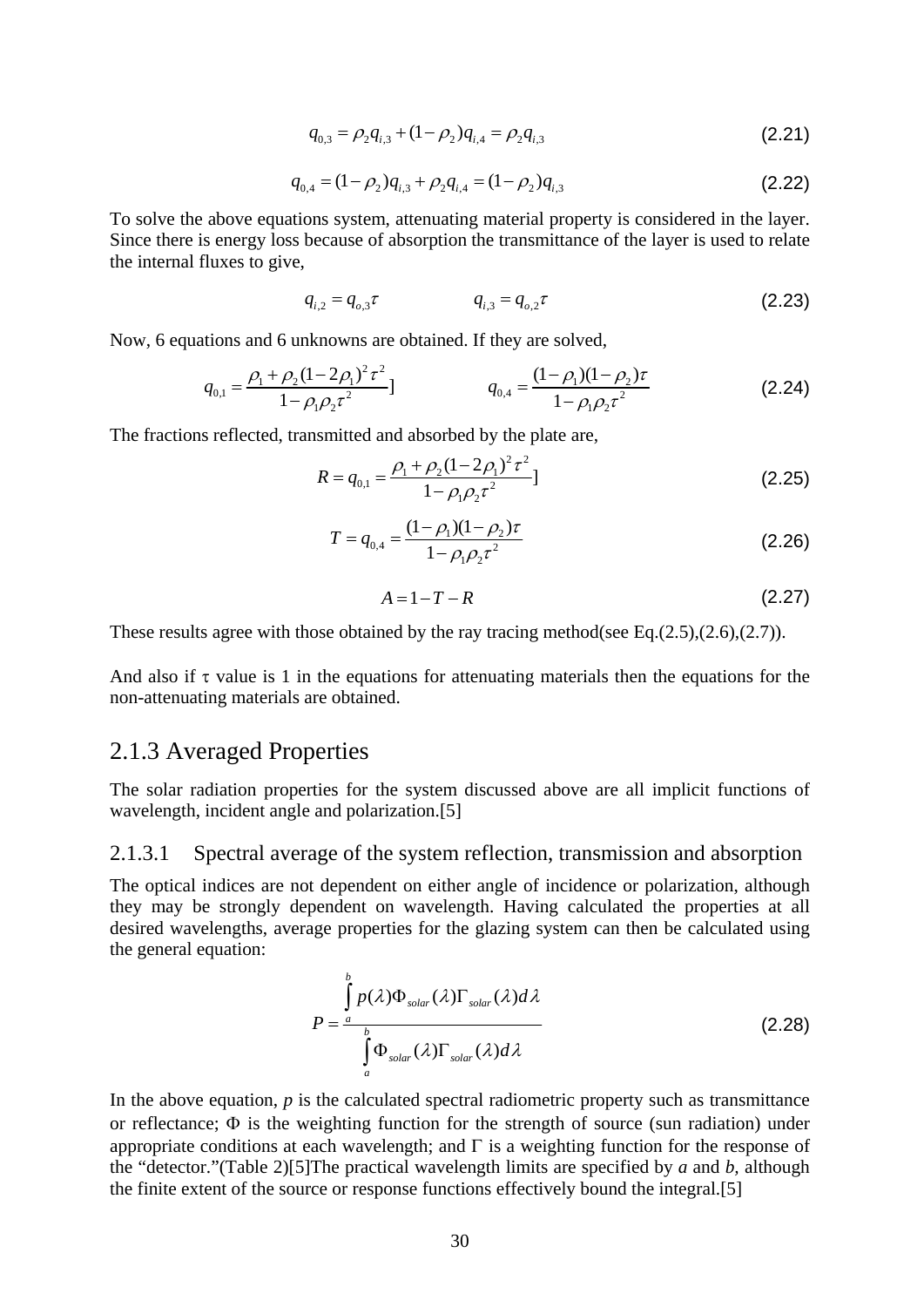| <b>Property</b><br><u>type</u> | <b>Property</b><br>$\mathbf{p}$ | Lower<br>wave(a) | <b>Upper</b><br>wave(b) | <b>Source</b><br>function $(\Phi)$                | <b>Detector</b><br>function $(\Gamma)$ |
|--------------------------------|---------------------------------|------------------|-------------------------|---------------------------------------------------|----------------------------------------|
| Solar                          | T,R,A                           | $0.30 \mu m$     | $2.535 \mu m$           | AM 1.5 global<br>Irradiance<br>[ISO 9845/ASM 892] | 1.0                                    |
| T: transmission                |                                 | R: reflection    | A: absorption           |                                                   |                                        |

*Table 2 : Values for spectral average[5]* 

AM 1.5 global irradiance [ISO 9845/ASM 892] provides an appropriate standard spectral irradiance distribution to be used in determining relative performance of solar thermal, photovoltaic, and other system components and materials where the direct and hemispherical irradiance component is desired.[5] The tables are intended to represent ideal clear sky conditions. And the values are in the Appendix. Below the graph of the air mass solar spectral irradiance vs. wavelength can be found.

air mass radiance vs wavelength



*Graph 1 : Air mass 1.5 terrestrial solar global spectral irradiance (W/m2-micron) on a 37 tilted surface* 

At that point the two problematic parts are multiplication of the two functions which are  $p(\lambda)$ and  $\Phi(\lambda)$ , and integration process of this multiplication.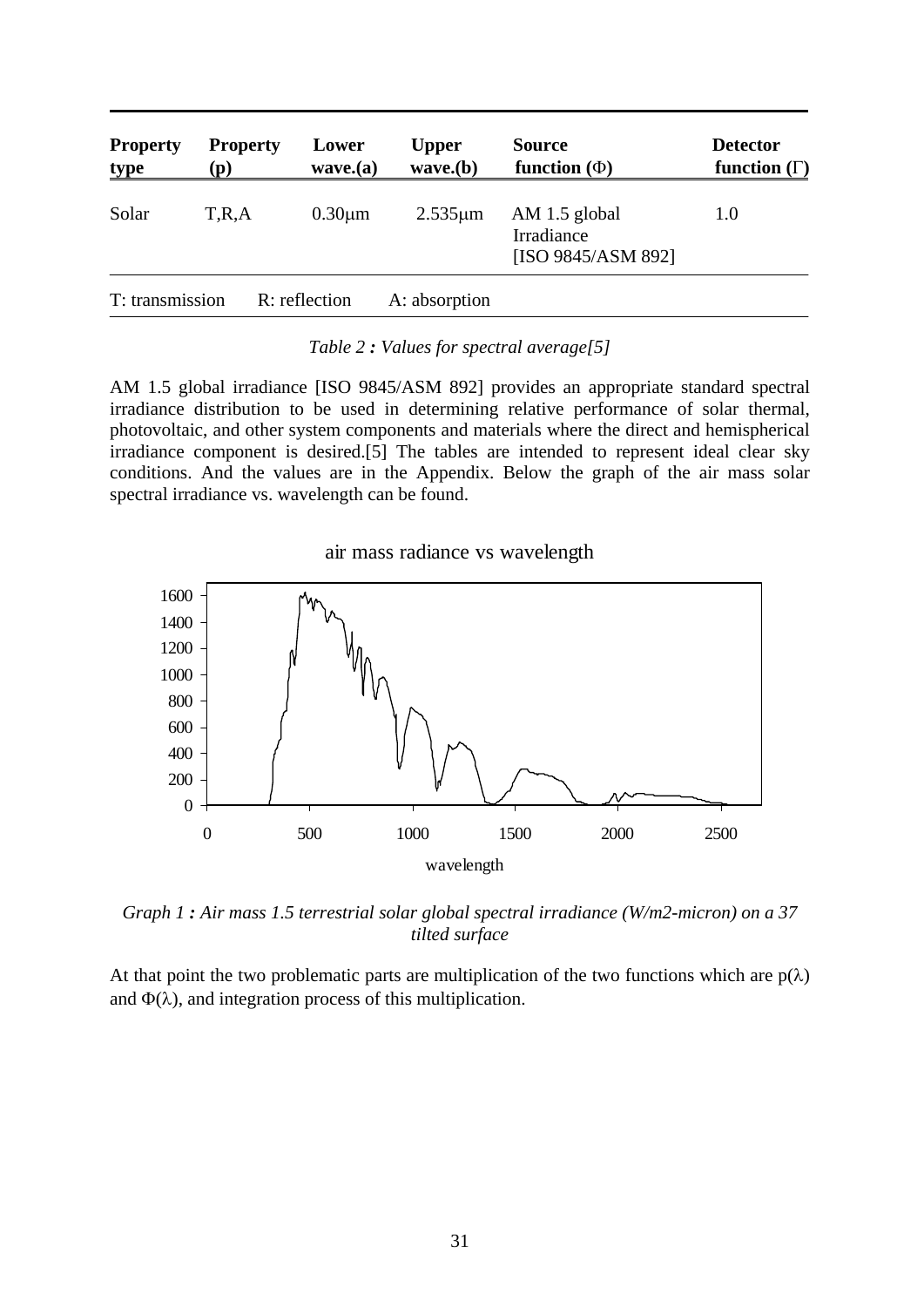

*Figure 19 : Master-slave functions and linear interpolation* 

Why the multiplication causes a problem is wavelength increment of the two function. There is high probability of not matching of the all wavelengths like in the Figure 19. To solve this problem one of the two function is selected as a master and the other is slave. Here  $\Phi(\lambda)$  is the master function. Because in the literature air mass solar radiation values are given for the more dense spectral values with respect to the refractive index and extinction coefficient values which determine the wavelength range of the calculated spectral radiometric property such as transmittance or reflectance( $p(\lambda)$ ). And also in the solar spectrum of air mass radiation the wavelength range is divided into equal parts. So in the slave function which is  $p(\lambda)$  linear interpolation is done for the not matching wavelengths. For example in the Figure 19 at two points the linear interpolation is needed,

$$
b = a + \frac{\lambda_{s,1} - \lambda_{p,0}}{\lambda_{p,1} - \lambda_{p,0}}(c - a) \qquad e = d + \frac{\lambda_{s,4} - \lambda_{p,2}}{\lambda_{p,3} - \lambda_{p,2}}(f - d) \tag{2.29}
$$

Finally the below graph is obtained for the  $p(\lambda)$ ,



*Figure 20 : Linear interpolated spectral radiometric property such as transmittance or reflectance(p(*λ*))*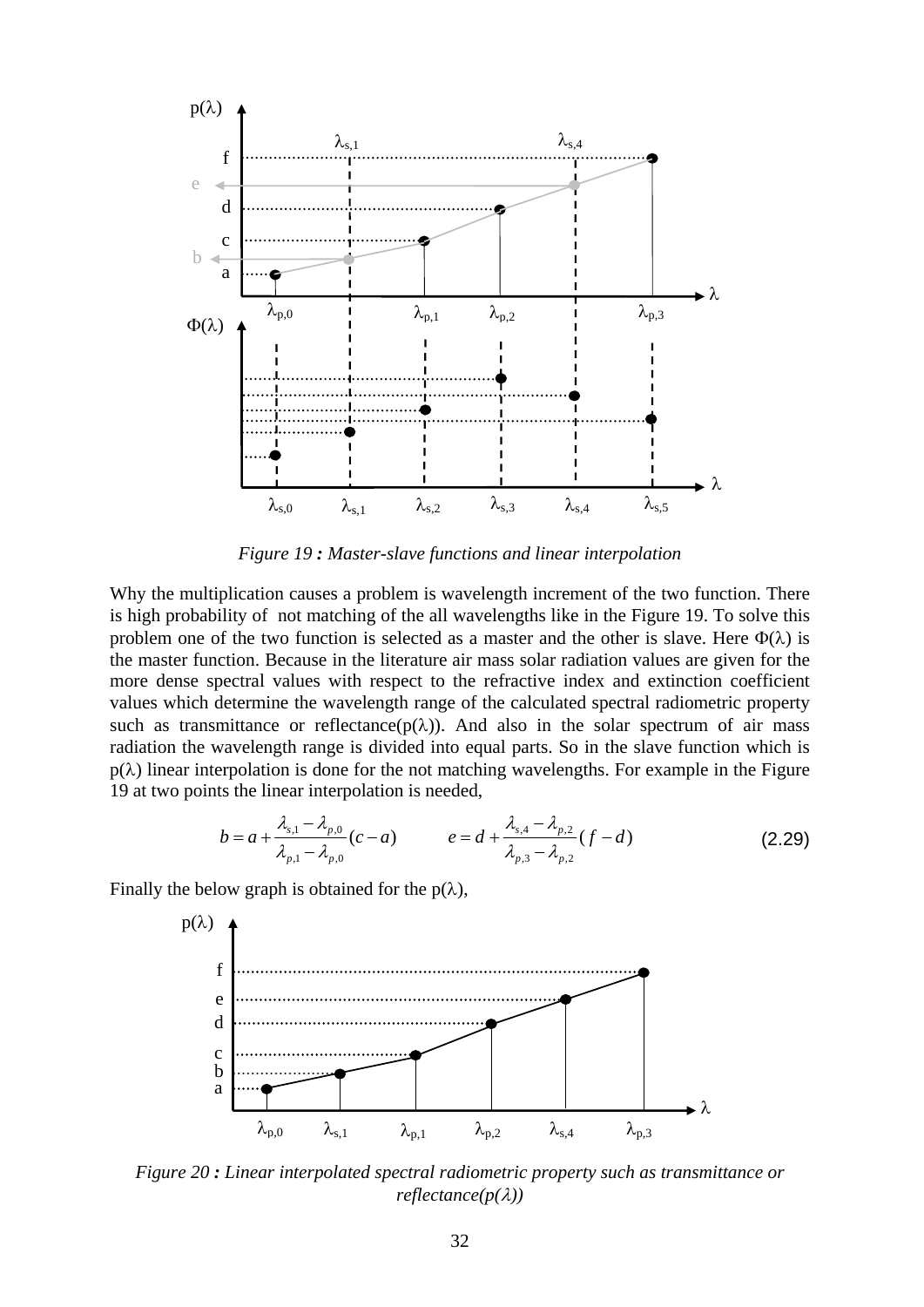Now two function can be multiply without any doubt. But still one thing that is integration operation must be explained. The Newton cotes formulas are an extremely useful and straightforward family of numerical integration techniques. And they are suitable for this case because wavelength increment is always same which means that the wavelength interval is divided equally. To integrate a function  $f(\lambda)$  over some interval [a, b], divide it into n equal parts such that  $f_n = f(\lambda_n)$  and  $h = (b - a)/n$ . Then find polynomials which approximate the tabulated function, and integrate them to approximate the area under the curve. To find the fitting polynomials, use Lagrange interpolating polynomials. Here the 2-point Newton-Cotes formula called the trapezoidal rule is used. It approximates the area under a curve by a trapezoid with horizontal base and sloped top (connecting the endpoints  $\lambda_1$  and  $\lambda_2$ ). The reason of choosing 2 point method is very small wavelength increment. So even the procedure is the simplest the error in the integration is acceptable.



*Figure 21 : The 2-point Newton-Cotes formula is called the trapezoidal rule* 

$$
\int_{a}^{b} f(\lambda) d\lambda = \frac{1}{2} h[f(\lambda_1) + f(\lambda_2)]
$$
\n(2.30)

## 2.1.3.2 Polarization average of the system reflection, transmission and absorption

For wave incidence on a material, polarization effects must be considered. Natural sunlight is "unpolarized" so that the angle of polarization with respect to the plane of incidence fluctuates randomly[5][1]. Only the time average is measurable for any kind of property *P*  which reduces to a simple average of the properties for the two polarization states:

$$
P = \frac{P_{\parallel} + P_{\perp}}{2} \tag{2.31}
$$

## 2.1.4 Special Case

Up to know to calculate the transmission, reflection, and the absorption what are needed are extinction coefficient(κ), refractive index(n) and wavelengths( $\lambda$ ). But it is very hard to obtain those values for every material. Especially because extinction coefficient is very small and it is assumed zero in most cases for glazing materials , it cannot be found very easily in the literature. On the other hand, it is possible to obtain the experimental average normal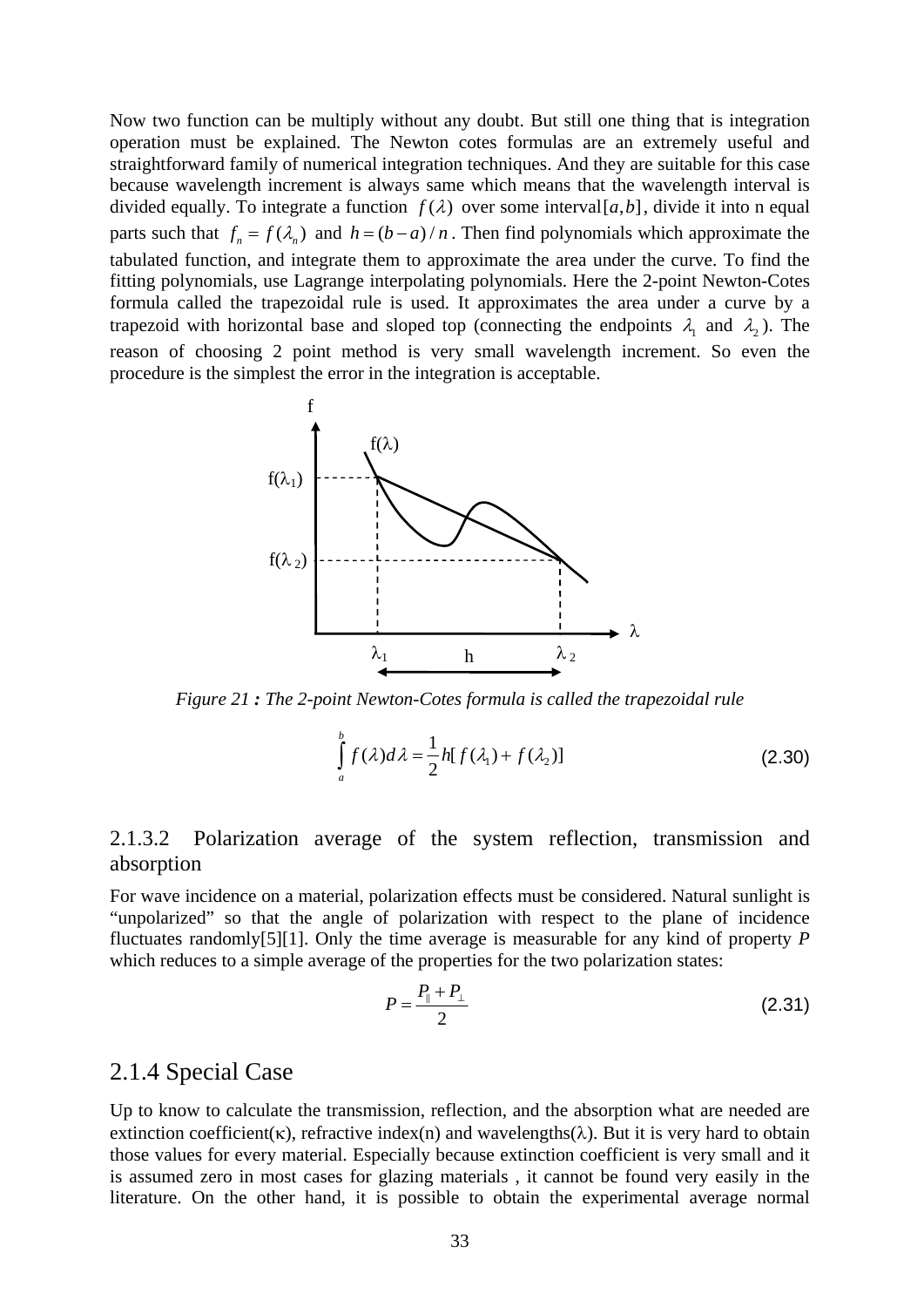transmission value from the glazing industry. So if this is the case, by using the average transmission value average absorption coefficient(a) can be calculated. The experiment for the transmission is done generally under the same front and back side mediums and it is air so  $\rho_1 = \rho_2 = \rho$ . As a result the surface reflection(Eq.(1.87)) and layer transmission(Eq.(2.26)) in these conditions and at normal incidence are,

$$
\rho = \frac{(n_{layer} - 1)^2 + (\kappa_{layer} - 1)^2}{(n_{layer} + 1)^2 + (\kappa_{layer} + 1)^2}
$$
\n
$$
T = \frac{(1 - \rho)^2 \tau}{1 - \rho^2 \tau^2}
$$
\n(2.32)

But for the glazing materials extinction coefficients( $\kappa_{\text{lower}}$ ) is very close to zero and it can be neglected in the surface reflection formula. The transmission under the absorption losses for the normal incidence is (Eq.(1.49)),

$$
\tau = \exp(ax) \tag{2.33}
$$

If the layer thickness(x), the refractive index( $n_{layer}$ ), and averaged normal incidence transmission(T) of the film are known than the averaged absorption coefficient(a) is calculated by combining the above formulas. After that layer solar radiation coefficients are obtained at different incidence angles by using the appropriate equations.

## 2.1.5 Some Examples

#### *Example 1:*

What is the transmission of the non-attenuating window in the air,

a) for the incident angle 50 degree?

b) for the incident angle between 0-90 with the increment of 1 degree?

(The window is 0.75cm thick,  $n=1.53$ . Assume that average value of refractive index is given.)

ρ ρ ρ ρ Air,nair=1 Air,nair=1 Window,nwindow=1.53 D=0.75cm

*Figure 22 : Properties of layer for* Example 1

$$
T = \frac{(1 - \rho)(1 - \rho)}{1 - \rho\rho} \qquad R = \frac{\rho + \rho(1 - 2\rho)^2}{1 - \rho\rho}
$$

The system coefficients for non-attenuating materials depend on surface reflectance $(\rho)$ , and surface transmission(1-ρ). The equations below are taken from the section 1,

$$
\rho_{\parallel} = \left(\frac{\cos\theta/\cos\chi - n_1/n_2}{\cos\theta/\cos\chi + n_1/n_2}\right)^2 \qquad \rho_{\perp} = \left(-\frac{\cos\chi/\cos\theta - n_1/n_2}{\cos\chi/\cos\theta + n_1/n_2}\right)^2
$$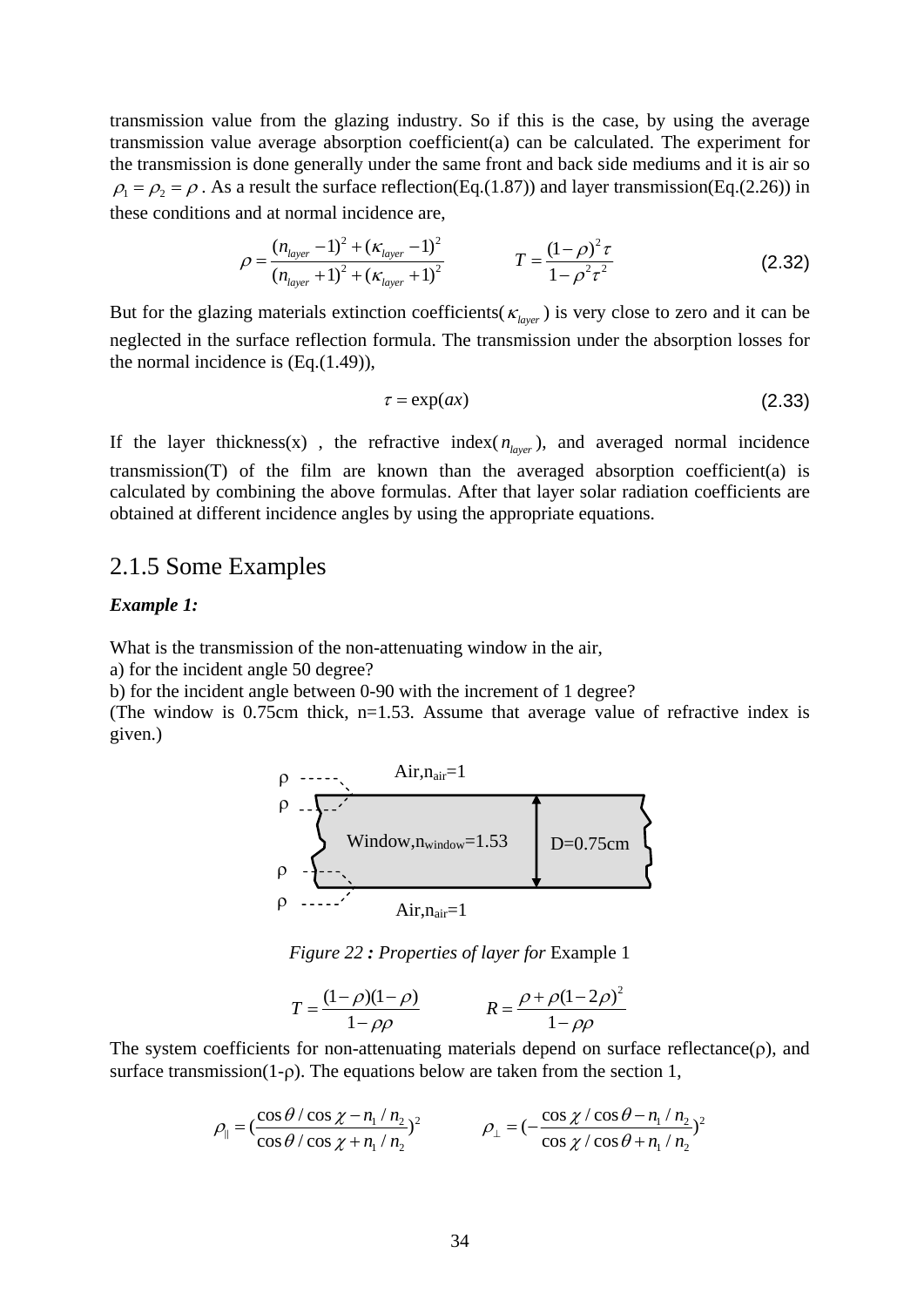Here the surface reflectance and also system transmission and reflection are not spectral because of average value of refractive index

a) 
$$
\chi = \sin^{-1}(\frac{n_{air} \sin \theta}{n_{window}}) = \sin^{-1}(\frac{\sin 50}{1.53}) = 30^{\circ}
$$
 (Snell's law)  
\n
$$
\rho_{\parallel} = (\frac{\cos 50 / \cos 30 - 1 / 1.53}{\cos 50 / \cos 30 + 1 / 1.53})^2 = 0.00412
$$
 (parallel component)  
\n
$$
\rho_{\perp} = (-\frac{\cos 30 / \cos 50 - 1 / 1.53}{\cos 30 / \cos 50 + 1 / 1.53})^2 = 0.1206
$$
 (perpendicular component)  
\n
$$
T_{\parallel} = \frac{(1 - \rho_{\parallel})(1 - \rho_{\parallel})}{1 - \rho_{\parallel} \rho_{\parallel}} = 0.991794
$$
 
$$
T_{\perp} = \frac{(1 - \rho_{\perp})(1 - \rho_{\perp})}{1 - \rho_{\perp} \rho_{\perp}} = 0.784758
$$

For unpolarized incident radiation, one-half the energy is in each component. Hence,

$$
T = \frac{T_{\parallel} + T_{\perp}}{2} = 0.888
$$

It can be very easily seen that if there is no wave interference effect in the non-attenuating material than reflectance and transmission do not depend on the thickness of the layer.

b) This part is solved by using the software tool. And the solution is in the excel sheet which can be found very easily in the CD-Excel sheets-Example 1. The procedure that is followed in the previous question is applied for every angle. The final results is,



*Graph 2 : Transmission, Reflection values for angle of incidence between 1-90 degree*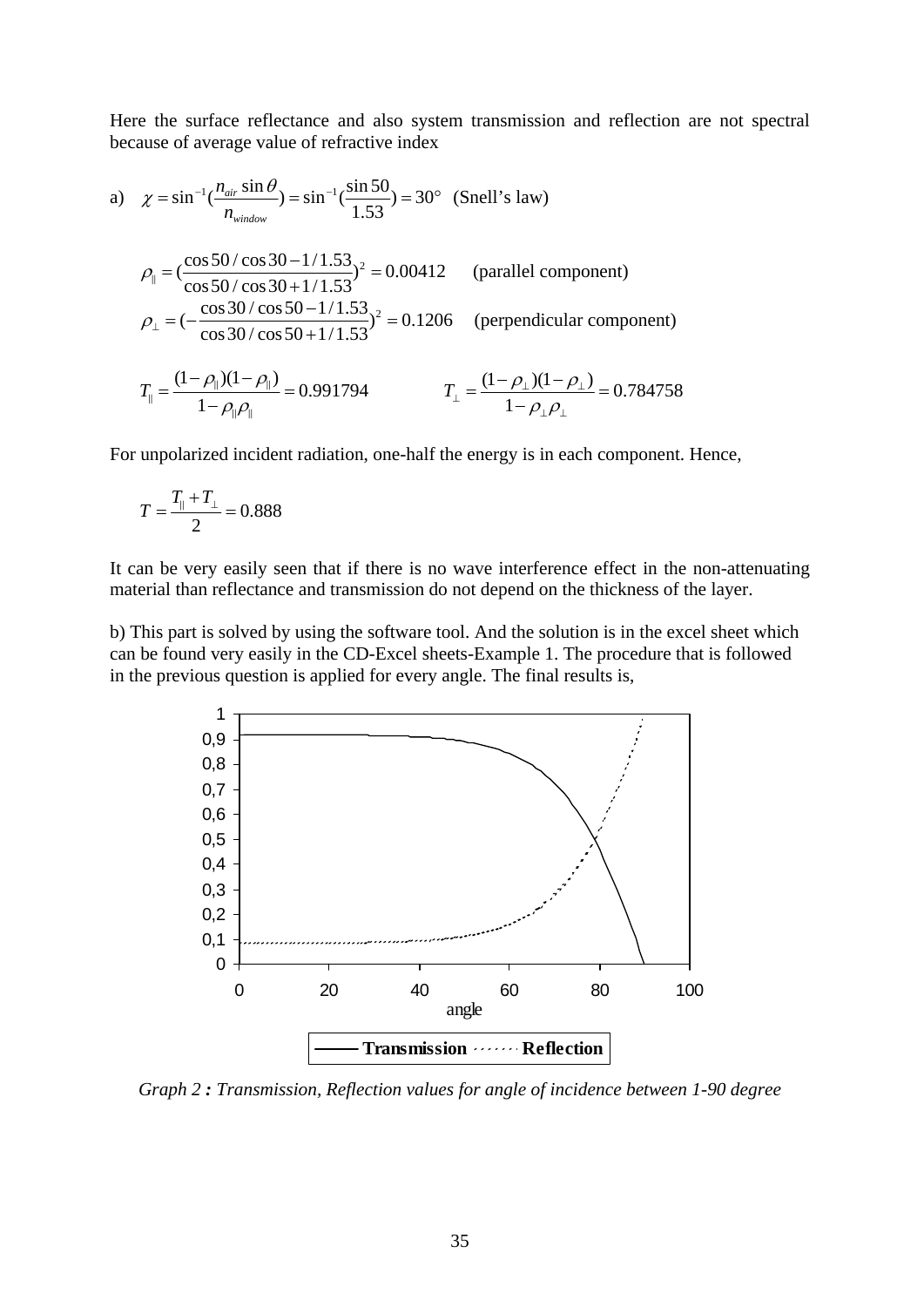#### *Example 2:*

What is the transmission of the attenuating window in the air,

a) for the incident angle 50 degree?

b) for the incident angle between 0-90 with the increment of 1 degree?

(The window is 0.75cm thick, n=1.53,  $\kappa = 4.85 \times 10^{-7}$  Assume that average value of refractive index and extinction coefficient are given and average value of the wavelength is  $619.02 \times 10^{-7}$  cm )

$$
\rho\n\begin{array}{c}\n\text{Air, } n_{air} = 1, \ \kappa_{air} = 0 \\
\text{P} \quad -\sum_{\text{window}} \text{Window, } n_{window} = 1.53 \\
\text{P} \quad -\sum_{\text{window}} \text{K}_{window} = 4.85*10^{-7} \\
\text{Air, } n_{air} = 1, \ \kappa_{air} = 0\n\end{array}
$$

*Figure 23 : Properties of layer for Example 2* 

Here the surface reflectance and also system transmission and reflection are not spectral because of average value of refractive index and extinction coefficient.

a) 
$$
\sin \chi = \frac{(n_{air} - i\kappa_{air})\sin\theta}{n_{window} - i\kappa_{window}} = \frac{\sin 50}{1.53 - i4.85 \times 10^{-7}} = 0.5 + i1.59 \times 10^{-7}
$$
 (Fresnel's law)  
\n $\cos \chi = \sqrt{1 - \sin^2 \chi} = \sqrt{1 - (0.5 + i1.59 \times 10^{-7})^2} = 0.865 - i9.186 \times 10^{-8}$ 

The surface reflectance,

$$
\frac{E_{M||,r}}{E_{M||,i}} = \frac{\cos\theta/\cos\chi - (n_1 - i\kappa_1)/(n_2 - i\kappa_2)}{\cos\theta/\cos\chi + (n_1 - i\kappa_1)/(n_2 - i\kappa_2)}
$$
\n
$$
= \frac{\cos 50/(0.865 - i9.186 \times 10^{-8}) - (1)/(1.53 - i4.85 \times 10^{-7})}{\cos 50/(0.865 - i9.186 \times 10^{-8}) + (1)/(1.53 - i4.85 \times 10^{-7})}
$$
\n
$$
= \frac{(0.743 + i7.89 \times 10^{-8}) - (0.654 + 20.72 \times 10^{-8})}{(0.743 + i7.89 \times 10^{-8}) + (0.654 + 20.72 \times 10^{-8})} = 0.0637 - i1.049 \times 10^{-7}
$$

$$
\frac{E_{M\perp,r}}{E_{M\perp,i}} = -\frac{\cos\chi/\cos\theta - (n_1 - i\kappa_1)/(n_2 - i\kappa_2)}{\cos\chi/\cos\theta + (n_1 - i\kappa_1)/(n_2 - i\kappa_2)}
$$
\n
$$
= -\frac{(0.865 - i9.186 \times 10^{-8})/\cos 50 - (1)/(1.53 - i4.85 \times 10^{-7})}{(0.865 - i9.186 \times 10^{-8})/\cos 50 + (1)/(1.53 - i4.85 \times 10^{-7})}
$$
\n
$$
= -\frac{(1.345 - i1.59 \times 10^{-7}) - (0.654 + 2.072 \times 10^{-7})}{(1.345 - i1.59 \times 10^{-7}) + (0.654 + 2.072 \times 10^{-7})} = -(0.346 - i1.92 \times 10^{-7})
$$

$$
\rho_{\parallel}(\theta) = \left(\frac{E_{M\parallel,r}}{E_{M\parallel,i}}\right)^2 = (0.0637 - i1.049 \times 10^{-7}) \times (0.0637 + i1.049 \times 10^{-7}) = 0.0041
$$
\n
$$
\rho_{\perp}(\theta) = \left(\frac{E_{M\perp,r}}{E_{M\perp,i}}\right)^2 = (0.346 - i1.92 \times 10^{-7}) \times (0.346 + i1.92 \times 10^{-7}) = 0.12
$$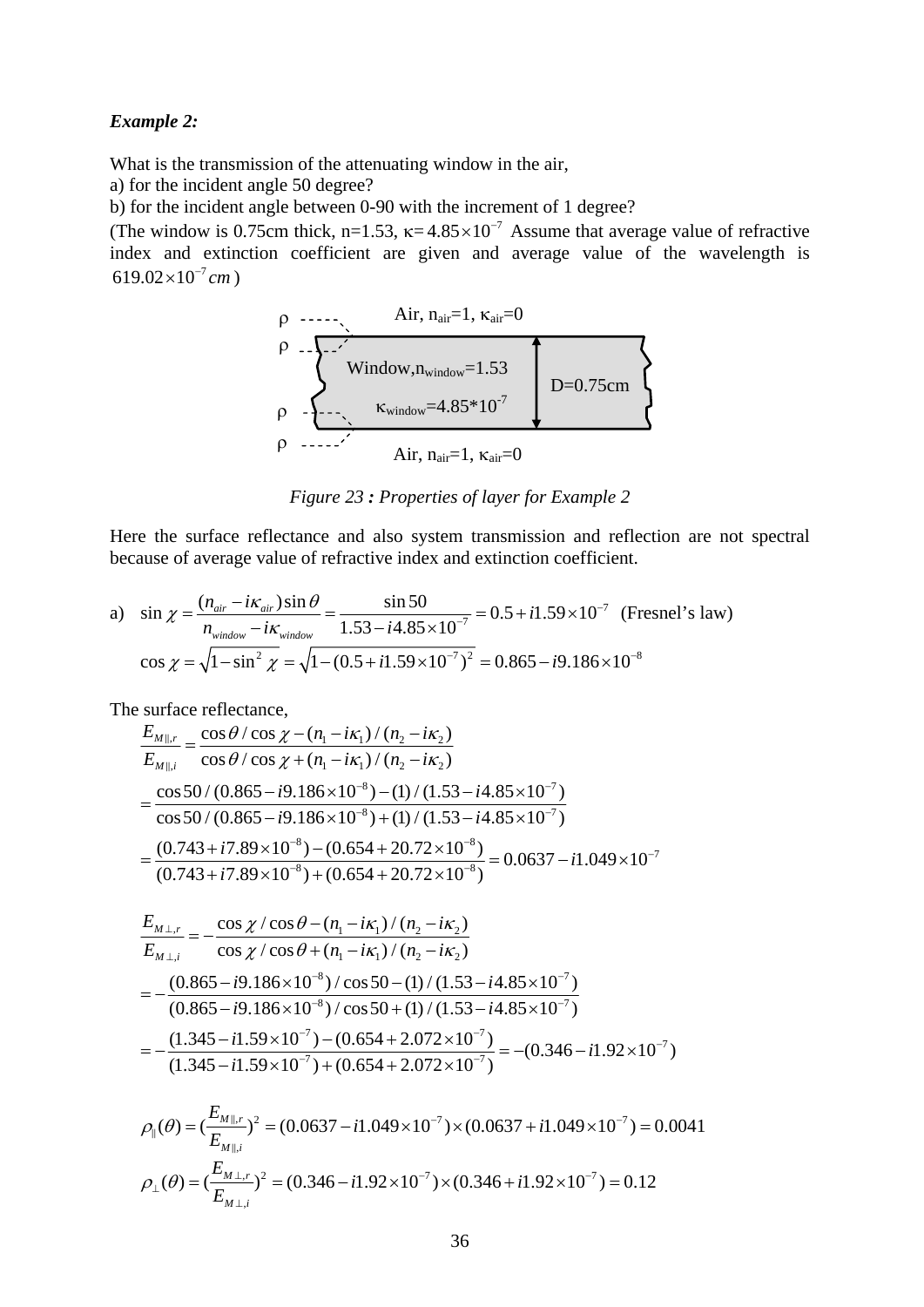Transmission in the layer under the absorption losses,

$$
\tau = \exp(-4\pi\kappa \frac{x}{\lambda_{\text{average}} \cos \chi})
$$
  
=  $\exp(-4\pi 4.85 \times 10^{-7} \frac{0.75}{619.02 \times 10^{-7} \times (0.865 - i \frac{\text{V}}{186 \times 10^{-8}})}) = 0.917$ 

complex term is omitted(because very close to zero)

Layer transmission is,

$$
T_{\parallel} = \frac{(1 - \rho_{\parallel})(1 - \rho_{\parallel})\tau}{1 - \rho_{\parallel}\rho_{\parallel}\tau^2} = \frac{(1 - 0.0041)(1 - 0.0041)0.917}{1 - 0.0041 \times 0.0041 \times 0.917 \times 0.917} = 0.91
$$
  

$$
T_{\perp} = \frac{(1 - \rho_{\perp})(1 - \rho_{\perp})\tau}{1 - \rho_{\perp}\rho_{\perp}\tau^2} = \frac{(1 - 0.12)(1 - 0.12)0.917}{1 - 0.12 \times 0.12 \times 0.917 \times 0.917} = 0.719
$$

For unpolarized incident radiation, one-half the energy is in each component. Hence,

$$
T = \frac{T_{\parallel} + T_{\perp}}{2} = \frac{0.91 + 0.719}{2} = 0.82
$$

b) This part is solved by using the software tool. And the solution is in the excel sheet which can be found very easily in the CD-Excel sheets-Example 2. The procedure that is followed in the previous question is applied for every angle. The final results is,



*Graph 3 : Transmission, Reflection and Absorption values for angle of incidence between 1- 90 degree*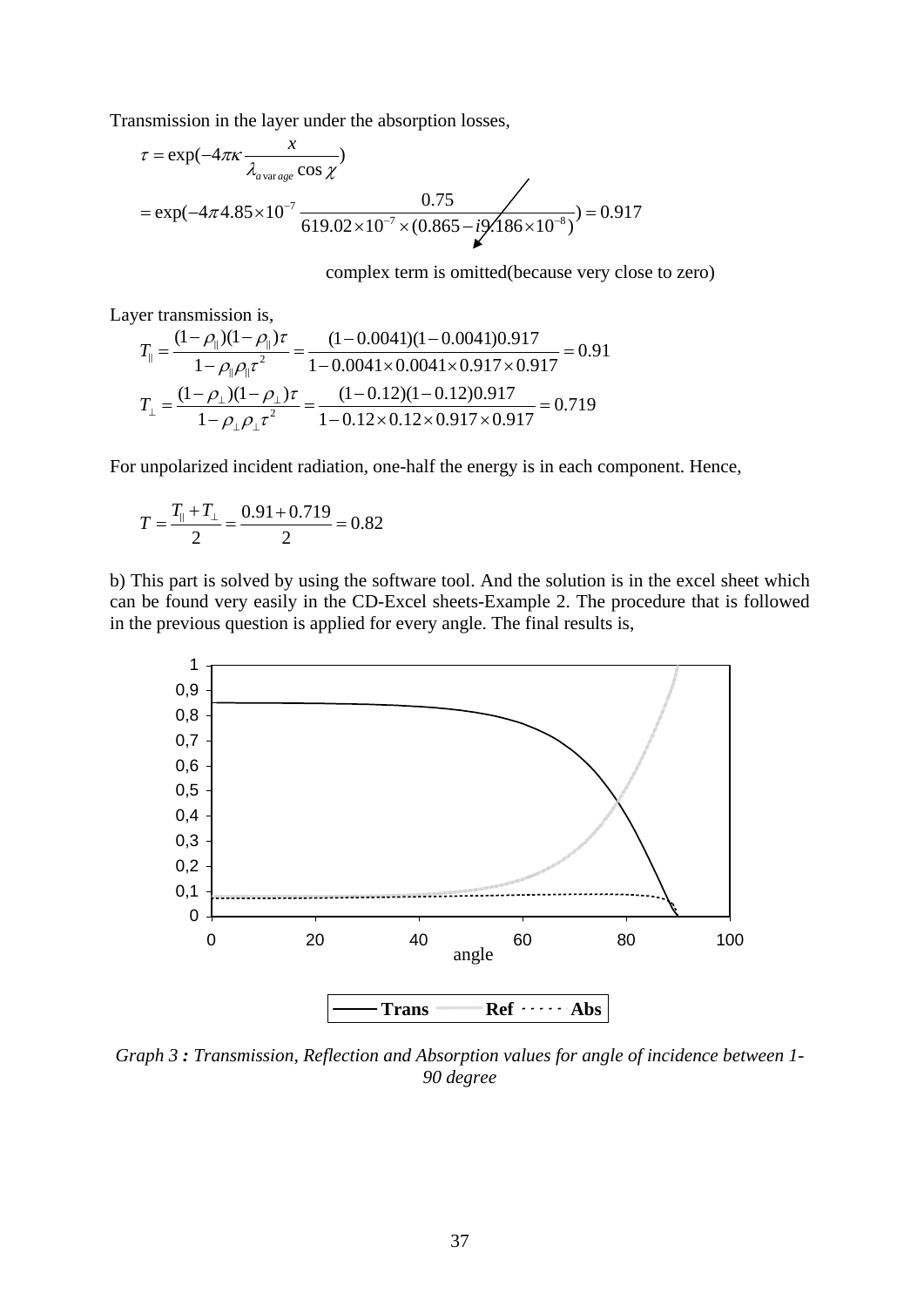### *Example 3:*

What is the transmission of the attenuating window in the air for the incident angle 50 degree?(The window is 0.075cm thick.)

Wavelength dependent refractive index and extinction coefficient for the window material are,

|        | 0.00007749  |
|--------|-------------|
| 3.94   | 7.39888E-05 |
| 3.9245 | 7.06782E-05 |
| 3.9095 | 0.000067545 |
| 3.895  | 6.45736E-05 |
| 3.881  | 6.17497E-05 |
| 3.8675 | 5.90611E-05 |
| 3.8544 | 5.64965E-05 |
| 3.8418 | 5.40459E-05 |
| 3.8295 | 5.17005E-05 |
|        | 3.9561      |

*Table 3 : Refractive index and extinction coefficient for the* Example 3



*Figure 24 : Properties of layer for* Example 3

For the wavelength  $\lambda_0 = 0.000061902$  and n=3.9561 and k=0.00007749:

$$
\sin \chi = \frac{(n_{air} - i\kappa_{air})\sin\theta}{n_{window} - i\kappa_{window}} = \frac{\sin 50}{3.9561 - i7.749 \times 10^{-5}} = 0.194 + i3.79 \times 10^{-6}
$$

$$
\cos \chi = \sqrt{1 - \sin^2 \chi} = \sqrt{1 - (0.194 + i3.79 \times 10^{-6})^2} = 0.981 - i7.49 \times 10^{-7}
$$

The surface reflectance,

$$
\rho_{\parallel} = \left(\frac{E_{M\parallel,r}}{E_{M\parallel,i}}\right)^2 = \left(\frac{\cos\theta/\cos\chi - (n_1 - i\kappa_1)/(n_2 - i\kappa_2)}{\cos\theta/\cos\chi + (n_1 - i\kappa_1)/(n_2 - i\kappa_2)}\right)^2
$$

$$
= \left(\frac{\cos 50/\cos\chi - (1)/(3.9561 - i0.00007749)}{\cos 50/\cos\chi + (1)/(3.9561 - i0.00007749)}\right)^2 = 0.196
$$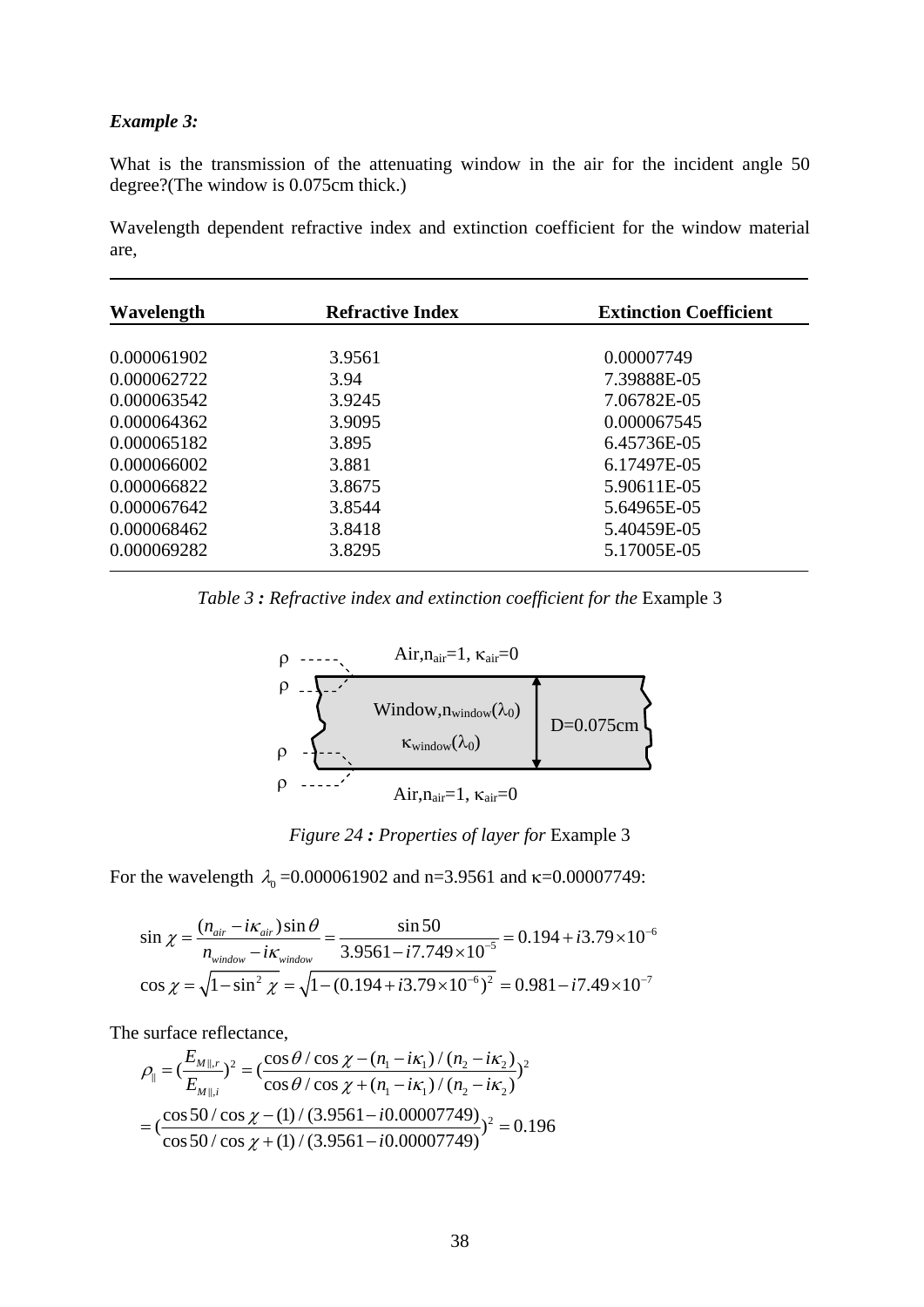$$
\rho_{\perp} = \left(\frac{E_{M \perp,r}}{E_{M \perp,i}}\right)^2 = \left(-\frac{\cos\chi/\cos\theta - (n_1 - i\kappa_1)/(n_2 - i\kappa_2)}{\cos\chi/\cos\theta + (n_1 - i\kappa_1)/(n_2 - i\kappa_2)}\right)^2
$$

$$
= \left(-\frac{\cos\chi/\cos 50 - (1)/(3.9561 - i0.00007749)}{\cos\chi/\cos 50 + (1)/(3.9561 - i0.00007749)}\right)^2 = 0.512
$$

Transmission in the layer under the absorption losses,

$$
\tau = \exp(-4\pi\kappa \frac{x}{\lambda_0}) = \exp(-4\pi 0.00007749 \frac{0.075}{0.000061902 \cos \chi}) = 0.3
$$

Layer transmission is,

$$
T_{\parallel} = \frac{(1 - \rho_{\parallel})(1 - \rho_{\parallel})\tau}{1 - \rho_{\parallel}\rho_{\parallel}\tau^2} = \frac{(1 - 0.196)(1 - 0.196)0.3}{1 - 0.196 \times 0.196 \times 0.3 \times 0.3} = 0.195
$$
  

$$
T_{\perp} = \frac{(1 - \rho_{\perp})(1 - \rho_{\perp})\tau}{1 - \rho_{\perp}\rho_{\perp}\tau^2} = \frac{(1 - 0.512)(1 - 0.512)0.3}{1 - 0.512 \times 0.512 \times 0.3 \times 0.3} = 0.0732
$$

For unpolarized incident radiation, one-half the energy is in each component. Hence,

$$
T = \frac{T_{\parallel} + T_{\perp}}{2} = \frac{0.195 + 0.0732}{2} = 0.134
$$

If this procedure is applied to other wavelengths separately the below table is obtained(by using software tool),

| Wavelength:   | <b>Transmission:</b> | Wavelength:   | <b>Transmission:</b> |
|---------------|----------------------|---------------|----------------------|
| 6.1902e-005   | 0.133911             | $6.6002e-005$ | 0.186226             |
| $6.2722e-005$ | 0.144286             | $6.6822e-005$ | 0.196706             |
| 6.3542e-005   | 0.154733             | 6.7642e-005   | 0.207153             |
| 6.4362e-005   | 0.16522              | 6.8462e-005   | 0.217549             |
| 6.5182e-005   | 0.175725             | 6.9282e-005   | 0.227891             |



*Graph 4 : Transmission vs. Wavelength for attenuating layer in Example 3* 

At that point transmission is integrated over the wavelength with the Eq.(2.28) using the values from the ISO 9845 and the overall transmission is obtained as **0.195**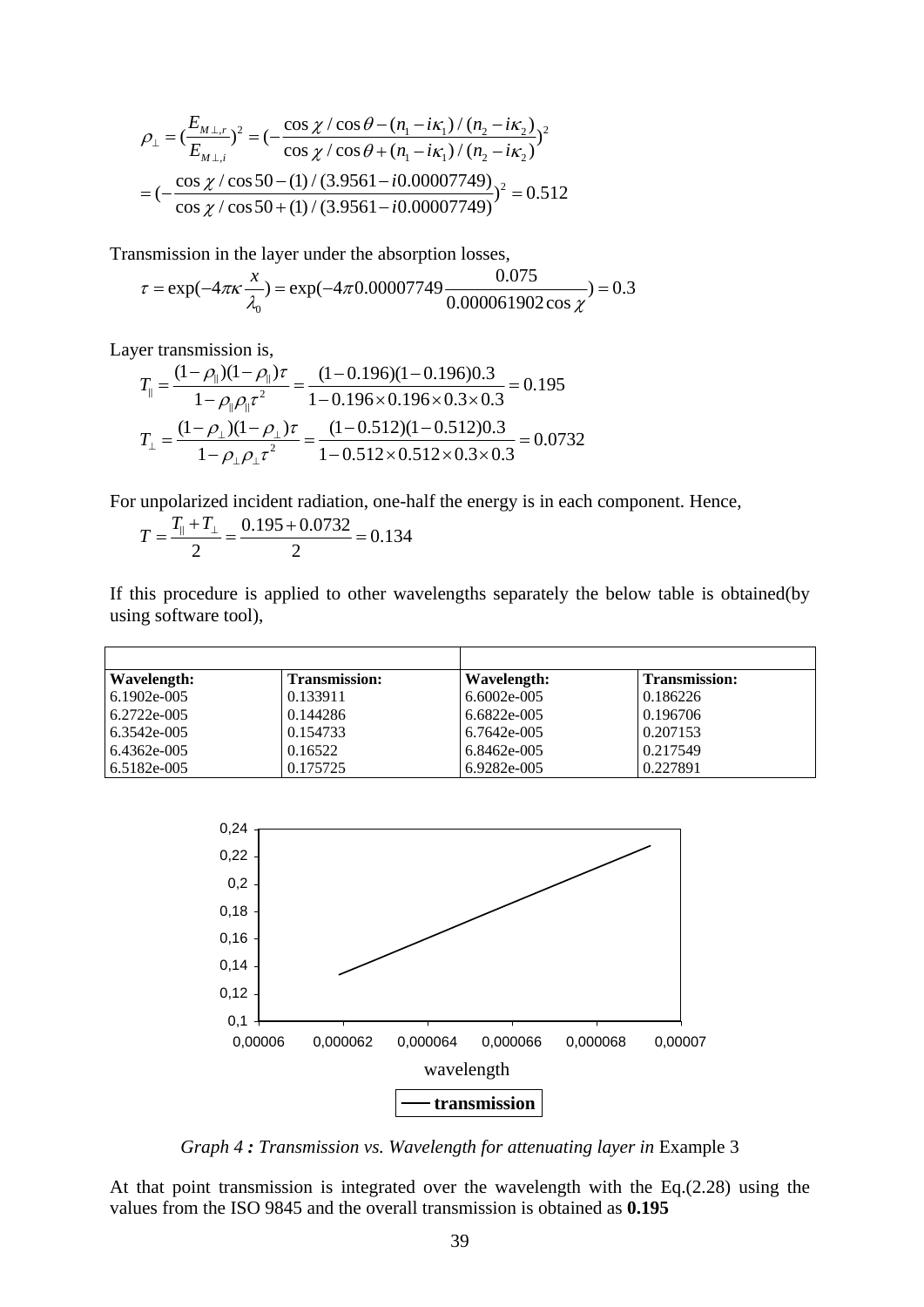# 2.2 Single Partially Transmitting Layers with Thickness D<λ(with Wave Interference Effect)

When a window or transmitting layer is very thin, so that its thickness is comparable to the radiation wavelength, there can be interference between incident and reflected waves. For the present discussion a window where D is very close to wavelengths thick so interference effect is considered(Section 1.2.3).

The determination of the reflection and transmission coefficients for a single absorbing or non-absorbing layer, bounded on either side by semi-infinite, bounded on either side by semiinfinite layers is done by considering a beam incident on the film which is divided into reflected and transmitted parts. Such division occurs each time the beam strikes an interface so that the transmitted and reflected beams are obtained by summing the multiply-reflected and multiply-transmitted elements. For the case of single layer the summation can be computed easily. The results are conveniently expressed in terms of Fresnel's coefficients(see Eq.(1.109),(1.110),(1.111),(1.112)).[3]

A parallel beam of light of unit amplitudes and of wavelength  $\lambda_0$  falls on a plane, parallel sided, homogenous, isotropic film of thickness  $D$  and refractive index  $n<sub>1</sub>$  supported on a substrate of index  $n_2$ . The index of first medium is  $n_s$  and angle of incidence in this medium θ.(Figure 25)



*Figure 25 : Layer properties and Fresnel's coefficients*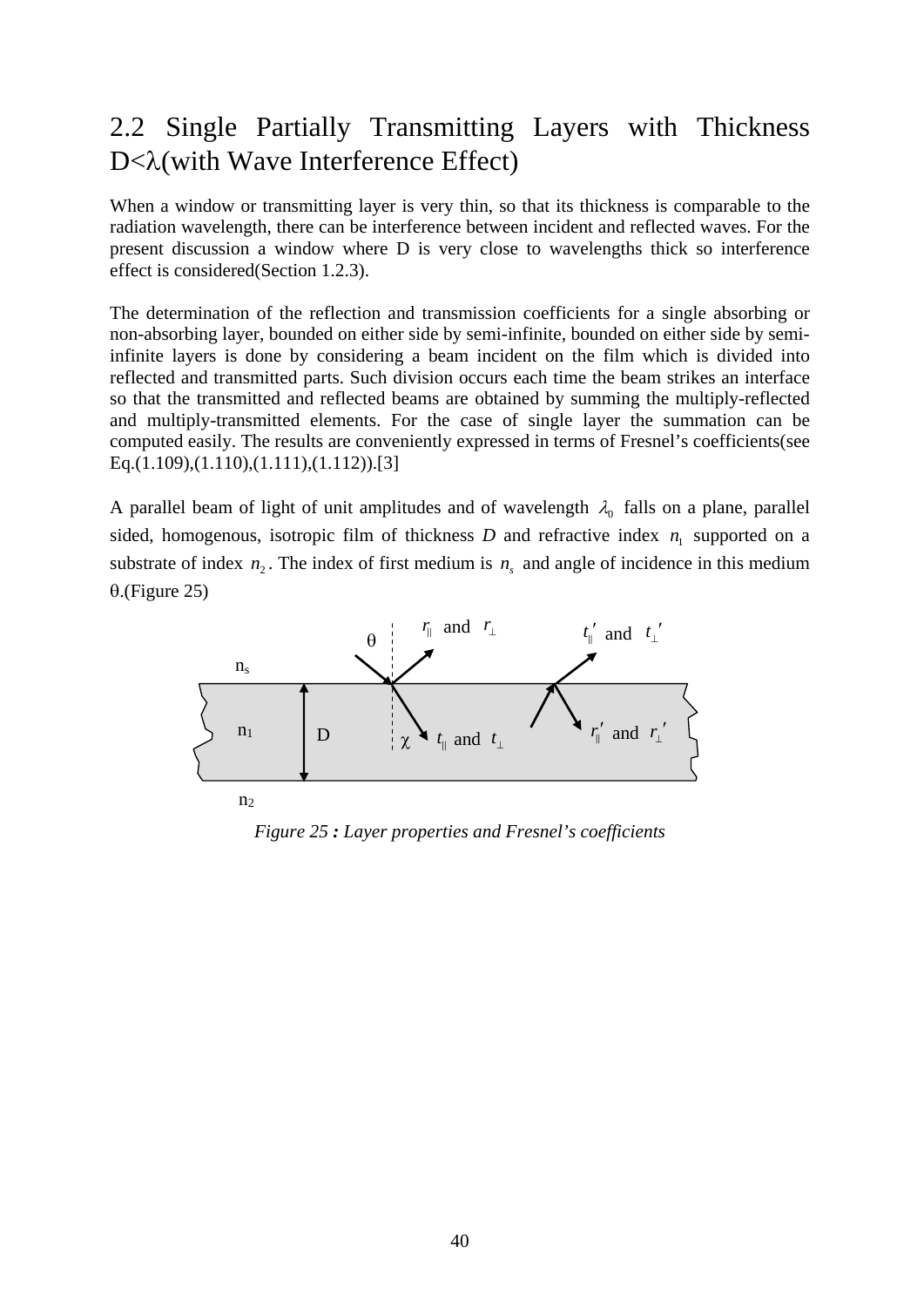### 2.2.1 Non-Attenuating Single Layer



*Figure 26 : Multiple reflections within a thin non-attenuating film[3]*

The amplitudes of the successively reflected and transmitted beams in terms of the Fresnel's coefficients are given in the Section (1.2.3). From the definitions of these coefficients, it is clear that the values of *r* and *t* for a given boundary depend on the direction of propagation of light across the boundary.

In treating the problem of the single layer, Fresnel's coefficients for propagation from  $n<sub>s</sub>$  to  $n_1$  are  $r_1$  and  $t_1$ . The corresponding coefficients for propagation from  $n_1$  to  $n_s$  are written as  $r'_1$  and  $t'_1$ . For every coefficient, polarization has to be considered. The expressions below are valid for either polarization. Moreover, remember that according to the form of the expression for the Fresnel's reflection coefficient  $r'_1$  is equal to  $-r_1$ . Apart from these by taking into account the phase relationships, and defining  $\gamma_1 = 4 \pi n_1 D / (\lambda_0 \cos \chi)$  (see Eq.(1.104)), the reflected amplitude is the sum of the terms leaving top surface in the Figure 26,

$$
R_M = r_1 + t_1 t_1' r_2 e^{-i\gamma_1} - t_1 t_1' r_1 r_2^2 e^{-2i\gamma_1} + t_1 t_1' r_1^2 r_2^3 e^{-3i\gamma_1} - \dots = r_1 + \frac{t_1 t_1' r_2 e^{-i\gamma_1}}{1 + r_1 r_2 e^{-i\gamma_1}}
$$
(2.34)

This equation can be further simplified. From conservation of energy(from Eq.(1.109)-  $(1.112)$ ) it is written that,

$$
t_1' t_1 = 1 - r_1^2 \tag{2.35}
$$

so (2.34) can be reduced to,

$$
R_M = \frac{r_1 + r_2 e^{-i\gamma_1}}{1 + r_1 r_2 e^{-i\gamma_1}}
$$
 (2.36)

The transmitted amplitude is given by,

$$
T_M = t_1 t_2 e^{-i\gamma_1/2} - t_1 t_2 r_1 r_2 e^{-3i\gamma_1/2} + t_1 t_2 r_1^2 r_2^2 e^{-5i\gamma_1/2} - \dots = \frac{t_1 t_2 e^{-i\gamma_1/2}}{1 + r_1 r_2 e^{-i\gamma_1}}
$$
(2.37)

(2.36) and (2.37) takes two possible forms, depending on the state of polarization of the incident light. For light polarization with its electric vector parallel to the plane of incidence, the reflected and transmitted amplitudes are obtained by substituting for  $r_1, r_2, t_1, t_2$  from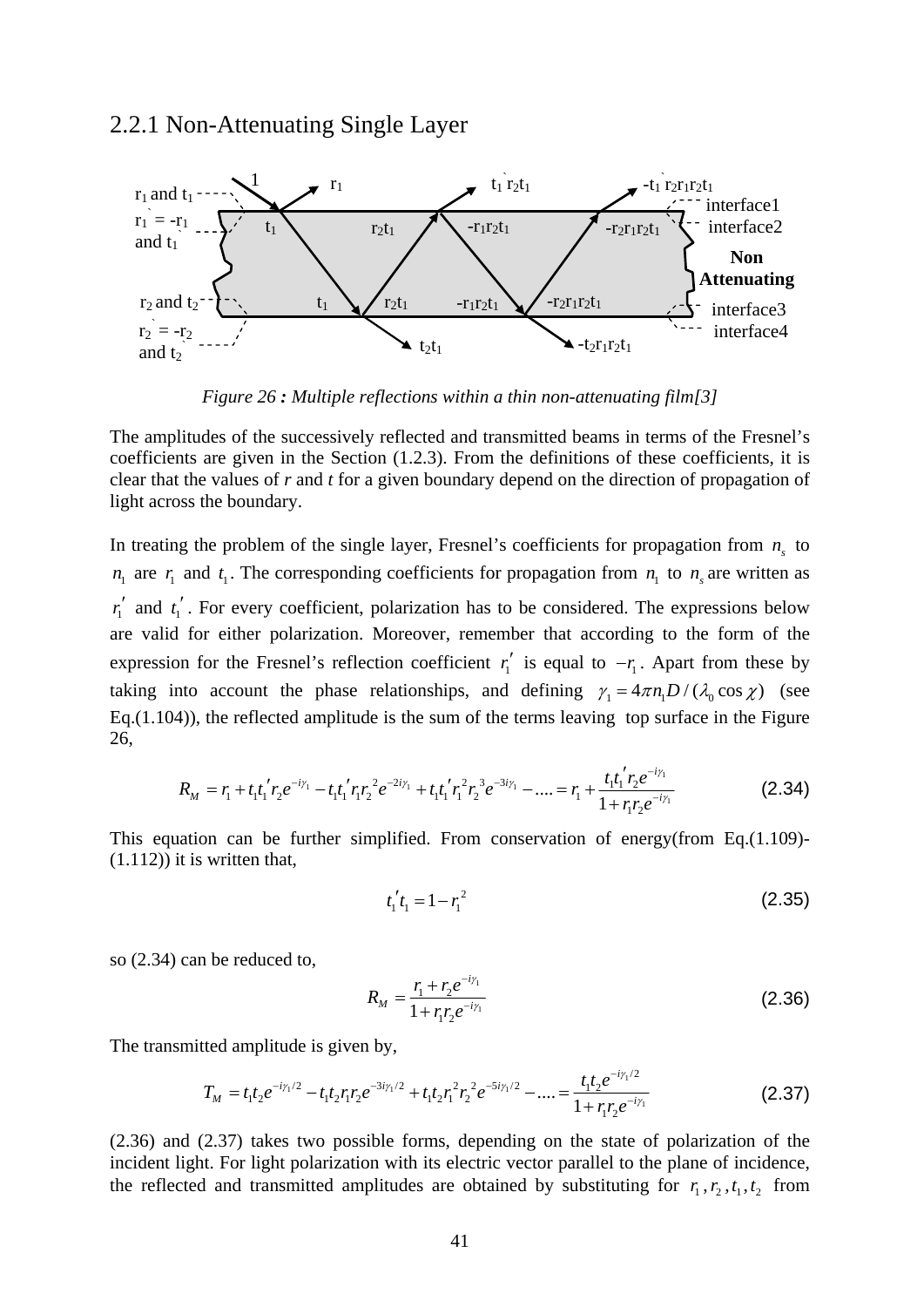expressions corresponding to Eq. (1.109) and (1.111). For light polarized with the electric vector perpendicular to the plane of incidence, the Fresnel coefficients as given by Eq. (1.110) and (1.112) are used.

It must be remembered that these expressions give the amplitudes of the waves in the media bounding the film. From Section (1.1.3) the wave energy depends on  $|E|^2$ .

Since  $R_M = E_r / E_i$  (both incidence and reflected wave in the same medium which is *n*<sub>c</sub>), according to the Poynting vector the reflectivity for energy is  $R = |R_M|^2 = (n_s/n_s)R_M R_M^*$ , where  $R_M^*$  is the complex conjugate of  $R_M$ . The reflectivity of the film is,

$$
R = \frac{r_1 + r_2 e^{-i\gamma_1}}{1 + r_1 r_2 e^{-i\gamma_1}} \frac{r_1 + r_2 e^{i\gamma_1}}{1 + r_1 r_2 e^{i\gamma_1}}
$$
(2.38)

Since  $T_M = E_r / E_i$  (transmitted wave medium( $n_2$ ) and incidence wave medium( $n_s$ ) are different), according to the Poynting vector, the transmission for energy is  $T = |T_M|^2 = (n_2/n_s)T_M T_M^*$ , where  $T_M^*$  is the complex conjugate of  $T_M$ . The transmission of the film is,

$$
T = \frac{n_2}{n_s} \frac{t_1 t_2 e^{-i\gamma_1/2}}{1 + r_1 r_2 e^{-i\gamma_1}} \frac{t_1 t_2 e^{i\gamma_1/2}}{1 + r_1 r_2 e^{i\gamma_1}}
$$
(2.39)

#### 2.2.1.1 Zero reflectivity conditions

An important situation of wave interference effect is to get a low reflection from a surface. According to the relation between thickness of the layer and wavelength of the light the reflection is affected highly even it might be zero.[4]



*Figure 27 : Wave Interference[4]* 

To have zero reflected amplitude,  $R_M = 0$ :

$$
R_M \frac{r_1 + r_2 e^{-i r_1}}{(1 + r_1 r_2 e^{-i r_1})} = 0
$$
 The denominator is always positive.

Since denominator is always greater than zero, it requires that,

$$
r_1 = -r_2 e^{-i\gamma_1} \tag{2.40}
$$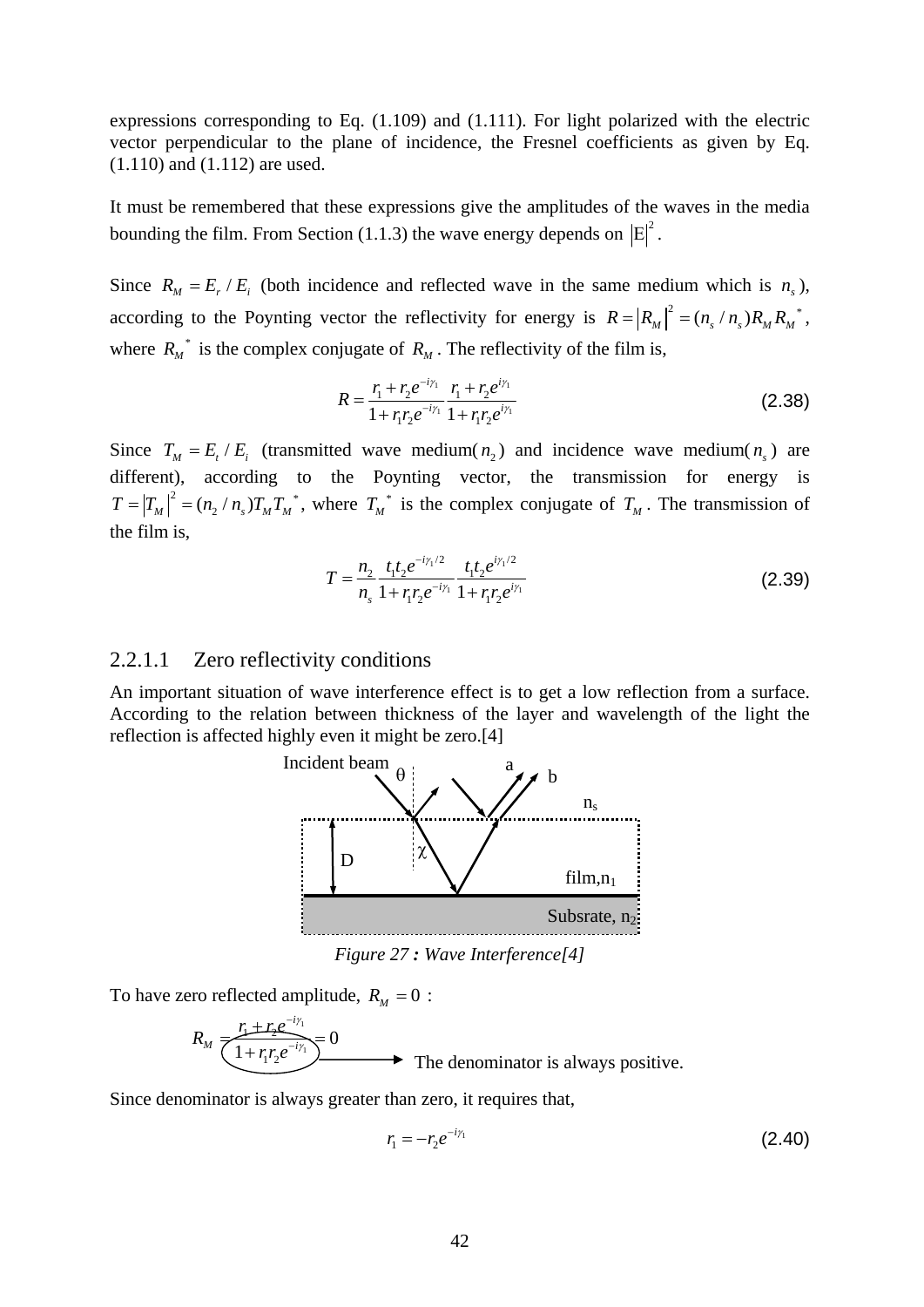This can be obtained if,

*Condition1:*

\n
$$
r_{1} = r_{2} \qquad \text{and} \qquad e^{-i\gamma_{1}} = -1 \qquad (2.41)
$$
\nOR

\n*Condition2:*

\n
$$
r_{1} = -r_{2} \qquad \text{and} \qquad e^{-i\gamma_{1}} = 1 \qquad (2.42)
$$

#### *a) Normal Incidence(*θ*=*χ*=0):*

For simplicity, assume that there is normal incidence wave on the film which means that incidence angle( $\theta = 0$ ) is zero. And two condition will be discussed separately. *Condition 1:*  To satisfy the Eq.(1.104),

$$
\gamma_1 = \pi = 4\pi n_1 D / (\lambda_0 \cos(\chi)) = 4\pi n_1 D / (\lambda_0 \cos(0))
$$
\n(2.43)

From the above equations it is concluded that,



*Figure 28 : Condition 1:Thickness and wavelength ratio for the zero reflectivity of normal incidence* 

The quantity  $\lambda_0 / n_1$  is the wavelength of the radiation within the film. Hence the film thickness for zero reflection at normal incidence is one-quarter of the wavelength within the film. But also  $e^{-i\gamma_1} = -1$  if  $\gamma_1 = \pi, 3\pi, 5\pi, ..., (2k-1)\pi, ...$  As a result,

$$
D = (2k - 1)\frac{\lambda_0}{4n_1} \qquad k = 1, 2, 3, .... \tag{2.45}
$$



*Figure 29 : Condition 1: thickness and wavelength ratio for thick layer*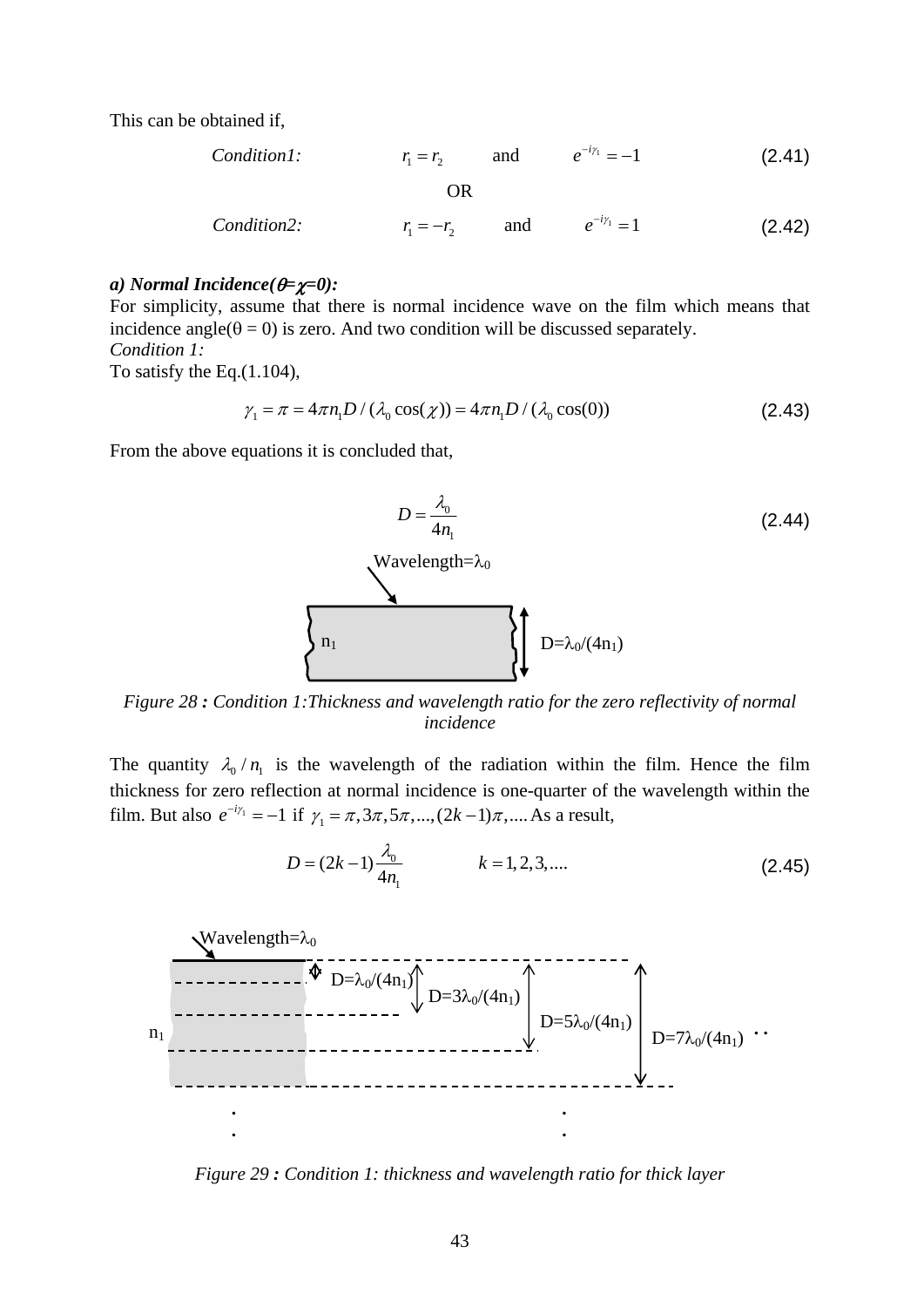But this is not sufficient for zero reflection of normal incidence. There is one remaining condition. The required condition,  $r_1 = r_2$ , gives,

$$
\frac{n_s - n_1}{n_s + n_1} = \frac{n_1 - n_2}{n_1 - n_2}
$$
 which reduces to 
$$
n_1 = \sqrt{n_s n_2}
$$

Thus, for normal incidence onto a quarter-wave film from a dielectric medium with index of refraction  $n_s$ , the index of refraction of the film for zero reflection should be  $n_1 = \sqrt{n_s n_2}$ , the geometric mean of the *n* values on either side of the film.

*Condition 2:*  To satisfy the Eq.(1.104),

$$
\gamma_1 = 2\pi = 4\pi n_1 D / (\lambda_0 \cos(\chi)) = 4\pi n_1 D / (\lambda_0 \cos(0))
$$
\n(2.46)

From the above equations it is concluded that,



*Figure 30 : Condition 2:thickness and wavelength ratio for the zero reflectivity of normal incidence* 

The quantity  $\lambda_0 / n_1$  is the wavelength of the radiation within the film. Hence the film thickness for zero reflection at normal incidence is one-half of the wavelength within the film. Like in the Condition 1,  $e^{-i\gamma_1} = -1$  if  $\gamma_1 = 2\pi, 4\pi, ..., (2k)\pi, ...,$  As a result,



*Figure 31 : Condition 2:thickness and wavelength ratio for thick layer*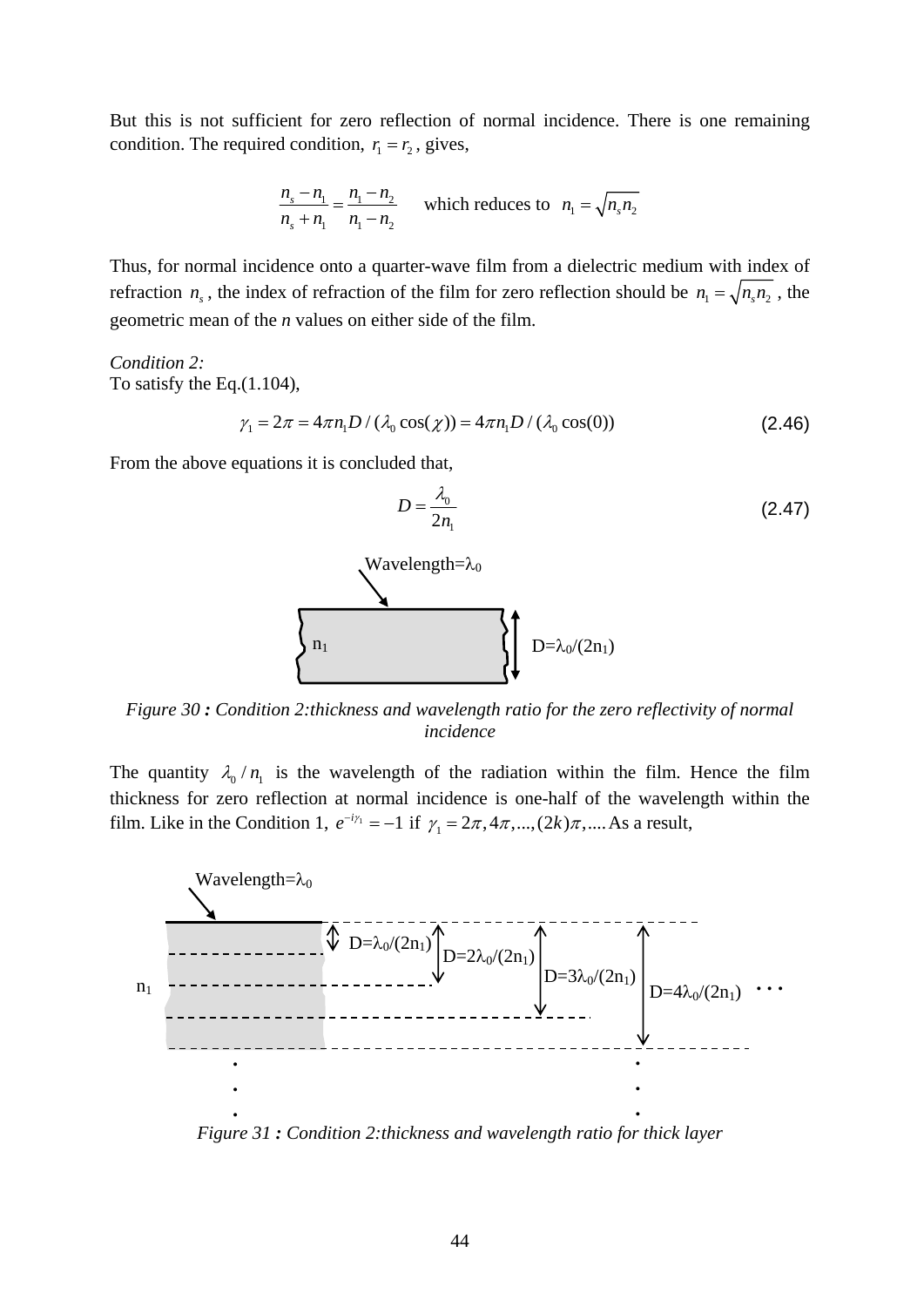$$
D = (k) \frac{\lambda_0}{2n_1} \qquad k = 1, 2, 3, .... \tag{2.48}
$$

But this is not sufficient for zero reflection of normal incidence. There is one remaining condition. The required condition,  $r_1 = -r_2$ , gives,

$$
\frac{n_s - n_1}{n_s + n_1} = -\frac{n_1 - n_2}{n_1 + n_2} \quad \text{if} \quad n_s = n_2
$$

Thus, if normal incidence falls onto a half-wave film, and front and back side of the layer is same than zero reflection takes place.

However, these results are only for normal incidence at one wavelength on a non-attenuating film. To obtain more than one condition of zero reflectivity, it is necessary to use multilayer films. When the situations do not exactly satisfy the all the conditions but very close than not zero reflection occurs but very small reflection values are obtained(see the examples in the Section 2.2.4).[4]

#### *b) With Angle of Incidence(*θ>*0):*

If the condition become more complex like incidence with angle, than it is very hard to solve such a problem. The complexity is tried to be explained in the Condition 1. Two properties of this condition are,

*Condition 1:* 
$$
r_1 = r_2
$$
 and  $e^{-i\gamma_1} = -1$  (2.49)

To satisfy the first property which is  $e^{-i\gamma_1} = -1$ ,

$$
\gamma_1 = \pi = 4\pi n_1 D / (\lambda_0 \cos(\chi))
$$
\n(2.50)

From the above equations it is concluded that,

$$
D = \frac{\lambda_0 \cos(\chi)}{4n_1} \tag{2.51}
$$

But as it is known, this is not sufficient for zero reflection. There is one more remaining condition. The required condition is  $r_1 = r_2$ . Because of the polarization of the incident wave  $r_{1, \parallel} = r_{2, \parallel}$  and  $r_{1, \perp} = r_{2, \perp}$ . Both equality have to be considered.

To satisfy the  $r_{1, \|} = r_{2, \|}$ ,

$$
\frac{\cos\theta/\cos\chi - n_s/n_1}{\cos\theta/\cos\chi + n_s/n_1} = \frac{\cos\chi/\cos\alpha - n_1/n_2}{\cos\chi/\cos\alpha + n_1/n_2}
$$
(2.52)

and it can be very easily seen that  $n_1$  depends also on  $\chi$ ,

$$
n_1 = f(\chi, \theta, n_s, n_2) \tag{2.53}
$$

As a result to obtain refractive index for zero reflectivity at a constant angle of incidence( $\theta$ ) angle of refraction is also needed $(\chi)$ . But the problem come into picture while calculating the angle of refraction. Because during this process  $n_1$  is also needed. So an iterative methods can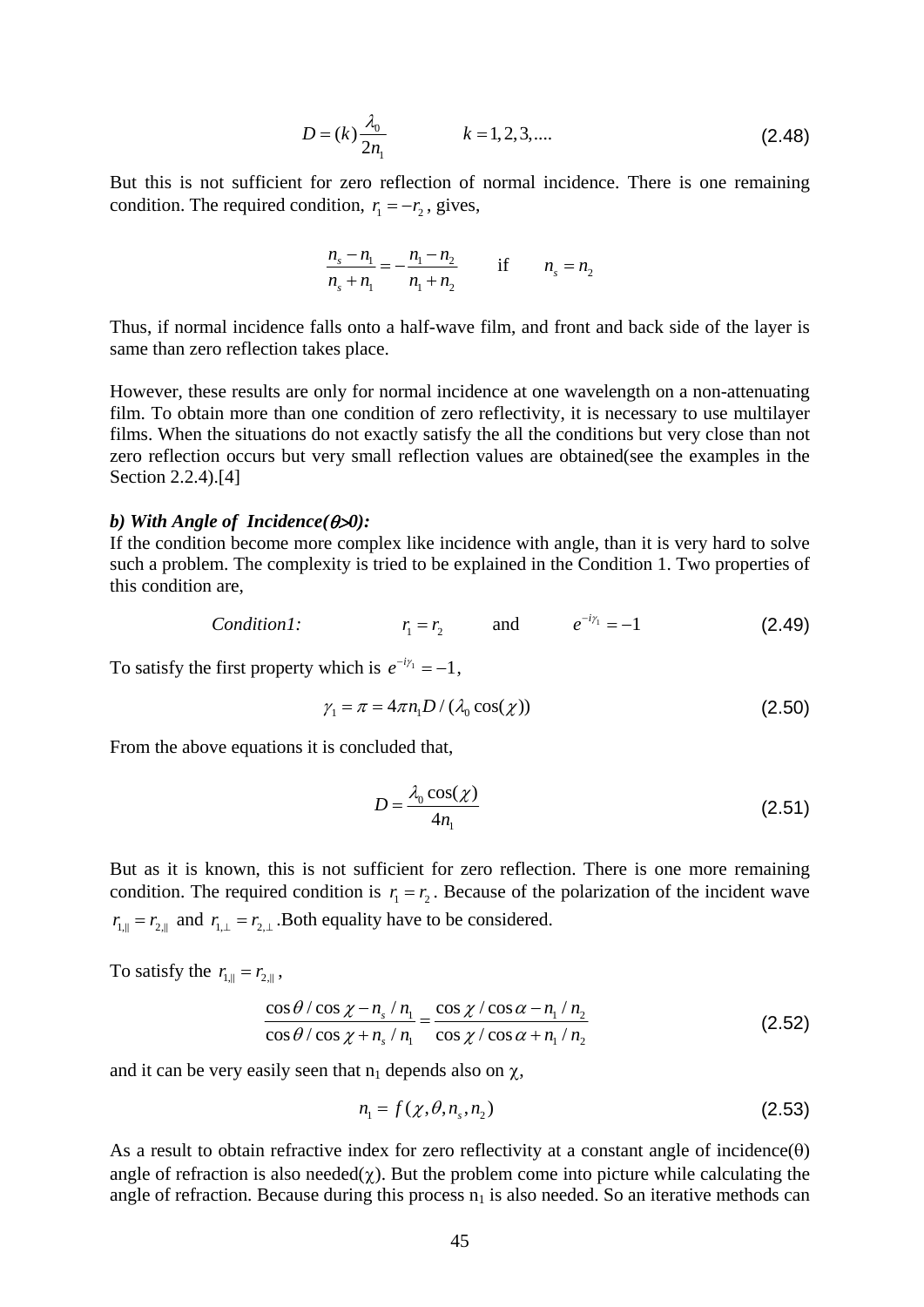be used at this stage. Apart from this, perpendicular component also have to taken into account and another equation is obtained for refractive index of the layer. And common solution of the parallel and perpendicular components are needed.

And this is out of our scope at that point so it is not considered any more. Because not the design process but the results are investigated. So this subject is also discussed in the Example 8 with commented on the results.

As the condition becomes more complex it is very hard to obtain the properties of the layers for the zero reflections. The complexity can be given also with attenuating materials and multilayered glazing. For that reason in the later sections this subject is not investigated in detail but tried to explain with the results of the examples.

## 2.2.2 Attenuating Single Layer



*Figure 32 : Layer properties and Fresnel's coefficients of attenuating medium* 

The only difference according to the Section 2.2.1 is the absorption of the layer. The amplitudes of the successively reflected and transmitted beams in terms of the Fresnel's coefficients which are complex number are given in the Section (1.2.4). For layer properties and Fresnel's coefficients see the Figure 32. Fresnel's coefficients for propagation from  $\bar{n}_{\rm s}$  to  $\overline{n}_1$  are  $r_1$  and  $t_1$ . The corresponding coefficients for propagation from  $\overline{n}_1$  to  $\overline{n}_s$  are written as  $r'_1$  and  $t'_1$ . The expressions below are valid for either polarization. And also keep in mind that for the Fresnel's reflection coefficient  $r'_i$  is equal to  $-r_i$ . Apart from these by taking into account the phase relationships, and defining  $\gamma_1 = 4 \pi n_1 D / (\lambda_0 \cos \chi)$  (see Eq.(1.104)). But this equation is proofed for the non-absorbing material. If the wave attenuates in the layer refractive index(n<sub>1</sub>- $\kappa$ <sub>1</sub>) and cos  $\chi$ (assume a+ib) become complex number. Then the phase difference turns into form of,

$$
\gamma_1 = 4\pi (n_1 - i\kappa_1) D / [\lambda_0 (a + bi)] \tag{2.54}
$$

For the attenuating material phase difference is also complex number. And this is a problem that is very hard to solve. But if the glazing material properties are taken into consideration it is seen that extinction coefficient( $\kappa$ ) and imaginary term of refractive angle(b) are very close to zero. So they can be neglected without any doubt. Finally phase difference is obtained for absorbing glazing materials as,

$$
\gamma_1 = 4\pi (\text{Re}(\overline{n}_1)) D / [\lambda_0 \text{Re}(\cos \chi)] = 4\pi n_1 D / [\lambda_0 a]
$$
\n(2.55)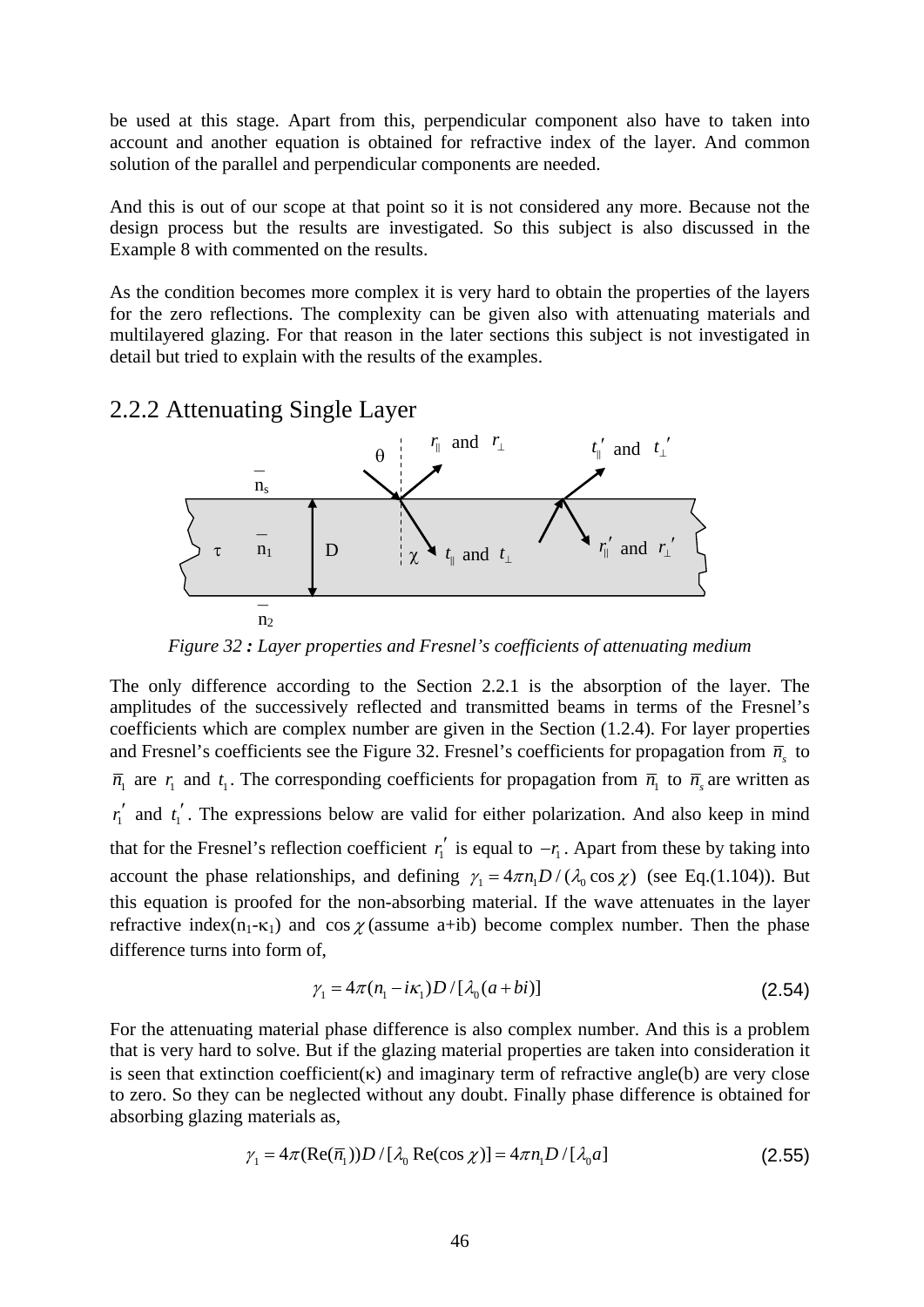The reflected amplitude is the sum of the terms leaving top surface in the Figure 33,



*Figure 33 : Multiple reflections within a thin attenuating film* 

$$
R_M = r_1 + t_1 t_1' r_2 \tau^2 e^{-i\gamma_1} - t_1 t_1' r_1 r_2^2 \tau^4 e^{-2i\gamma_1} + t_1 t_1' r_1^2 r_2^3 \tau^6 e^{-3i\gamma_1} - \dots = r_1 + \frac{t_1 t_1' r_2 \tau^2 e^{-i\gamma_1}}{1 + r_1 r_2 \tau^2 e^{-i\gamma_1}}
$$
(2.56)

This equation can be further simplified. From conservation of energy (or from Eq. (1.115)-  $(1.118)$ , it is written that,

$$
t_1' t_1 = 1 - r_1^2 \tag{2.57}
$$

so Eq.(2.56) can be reduced to,

$$
R_M = \frac{r_1 + r_2 \tau^2 e^{-i\gamma_1}}{1 + r_1 r_2 \tau^2 e^{-i\gamma_1}}
$$
(2.58)

The transmitted amplitude is given by,

$$
T_M = t_1 t_2 \tau e^{-i\gamma_1/2} - t_1 t_2 r_1 r_2 \tau^3 e^{-3i\gamma_1/2} + t_1 t_2 r_1^2 r_2^2 \tau^5 e^{-5i\gamma_1/2} - \dots = \frac{t_1 t_2 \tau e^{-i\gamma_1/2}}{1 + r_1 r_2 \tau^2 e^{-i\gamma_1}}
$$
(2.59)

For light polarization with its electric vector parallel to the plane of incidence, the reflected and transmitted amplitudes are obtained by substituting for  $r_1, r_2, t_1, t_2$  from expressions corresponding to equations (1.115) and (1.117). For light polarized with the electric vector perpendicular to the plane of incidence, the Fresnel coefficients as given by equations (1.116) and (1.118) are used.

It must be remembered that these expressions give the amplitudes of the waves in the media bounding the film. From Section (1.1.3) the wave energy depends on  $|E|^2$ .

Since  $R_M = E_r / E_i$  (both incidence and reflected wave in the same medium which is  $\bar{n}_s$ ), according to the Poynting vector(Eq. $(1.46)$ ) the reflectivity for energy is  $R = |R_M|^2 = (\overline{n}_s / \overline{n}_s) R_M R_M^*$ , where  $R_M^*$  is the complex conjugate of  $R_M$ . The reflectivity of attenuating film is,

$$
R = \frac{r_1 + r_2 \tau^2 e^{-i\gamma_1}}{1 + r_1 r_2 \tau^2 e^{-i\gamma_1}} \frac{r_1 + r_2 \tau^2 e^{i\gamma_1}}{1 + r_1 r_2 \tau^2 e^{i\gamma_1}}
$$
(2.60)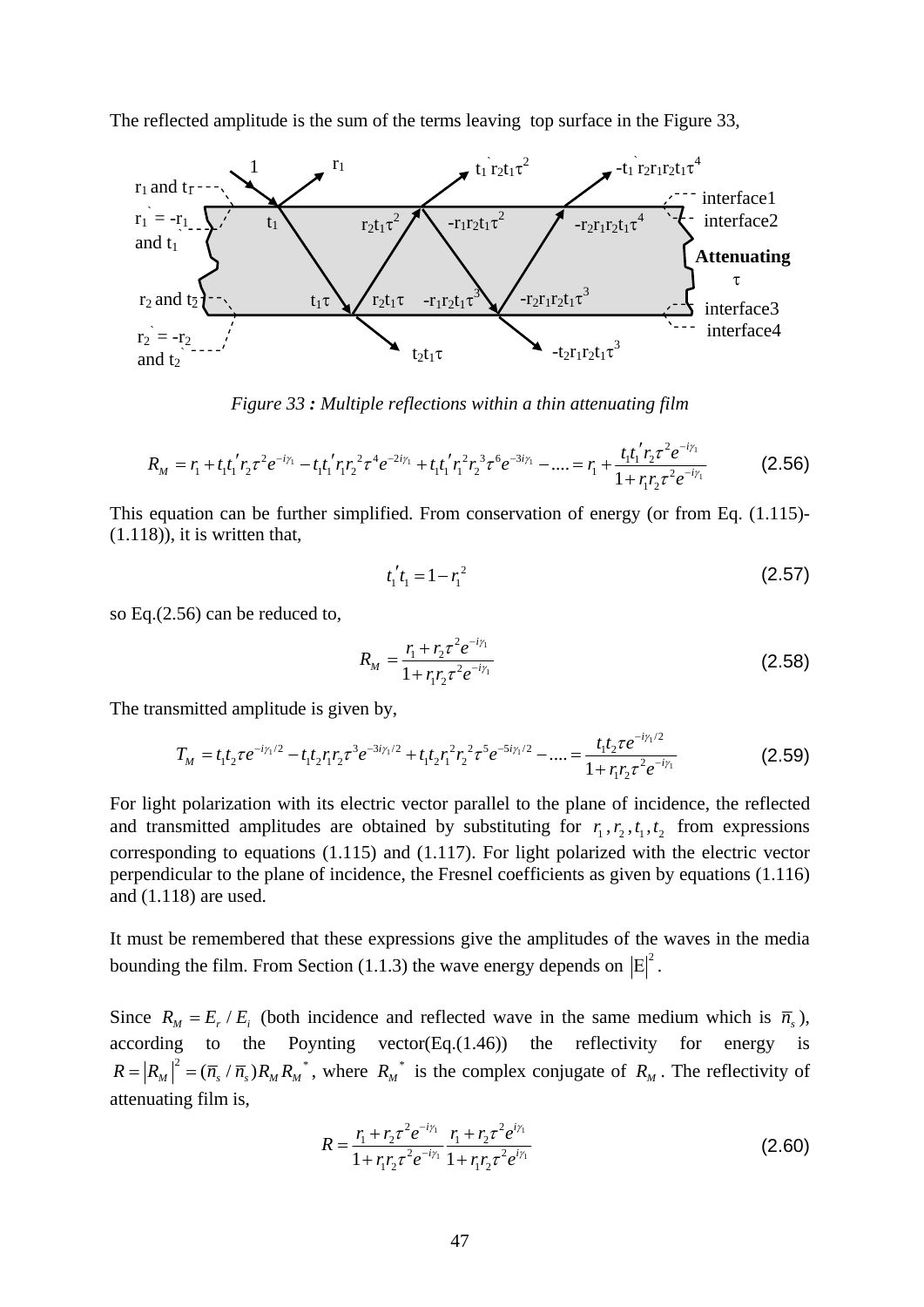Since  $T_M = E_t / E_i$  (transmitted wave medium( $\overline{n}_2$ ) and incidence wave medium( $\overline{n}_s$ ) are different), according to the Poynting vector, the transmission for energy is  $T = |T_M|^2 = (n_2/n_s)T_M T_M^*$ , where  $T_M^*$  is the complex conjugate of  $T_M$ . The transmission of attenuating film is,

$$
T = \frac{\overline{n}_2}{\overline{n}_s} \frac{t_1 t_2 \tau e^{-i\gamma_1/2}}{1 + r_1 r_2 \tau^2 e^{-i\gamma_1}} \frac{t_1 t_2 \tau e^{i\gamma_1/2}}{1 + r_1 r_2 \tau^2 e^{i\gamma_1}}
$$
(2.61)

The refractive index of the front and back environment are complex if absorbing material is considered. Again for glazing materials the extinction coefficient is too small and it can be neglected. As a result the transmission of the absorbing film is,

$$
T = \frac{n_2}{n_s} \frac{t_1 t_2 \tau e^{-i\gamma_1/2}}{1 + r_1 r_2 \tau^2 e^{-i\gamma_1}} \frac{t_1 t_2 \tau e^{i\gamma_1/2}}{1 + r_1 r_2 \tau^2 e^{i\gamma_1}}
$$
(2.62)

Finally the absorption of the film is,

$$
A = 1 - T - R \tag{2.63}
$$

## 2.2.3 Averaged Properties

The solar radiation properties for the system discussed above are all implicit functions of wavelength, incident angle and polarization. To obtain the averaged values the same methods which are explained in the Section 2.1.3 are used also here. For that reason they are not explained in detail but only the required formulas are repeated.

#### 2.2.3.1 Spectral average of the system reflection, transmission and absorption

The optical indices are not dependent on either angle of incidence or polarization, although they may be strongly dependent on wavelength. Having calculated the properties at all desired wavelengths, average properties for the glazing system can then be calculated using the general equation:

$$
P = \frac{\int_{a}^{b} p(\lambda)\Phi_{solar}(\lambda)\Gamma_{solar}(\lambda)d\lambda}{\int_{a}^{b} \Phi_{solar}(\lambda)\Gamma_{solar}(\lambda)d\lambda}
$$
 (2.64)

## 2.2.3.2 Polarization average of the system reflection, transmission and absorption

For wave incidence on a material, polarization effects must be considered. Natural sunlight is "unpolarized" so that the angle of polarization with respect to the plane of incidence fluctuates randomly. Only the time average is measurable for any kind of property *P* which reduces to a simple average of the properties for the two polarization states:

$$
P = \frac{P_{\parallel} + P_{\perp}}{2} \tag{2.65}
$$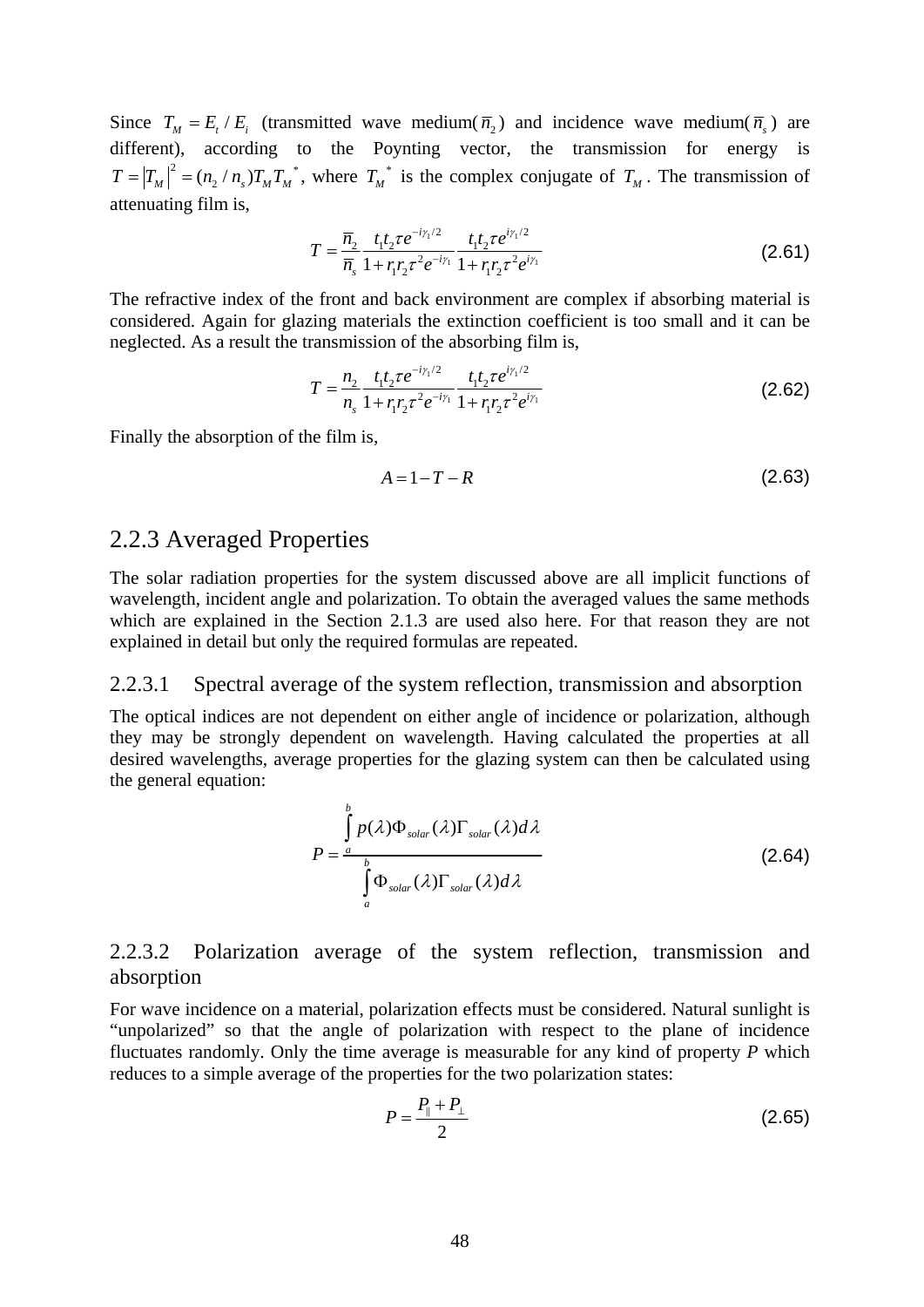## 2.2.4 Some Examples

#### *Example 4:*

*Aim of the example:* Zero reflectivity of normal incidence for non-attenuating material is illustrated(Condition 1 in Section 2.2.1.1).

*Question:* Compute the reflection and transmission of the non-attenuating layer below, for the given wavelength at the incidence angle of 0 degree.

> Air, $n_{air}=1$ Window, $n_{\text{layer}}=2.0$ D=125nm Non-Absorbing, κ=0

*Figure 34 : Properties of window for* Example 4  $n_2 = 4$ 

The Fresnel coefficients for the system are like below:



*Figure 35 : Fresnel's coefficients and refractive angle for* Example 4

*The computation is done at wavelength*  $\lambda_0 = 0.0001$ *cm ; n*=2.0 *; D*=0.0000125*cm :* 

The angles according to the Snell's law:  $\chi = \theta = \alpha = 0^{\circ}$  (normal incidence)

The phase difference is:

$$
\gamma_1 = \frac{4\pi n_{layer} D \cos \chi}{\lambda_0} = \frac{4 \times \pi \times 2 \times 0.0000125 \times \cos 0}{0.0001} = 3.14 = \pi
$$

The parallel components of Fresnel's coefficients:

$$
r_{\text{L},||} = \frac{\cos\theta / \cos\chi - n_{\text{air}} / n_{\text{layer}}}{\cos\theta / \cos\chi + n_{\text{air}} / n_{\text{layer}}} = \frac{1/1 - 1/2}{1/1 + 1/2} = 0.333
$$
  

$$
t_{\text{L},||} = \frac{2n_{\text{air}} \cos\theta}{n_{\text{air}} \cos\chi + n_{\text{layer}} \cos\theta} = \frac{2 \times 1 \times \cos 0}{1 \times \cos 0 + 2 \times \cos 0} = 0.666
$$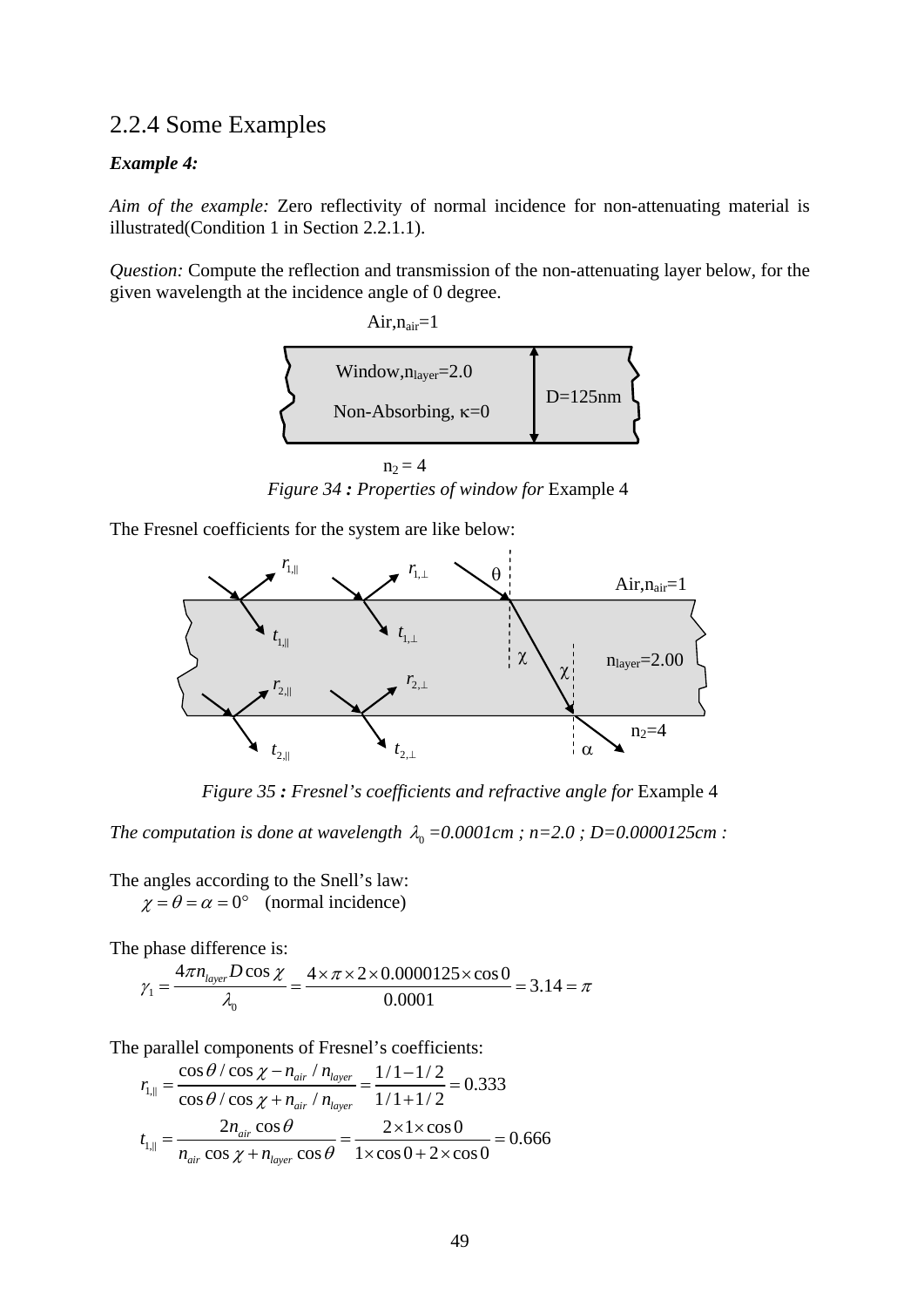$$
r_{2,||} = \frac{\cos \chi / \cos \alpha - n_{layer} / n_2}{\cos \chi / \cos \alpha + n_{layer} / n_2} = \frac{\cos 0 / \cos 0 - 2 / 4}{\cos 0 / \cos 0 + 2 / 4} = 0.333
$$
  

$$
t_{2,||} = \frac{2n_{layer} \cos \chi}{n_{layer} \cos \alpha + n_2 \cos \chi} = \frac{2 \times 2 \times \cos 0}{2 \times \cos 0 + 4 \times \cos 0} = 0.666
$$

The layer parallel reflection and transmission amplitudes:

$$
R_{M,||} = \frac{r_{1,||} + r_{2,||}e^{-i\gamma_1}}{1 + r_{1,||1}r_{2,||}e^{-i\gamma_1}} = \frac{0.333 + 0.333 \times e^{-i\pi}}{1 + 0.333 \times 0.333 \times e^{-i\pi}} = \frac{0.333 + 0.333 / e^{i\pi}}{1 + 0.333 \times 0.333 / e^{i\pi}}
$$

$$
= \frac{0.333 + 0.333 / (\cos \pi + i \sin \pi)}{1 + 0.333 \times 0.333 / (\cos \pi + i \sin \pi)} = 0
$$

$$
T_{M,||} = \frac{t_{1,||}t_{2,||}e^{-i\gamma/2}}{1 + r_{1,||}r_{2,||}e^{-i\gamma/2}} = \frac{0.666 \times 0.666 \times e^{-i\pi/2}}{1 + 0.333 \times 0.333 \times e^{-i\pi}}
$$

$$
= \frac{0.666 \times 0.666 \times (\cos(-\pi/2) + i\sin(-\pi/2))}{1 + 0.333 \times 0.333 \times (\cos(-\pi) + i\sin(-\pi))} = 0.5i
$$

The layer parallel reflection and transmission:

$$
R_{\parallel} = |R_{M,\parallel}|^2 = (n_{air} / n_{air})R_{M,\parallel} R_{M,\parallel}^* = 0 \times 0 = 0
$$
  

$$
T_{\parallel} = |T_{M,\parallel}|^2 = (n_2 / n_{air})T_{M,\parallel} T_{M,\parallel}^* = \frac{4}{1} \times [(\frac{1}{2}i) \times (-\frac{1}{2}i)] = 1
$$

The perpendicular components of Fresnel's coefficients:

$$
r_{1,\perp} = -\frac{\cos \chi / \cos \theta - n_{air} / n_{layer}}{\cos \chi / \cos \theta + n_{air} / n_{layer}} = -\frac{\cos 0 / \cos 0 - 1 / 2}{\cos 0 / \cos 0 + 1 / 2} = -0.333
$$
  
\n
$$
t_{1,\perp} = \frac{2n_{air} \cos \theta}{n_{air} \cos \theta + n_{layer} \cos \chi} = \frac{2 \times 1 \times \cos 0}{1 \times \cos 0 + 2 \times \cos 0} = 0.666
$$
  
\n
$$
r_{2,\perp} = -\frac{\cos \alpha / \cos \chi - n_{layer} / n_2}{\cos \alpha / \cos \chi + n_{layer} / n_2} = -\frac{\cos 0 / \cos 0 - 2 / 4}{\cos 0 / \cos 0 + 2 / 4} = -0.333
$$
  
\n
$$
t_{2,\perp} = \frac{2n_{layer} \cos \chi}{n_{layer} \cos \chi + n_2 \cos \alpha} = \frac{2 \times 2 \times \cos 0}{2 \times \cos 0 + 4 \times 0} = 0.666
$$

The layer perpendicular reflection and transmission amplitudes:

$$
R_{M,\perp} = \frac{r_{1,\perp} + r_{2,\perp}e^{-i\gamma_1}}{1 + r_{1,\perp}r_{2,\perp}e^{-i\gamma_1}} = \frac{-0.333 - 0.333 \times e^{-i\pi}}{1 + 0.333 \times 0.333 \times e^{-i\pi}} = \frac{-0.333 - 0.333 / e^{i\pi}}{1 + 0.333 \times 0.333 / e^{i\pi}}
$$

$$
= \frac{-0.333 - 0.333 / (\cos \pi + i \sin \pi)}{1 + 0.333 \times 0.333 / (\cos \pi + i \sin \pi)} = 0
$$

$$
T_{M,\perp} = \frac{t_{1,\perp}t_{2,\perp}e^{-i\gamma_1/2}}{1 + r_{1,\perp}r_{2,\perp}e^{-i\gamma_1}} = \frac{0.666 \times 0.666 \times e^{-i\pi/2}}{1 + 0.333 \times 0.333 \times e^{-i\pi}}
$$

$$
= \frac{0.666 \times 0.666 \times (\cos(-\pi/2) + i\sin(-\pi/2))}{1 + 0.333 \times 0.333 \times (\cos(-\pi) + i\sin(-\pi))} = 0.5i
$$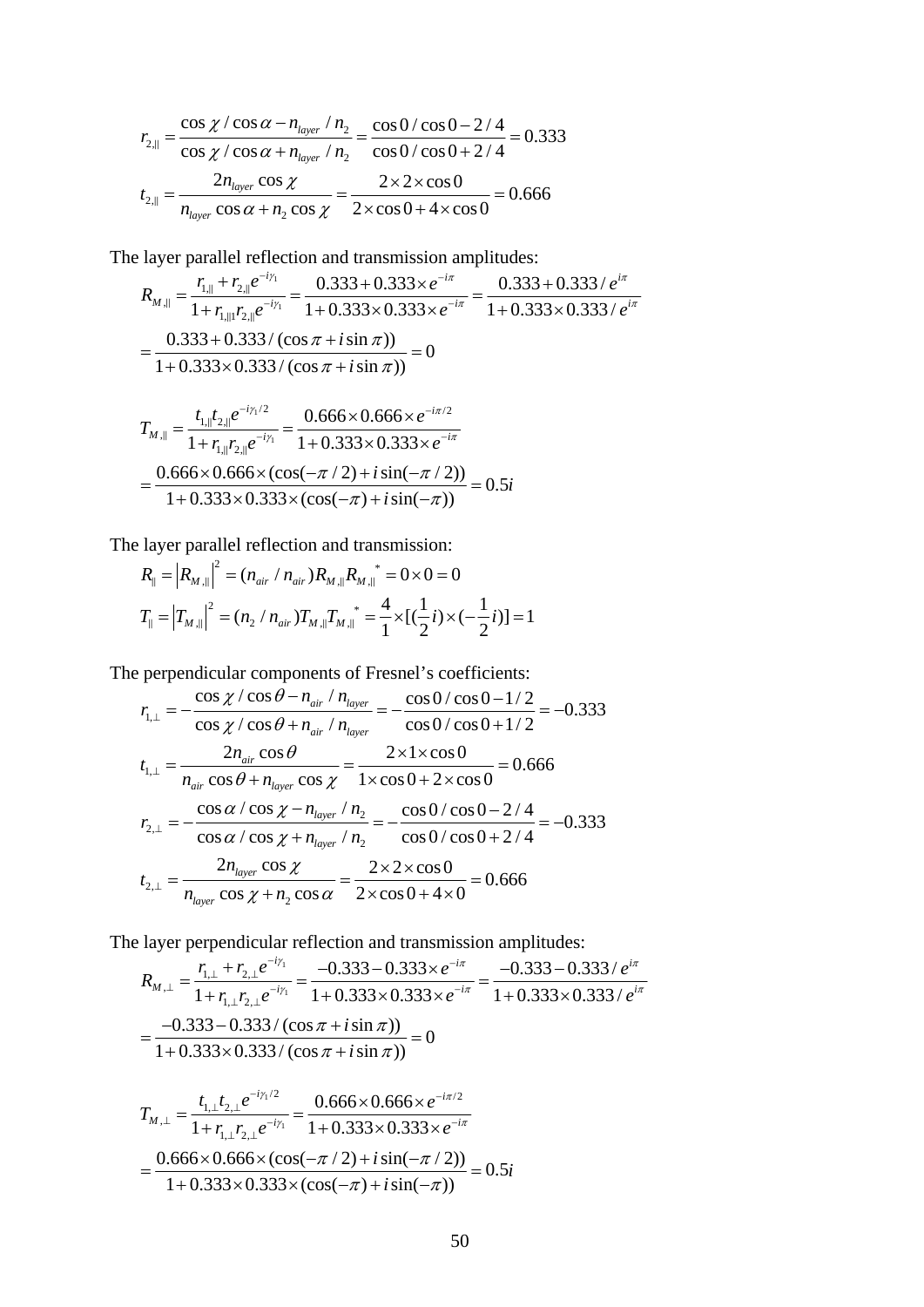The layer perpendicular reflection and transmission:

$$
R_{\perp} = |R_{M,\perp}|^2 = (n_{air} / n_{air})R_{M,\perp} R_{M,\perp}^* = 0 \times 0 = 0
$$
  
\n
$$
T_{\perp} = |T_{M,\perp}|^2 = (n_2 / n_{air})T_{M,\perp} T_{M,\perp}^* = \frac{4}{1} \times [(\frac{1}{2}i) \times (-\frac{1}{2}i)] = 1
$$

For unpolarized incident radiation, one-half the energy is in each component. Hence,

$$
R = \frac{R_{\parallel} + R_{\perp}}{2} = \frac{0 + 0}{2} = 0
$$

$$
T = \frac{T_{\parallel} + T_{\perp}}{2} = \frac{1 + 1}{2} = 1
$$

Below two properties of the Condition 1 are checked(Section 2.2.1.1):

$$
D = \frac{\lambda_0}{4n_1} = \frac{0.0001}{4 \times 2} = 0.0000125
$$
  
\n
$$
n_{layer} = \sqrt{n_{air}n_2} = \sqrt{1 \times 4} = 2
$$
 Both condition are satisfied.

#### *Example 5:*

*Aim of the example:* Example 4 is repeated for the case of thicker layer(3 times of the thickness in the previous example).

*Question:* Compute the reflection and transmission of the non-attenuating layer below for the given wavelength at the incidence angle of 0 degree.



*Figure 36 : Properties of window for Example 5* 

The procedure in the Example 4 is followed exactly. The only difference is the thickness of the layer and it becomes 3D=375nm.So except the phase difference every thing is same.

 $\chi = \theta = \alpha = 0^{\circ}$  (normal incidence)

The phase difference is:

$$
\gamma_1 = \frac{4\pi n_{layer} 3D\cos\chi}{\lambda_0} = \frac{4 \times \pi \times 2 \times 0.0000375 \times \cos 0}{0.0001} = 3\pi
$$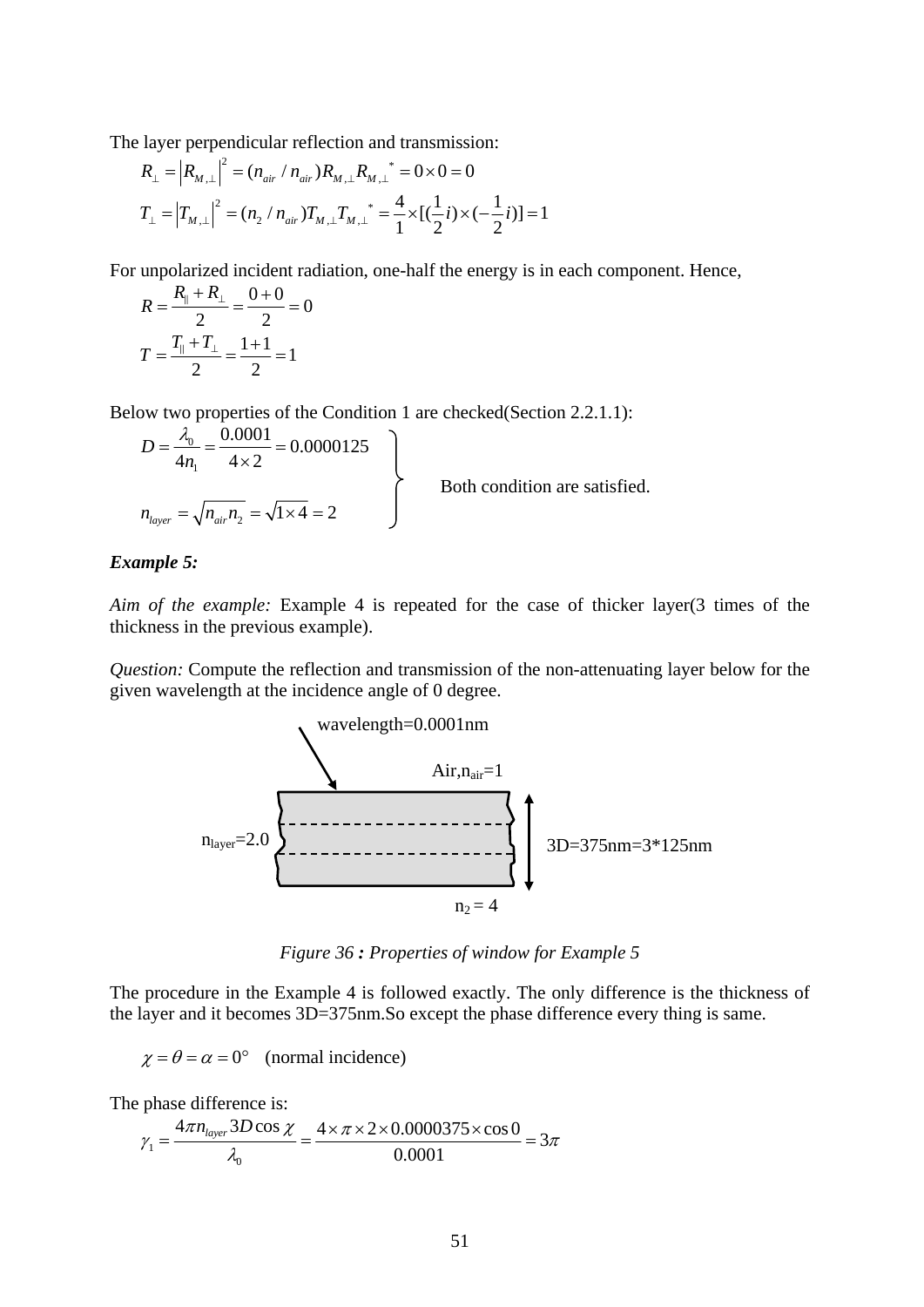The parallel components of Fresnel's coefficients:

$$
r_{\text{L},||} = \frac{\cos\theta/\cos\chi - n_{\text{air}}/n_{\text{layer}}}{\cos\theta/\cos\chi + n_{\text{air}}/n_{\text{layer}}} = \frac{1/1 - 1/2}{1/1 + 1/2} = 0.333
$$
  
\n
$$
t_{\text{L},||} = \frac{2n_{\text{air}}\cos\theta}{n_{\text{air}}\cos\chi + n_{\text{layer}}\cos\theta} = \frac{2 \times 1 \times \cos 0}{1 \times \cos 0 + 2 \times \cos 0} = 0.666
$$
  
\n
$$
r_{\text{L},||} = \frac{\cos\chi/\cos\alpha - n_{\text{layer}}/n_{\text{L}}}{\cos\chi/\cos\alpha + n_{\text{layer}}/n_{\text{L}}} = \frac{\cos 0/\cos 0 - 2/4}{\cos 0/\cos 0 + 2/4} = 0.333
$$
  
\n
$$
t_{\text{L},||} = \frac{2n_{\text{layer}}\cos\chi}{n_{\text{layer}}\cos\alpha + n_{\text{L}}\cos\chi} = \frac{2 \times 2 \times \cos 0}{2 \times \cos 0 + 4 \times \cos 0} = 0.666
$$

The layer parallel reflection and transmission amplitudes:

$$
R_{M,||} = \frac{r_{1,||} + r_{2,||}e^{-i\gamma_1}}{1 + r_{1,||1}r_{2,||}e^{-i\gamma_1}} = \frac{0.333 + 0.333 \times e^{-i3\pi}}{1 + 0.333 \times 0.333 \times e^{-i3\pi}} = \frac{0.333 + 0.333 / e^{i3\pi}}{1 + 0.333 \times 0.333 / e^{i3\pi}}
$$
  
= 
$$
\frac{0.333 + 0.333 / (\cos 3\pi + i \sin 3\pi))}{1 + 0.333 \times 0.333 / (\cos 3\pi + i \sin 3\pi))} = 0
$$
  

$$
T_{M,||} = \frac{t_{1,||}t_{2,||}e^{-i\gamma_1/2}}{1 + r_{1,||}r_{2,||}e^{-i\gamma_1}} = \frac{0.666 \times 0.666 \times e^{-i3\pi/2}}{1 + 0.333 \times 0.333 \times e^{-i3\pi}}
$$
  
= 
$$
\frac{0.666 \times 0.666 \times (\cos(-3\pi / 2) + i \sin(-3\pi / 2))}{1 + 0.333 \times 0.333 \times (\cos(-3\pi) + i \sin(-3\pi))} = 0.5i
$$

The layer parallel reflection and transmission:

$$
R_{\parallel} = |R_{M,\parallel}|^2 = (n_{air} / n_{air})R_{M,\parallel} R_{M,\parallel}^* = 0 \times 0 = 0
$$
  

$$
T_{\parallel} = |T_{M,\parallel}|^2 = (n_2 / n_{air})T_{M,\parallel} T_{M,\parallel}^* = \frac{4}{1} \times [(\frac{1}{2}i) \times (-\frac{1}{2}i)] = 1
$$

The perpendicular components of Fresnel's coefficients:

$$
r_{1,\perp} = -\frac{\cos \chi / \cos \theta - n_{air} / n_{layer}}{\cos \chi / \cos \theta + n_{air} / n_{layer}} = -\frac{\cos 0 / \cos 0 - 1 / 2}{\cos 0 / \cos 0 + 1 / 2} = -0.333
$$
  
\n
$$
t_{1,\perp} = \frac{2n_{air} \cos \theta}{n_{air} \cos \theta + n_{layer} \cos \chi} = \frac{2 \times 1 \times \cos 0}{1 \times \cos 0 + 2 \times \cos 0} = 0.666
$$
  
\n
$$
r_{2,\perp} = -\frac{\cos \alpha / \cos \chi - n_{layer} / n_2}{\cos \alpha / \cos \chi + n_{layer} / n_2} = -\frac{\cos 0 / \cos 0 - 2 / 4}{\cos 0 / \cos 0 + 2 / 4} = -0.333
$$
  
\n
$$
t_{2,\perp} = \frac{2n_{layer} \cos \chi}{n_{layer} \cos \chi + n_2 \cos \alpha} = \frac{2 \times 2 \times \cos 0}{2 \times \cos 0 + 4 \times 0} = 0.666
$$

The layer perpendicular reflection and transmission amplitudes:

$$
R_{M,\perp} = \frac{r_{1,\perp} + r_{2,\perp}e^{-i\gamma_1}}{1 + r_{1,\perp}r_{2,\perp}e^{-i\gamma_1}} = \frac{-0.333 - 0.333 \times e^{-i3\pi}}{1 + 0.333 \times 0.333 \times e^{-i3\pi}} = \frac{-0.333 - 0.333 / e^{i3\pi}}{1 + 0.333 \times 0.333 / e^{i3\pi}}
$$
  
= 
$$
\frac{-0.333 - 0.333 / (\cos 3\pi + i \sin 3\pi))}{1 + 0.333 \times 0.333 / (\cos 3\pi + i \sin 3\pi)} = 0
$$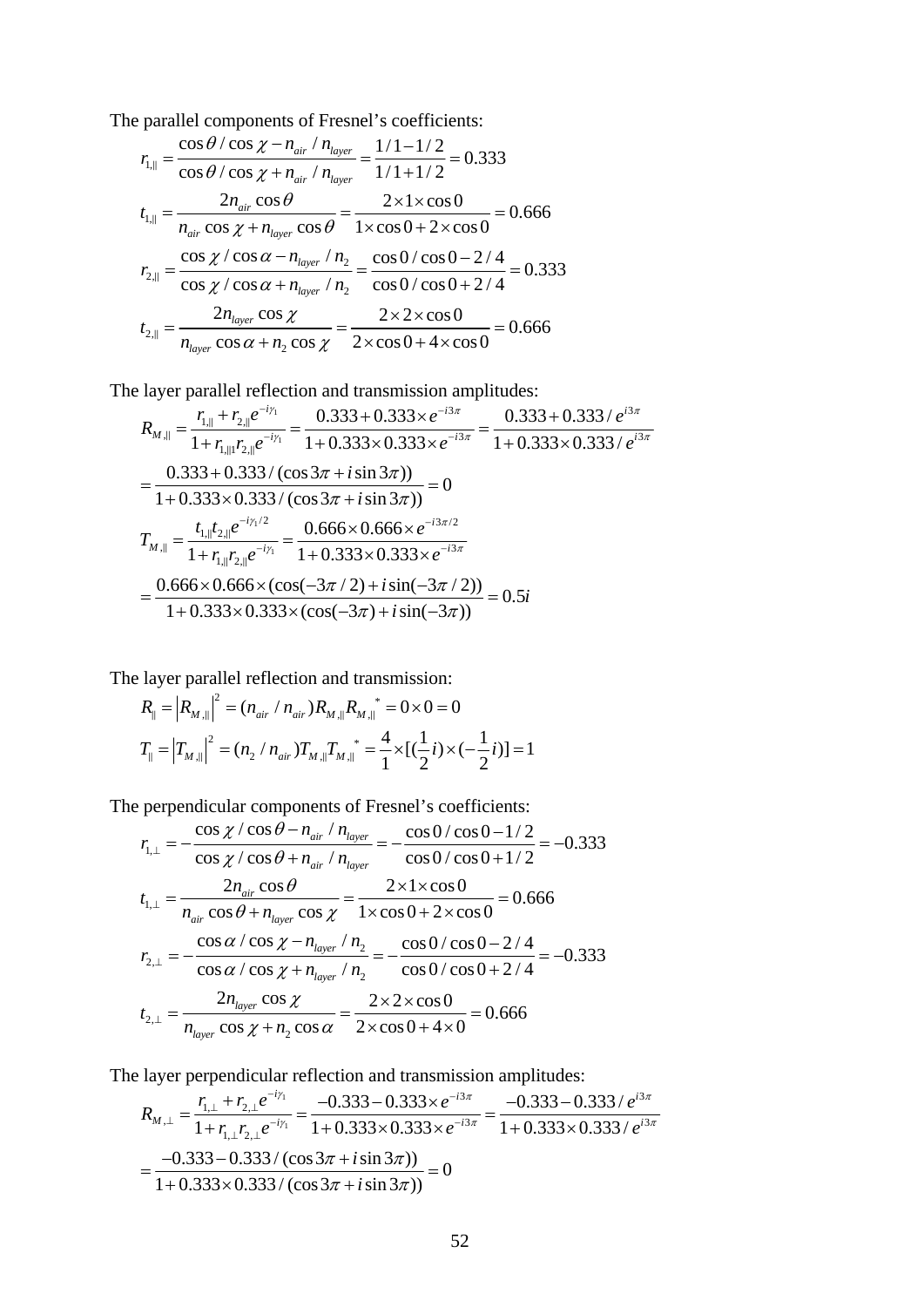$$
T_{M,\perp} = \frac{t_{1,\perp}t_{2,\perp}e^{-i\gamma_1/2}}{1 + r_{1,\perp}r_{2,\perp}e^{-i\gamma_1}} = \frac{0.666 \times 0.666 \times e^{-i3\pi/2}}{1 + 0.333 \times 0.333 \times e^{-i3\pi}}
$$

$$
= \frac{0.666 \times 0.666 \times (\cos(-3\pi/2) + i\sin(-3\pi/2))}{1 + 0.333 \times 0.333 \times (\cos(-3\pi) + i\sin(-3\pi))} = 0.5i
$$

The layer perpendicular reflection and transmission:

$$
R_{\perp} = |R_{M,\perp}|^2 = (n_{air} / n_{air})R_{M,\perp} R_{M,\perp}^* = 0 \times 0 = 0
$$
  

$$
T_{\perp} = |T_{M,\perp}|^2 = (n_2 / n_{air})T_{M,\perp} T_{M,\perp}^* = \frac{4}{1} \times [(\frac{1}{2}i) \times (-\frac{1}{2}i)] = 1
$$

For unpolarized incident radiation, one-half the energy is in each component. Hence,

$$
R = \frac{R_{\parallel} + R_{\perp}}{2} = \frac{0 + 0}{2} = 0
$$

$$
T = \frac{T_{\parallel} + T_{\perp}}{2} = \frac{1 + 1}{2} = 1
$$

Below two properties of the Condition 1 are checked(Section 2.2.1.1):

$$
D = (2k - 1)\frac{\lambda_0}{4n_1} = (3)\frac{0.0001}{4 \times 2} = 0.0000375cm
$$
  

$$
n_{layer} = \sqrt{n_{air}n_2} = \sqrt{1 \times 4} = 2
$$

Both condition are satisfied.

#### *Example 6:*

*Aim of the example:* Zero reflectivity of normal incidence for non-attenuating material is illustrated(Condition 2 in Section 2.2.1.1).

*Question:* Compute the reflection and transmission of the non-attenuating layer below for each wavelength at the incidence angle of 0 degree. The wavelength and corresponding refractive index values are given in the Appendix.



*Figure 37 : Properties of window for* Example 6

Only the below data set which is taken from the Appendix is discussed in detail. The solution for other wavelengths is done by the software tool. The results in detail can be found in the CD-Excel sheets-Example 6.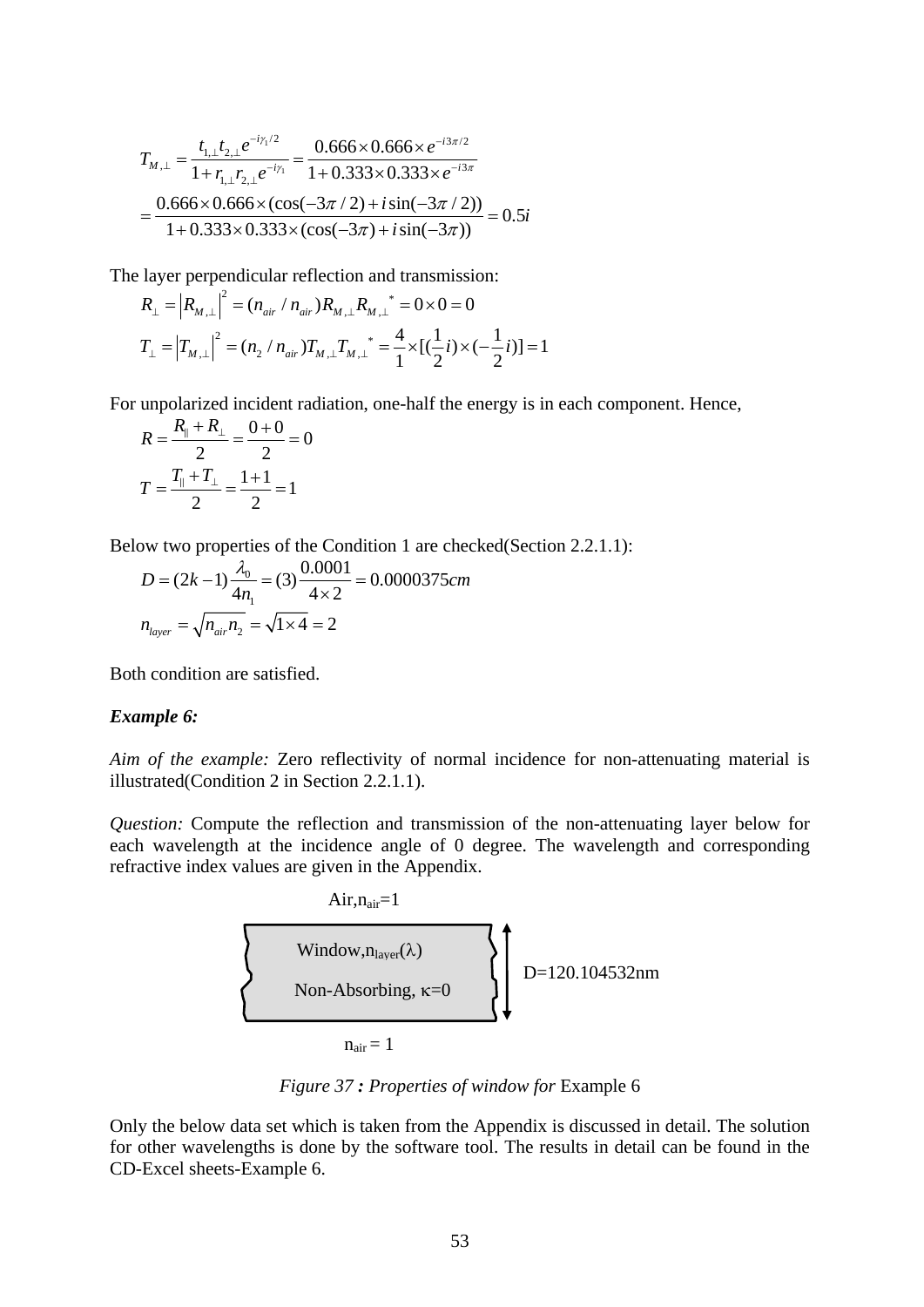| Wavelength(nm) | Wavelength(cm) | <b>Refractive Index</b> |  |
|----------------|----------------|-------------------------|--|
|                |                |                         |  |
| 873.22         | 0.000087322    | 3.63525                 |  |

The angles according to the Snell's law:

 $\chi = \theta = \alpha = 0^{\circ}$  (normal incidence)

The phase difference is:

$$
\gamma_1 = \frac{4\pi n_{layer} D \cos \chi}{\lambda_0} = \frac{4 \times \pi \times 3.63525 \times 0.0000120104532 \times \cos 0}{0.000087322} = 2\pi
$$

The parallel components of Fresnel's coefficients:

$$
r_{1,||} = \frac{\cos\theta/\cos\chi - n_{air}/n_{layer}}{\cos\theta/\cos\chi + n_{air}/n_{layer}} = \frac{1/1 - 1/3.63525}{1/1 + 1/3.63525} = 0.569
$$
  
\n
$$
t_{1,||} = \frac{2n_{air}\cos\theta}{n_{air}\cos\chi + n_{layer}\cos\theta} = \frac{2 \times 1 \times \cos 0}{1 \times \cos 0 + 3.63525 \times \cos 0} = 0.431
$$
  
\n
$$
r_{2,||} = \frac{\cos\chi/\cos\alpha - n_{layer}/n_{air}}{\cos\chi/\cos\alpha + n_{layer}/n_{air}} = \frac{\cos 0/\cos 0 - 3.63525/1}{\cos 0/\cos 0 + 3.63525/1} = -0.569
$$
  
\n
$$
t_{2,||} = \frac{2n_{layer}\cos\chi}{n_{layer}\cos\chi + n_{air}\cos\chi} = \frac{2 \times 3.63525 \times \cos 0}{3.63525 \times \cos 0 + 1 \times \cos 0} = 1.569
$$

The layer parallel reflection and transmission amplitudes:

$$
R_{M,||} = \frac{r_{1,||} + r_{2,||}e^{-i\gamma_1}}{1 + r_{1,||1}r_{2,||}e^{-i\gamma_1}} = \frac{0.569 - 0.569 \times e^{-i2\pi}}{1 - 0.569 \times 0.569 \times e^{-i2\pi}} = \frac{0.569 - 0.569 / e^{i2\pi}}{1 - 0.569 \times 0.569 / e^{i2\pi}}
$$
  
= 
$$
\frac{0.569 - 0.569 / (\cos 2\pi + i \sin 2\pi))}{1 + 0.569 \times 0.569 / (\cos 2\pi + i \sin 2\pi))} = 0
$$
  

$$
T_{M,||} = \frac{t_{1,||}t_{2,||}e^{-i\gamma_1/2}}{1 + r_{1,||}r_{2,||}e^{-i\gamma_1}} = \frac{0.431 \times 1.569 \times e^{-i2\pi/2}}{1 - 0.569 \times 0.569 \times e^{-i2\pi}}
$$
  
= 
$$
\frac{0.431 \times 1.569 \times (\cos(-\pi) + i \sin(-\pi))}{1 - 0.569 \times 0.569 \times (\cos(-2\pi) + i \sin(-2\pi))} = -1i
$$

The layer parallel reflection and transmission:<br> $\sum_{n=1}^{\infty}$   $\sum_{n=1}^{\infty}$   $\sum_{n=1}^{\infty}$   $\sum_{n=1}^{\infty}$   $\sum_{n=1}^{\infty}$   $\sum_{n=1}^{\infty}$ 

$$
R_{\parallel} = |R_{M_{\parallel}}|^{2} = (n_{air} / n_{air})R_{M_{\parallel}}|R_{M_{\parallel}}|^{*} = 0 \times 0 = 0
$$
  

$$
T_{\parallel} = |T_{M_{\parallel}}|^{2} = (n_{air} / n_{air})T_{M_{\parallel}}|T_{M_{\parallel}}|^{*} = \frac{1}{1} \times [(-1i) \times (1i)] = 1
$$

The perpendicular components of Fresnel's coefficients:

$$
r_{1,\perp} = -\frac{\cos\chi/\cos\theta - n_{air}/n_{layer}}{\cos\chi/\cos\theta + n_{air}/n_{layer}} = -\frac{\cos 0/\cos 0 - 1/3.63525}{\cos 0/\cos 0 + 1/3.63525} = -0.569
$$
  

$$
t_{1,\perp} = \frac{2n_{air}\cos\theta}{n_{air}\cos\theta + n_{layer}\cos\chi} = \frac{2 \times 1 \times \cos 0}{1 \times \cos 0 + 2 \times \cos 0} = 0.431
$$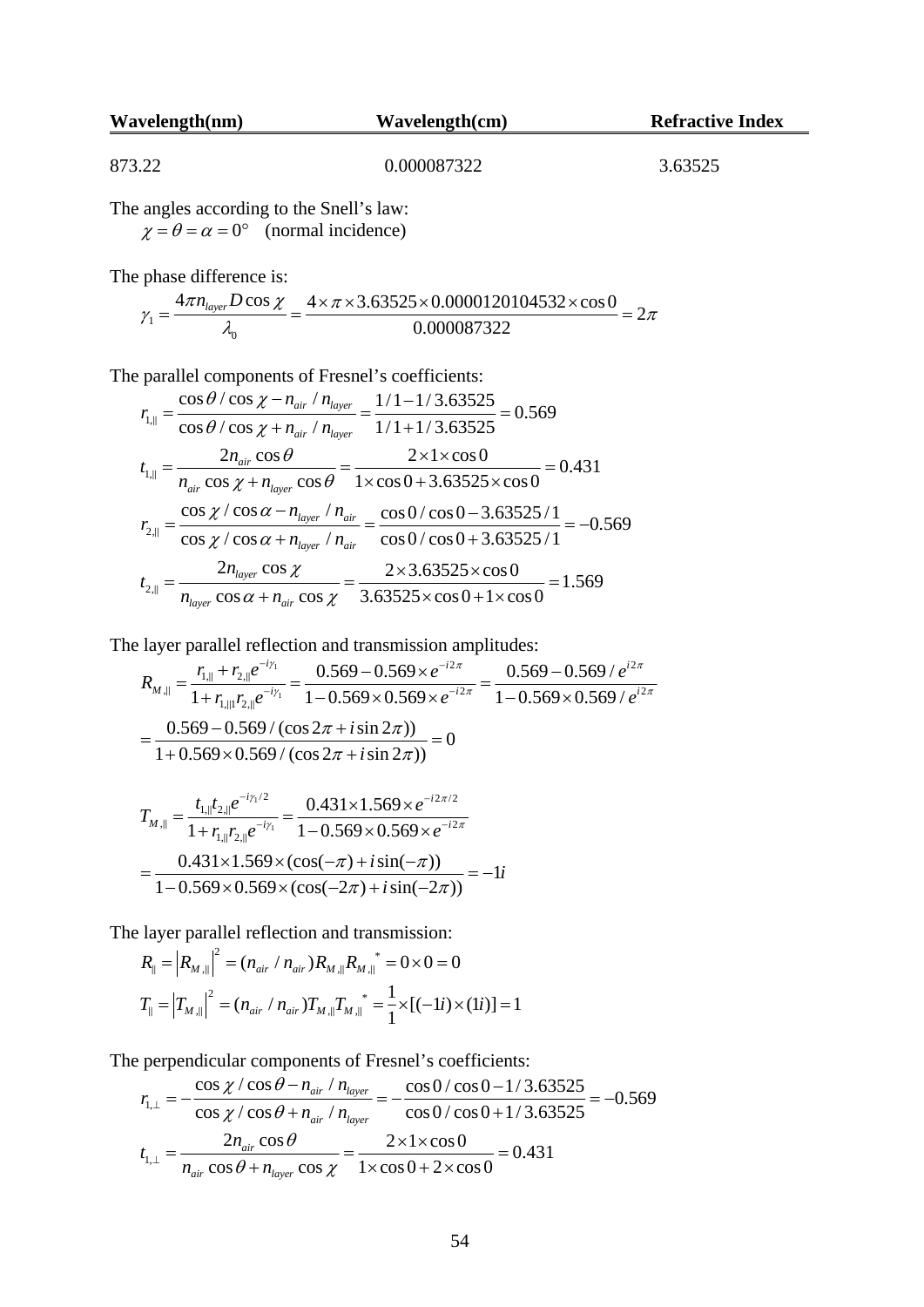$$
r_{2,\perp} = -\frac{\cos\alpha/\cos\chi - n_{layer}/n_{air}}{\cos\alpha/\cos\chi + n_{layer}/n_{air}} = -\frac{\cos 0/\cos 0 - 3.63525/1}{\cos 0/\cos 0 + 3.63525/1} = 0.569
$$
  

$$
t_{2,\perp} = \frac{2n_{layer}\cos\chi}{n_{layer}\cos\chi + n_{air}\cos\alpha} = \frac{2 \times 3.63525 \times \cos 0}{3.63525 \times \cos 0 + 1 \times 0} = 1.569
$$

The layer perpendicular reflection and transmission amplitudes:

$$
R_{M,\perp} = \frac{r_{1,\perp} + r_{2,\perp}e^{-i\gamma_1}}{1 + r_{1,\perp}r_{2,\perp}e^{-i\gamma_1}} = \frac{-0.569 + 0.569 \times e^{-i2\pi}}{1 - 0.569 \times 0.569 \times e^{-i2\pi}} = \frac{-0.569 + 0.569 / e^{i2\pi}}{1 - 0.569 \times 0.569 / e^{i2\pi}}
$$
  
= 
$$
\frac{-0.569 + 0.569 / (\cos 2\pi + i \sin 2\pi))}{1 - 0.569 \times 0.569 / (\cos 2\pi + i \sin 2\pi))} = 0
$$
  

$$
T_{M,\perp} = \frac{t_{1,\perp}t_{2,\perp}e^{-i\gamma_1/2}}{1 + r_{1,\perp}r_{2,\perp}e^{-i\gamma_1}} = \frac{0.666 \times 0.666 \times e^{-i2\pi/2}}{1 - 0.569 \times 0.569 \times e^{-i2\pi}}
$$
  
= 
$$
\frac{0.431 \times 1.569 \times (\cos(-\pi) + i \sin(-\pi))}{1 - 0.569 \times 0.569 \times (\cos(-2\pi) + i \sin(-2\pi))} = -1i
$$

The layer perpendicular reflection and transmission:

$$
R_{\perp} = |R_{M,\perp}|^2 = (n_{air} / n_{air})R_{M,\perp} R_{M,\perp}^* = 0 \times 0 = 0
$$
  

$$
T_{\perp} = |T_{M,\perp}|^2 = (n_2 / n_{air})T_{M,\perp} T_{M,\perp}^* = \frac{1}{1} \times [(-1i) \times (1i)] = 1
$$

For unpolarized incident radiation, one-half the energy is in each component. Hence,  $\overline{R}$ 

$$
R = \frac{R_{\parallel} + R_{\perp}}{2} = \frac{0 + 0}{2} = 0
$$

$$
T = \frac{T_{\parallel} + T_{\perp}}{2} = \frac{1 + 1}{2} = 1
$$

Below two properties of the Condition 2 are checked(Section 2.2.1.1):

$$
D = \frac{\lambda_0}{2n_1} = \frac{0.000087322}{2 \times 3.63525} = 0.0000120104532cm
$$
  

$$
n_{air} = n_2 = n_{air} \text{ (front and back environment are same)}
$$

Both condition are satisfied.

Graph 5 is the solution for all the wavelengths. It is obtained from the software tool(see the CD-Excel sheets-Example 6).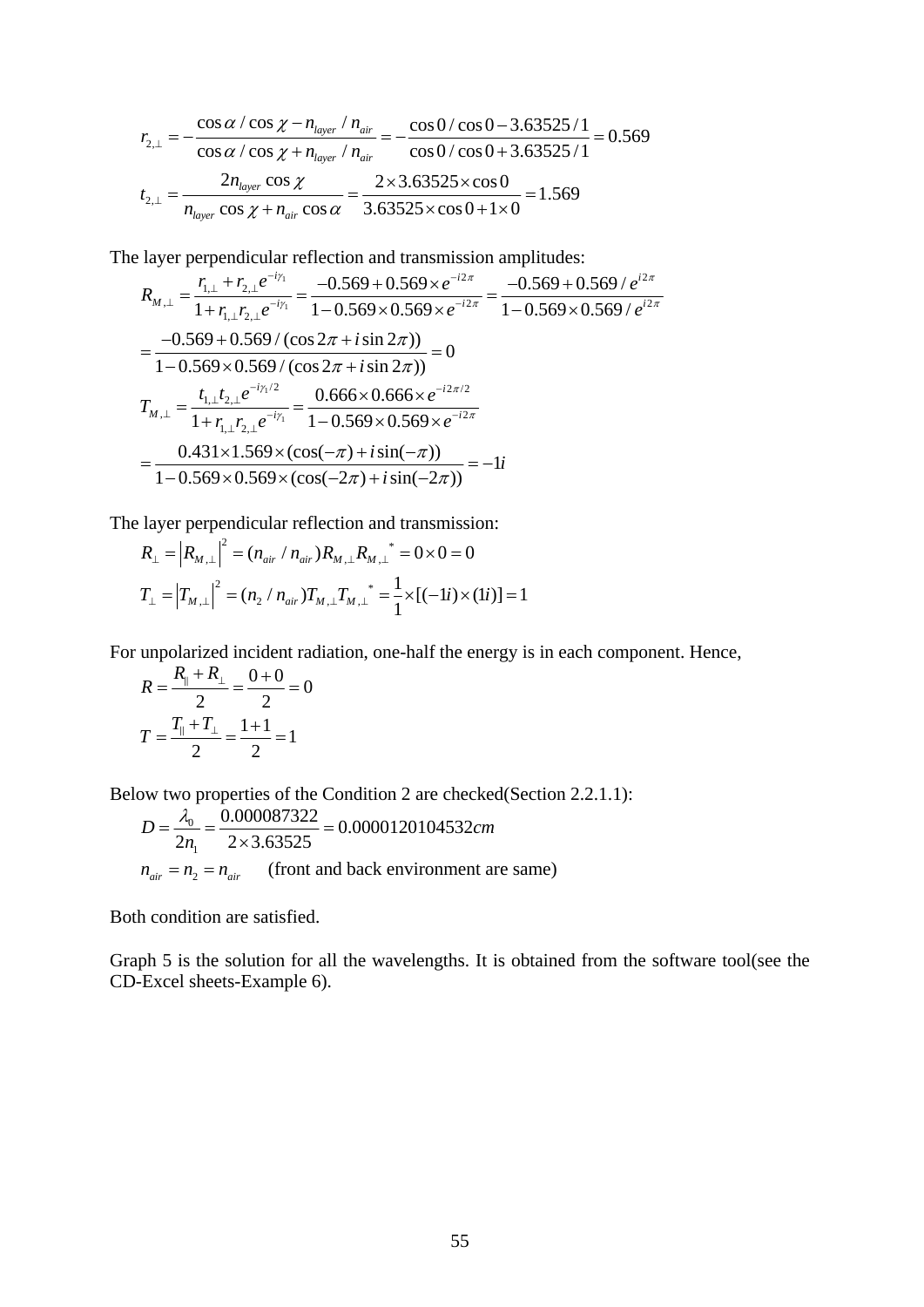In the given solar spectrum only at the wavelength of  $\lambda_0 = 873.22$ *nm* the reflectivity is zero for that much thickness(D=120.104532nm).



*Graph 5 : Zero reflectivity for non-attenuating layer in* Example 6

### *Example 7:*

*Aim of the example:* Example 6 is repeated for the layer which has a thickness of 3 times of thickness that is in the previous example.

*Question:* Compute the reflection and transmission of the non-attenuating layer below for each wavelength at the incidence angle of 0 degree. The thickness of the layer is 332.1472194nm. The wavelength and corresponding refractive index values which are same with the previous example are given in the Appendix.





The procedure which is applied for the Example 6 is followed exactly for the each wavelength. So the problem is solved by software tool and all the results are in the CD-excel sheets-Example 7. Here only the graph of results are used and commented.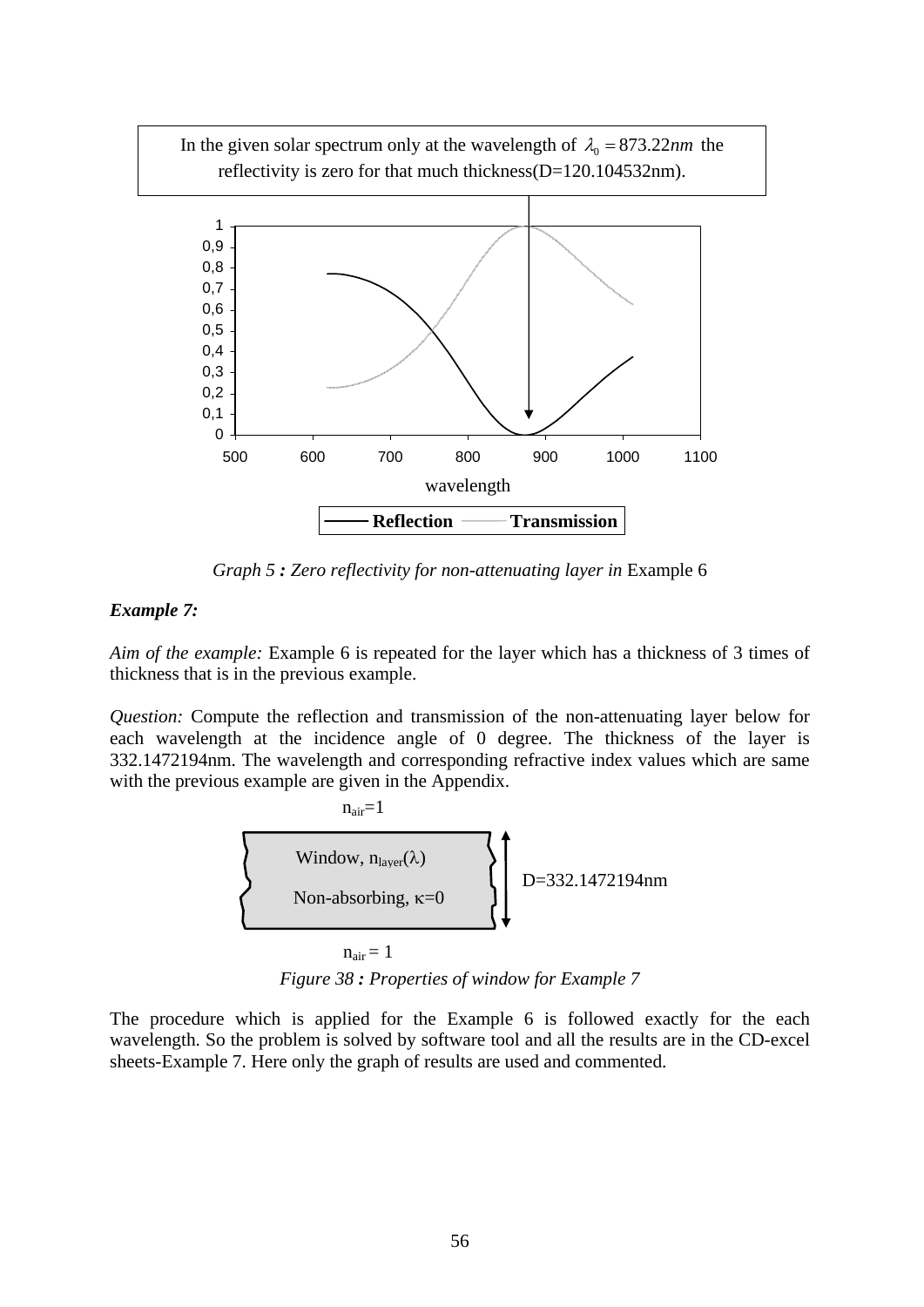

*Graph 6 : Transmission and reflection vs. wavelength for non-attenuating layer at the normal incidence in Example 7* 

If it is compared with Example 6 only the thickness is changed and now at the same solar spectrum zero reflection occurs for the two points. As it can be seen form the above graph that there are two peaks. These show the wavelengths where zero or almost zero reflectivity takes place. Below data set is obtained by using software tool and gives the information at the two peak point(all the data can be found in the CD-excel sheets-Example 7),

| Wavelength(nm)       | <b>Refractive Index</b> | <b>Transmission</b> | <b>Reflection</b> |  |
|----------------------|-------------------------|---------------------|-------------------|--|
|                      |                         |                     |                   |  |
| $643.62 = \lambda_1$ | $3.9095 = n_1$          | 0.961193            | 0.0388074         |  |
| $651.82 = \lambda_2$ | $3.895 = n_2$           | 0.970679            | 0.0293212         |  |
| $\bullet$            |                         |                     |                   |  |
| $\bullet$            |                         |                     |                   |  |
| $\bullet$            |                         |                     |                   |  |
| $815.82 = \lambda_3$ | $3.6843 = n_3$          | 1.0                 | 0.0               |  |

*Table 4 : The data set at the peak points for the Example 7* 

According to the Condition 2,  $D = (k) \lambda_0 / 2n_1$  or  $\lambda_0 = D \times 2n_1 / k$ 

Consider the second peak point and assume that  $k=3$ (this is exactly the same wavelength in the data set so the zero reflectivity is obtained.),

 $\lambda_0 = D \times 2n_3 / k = 332.1472194 \times 2 \times 3.6843 / 3 = 815.82$ nm =  $\lambda_3$ 

Consider the first peak point and assume that  $k=4$ ,

$$
\lambda_0 = D \times 2n_1 / k = 332.1472194 \times 2 \times 3.9095 / 4 = 649.26 \text{nm} \approx \lambda_1 = 643.62 \text{nm}
$$

 $\lambda_0 = D \times 2n_2$  /  $k = 332.1472194 \times 2 \times 3.895$  /  $4 = 646.87$  nm  $\approx \lambda_2 = 651.82$  nm

The wavelengths are not same with those in the data set but they are very close. For that reason at the first peak in that spectrum there is not exact wavelength that satisfies the zero reflectivity. So it is very close to zero reflectivity but not exactly.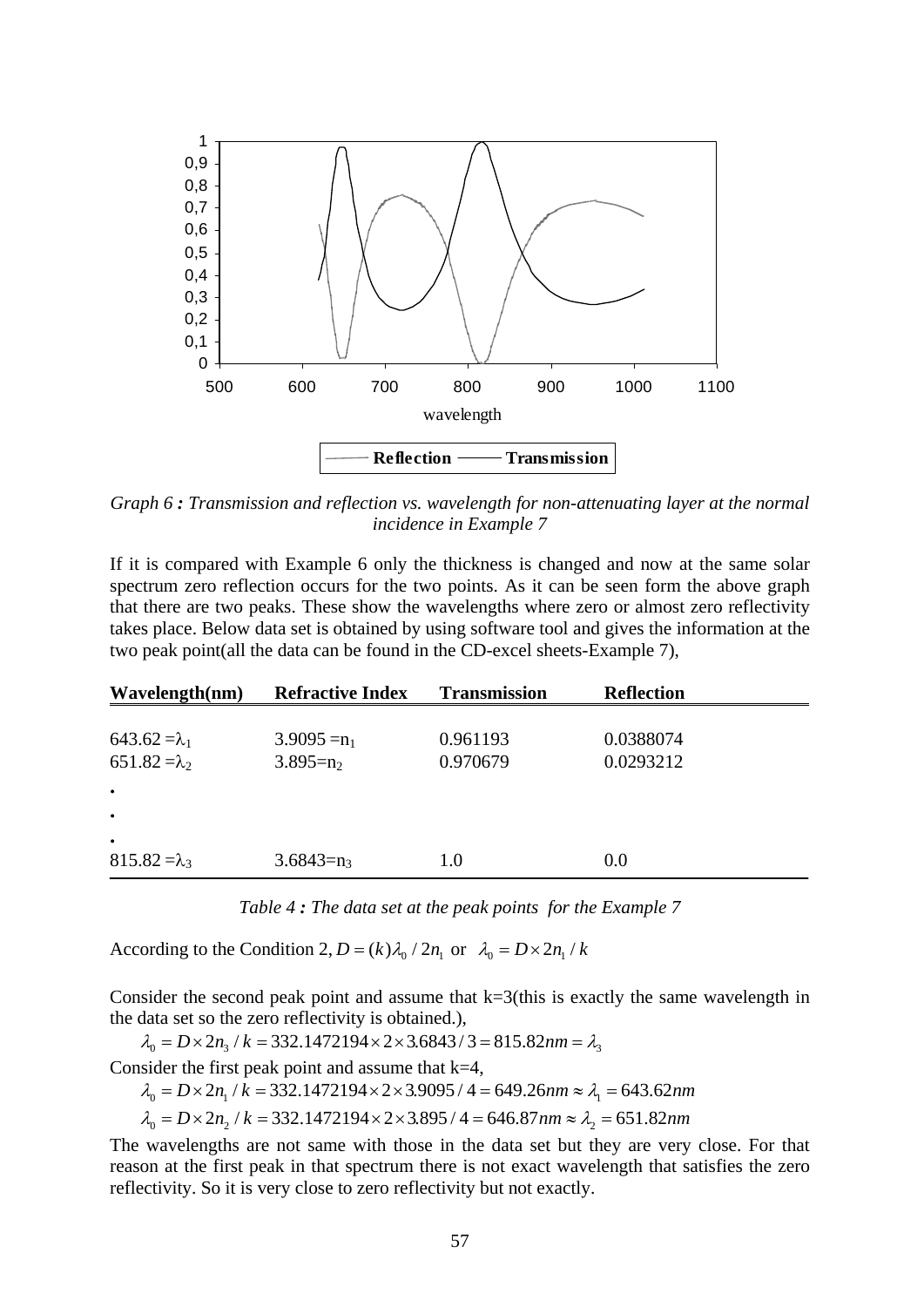#### *Example 8:*

*Aim of the example:* A complex condition is tried to be illustrated which means that explanation of a condition that is very hard to formulate for the zero reflectivity. Here the complexity comes from angle of incidence. In order to have a chance of comparison only angle of incidence of Example 7 is changed and the remaining data becomes same.

*Question:* Compute the reflection and transmission of the non-attenuating layer below for each wavelength at the incidence angle of 30 degree. The thickness of the layer is 332.1472194nm. The wavelength and corresponding refractive index values which are same with the previous example are given in the Appendix.



*Figure 39 : Properties of window for* Example 8

The reason why the angle of incidence creates complexity is at the point of giving decision to the layer's refractive index. Refractive index depends on the angle of incidence and also angle of incidence depends on the refractive index. So it is very hard to solve this problem and to decide the refractive index. The problem is solved by using software tool and the results are reached in the CD-excel sheets-Example 8. Below the transmission and reflection vs. wavelength graph is seen,



*Graph 7 : Transmission and reflection vs. wavelength for non-attenuating layer at the angle incidence of 30 degree in* Example 8

In the given spectrum at the two wavelength there is zero reflection. These are found at the Table 5 .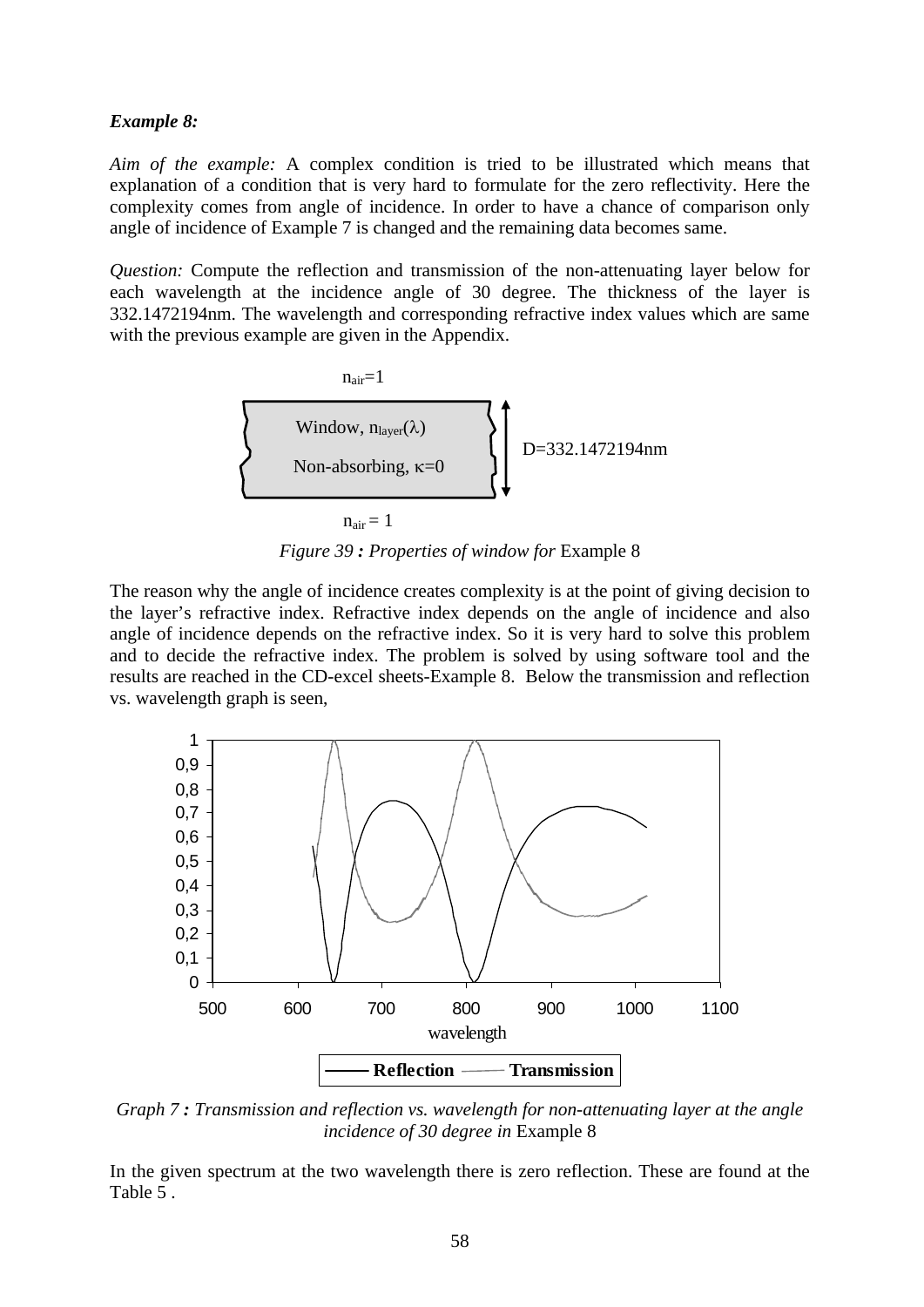| Wavelength(nm)       | <b>Refractive Index</b> | <b>Transmission</b> | <b>Reflection</b> |
|----------------------|-------------------------|---------------------|-------------------|
|                      |                         |                     |                   |
| $643.62 = \lambda_1$ | $3.9095 = n_1$          | 1.0                 | 0.0               |
| $\bullet$            |                         |                     |                   |
| $\bullet$            |                         |                     |                   |
| $\bullet$            |                         |                     |                   |
| $807.62 = \lambda_2$ | $3.69217 = n_2$         | 1.0                 | 0.0               |

*Table 5 : The data set at the peak points for the* Example 8

The peaks position are very close the peaks which are in the previous example but not the same(Table 4). Because of the changing only the angle of incidence, zero reflectivity occurs in a different position but not too much. This is the effect of the angle between the wave and normal of the surface.

#### *Example 9:*

*Aim of the example:* Example 6 is repeated for the very thick layer.

*Question:* Compute the reflection and transmission of the non-attenuating layer below for each wavelength at the incidence angle of 0 degree. The thickness of the layer is 1cm. The wavelength and corresponding refractive index values same with the Example 6 are given in the Appendix.

The problem is solved by using software tool and the results are reached in the CD-excel sheets-Example 9. Below the transmission and reflection vs. wavelength graph is seen,



*Graph 8 : Transmission and reflection vs. wavelength for non-attenuating layer at the normal incidence in* Example 9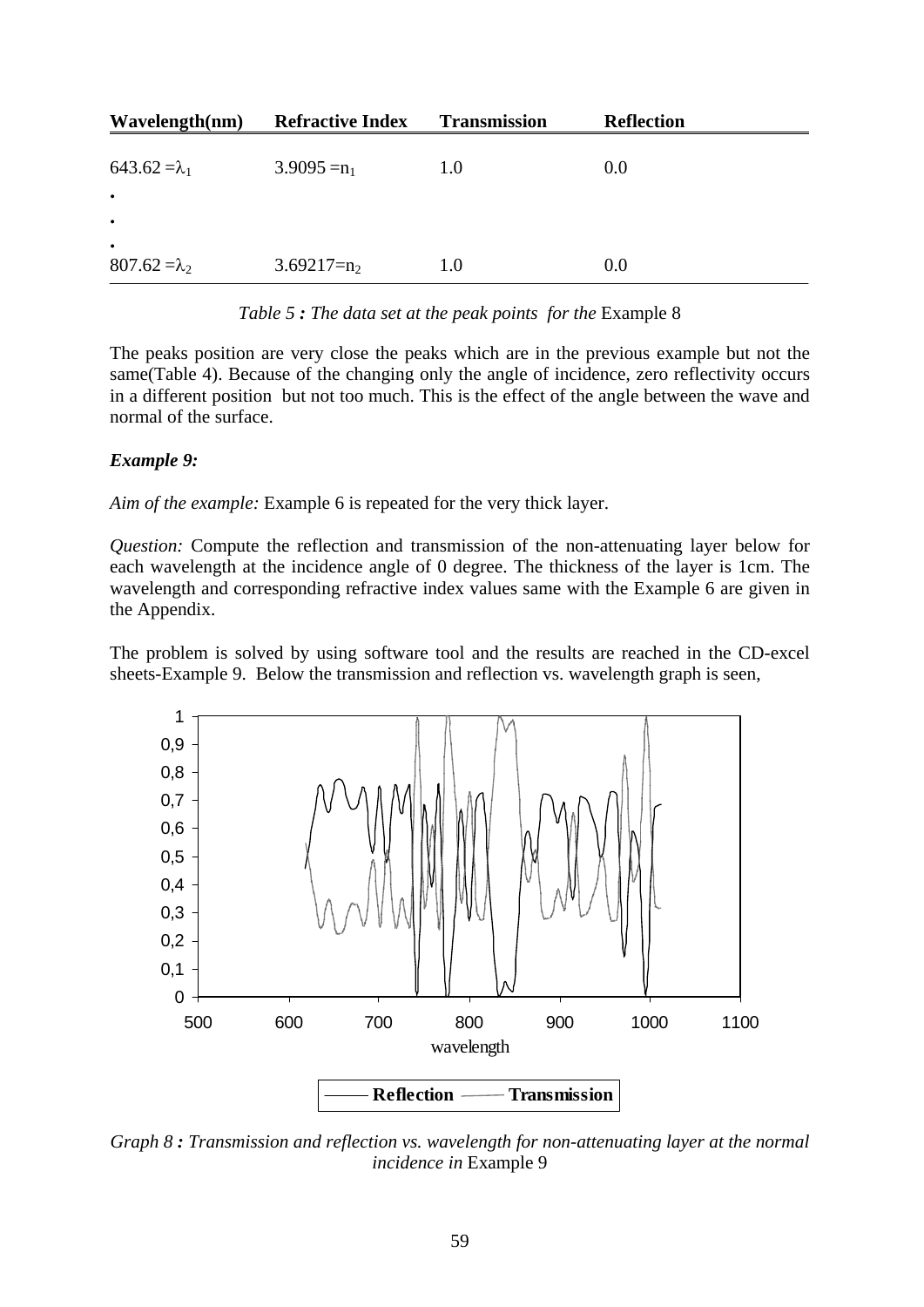If the thickness is very high compared to the wavelength, in general the methods that are explained in the Section 2.1 are used. But as in this example wave interference effects also can be considered. And because of the thickness, number of the wavelengths that the zero or minimum reflectivity takes place increases very much. As a result such a oscillatoric graph is obtained over the wavelength. This subject is discussed in detail in the Section 2.5

### *Example 10:*

*Aim of the example:* The solution process of attenuating material is illustrated.

*Question:* Compute the reflection, transmission and absorption of the attenuating layer below for the given wavelength at the incidence angle of 0 degree.



*Figure 40 : Properties of window for* Example 10



*Figure 41 : Fresnel's coefficients and refractive angle for* Example 10

The angles according to the Snell's law:  $\chi = \theta = 0^{\circ}$  (normal incidence)

The phase difference is:

$$
\gamma_1 = \frac{4\pi n_{layer} D \cos \chi}{\lambda_0} = \frac{4 \times \pi \times 3.94 \times 0.0000300 \times \cos 0}{0.000062722} = 23.68
$$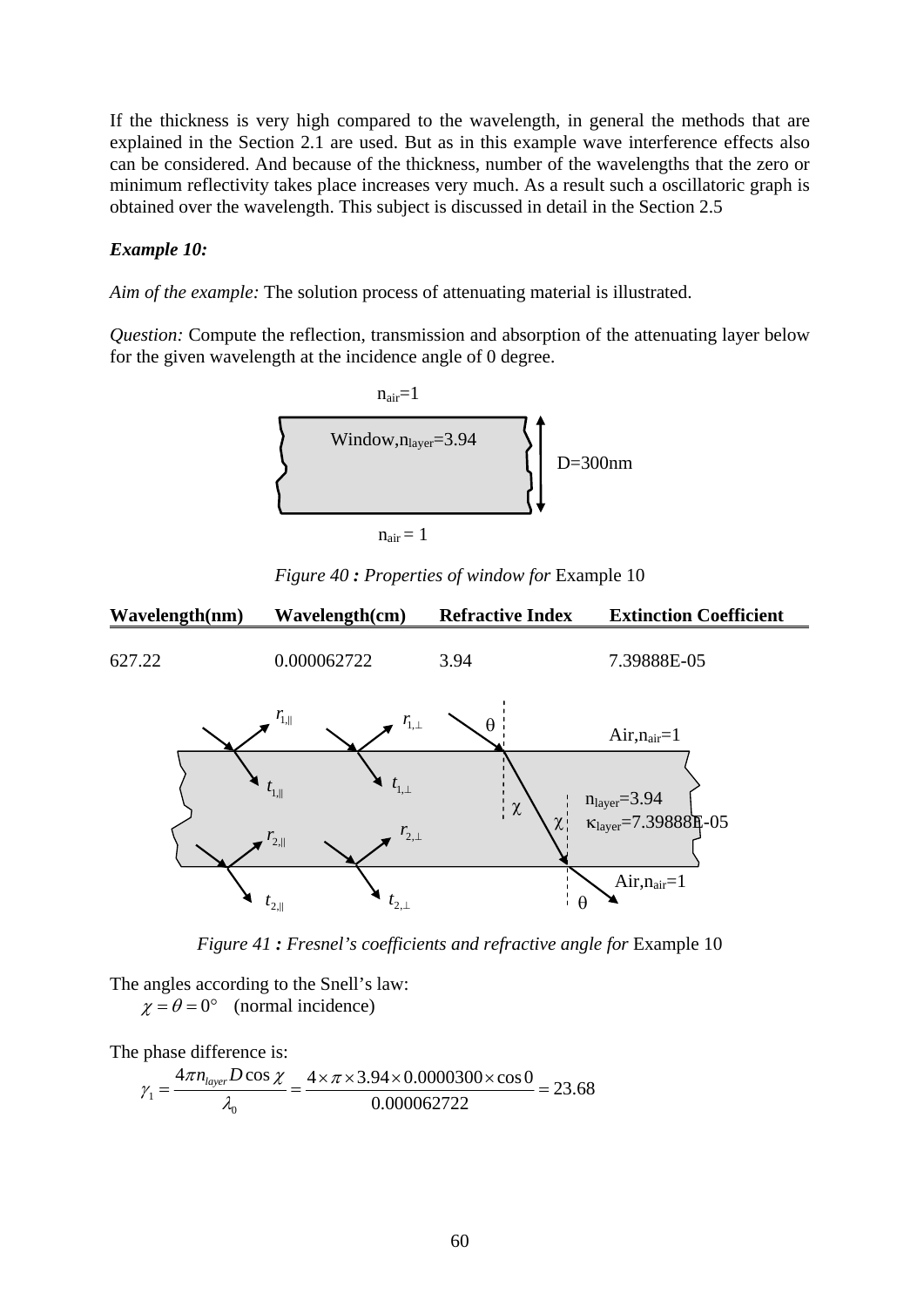Transmission in the layer under the absorption losses,

$$
\tau = \exp(-4\pi\kappa \frac{x}{\lambda_0 \cos \chi}) = \exp(-4 \times \pi \times 7.39888 \times 10^{-5} \times \frac{0.0000300}{0.000062722 \times \cos 0})
$$
  
= 0.999 \approx 1

The thickness of the layer is very thin and the extinction coefficient of the material is too small. For these reasons the wave attenuation in the layer assumed to be almost zero.

The parallel components of Fresnel's coefficients:  
\n
$$
r_{i,||} = \frac{\cos \theta / \cos \chi - (n_{air} - i\kappa_{air}) / (n_{layer} - i\kappa_{layer})}{\cos \theta / \cos \chi + (n_{air} - i\kappa_{air}) / (n_{layer} - i\kappa_{layer})}
$$
\n
$$
= \frac{\cos 0 / \cos 0 - (1 - i0) / (3.94 - i7.39888 \times 10^{-5})}{\cos 0 / \cos 0 + (1 - i0) / (3.94 - i7.39888 \times 10^{-5})} = 0.595 - i6.06 \times 10^{-6}
$$

$$
t_{1,||} = \frac{2(n_{air} - i\kappa_{air})\cos\theta}{(n_{air} - i\kappa_{air})\cos\chi + (n_{layer} - i\kappa_{layer})\cos\theta}
$$
  
= 
$$
\frac{2 \times 1 \times \cos 0}{1 \times \cos 0 + (3.94 - i7.39888 \times 10^{-5}) \times \cos 0} = 0.405 + i6.06 \times 10^{-6}
$$

$$
r_{2,||} = \frac{\cos \chi / \cos \theta - (n_{layer} - i\kappa_{layer}) / (n_{air} - i\kappa_{layer})}{\cos \chi / \cos \theta + (n_{layer} - i\kappa_{layer}) / (n_{air} - i\kappa_{air})}
$$
  
= 
$$
\frac{\cos 0 / \cos 0 - (3.94 - i7.39888 \times 10^{-5}) / 1}{\cos 0 / \cos 0 + (3.94 - i7.39888 \times 10^{-5}) / 1} = -0.595 + i6.06 \times 10^{-6}
$$

$$
t_{2,||} = \frac{2(n_{layer} - i\kappa_{layer})\cos\chi}{(n_{layer} - i\kappa_{layer})\cos\chi + (n_{air} - i\kappa_{air})\cos\theta}
$$
  
= 
$$
\frac{2 \times (3.94 - i7.39888 \times 10^{-5}) \times \cos 0}{(3.94 - i7.39888 \times 10^{-5}) \times \cos 0 + 1 \times \cos 0} = 1.595 - i6.06 \times 10^{-6}
$$

The layer parallel reflection and transmission amplitudes:

$$
R_{M,||} = \frac{r_{1,||} + r_{2,||} \tau^2 e^{-i\gamma_1}}{1 + r_{1,||1} r_{2,||} \tau^2 e^{-i\gamma_1}} = \frac{(0.595 - i6.06 \times 10^{-6}) + 1 \times (-0.595 + i6.06 \times 10^{-6}) \times e^{-i23.68}}{1 + 1 \times (0.595 - i6.06 \times 10^{-6}) \times (-0.595 + i6.06 \times 10^{-6}) \times e^{-i23.68}}
$$
  
= 
$$
\frac{(0.595 - i6.06 \times 10^{-6}) + (-0.595 + i6.06 \times 10^{-6}) \times (\cos - 23.68 + i \sin 23.68))}{1 + (0.595 - i6.06 \times 10^{-6}) \times (-0.595 + i6.06 \times 10^{-6}) \times (\cos - 23.68 + i \sin 23.68))}
$$
  
= 0.681 - i0.365

$$
T_{M,\parallel} = \frac{t_{1,\parallel}t_{2,\parallel} \tau e^{-i\gamma_1/2}}{1 + r_{1,\parallel}r_{2,\parallel} \tau^2 e^{-i\gamma_1}} = \frac{1 \times (0.405 + i6.06 \times 10^{-6}) \times (1.595 - i6.06 \times 10^{-6}) \times e^{-i\pi/2}}{1 + 1 \times (0.595 - i6.06 \times 10^{-6}) \times (-0.595 + i6.06 \times 10^{-6}) \times e^{-i12.02}}
$$
  
= 
$$
\frac{(0.405 + i6.06 \times 10^{-6}) \times 1.595 - i6.06 \times 10^{-6} \times (\cos - 11.84 + i \sin 11.84))}{1 + (0.595 - i6.06 \times 10^{-6}) \times (-0.595 + i6.06 \times 10^{-6}) \times (\cos - 23.68 + i \sin 23.68)))}
$$
  
= 0.301 + i0.558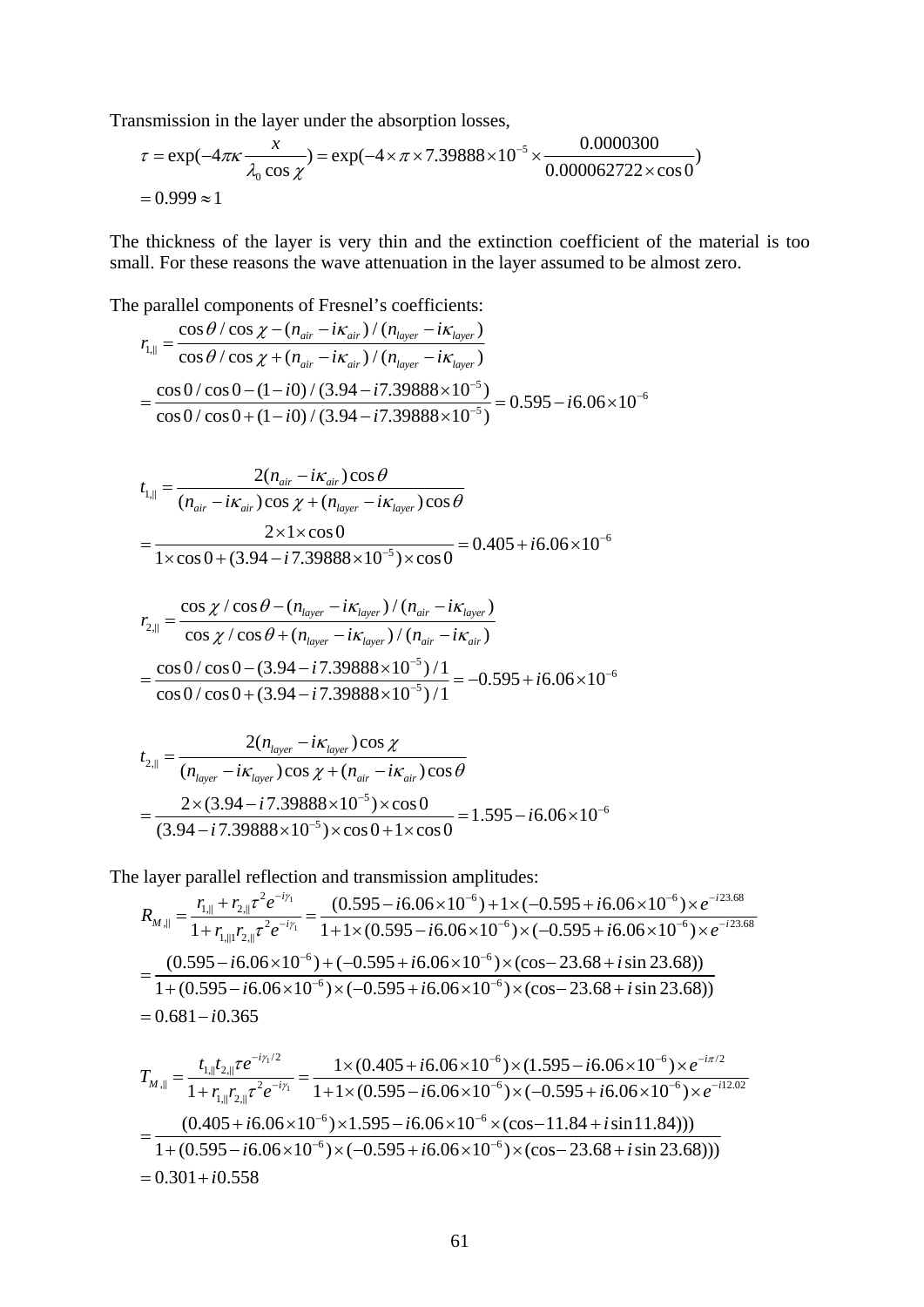The layer parallel reflection and transmission:

$$
R_{\parallel} = |R_{M,\parallel}|^2 = (n_{air} / n_{air})R_{M,\parallel} R_{M,\parallel}^* = (0.681 - i0.365) \times (0.681 + i0.365) = 0.6
$$
  

$$
T_{\parallel} = |T_{M,\parallel}|^2 = (n_{air} / n_{air})T_{M,\parallel} T_{M,\parallel}^* = (0.301 + i0.558) \times (0.301 - i0.558) = 0.4
$$

The perpendicular components of Fresnel's coefficients:

$$
r_{1,\perp} = -\frac{\cos\chi/\cos\theta - (n_{air} - i\kappa_{air})/(n_{layer} - i\kappa_{layer})}{\cos\chi/\cos\theta + (n_{air} - i\kappa_{air})/(n_{layer} - i\kappa_{layer})}
$$
  
= 
$$
-\frac{\cos 0/\cos 0 - (1 - i0)/(3.94 - i7.39888 \times 10^{-5})}{\cos 0/\cos 0 + (1 - i0)/(3.94 - i7.39888 \times 10^{-5})} = -0.595 + i6.06 \times 10^{-6}
$$

$$
t_{1,\perp} = \frac{2(n_{air} - i\kappa_{air})\cos\theta}{(n_{air} - i\kappa_{air})\cos\theta + (n_{layer} - i\kappa_{layer})\cos\chi}
$$
  
= 
$$
\frac{2 \times 1 \times \cos 0}{1 \times \cos 0 + (3.94 - i7.39888 \times 10^{-5}) \times \cos 0} = 0.405 + i6.06 \times 10^{-6}
$$

$$
r_{2,\perp} = -\frac{\cos\theta/\cos\chi - (n_{layer} - i\kappa_{layer})/(n_{air} - i\kappa_{layer})}{\cos\theta/\cos\chi + (n_{layer} - i\kappa_{layer})/(n_{air} - i\kappa_{air})}
$$
  
= 
$$
-\frac{\cos 0/\cos 0 - (3.94 - i7.39888 \times 10^{-5})/1}{\cos 0/\cos 0 + (3.94 - i7.39888 \times 10^{-5})/1} = 0.595 - i6.06 \times 10^{-6}
$$

$$
t_{2,\perp} = \frac{2(n_{layer} - i\kappa_{layer})\cos\chi}{(n_{layer} - i\kappa_{layer})\cos\chi + (n_{air} - i\kappa_{air})\cos\theta}
$$
  
= 
$$
\frac{2 \times (3.94 - i7.39888 \times 10^{-5}) \times \cos 0}{(3.94 - i7.39888 \times 10^{-5}) \times \cos 0 + 1 \times \cos 0} = 1.595 - i6.06 \times 10^{-6}
$$

The layer perpendicular reflection and transmission amplitudes:

$$
R_{M,\perp} = \frac{r_{1,\perp} + \tau^2 r_{2,\perp} e^{-i\gamma_1}}{1 + r_{1,\perp} r_{2,\perp} \tau^2 e^{-i\gamma_1}} = \frac{(-0.595 + i6.06 \times 10^{-6}) + 1 \times (0.595 - i6.06 \times 10^{-6}) \times e^{-i23.68}}{1 + 1 \times (-0.595 + i6.06 \times 10^{-6}) \times (0.595 - i6.06 \times 10^{-6}) \times e^{-i23.68}}
$$
  
= 
$$
\frac{(-0.595 + i6.06 \times 10^{-6}) + (0.595 - i6.06 \times 10^{-6}) \times (\cos - 23.68 + i \sin 23.68)}{1 + (-0.595 + i6.06 \times 10^{-6}) \times (0.595 - i6.06 \times 10^{-6}) \times (\cos - 23.68 + i \sin 23.68))}
$$
  
= -0.681 + i0.365

$$
T_{M,\perp} = \frac{t_{1,\perp}t_{2,\perp}\tau e^{-i\gamma/2}}{1 + r_{1,\perp}r_{2,\perp}\tau^2 e^{-i\gamma_1}} = \frac{1 \times (0.405 + i6.06 \times 10^{-6}) \times 1.595 - i6.06 \times 10^{-6} \times e^{-i\pi/2}}{1 + 1 \times (-0.595 + i6.06 \times 10^{-6}) \times (0.595 - i6.06 \times 10^{-6}) \times e^{-i12.02}}
$$
  
= 
$$
\frac{(0.405 + i6.06 \times 10^{-6}) \times 1.595 - i6.06 \times 10^{-6} \times (\cos - 11.84 + i\sin 11.84))}{1 + (-0.595 + i6.06 \times 10^{-6}) \times (0.595 - i6.06 \times 10^{-6}) \times (\cos - 23.68 + i\sin 23.68))}
$$
  
= 0.301 + i0.558

The layer perpendicular reflection and transmission:

$$
R_{\perp} = |R_{M,\perp}|^2 = (n_{air} / n_{air})R_{M,\perp} R_{M,\perp}^* = (-0.681 + i0.365) \times (-0.681 - i0.365) = 0.6
$$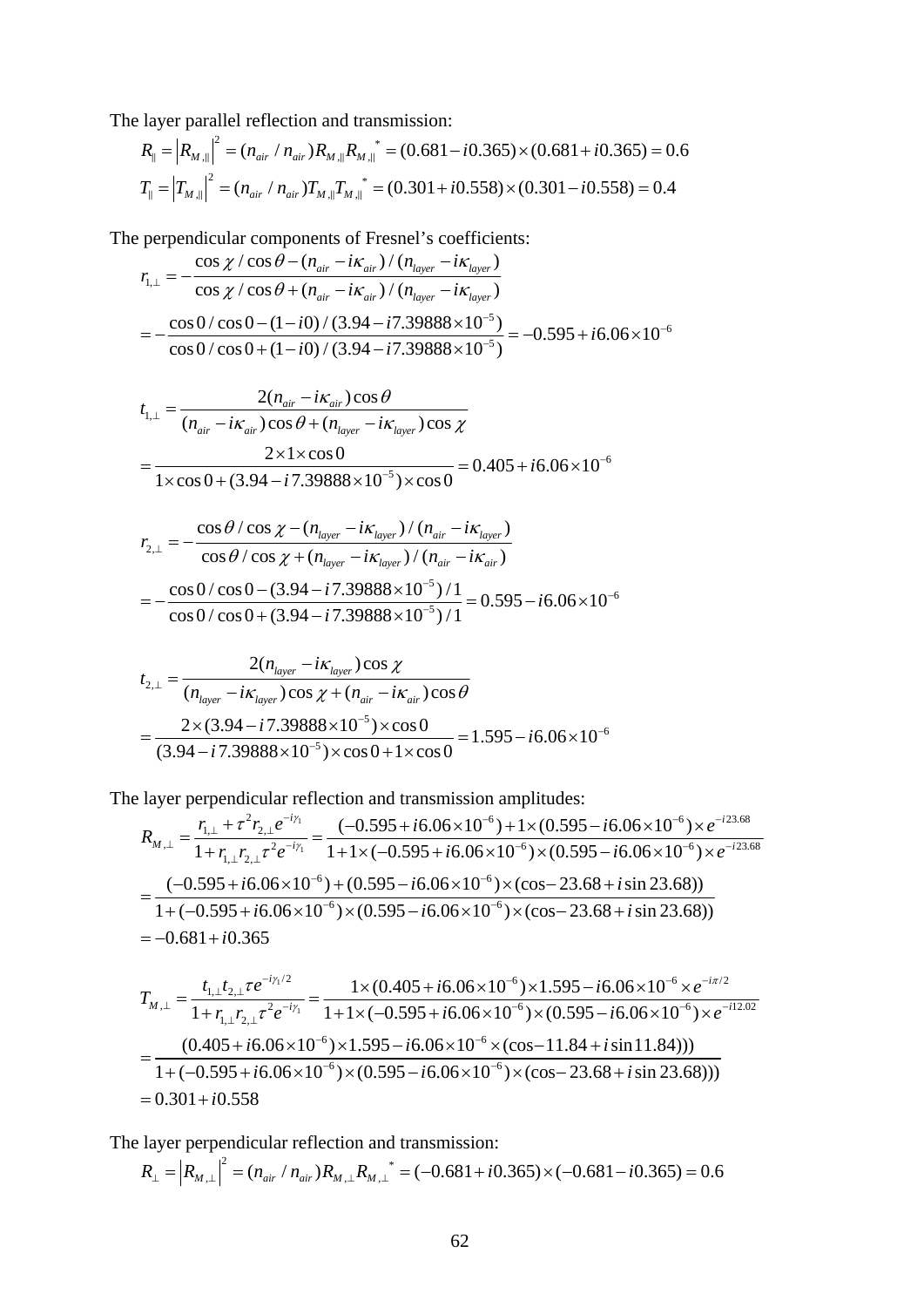$$
T_{\perp} = |T_{M,\perp}|^2 = (n_{air} / n_{air})T_{M,\perp} T_{M,\perp}^* = (0.301 + i0.558) \times (0.301 - i0.558) = 0.4
$$

For unpolarized incident radiation, one-half the energy is in each component. Hence,

$$
R = \frac{R_{\parallel} + R_{\perp}}{2} = \frac{0.6 + 0.6}{2} = 0.6
$$
  
\n
$$
T = \frac{T_{\parallel} + T_{\perp}}{2} = \frac{0.4 + 0.4}{2} = 0.4
$$
  
\n $A = 1 - 0.6 - 0.4 = 0$  (because absorption losses are assumed zero)

#### *Example 11:*

*Aim of the example:* The Example 10 is repeated for all wavelengths in a given solar spectrum which can be found in the Appendix.

*Question:* Compute the reflection, transmission and absorption of the attenuating layer below for the given wavelength spectrum at the incidence angle of 0 degree.



*Figure 42 : Properties of window for* Example 11

The procedure which is applied for the Example 10 is followed exactly for the each wavelength. So the problem is solved by software tool and all the results are in the CD-excel sheets-Example 11. Here only the results are used and commented.



*Graph 9 : Transmission, reflection, absorption vs. wavelength for attenuating layer at the normal incidence in Example 11*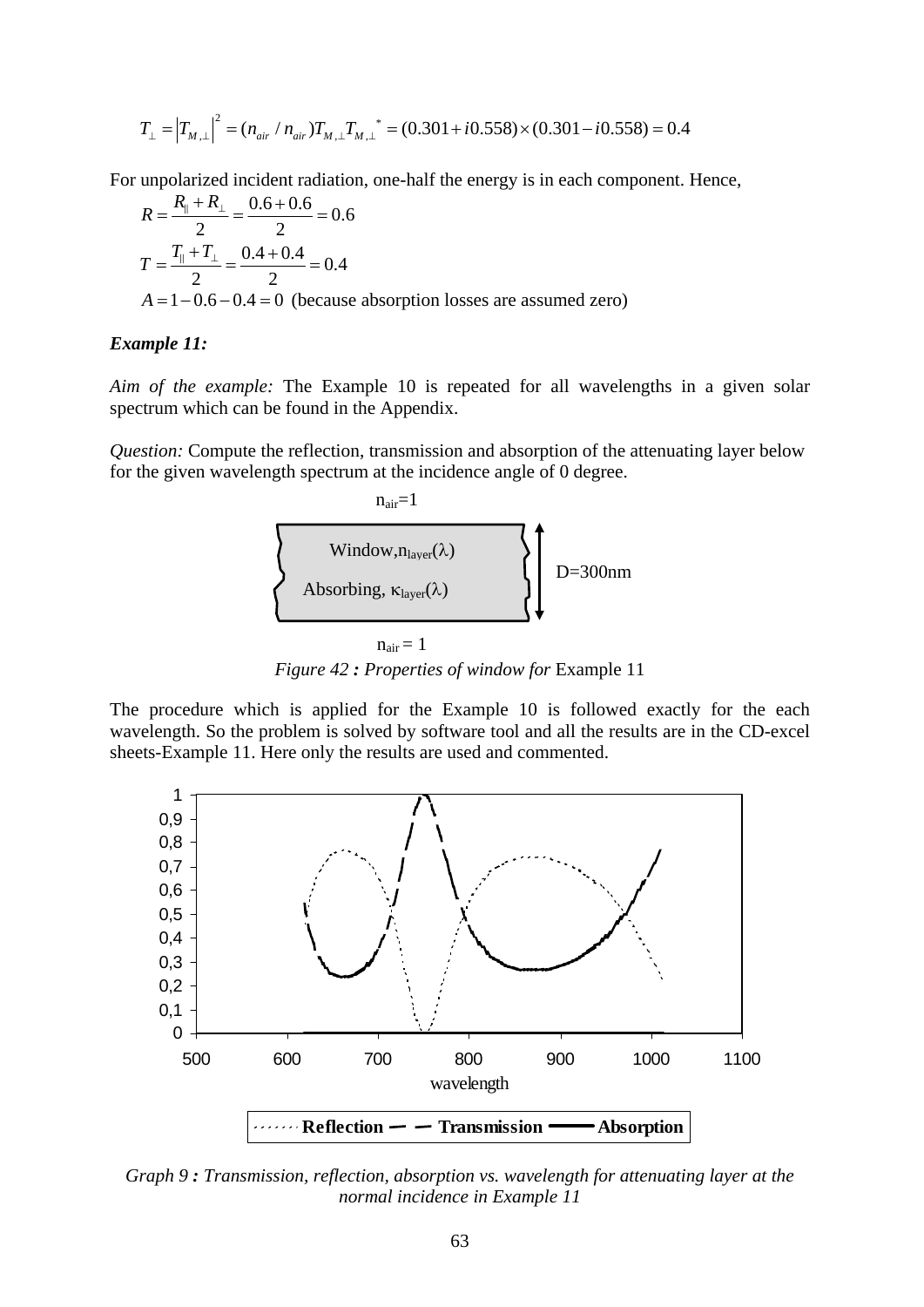At the two wavelength, the data sets are explained. These are the wavelength which is explained in the previous example and the zero reflection point.

| Wavelength(nm)       | <b>Refr. Index</b> | <b>Extinction Coeff.</b> | Trans. | -Ref.         | Abs. |
|----------------------|--------------------|--------------------------|--------|---------------|------|
| $627.22 = \lambda_1$ | $3.94=n_1$         | 7.39888E-05= $\kappa_1$  | 0.4    | $0.6^{\circ}$ | 0.0  |

*Table 6 : The data set at the wavelength*  $\lambda = 627.22$ *nm for the Example 11* 

The same results are reached for the transmission, reflection and absorption with the previous example.

| Wavelength(nm)       | <b>Refr. Index</b> | <b>Extinction Coeff.</b>  | Trans. | -Ref. | A bs. |
|----------------------|--------------------|---------------------------|--------|-------|-------|
|                      |                    |                           |        |       |       |
| $750.22 = \lambda_1$ | $3.7537 = n_1$     | $0.0000376375 = \kappa_1$ |        | 0.0   | 0.0   |

*Table 7 : The data set at the wavelength* λ*=750.22nm which is zero reflectivity point for the*  Example 11

At the wavelength 750.22nm zero reflection takes place. For the condition of this example it is very hard to solve the zero reflection phenomena because of attenuating material. Attenuation property causes complex refractive index and complex refractive angles so the properties of the zero reflectivity for the absorbing materials are not investigated in detail. Only while the explanation of the results that subject is used.

Because the thickness of the layer is very thin and also extinction coefficients which determines the attenuation of the wave is very low, the transmission under the absorption losses is assumed 1. For that reason at both wavelength the absorption is calculates as zero.

## *Example 12:*

*Aim of the example:* The Example 11 is repeated for very thick layer.

*Question:* Compute the reflection and transmission of the attenuating layer below for each wavelength at the incidence angle of 0 degree. The thickness of the layer is 1cm. The wavelength and corresponding refractive index values given in the Appendix same with the Example 11.



*Figure 43 : Properties of window for Example 12* 

The problem is solved by using software tool and the results are reached in the CD-excel sheets-Example 12. In the Graph 10 the transmission, reflection, and absorption vs. wavelength is seen,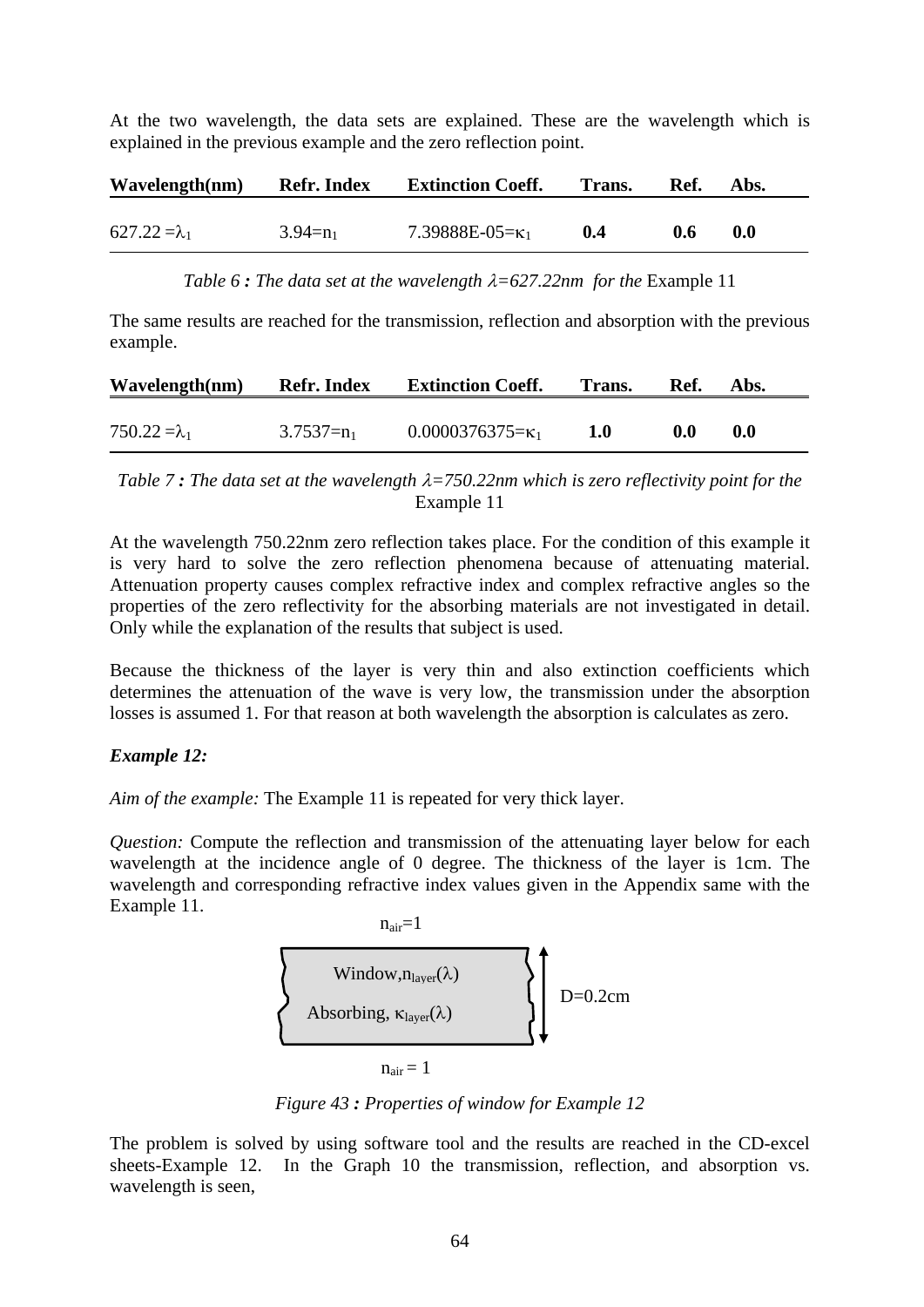

*Graph 10 : Transmission, reflection, absorption vs. wavelength for attenuating layer at the normal incidence in Example 12* 

This example resembles the Example 9. Both are for the very thick layers  $(D>\lambda)$ . If the thickness is very high compared to the wavelength then in general the methods that are explained in the Section 2.1 are used. But as in this example wave interference effects also can be considered. And because of the thickness, number of the wavelengths that the zero or minimum reflectivity takes place increases very much. As a result such a oscillatoric graph is obtained over the wavelength. The comparison of the two method is discussed in the Section 2.5.

## *Example 13:*

*Aim of the example:* Up to now the conditions are considered either for one wavelength or for the wavelength spectrum at a specific angle of incidence. So spectral average is not illustrated. In this example after calculated the radiation coefficients at each wavelengths the results are averaged through the wavelength.

*Question:* Compute the reflection, transmission, and absorption of the attenuating layer below at the incidence angle of 0 degree. The thickness of the layer is 250nm. The wavelength and corresponding refractive index and extinction coefficient values are given in the Appendix.

The problem is solved by using software tool and the results are reached in the CD-excel sheets-Example 13. First of all, in the Graph 11 the transmission, reflection, and absorption vs. wavelength is seen,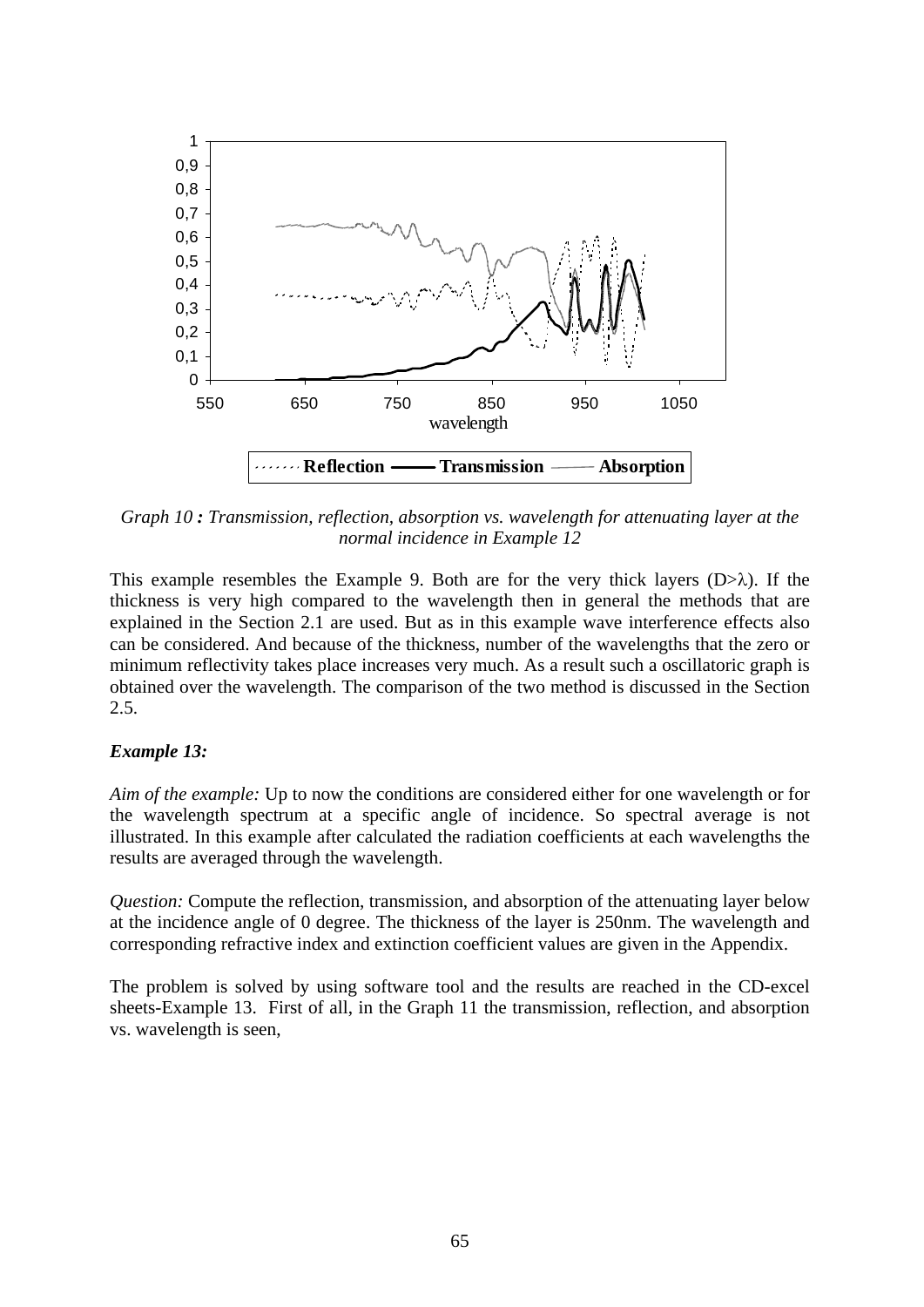

*Graph 11 : Transmission, reflection, absorption vs. wavelength for attenuating layer at the normal incidence in* Example 13

Transmission, reflection, and absorption are the calculated spectral radiometric properties. Because of the very thin layer and the small extinction coefficient absorption is zero. Remaining properties( $p(\lambda)$ ) which are reflection and transmission are averaged in the wavelength spectrum. The wavelengths limits are specified by 619.02nm and 1012.62nm(see Appendix). The weighting function,  $\Phi(\lambda)$ , is air mass 1.5 terrestrial solar global spectral irradiance (W/m2-micron) on a 37 tilted surface (AM 1.5 global irradiance [ISO 9845/ASM 892], see Appendix). Γ, a weighting function for the response of the "detector", is known as 1.(see Table 2)The averaged values are calculated by using the Eq.(2.28) ,

$$
P = \frac{\int_{a}^{b} p(\lambda)\Phi_{solar}(\lambda)\Gamma_{solar}(\lambda)d\lambda}{\int_{a}^{b} \Phi_{solar}(\lambda)\Gamma_{solar}(\lambda)d\lambda}
$$
 (2.66)

Here as explained in the Section 2.1.3.1 master function is  $\Phi(\lambda)$ , and the slave equations are transmission and reflection data set in the given wavelength spectrum. So first of all, to multiply the  $p(\lambda)$  and  $\Phi(\lambda)$ , by considering the master function wavelength data set the reflection and transmission properties are linearly interpolated. Then multiplication is done for every wavelength in the given wavelength range which is specified by a and b in the above equation. Finally, the integration is calculated using 2-point Newton-Cotes formula called the trapezoidal rule.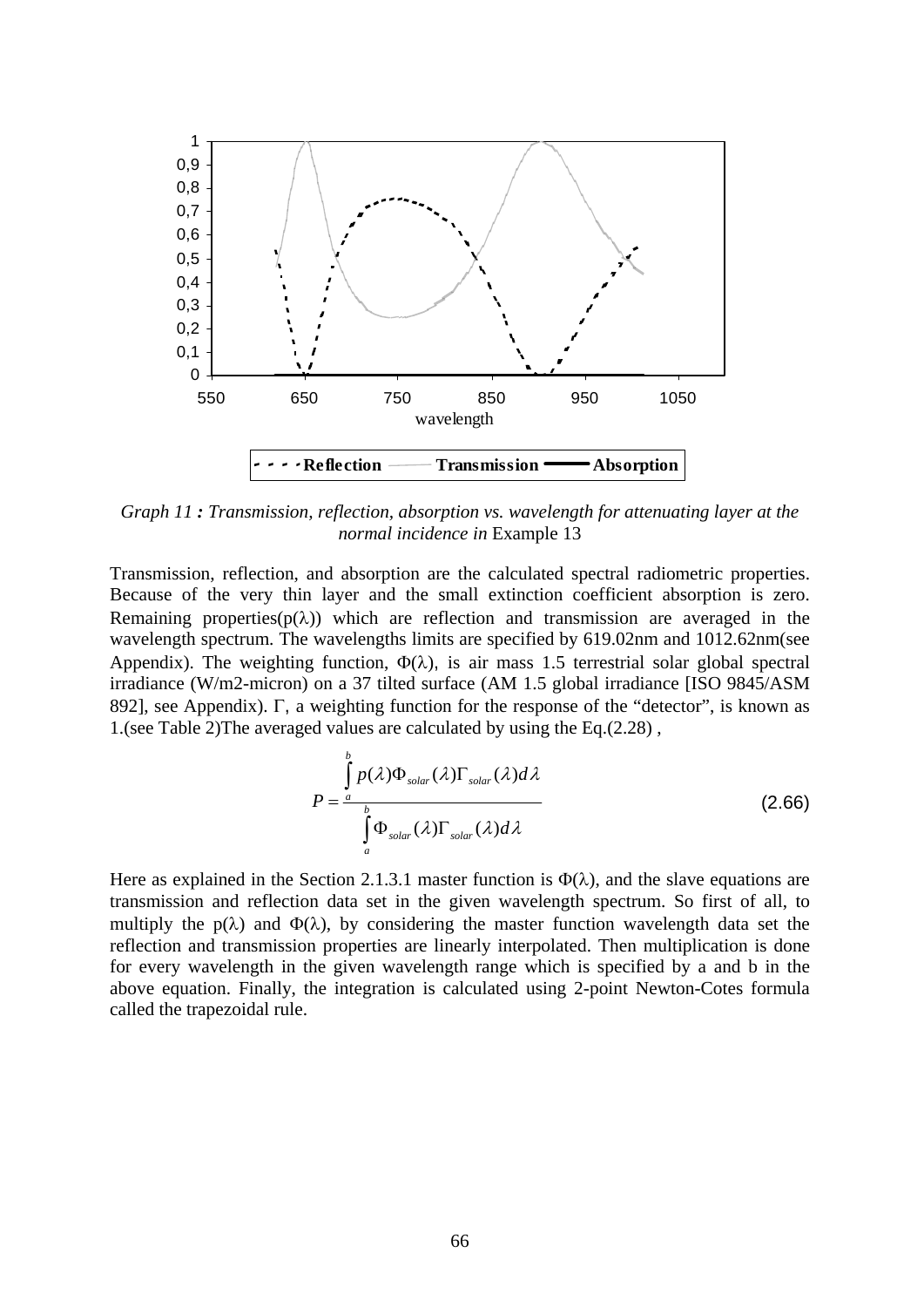The averaged transmission value is 0.58,



*Graph 12 : Spectral averaged of the transmission Example 13* 

The averaged reflection value is 0.42,



*Graph 13 : Spectral averaged of the reflection Example 13*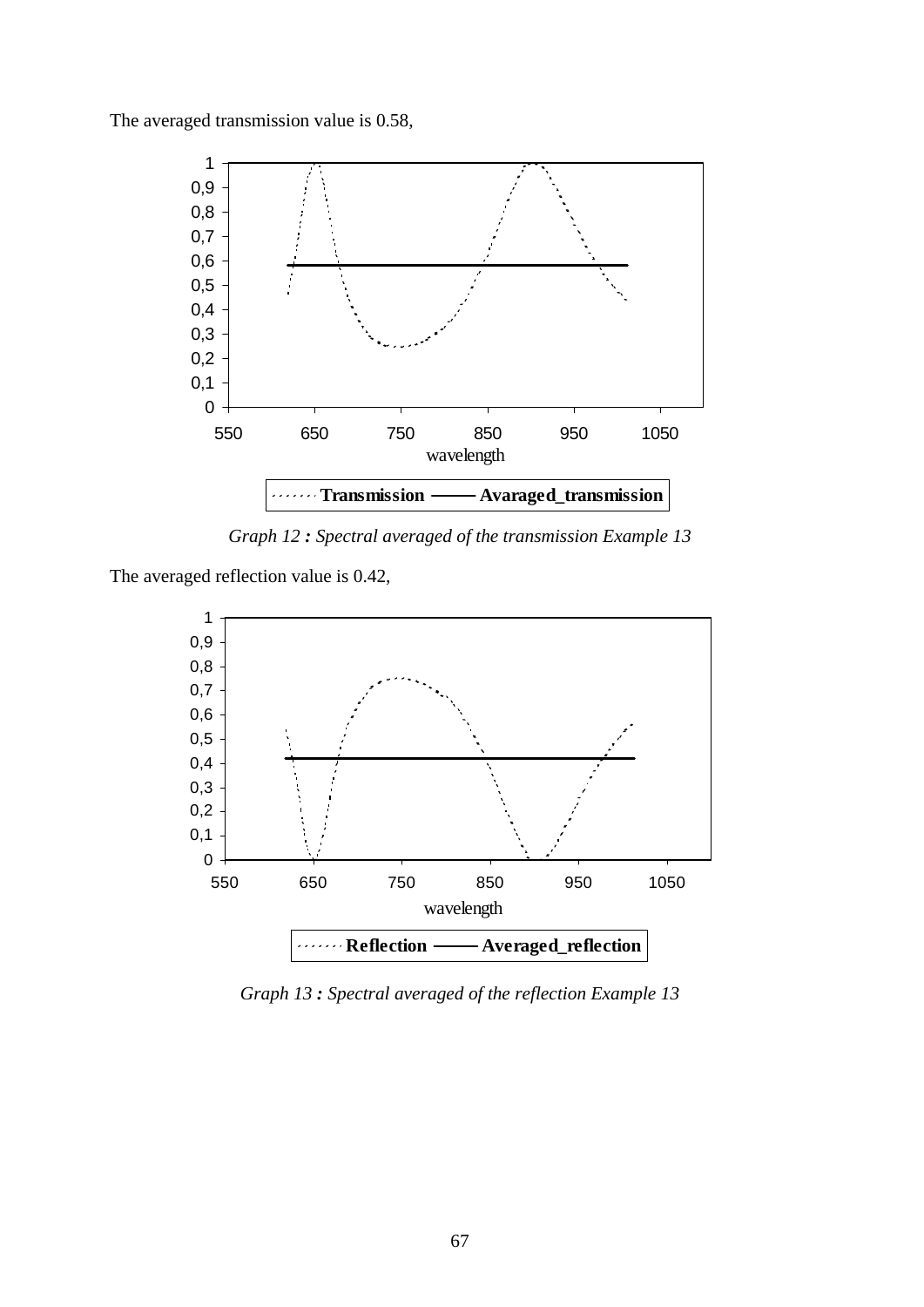# 2.3 Partially Transmitting Multi-Layer with Thickness D>λ(No Wave Interference Effect)

In a multilayered system, the ray tracing and net radiation methods used to develop the equations in the Section 2.1 are considered again to derive the appropriate equations. Ray tracing method is generalized to any number or type of layers, and modern heat transfer calculation method has also been applied to these complicated situations.[4]

# 2.3.1 Ray Tracing Method

For multilayer discussion single layer transmission, reflection, and absorption properties must be remembered in this method (Section 2.1.1.1).



*Figure 44 : Each layer's transmission, reflection and absorption properties in multilayered system* 

In Figure 44 it is seen that  $T_k$ ,  $R_k$ ,  $A_k$  are the solar radiation properties of the  $k^{\text{th}}$  layer. These are calculated for each layer in the multilayer system using the  $Eq.(2.1),(2.2)$ , and  $(2.3)$ considering the front and back environment.

# 2.3.1.1 Non-attenuating Materials

Because of non-attenuation material property, absorption coefficient of the layer is assumed zero in that section. Firstly two layered system is discussed than the results is generalized for the multilayer system.

## *Two layer system:*

In the Figure 45 there are so many possible reflection paths. So it might seem that ray tracing would be very complicated. However the analysis by ray tracing can be organized easily. An amount of  $R_1$ of the incident unit energy is reflected from the first layer, and amount  $T_1$  is transmitted. Both  $T_1$  and  $R_1$  are calculated with the single layer equations considering the front and back side medium of the film(Section 2.1.1.1). In this discussion as it is seen in the figure below both medium( $n_a$ ) are the same for both layer. And  $T_2$  and  $R_2$  are properties of the second layer.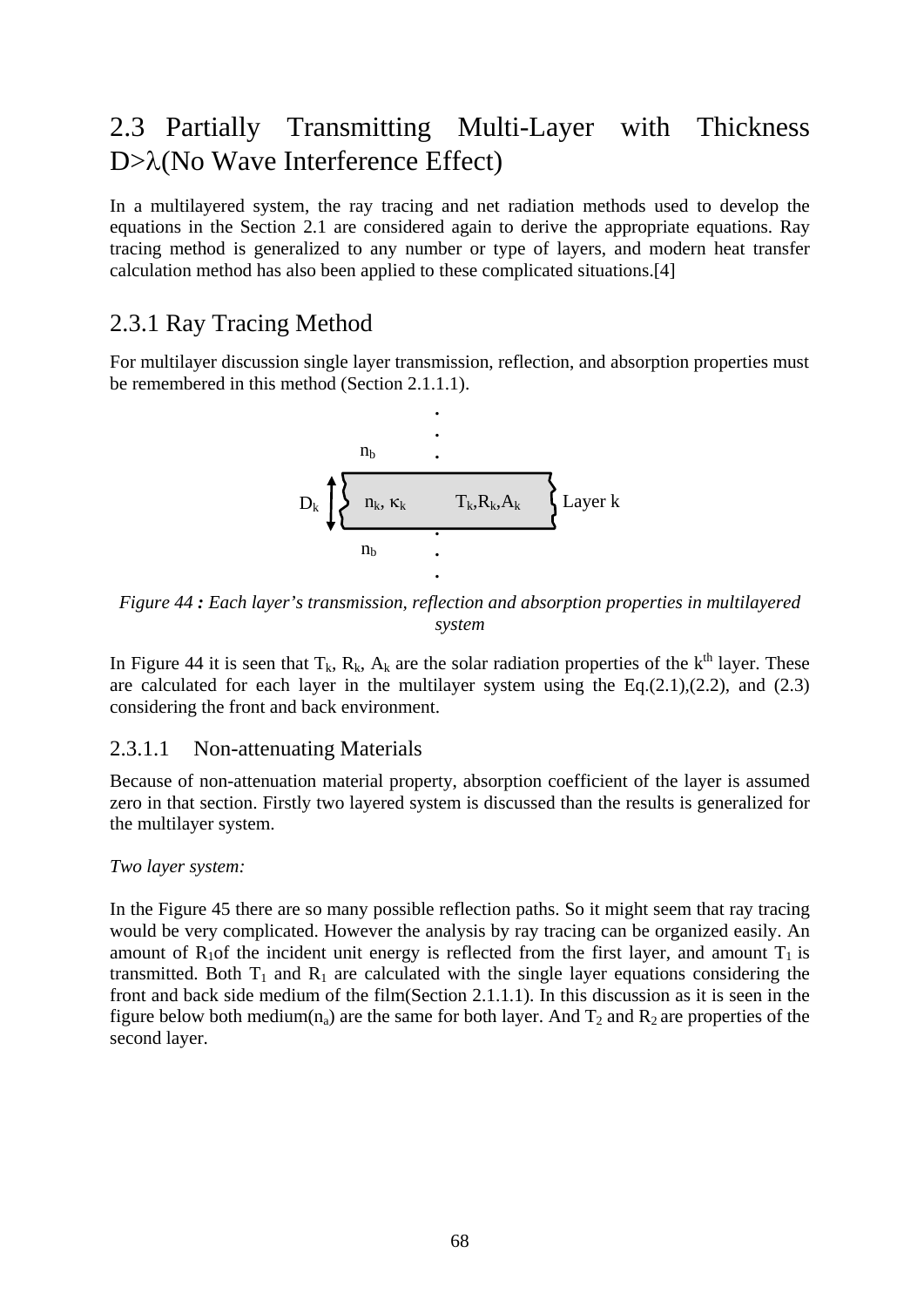

*Figure 45 : Ray-tracing method for parallel non-attenuating two layered system* 

In Figure 45 summing the reflected and the transmitted terms give the system properties,

$$
R = R_1 + R_2 T_1^2 (1 + R_1 R_2 + R_1^2 R_2^2 + ...) = R_1 + \frac{R_2 T_1^2}{1 - R_1 R_2}
$$
 (2.67)

$$
T = T_1 T_2 (1 + R_1 R_2 + R_1^2 R_2^2 + ...) = \frac{T_1 T_2}{1 - R_1 R_2}
$$
 (2.68)

Now the above equations is generalized for the multilayer system.

*Multi layer system:* 



*Figure 46 : Ray-tracing method for multi parallel non-attenuating layer*

Equations (2.67) and (2.68) can be used to calculate the transmittance and reflectance of any number of layers by repeated application. If subscript 1 refers to the properties of a system and subscript 2 to the properties of an additional layer placed at internal side, then these equations yield the appropriate transmittance and reflectance of the new system.

At that point the most important thing is generally front and back environment of the film is different. During the calculation of the each layer properties this have to be kept in mind.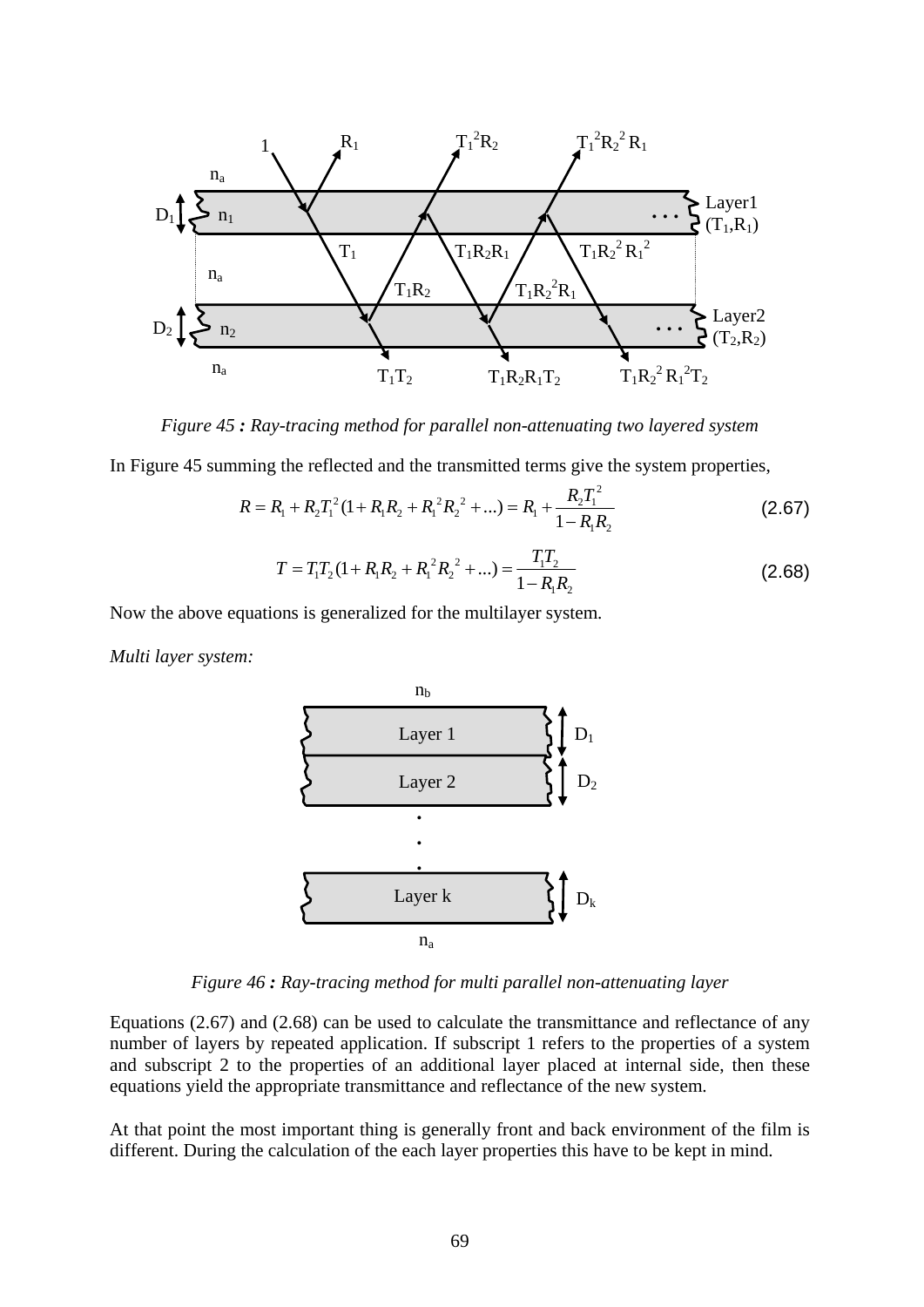Because if this is the situation, reflection and transmission from the front side are different according to the back side like in the Figure 47(see Section 2.1.1.1). This effect have to be considered during the calculation of system properties.



*Figure 47 : Reflection and transmission of the non-attenuating single layer if front and back mediums are different* 

## 2.3.1.2 Attenuating Materials

Again also in this section firstly two layered system is discussed than the results is generalized for the multilayer system.

#### *Two layer system:*

In the Figure 48,  $R_1$  of the incident unit energy is reflected from the first layer,  $T_1$  is transmitted, and  $A_1$  is absorbing part. All three are calculated with the single layer equations considering the front and back side medium of the film(Section 2.1.1.2). Also in that discussion both medium( $n_a$ ) are the same for both layer. And  $T_2$ ,  $R_2$ ,  $A_2$  are properties of the second layer.



*Figure 48 : Ray-tracing method for parallel attenuating two layered system* 

In Figure 48, summing the reflected and the transmitted terms give the system properties. The absorbed energy can be found subtracting the reflection and transmission values from the incoming wave energy which is assumed as 1.

$$
R = R_1 + R_2 T_1^2 (1 + R_1 R_2 + R_1^2 R_2^2 + ...) = R_1 + \frac{R_2 T_1^2}{1 - R_1 R_2}
$$
 (2.69)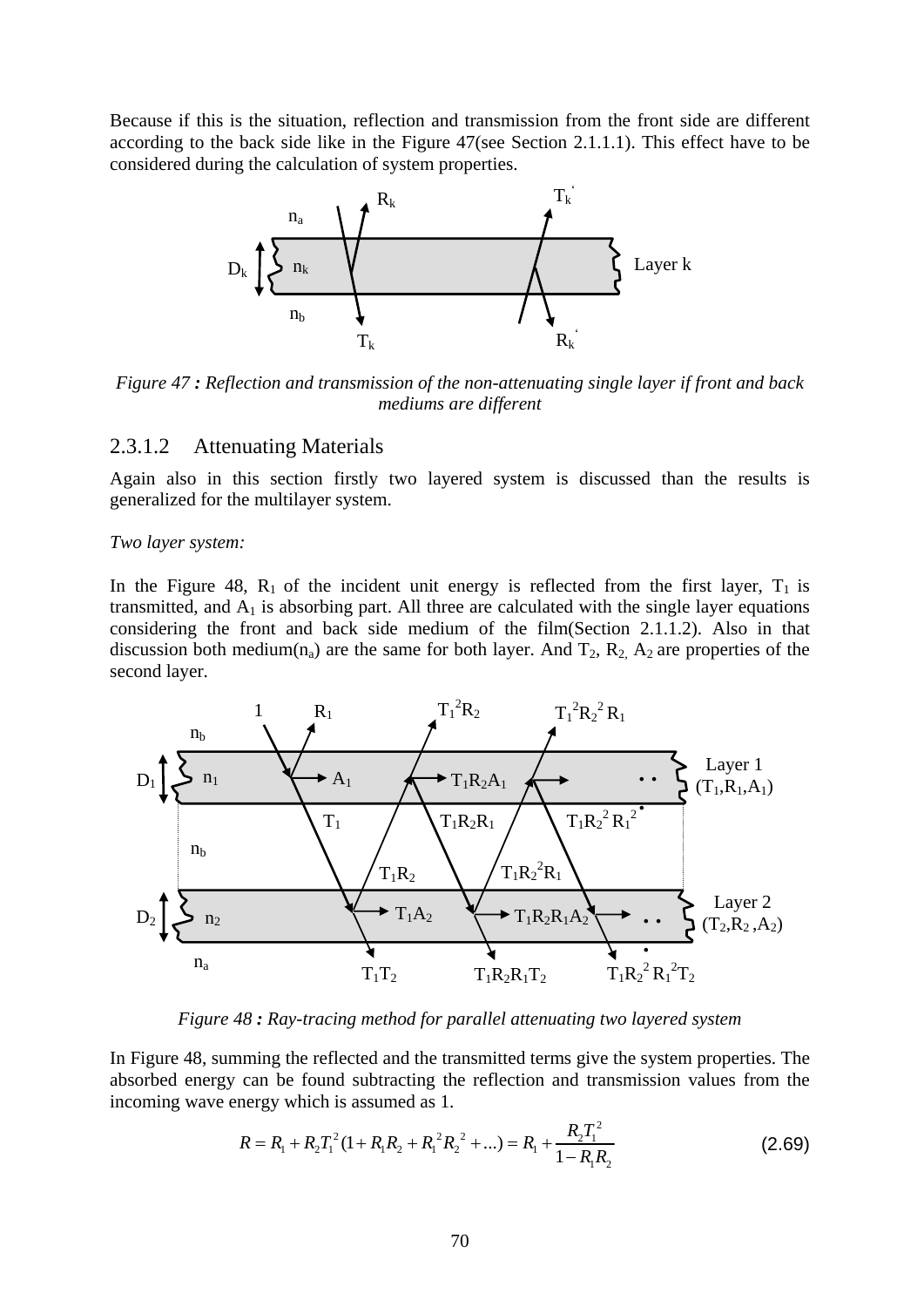$$
T = T_1 T_2 (1 + R_1 R_2 + R_1^2 R_2^2 + ...) = \frac{T_1 T_2}{1 - R_1 R_2}
$$
\n(2.70)

$$
A = 1 - T - R \tag{2.71}
$$

Now the above equations is generalized for the multilayer system.

#### *Multi layer system:*

Just like the previous section, the Eq.  $(2.69)$ ,  $(2.70)$ , and  $(2.71)$  can be used to calculate the transmittance and reflectance of any number of layers by repeated application. If subscript 1 refers to the properties of a system and subscript 2 to the properties of an additional layer placed at internal side, then these equations yield the appropriate transmittance and reflectance of the new system.

The problem of different front and back side environment is available also in this discussion. So explanation which is done in the previous part have to kept in mind. This is the part that the ray tracing method is complicated. But in the modern heat transfer calculation methods there are not that kind of problematic parts. For that reason the equations for this condition are proofed in the net radiation method.

# 2.3.2 Net radiation Method

In many situations, net radiation is easier to apply than the ray tracing method. Now the more general configuration which is not considered in the ray tracing method will be discussed with the net radiation method. This configuration consists of all glazing conditions. As it is seen in the Figure 49 there can be any number and type of the layer in the system and also front and back mediums are not the topic of special discussion. They are not important through the solution .



*Figure 49 : The general multilayer condition for net radiation method*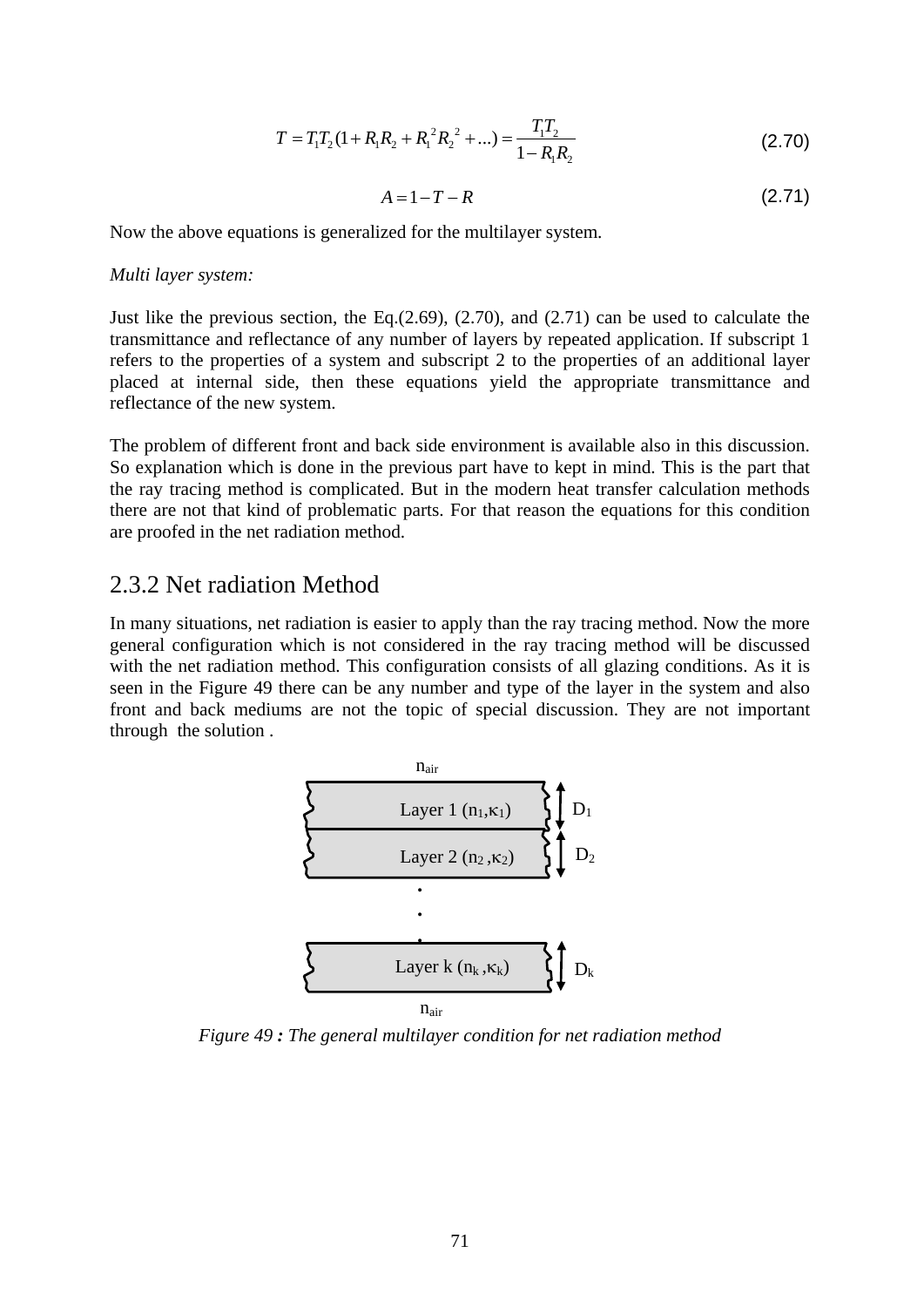#### 2.3.2.1 Non-Attenuating Materials

Before discussing the any number of layer system in order to be explain the topic in a simple condition firstly two layered system is discussed than the results is generalized for the multilayer system.

*Two layer system:* 



*Figure 50 : Net radiation method for non-attenuating two layer system* 

In Figure 50, the surface reflections and notation of outgoing- ingoing fluxes are given. These are explained in detail in the Section 2.1.2.1. Energy balance equations means outgoing radiation terms in terms of the incoming fluxes for every interface are written as,

$$
q_{0,1} = \rho_1 q_{i,1} + (1 - \rho_1) q_{i,2} = \rho_1 + (1 - \rho_1) q_{i,2}
$$
\n(2.72)

$$
q_{0,2} = (1 - \rho_1)q_{i,1} + \rho_1 q_{i,2} = (1 - \rho_1) + \rho_1 q_{i,2}
$$
\n(2.73)

$$
q_{0,3} = \rho_2 q_{i,3} + (1 - \rho_2) q_{i,4}
$$
 (2.74)

$$
q_{0,4} = (1 - \rho_2)q_{i,3} + \rho_2 q_{i,4}
$$
\n(2.75)

$$
q_{0,5} = \rho_3 q_{i,5} + (1 - \rho_3) q_{i,6} = \rho_3 q_{i,5}
$$
\n(2.76)

$$
q_{0,6} = (1 - \rho_3)q_{i,5} + \rho_3 q_{i,6} = (1 - \rho_3)q_{i,5}
$$
\n(2.77)

Non-attenuating material property is have be considered to solve the above equations system. Since there is no any energy loss because of absorption all the wave intensity is transmitted from top surface to the bottom surface and vice versa. As a results,

$$
q_{0,3} = q_{i,2} \qquad \text{and} \qquad q_{0,2} = q_{i,3} \tag{2.78}
$$

$$
q_{0,5} = q_{i,4} \qquad \text{and} \qquad q_{0,4} = q_{i,5} \tag{2.79}
$$

At that point, 10 equations are obtained from the energy balance. The surface reflectance and surface transmission are known. A unit incoming  $flux(q_{i,1}=1)$  from a single direction comes to surface 1 and a zero incoming  $flux(q_{i,6}=0)$  comes to surface 3 which means that there is no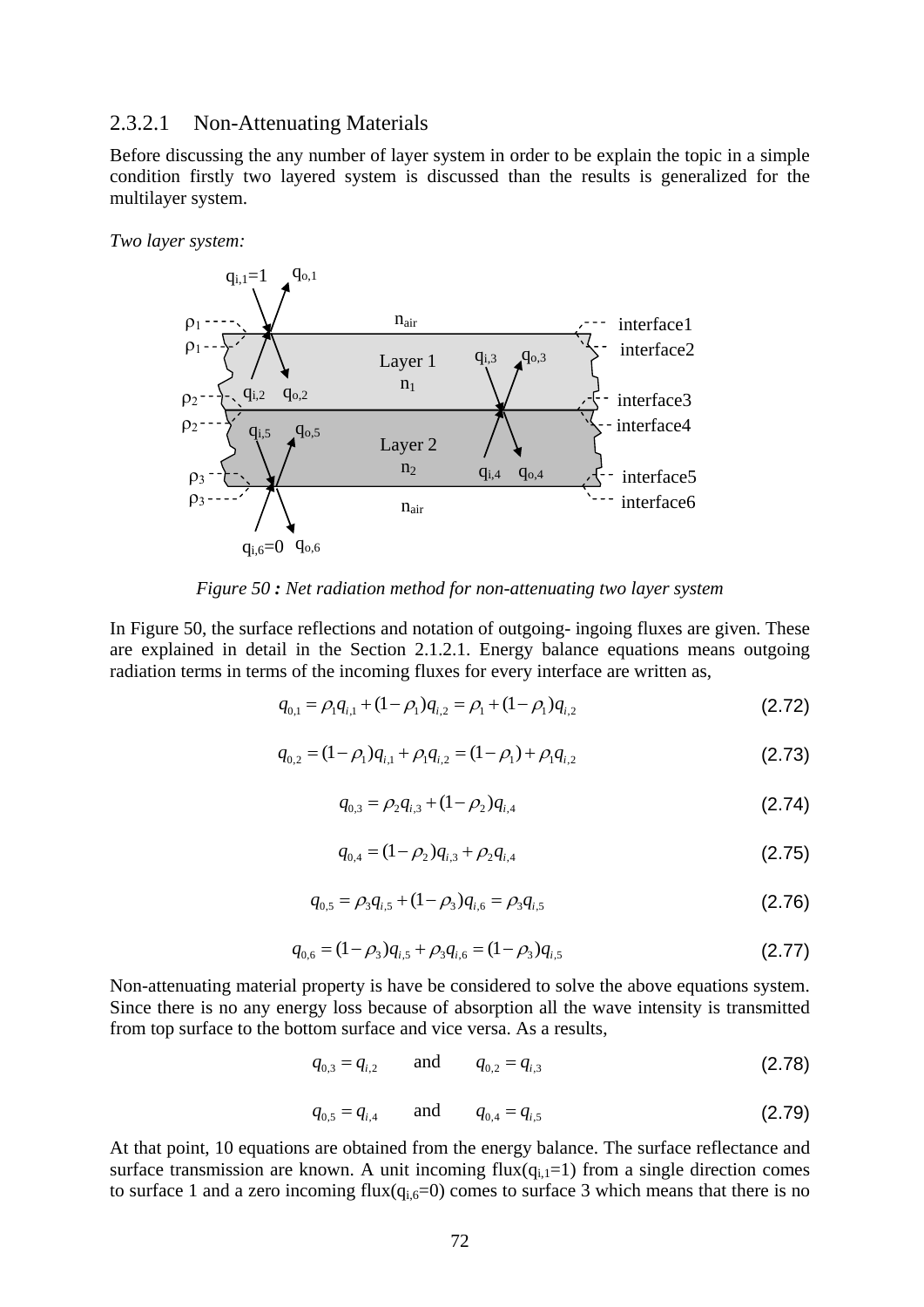radiation form inside to outside. And the remaining 10 unknowns are  $q_{0,1}$ ,  $q_{i,2}$ ,  $q_{0,2}$ ,  $q_{i,3}$ ,  $q_{0,3}$ ,  $q_{i,4}$ ,  $q_{o,4}$ ,  $q_{i,5}$ ,  $q_{o,5}$ ,  $q_{o,6}$ . If 10 equations and 10 unknowns are solved than solar radiation properties can be obtained. Because as it can be seen in the Figure 50,  $q_{0,1}$  is the system reflection and the  $q_{0.6}$  is the system transmission. For the solution process Gauss elimination method is used. Explanation of the Gauss elimination method can be found in the Appendix.

If the procedure explained in the Appendix is applied to the 10 energy balance equations, reflection and transmission of the system is obtained. This step is programmed in the software tool as a separate class. Below the function that is written for Gauss elimination can be found.

// Gaussian elimination  $A x = bb$ 

void Mtx::GaussElim(Vcr& bb) const {

```
if (dimn != bb.size()error("matrix or vector sizes do not match"); 
Mtx tmpx = *this;
```
// Forward elimination of unknowns

```
for (int k = 0; k < dimn - 1; k++) {
         if (tmpx[k][k] == 0)error("pivot is zero in Mtx::GaussElim()");
         for (int i = k + 1; i < dimn; i++) {
             if (tmpx[i][k] := 0) {
                  double mult = tmpx[i][k]/tmpx[k][k];tmpx[i][k] = mult;for (int j = k + 1; j < dimn; j++)tmpx[i][j] == mult*tmpx[k][j]; } 
           } 
}
for (int i = 1; i < dimn; i++)
         for (int j = 0; j < i; j++) bb[i] = tmpx[i][j]*bb[j];
```
//Back substitution

```
for (i = dimn - 1; i >= 0; i-)for (int j=i+1; j<dimn; j++) bb[i] = tmpx[i][j]*bb[j];
                          bb[i] /= tmpx[i][i];
        } 
} // end GaussElim()
```

```
Table 8 : Programming of the gauss elimination method in the software tool
```
The equations between (2.72)-(2.79) are rewritten in the form of  $[A]\{q\} = \{b\},\$ 

Surface 1 energy balance,

$$
q_{0,1} - (1 - \rho_1)q_{i,2} + 0q_{o,2} + 0q_{i,3} + 0q_{o,3} + 0q_{i,4} + 0q_{o,4} + 0q_{i,5} + 0q_{o,5} + 0q_{o,6} = \rho_1
$$
 (2.80)

$$
0q_{o,1} - \rho_1 q_{i,2} + q_{o,2} + 0q_{i,3} + 0q_{o,3} + 0q_{i,4} + 0q_{o,4} + 0q_{i,5} + 0q_{o,5} + 0q_{o,6} = (1 - \rho_1)
$$
 (2.81)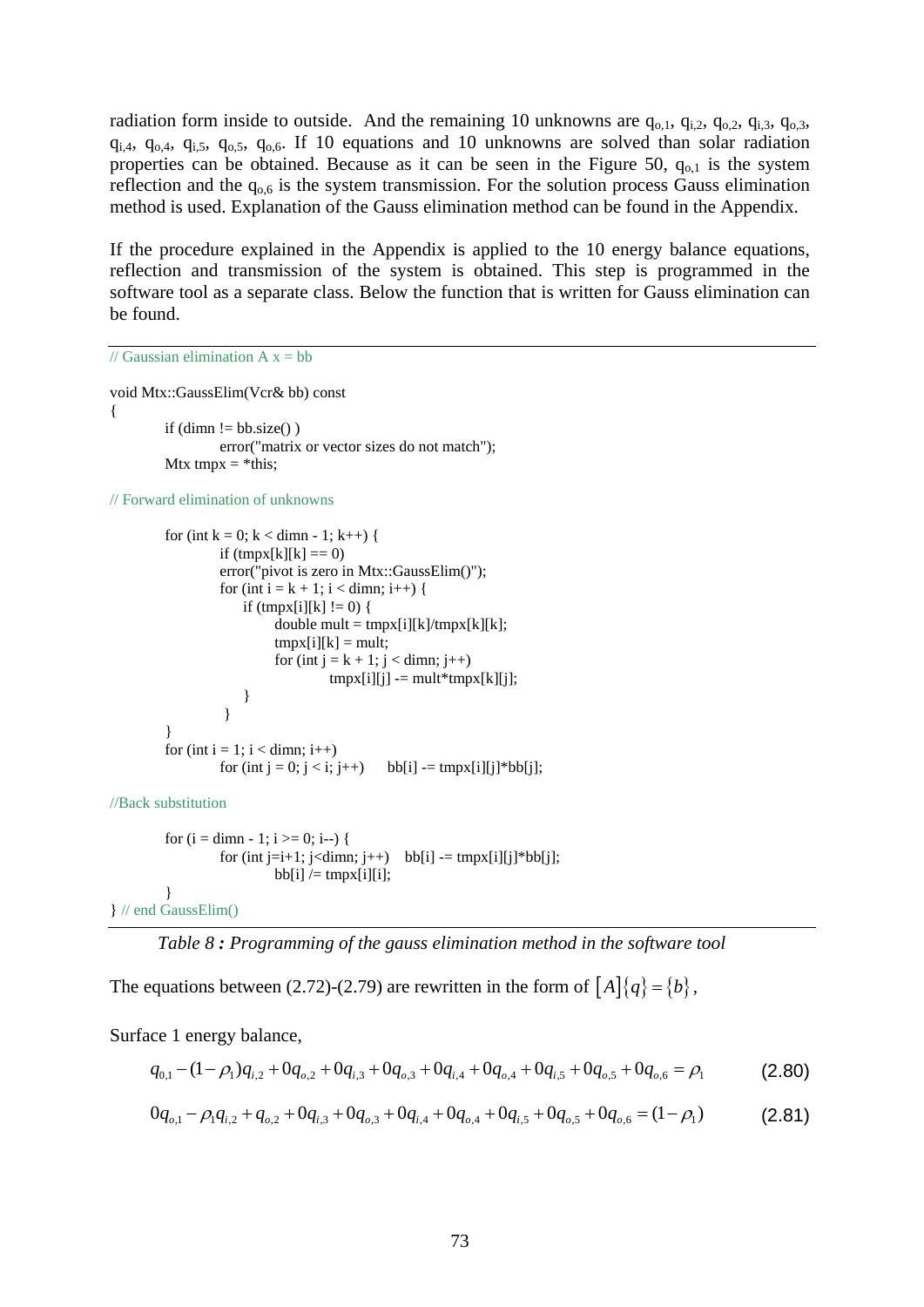Layer 1 energy balance,

$$
0q_{0,1} - q_{i,2} + 0q_{0,2} + 0q_{i,3} + q_{0,3} + 0q_{i,4} + 0q_{0,4} + 0q_{i,5} + 0q_{0,5} + 0q_{0,6} = 0
$$
\n(2.82)

$$
0q_{0,1} + 0q_{i,2} + q_{o,2} - q_{i,3} + 0q_{o,3} + 0q_{i,4} + 0q_{o,4} + 0q_{i,5} + 0q_{o,5} + 0q_{o,6} = 0
$$
\n(2.83)

Surface 2 energy balance,

$$
0q_{0,1} + 0q_{i,2} + 0q_{0,2} - \rho_2 q_{i,3} + q_{0,3} - (1 - \rho_2)q_{i,4} + 0q_{0,4} + 0q_{i,5} + 0q_{0,5} + 0q_{0,6} = 0
$$
 (2.84)

$$
0q_{0,1} + 0q_{i,2} + 0q_{0,2} - (1 - \rho_2)q_{i,3} + 0q_{0,3} - \rho_2 q_{i,4} + q_{0,4} + 0q_{i,5} + 0q_{0,5} + 0q_{0,6} = 0
$$
\n(2.85)

Layer 2 energy balance,

$$
0q_{0,1} + 0q_{i,2} + 0q_{0,2} + 0q_{i,3} + 0q_{0,3} - q_{i,4} + 0q_{0,4} + 0q_{i,5} + q_{0,5} + 0q_{0,6} = 0
$$
\n(2.86)

$$
0q_{0,1} + 0q_{i,2} + 0q_{0,2} + 0q_{i,3} + 0q_{0,3} + 0q_{i,4} + q_{0,4} - q_{i,5} + 0q_{0,5} + 0q_{0,6} = 0
$$
\n(2.87)

Surface 3 energy balance,

$$
0q_{0,1} + 0q_{i,2} + 0q_{0,2} + 0q_{i,3} + 0q_{0,3} + 0q_{i,4} + 0q_{0,4} - \rho_3 q_{i,5} + q_{0,5} + 0q_{0,6} = 0
$$
\n(2.88)

$$
0q_{0,1} + 0q_{i,2} + 0q_{0,2} + 0q_{i,3} + 0q_{0,3} + 0q_{i,4} + 0q_{0,4} - (1 - \rho_3)q_{i,5} + 0q_{0,5} + q_{0,6} = 0
$$
\n(2.89)

If the above equations are written with matrix and vector notation,

| $\lceil 1 \rceil$ | $-(1-\rho_1)$    |                  | O                    | O                | $\bf{0}$         | $\boldsymbol{0}$ | 0                | 0                |                  | $q_{o,1}$    |     | $\rho_{_{\!1}}$           |
|-------------------|------------------|------------------|----------------------|------------------|------------------|------------------|------------------|------------------|------------------|--------------|-----|---------------------------|
| $\boldsymbol{0}$  |                  |                  |                      | O                | $\boldsymbol{0}$ | 0                | $\boldsymbol{0}$ | $\theta$         | $\boldsymbol{0}$ | $q_{i,2}$    |     | $-\rho_{\text{\tiny{l}}}$ |
| $\overline{0}$    |                  | 0                |                      |                  | 0                | 0                | $\boldsymbol{0}$ | $\boldsymbol{0}$ | $\boldsymbol{0}$ | $q_{0,2}$    |     | 0                         |
| $\theta$          | 0                |                  |                      | O                | $\overline{0}$   | $\boldsymbol{0}$ | $\overline{0}$   | $\overline{0}$   | $\boldsymbol{0}$ | $q_{i,3}$    |     |                           |
| $\theta$          | $\boldsymbol{0}$ | $\theta$         | $-\rho$ <sub>2</sub> |                  | $-(1-\rho_2)$    | $\boldsymbol{0}$ | $\boldsymbol{0}$ | 0                | $\theta$         | $q_{o,3}$    |     |                           |
| $\theta$          | $\boldsymbol{0}$ | $\theta$         | $-\rho_{2}$          | O                | $\rho_{_{\!2}}$  |                  | 0                | 0                | $\boldsymbol{0}$ | $q_{i,4}$    | $=$ | $\overline{0}$            |
| $\overline{0}$    | 0                | $\left( \right)$ |                      | 0                |                  | 0                | 0                | $\mathbf{1}$     | $\boldsymbol{0}$ | $q_{o,4}$    |     |                           |
| $\theta$          | 0                | 0                | 0                    | $\overline{0}$   | $\overline{0}$   |                  |                  | $\boldsymbol{0}$ | $\theta$         | $q_{i,5}$    |     |                           |
| $\theta$          |                  | 0                | ( )                  | $\boldsymbol{0}$ | $\overline{0}$   | 0                |                  |                  | $\boldsymbol{0}$ | $q_{i,5}$    |     |                           |
| $\boldsymbol{0}$  |                  |                  |                      | $\boldsymbol{0}$ | 0                | $\boldsymbol{0}$ |                  |                  |                  | $q_{_{o,6}}$ |     |                           |

Finally, matrix [A]-vector {b} are given to the subroutine(void Mtx::GaussElim(Vcr& bb)) which is in the Table 8 and the solution is loaded to the vector  ${b}$  by the function. Because  $q_{0,1}$  is the reflection and  $q_{0,6}$  transmission of the system, first and last terms of the vector  $\{b\}$ give the solar radiation properties.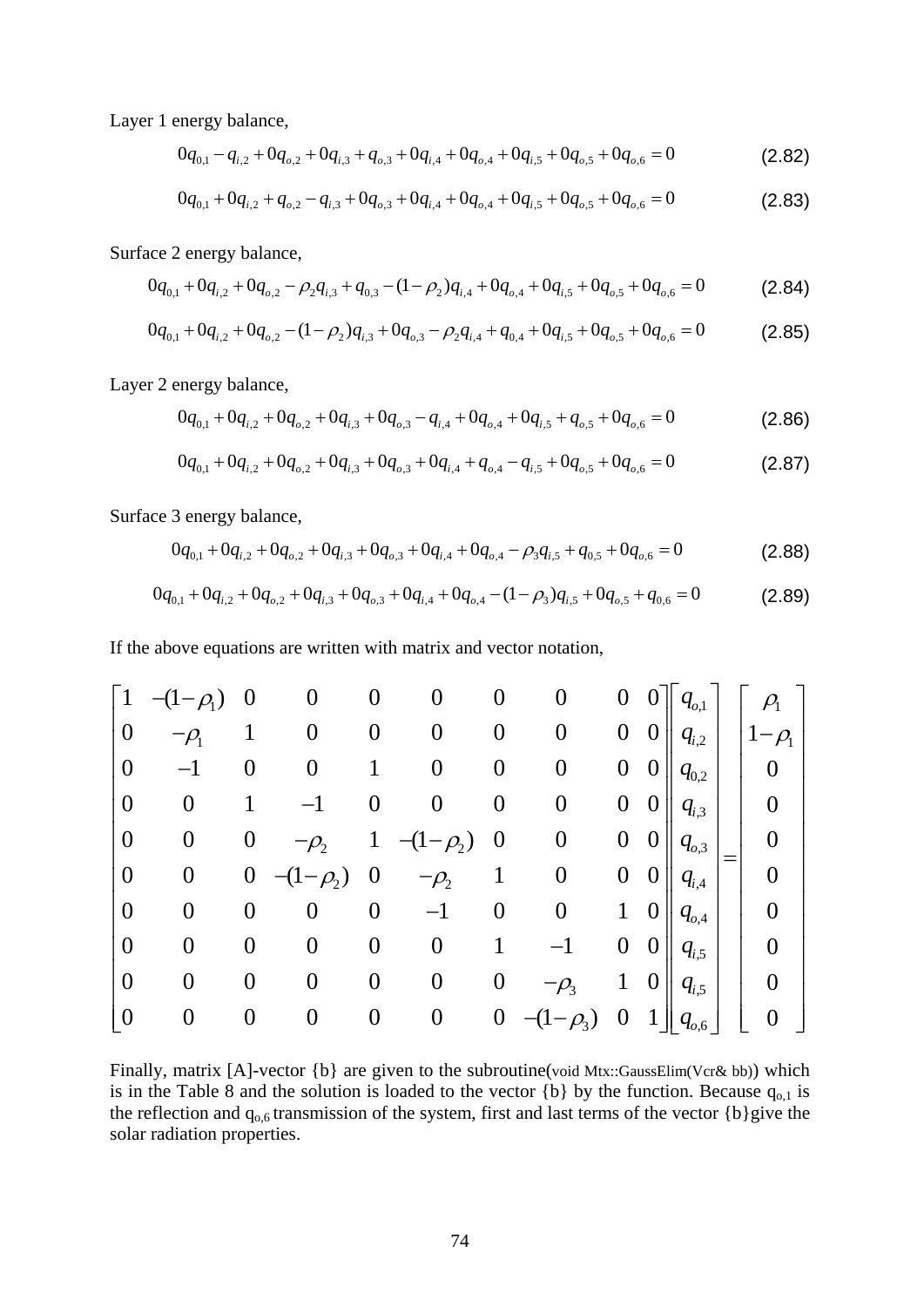*Multi layer system:* 



*Figure 51 : Net radiation method for non-attenuating multi layer system* 

In Figure 51, the surface reflections and notation of outgoing- ingoing fluxes are given. Since there is no any energy loss because of absorption all the wave intensity is transmitted from top surface to the bottom surface and vice versa. For the  $k<sup>th</sup>$  layer system, energy balance equations are written as,

Surface 1 energy balance,

$$
q_{0,1} - (1 - \rho_1)q_{i,2} + \dots + 0q_{i,2k+1} + 0q_{o,2k+1} + 0q_{o,2k+2} = \rho_1
$$
\n(2.90)

$$
0q_{o,1} - \rho_1 q_{i,2} + q_{o,2} + \dots + 0q_{i,2k+1} + 0q_{o,2k+1} + 0q_{o,2k+2} = (1 - \rho_1)
$$
\n(2.91)

Layer 1 energy balance,

$$
0q_{0,1} - q_{i,2} + 0q_{0,2} + 0q_{i,3} + q_{0,3} + \dots + 0q_{i,2k+1} + 0q_{0,2k+1} + 0q_{0,2k+2} = 0
$$
\n(2.92)

$$
0q_{0,1} + 0q_{i,2} + q_{0,2} - q_{i,3} + \dots + 0q_{i,2k+1} + 0q_{0,2k+1} + 0q_{0,2k+2} = 0
$$
\n(2.93)

Surface 2 energy balance,

$$
0q_{0,1} + 0q_{i,2} + 0q_{0,2} - \rho_2 q_{i,3} + q_{0,3} - (1 - \rho_2)q_{i,4} + \dots + 0q_{i,2k+1} + 0q_{0,2k+1} + 0q_{0,2k+2} = 0
$$
 (2.94)

$$
0q_{0,1} + \dots - (1 - \rho_2)q_{i,3} + 0q_{0,3} - \rho_2 q_{i,4} + \dots + 0q_{0,2k+1} + 0q_{0,2k+1} + 0q_{0,2k+2} = 0
$$
\n(2.95)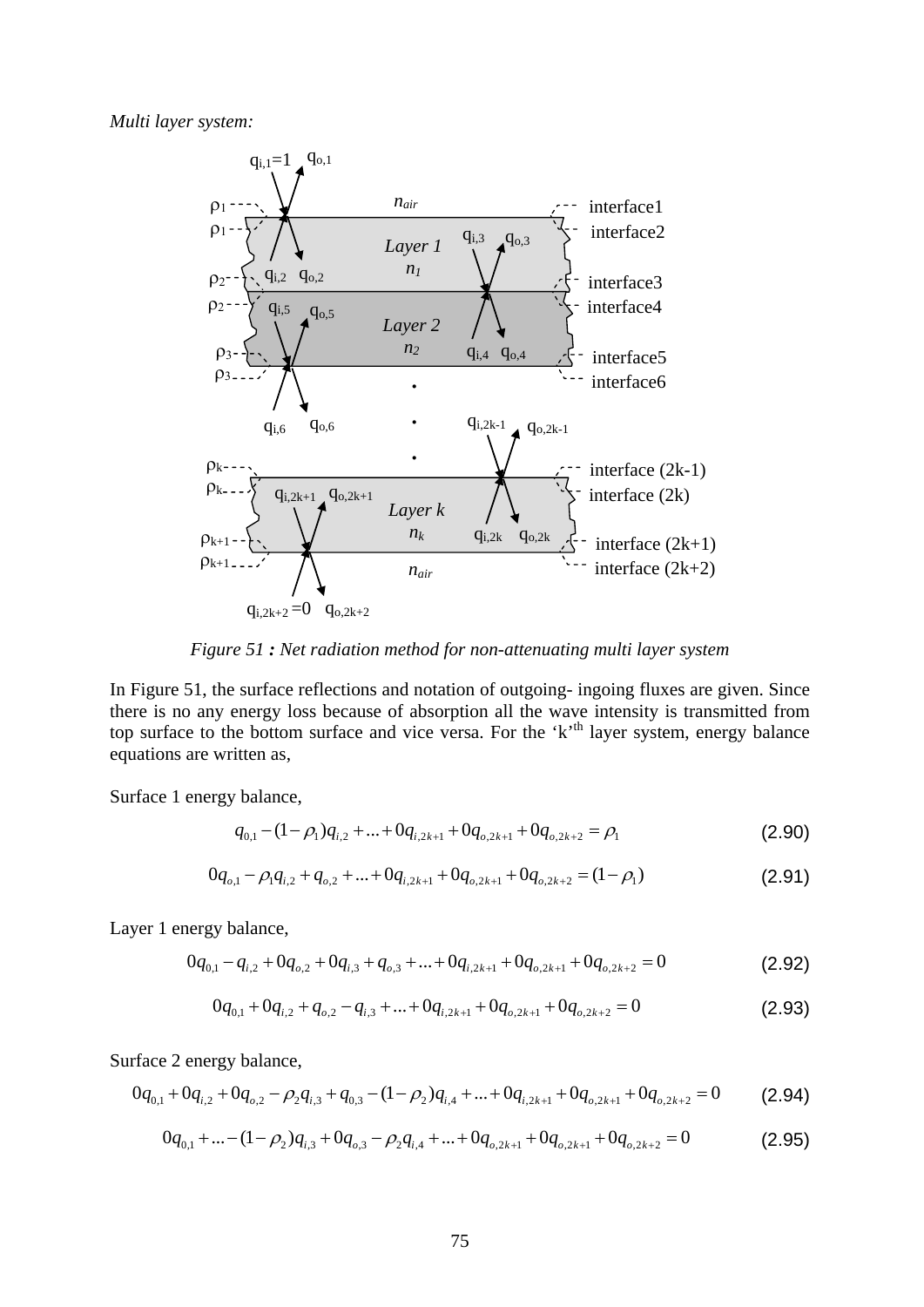Surface k+1 energy balance,

**.**<br>1980年10月11日 - 1980年10月11日 - 1980年10月11日 - 1980年10月11日 **.**<br>1990年10月11日 - 1990年10月11日 - 1990年10月11日 - 1990年10月11日

$$
0q_{0,1} + \dots - \rho_{k+1}q_{i,2k+1} + q_{0,2k+1} + 0q_{0,2k+2} = 0
$$
\n(2.96)

$$
0q_{0,1}...-(1-\rho_{k+1})q_{i,2k+1}+0q_{0,2k+1}+q_{0,2k+2}=0
$$
\n(2.97)

'4k+2' equations are obtained from the energy balance. The surface reflectance and surface transmission are known. A unit incoming  $flux(q_{i,1}=1)$  to the surface 1 and a zero incoming flux( $q_{i,2k+2}=0$ ) to the surface '2k+2' are assumed. And there are '4k+2' remaining unknowns. If this equation system is solved than solar radiation properties can be obtained. As the solution process again Gauss elimination method explained in the Appendix is used.

If the above equations between (2.90)-(2.97) are written in the form of  $[A]\{q\} = \{b\}$ ,

**.** 



For the 'k'<sup>th</sup> layer system, because of the '4k+2' number of unknowns, the size of the matrix A is '4k+2' by '4k+2'. The positions of the layer and surface equations in the matrix are shown above. The part for the layer 1 is repeated exactly for the other layers. And the part for the surface 2 is the same for other surfaces with change of surface reflectance value( $\rho_i$ ).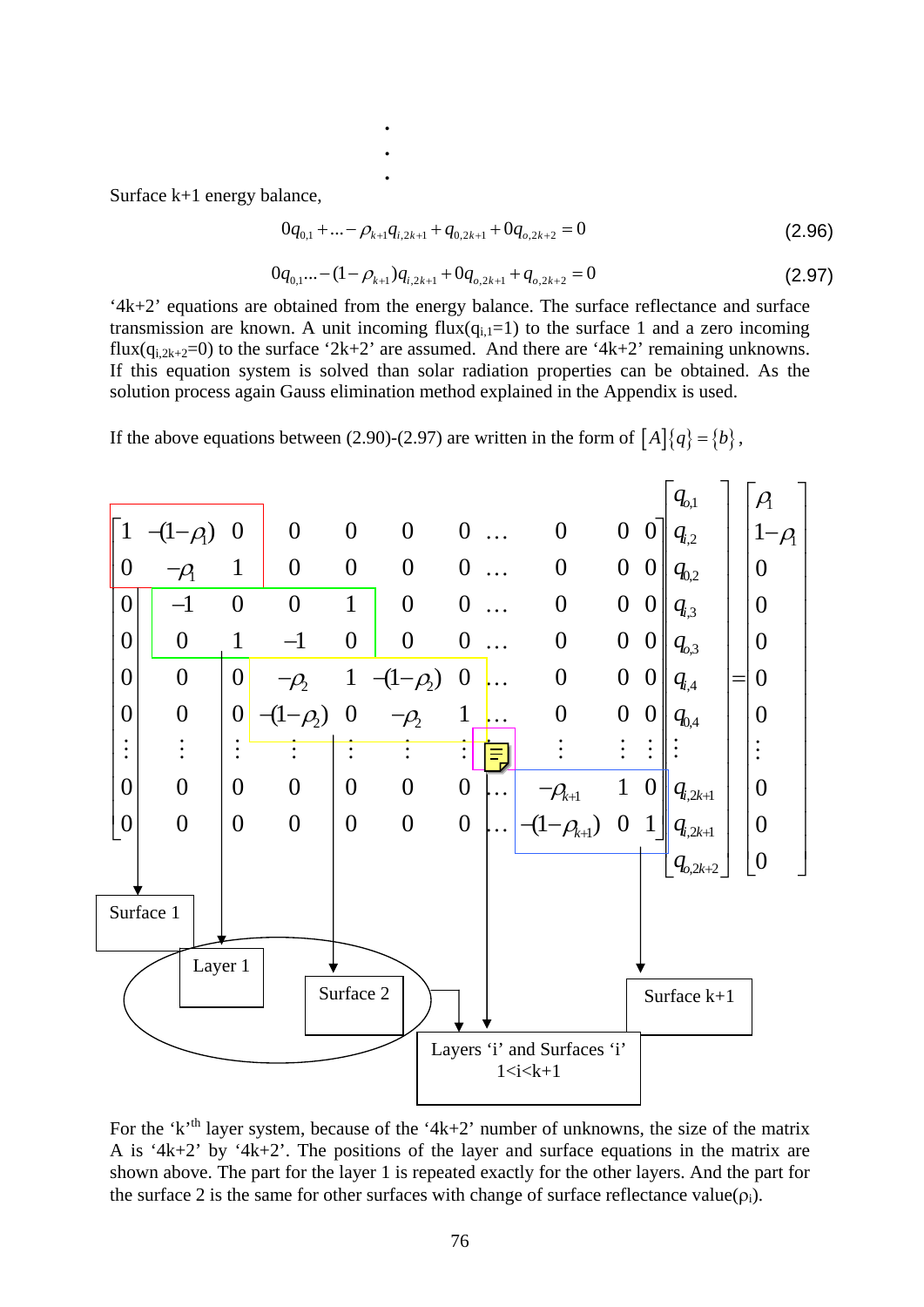For the solution Gauss elimination method is considered. And by using the subroutine in the Table 8 the problem is solved for the transmission and the reflection of the multilayer system.

#### 2.3.2.2 Attenuating Materials

Again firstly two layered system is discussed than the results is generalized for the multilayer system.

*Two layer system:* 



*Figure 52 : Net radiation method for attenuating two layer system*

 Energy balance equations are written by using the surface reflections and notation of fluxes shown in the Figure 52,

$$
q_{0,1} = \rho_1 q_{i,1} + (1 - \rho_1) q_{i,2} = \rho_1 + (1 - \rho_1) q_{i,2}
$$
\n(2.98)

$$
q_{0,2} = (1 - \rho_1)q_{i,1} + \rho_1 q_{i,2} = (1 - \rho_1) + \rho_1 q_{i,2}
$$
\n(2.99)

$$
q_{0,3} = \rho_2 q_{i,3} + (1 - \rho_2) q_{i,4}
$$
 (2.100)

$$
q_{0,4} = (1 - \rho_2)q_{i,3} + \rho_2 q_{i,4}
$$
\n(2.101)

$$
q_{0,5} = \rho_3 q_{i,5} + (1 - \rho_3) q_{i,6} = \rho_3 q_{i,5}
$$
 (2.102)

$$
q_{0,6} = (1 - \rho_3)q_{i,5} + \rho_3 q_{i,6} = (1 - \rho_3)q_{i,5}
$$
\n(2.103)

Attenuating material property is considered in the layer. Since there is energy loss, the transmittance of the layer under the absorption losses,

$$
q_{i,2} = q_{o,3} \tau_1 \quad \text{and} \quad q_{i,3} = q_{o,2} \tau_1 \tag{2.104}
$$

$$
q_{i,4} = q_{0,5} \tau_2 \qquad \text{and} \qquad q_{i,5} = q_{0,4} \tau_2 \tag{2.105}
$$

Because of unit incoming flux(q<sub>i,1</sub>=1) on the surface 1 and a zero incoming flux(q<sub>i,6</sub>=0) on the surface 3 there are 10 unknowns and 10 equations. If the above equations are written as below and Gauss elimination method is applied to them the solar properties are obtained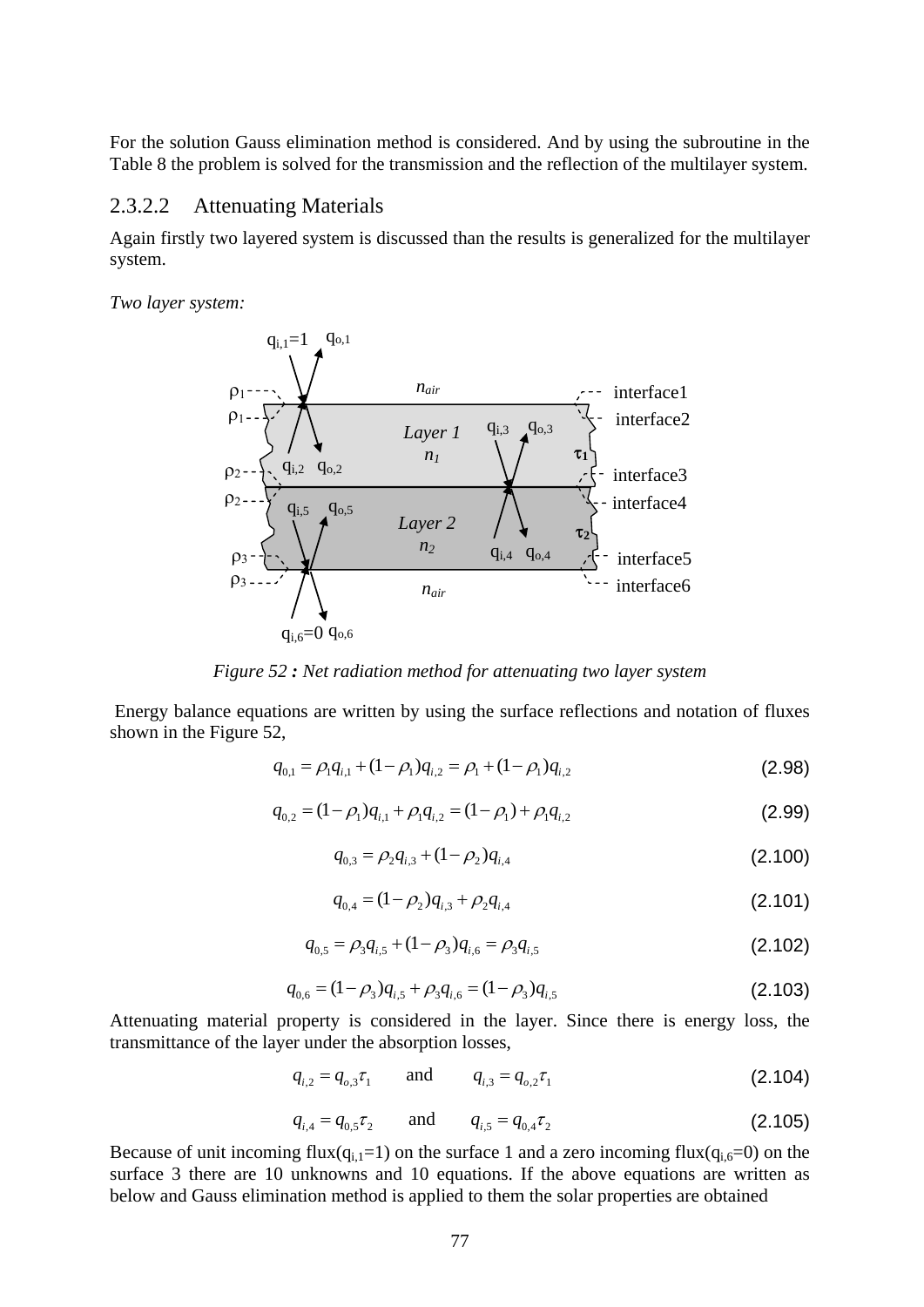Surface 1 energy balance,

$$
q_{0,1} - (1 - \rho_1)q_{i,2} + 0q_{0,2} + 0q_{i,3} + 0q_{0,3} + 0q_{i,4} + 0q_{0,4} + 0q_{i,5} + 0q_{0,5} + 0q_{0,6} = \rho_1
$$
 (2.106)

$$
0q_{o,1} - \rho_1 q_{i,2} + q_{o,2} + 0q_{i,3} + 0q_{o,3} + 0q_{i,4} + 0q_{o,4} + 0q_{i,5} + 0q_{o,5} + 0q_{o,6} = (1 - \rho_1)
$$
 (2.107)

Layer 1 energy balance,

$$
0q_{0,1} - q_{i,2} + 0q_{0,2} + 0q_{i,3} + \tau_1 q_{0,3} + 0q_{i,4} + 0q_{0,4} + 0q_{i,5} + 0q_{0,5} + 0q_{0,6} = 0
$$
\n(2.108)

$$
0q_{0,1} + 0q_{i,2} + \tau_1 q_{0,2} - q_{i,3} + 0q_{0,3} + 0q_{i,4} + 0q_{0,4} + 0q_{i,5} + 0q_{0,5} + 0q_{0,6} = 0
$$
\n(2.109)

Surface 2 energy balance,

$$
0q_{0,1} + 0q_{i,2} + 0q_{0,2} - \rho_2 q_{i,3} + q_{0,3} - (1 - \rho_2)q_{i,4} + 0q_{0,4} + 0q_{i,5} + 0q_{0,5} + 0q_{0,6} = 0
$$
 (2.110)

$$
0q_{0,1} + 0q_{i,2} + 0q_{0,2} - (1 - \rho_2)q_{i,3} + 0q_{0,3} - \rho_2 q_{i,4} + q_{0,4} + 0q_{i,5} + 0q_{0,5} + 0q_{0,6} = 0
$$
 (2.111)

Layer 2 energy balance,

$$
0q_{0,1} + 0q_{i,2} + 0q_{0,2} + 0q_{i,3} + 0q_{0,3} - q_{i,4} + 0q_{0,4} + 0q_{i,5} + \tau_2 q_{0,5} + 0q_{0,6} = 0
$$
\n(2.112)

$$
0q_{0,1} + 0q_{i,2} + 0q_{0,2} + 0q_{i,3} + 0q_{0,3} + 0q_{i,4} + \tau_2 q_{0,4} - q_{i,5} + 0q_{0,5} + 0q_{0,6} = 0
$$
\n(2.113)

Surface 3 energy balance,

$$
0q_{0,1} + 0q_{i,2} + 0q_{0,2} + 0q_{i,3} + 0q_{0,3} + 0q_{i,4} + 0q_{0,4} - \rho_3 q_{i,5} + q_{0,5} + 0q_{0,6} = 0
$$
\n(2.114)

$$
0q_{0,1} + 0q_{i,2} + 0q_{0,2} + 0q_{i,3} + 0q_{0,3} + 0q_{i,4} + 0q_{0,4} - (1 - \rho_3)q_{i,5} + 0q_{0,5} + q_{0,6} = 0
$$
\n(2.115)

If the above equations are written with matrix and vector notation,  $[A](q) = \{b\}$ ,

$$
\begin{bmatrix}\n1 & -\left(1-\rho\right) & 0 & 0 & 0 & 0 & 0 & 0 & 0 & 0 \\
0 & -\rho_1 & 1 & 0 & 0 & 0 & 0 & 0 & 0 & 0 \\
0 & -1 & 0 & 0 & \tau_1 & 0 & 0 & 0 & 0 & 0 \\
0 & 0 & \tau_1 & -1 & 0 & 0 & 0 & 0 & 0 & 0 \\
0 & 0 & 0 & -\rho_2 & 1 & -\left(1-\rho_2\right) & 0 & 0 & 0 & 0 \\
0 & 0 & 0 & -\left(1-\rho_2\right) & 0 & -\rho_2 & 1 & 0 & 0 & 0 \\
0 & 0 & 0 & 0 & 0 & -1 & 0 & 0 & \tau_2 & 0 \\
0 & 0 & 0 & 0 & 0 & 0 & \tau_2 & -1 & 0 & 0 \\
0 & 0 & 0 & 0 & 0 & 0 & \tau_2 & -1 & 0 & 0 \\
0 & 0 & 0 & 0 & 0 & 0 & -\rho_3 & 1 & 0 \\
0 & 0 & 0 & 0 & 0 & 0 & -\rho_3 & 1 & 0 \\
0 & 0 & 0 & 0 & 0 & 0 & -\left(1-\rho_3\right) & 0 & 1\n\end{bmatrix}\n\begin{bmatrix}\n\rho_1 \\
q_{i,2} \\
q_{i,3} \\
q_{i,4} \\
q_{i,5} \\
q_{i,6}\n\end{bmatrix} = \n\begin{bmatrix}\n\rho_1 \\
\rho_2 \\
0 \\
0 \\
0 \\
0 \\
0 \\
0\n\end{bmatrix}
$$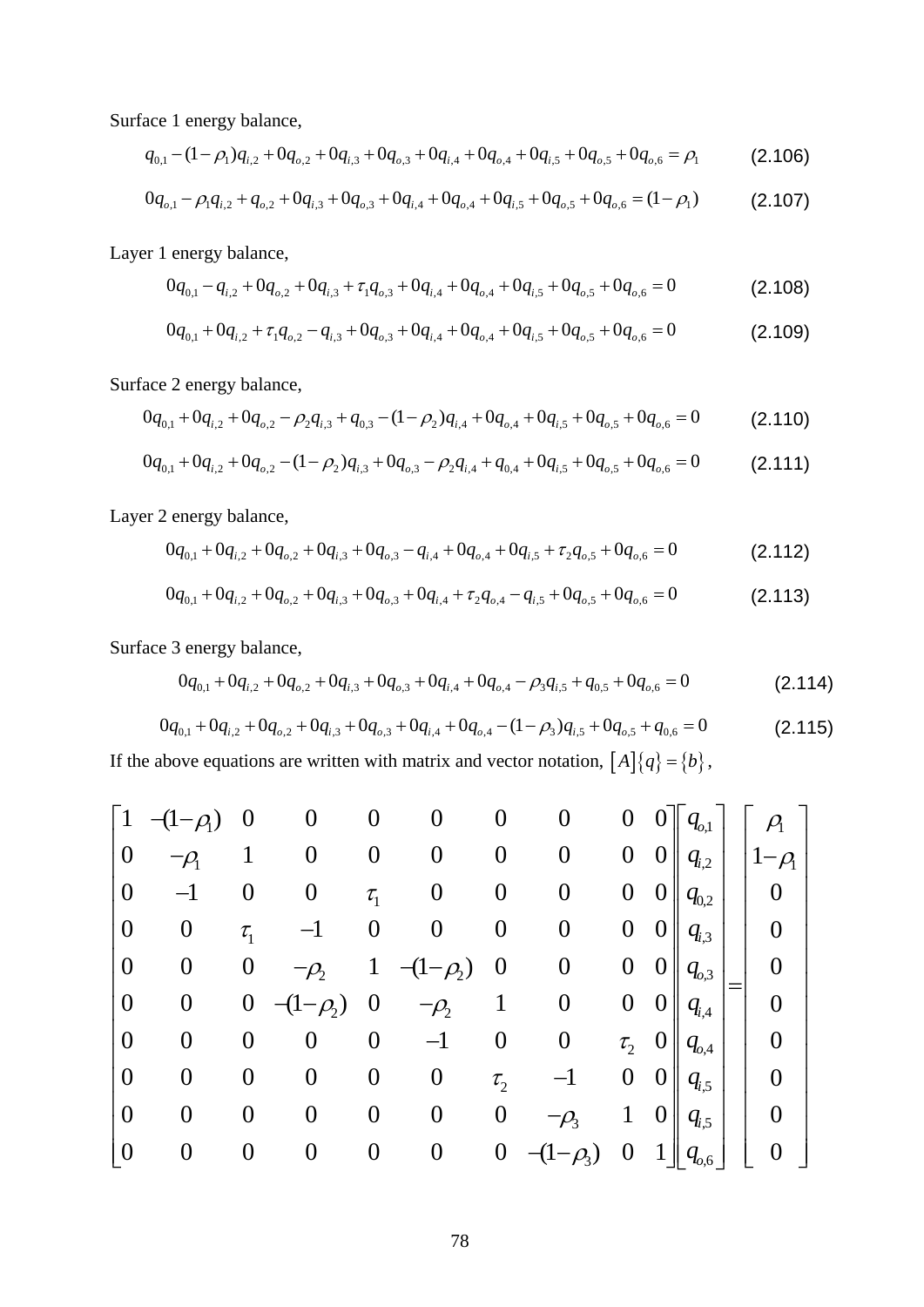If matrix [A] and vector {b} are compared with those in the section 2.3.2.1 only in the matrix A there are very small differences. The difference comes from the layers energy balance equations. The surface parts does not change. For the solution same subroutine explained in the Table 8 is used. By giving matrix [A]-vector {b} to the subroutine the solar radiation properties is loaded to the first( $q_{o,1}$ =reflection) and last terms( $q_{o,2k+2}$ =transmission) of the vector {b}. Absorption is obtained subtraction of the transmission and reflection from unity $(1)$ .

#### *Multi layer system:*



*Figure 53 : Net radiation method for attenuating multi layer system* 

In Figure 53, the surface reflections, layer absorption coefficient and notation of outgoingingoing fluxes are given. For the attenuating  $k^{\text{th}}$  layer system, energy balance equations are written as,

Surface 1 energy balance,

$$
q_{0,1} - (1 - \rho_1)q_{i,2} + \dots + 0q_{i,2k+1} + 0q_{o,2k+1} + 0q_{o,2k+2} = \rho_1
$$
\n(2.116)

$$
0q_{o,1} - \rho_1 q_{i,2} + q_{o,2} + \dots + 0q_{i,2k+1} + 0q_{o,2k+1} + 0q_{o,2k+2} = (1 - \rho_1)
$$
\n(2.117)

Layer 1 energy balance,

$$
0q_{0,1} - q_{i,2} + 0q_{0,2} + 0q_{i,3} + \tau_1 q_{0,3} + \dots + 0q_{i,2k+1} + 0q_{0,2k+1} + 0q_{0,2k+2} = 0
$$
\n(2.118)

$$
0q_{0,1} + 0q_{i,2} + \tau_1 q_{0,2} - q_{i,3} + \dots + 0q_{i,2k+1} + 0q_{0,2k+1} + 0q_{0,2k+2} = 0
$$
\n(2.119)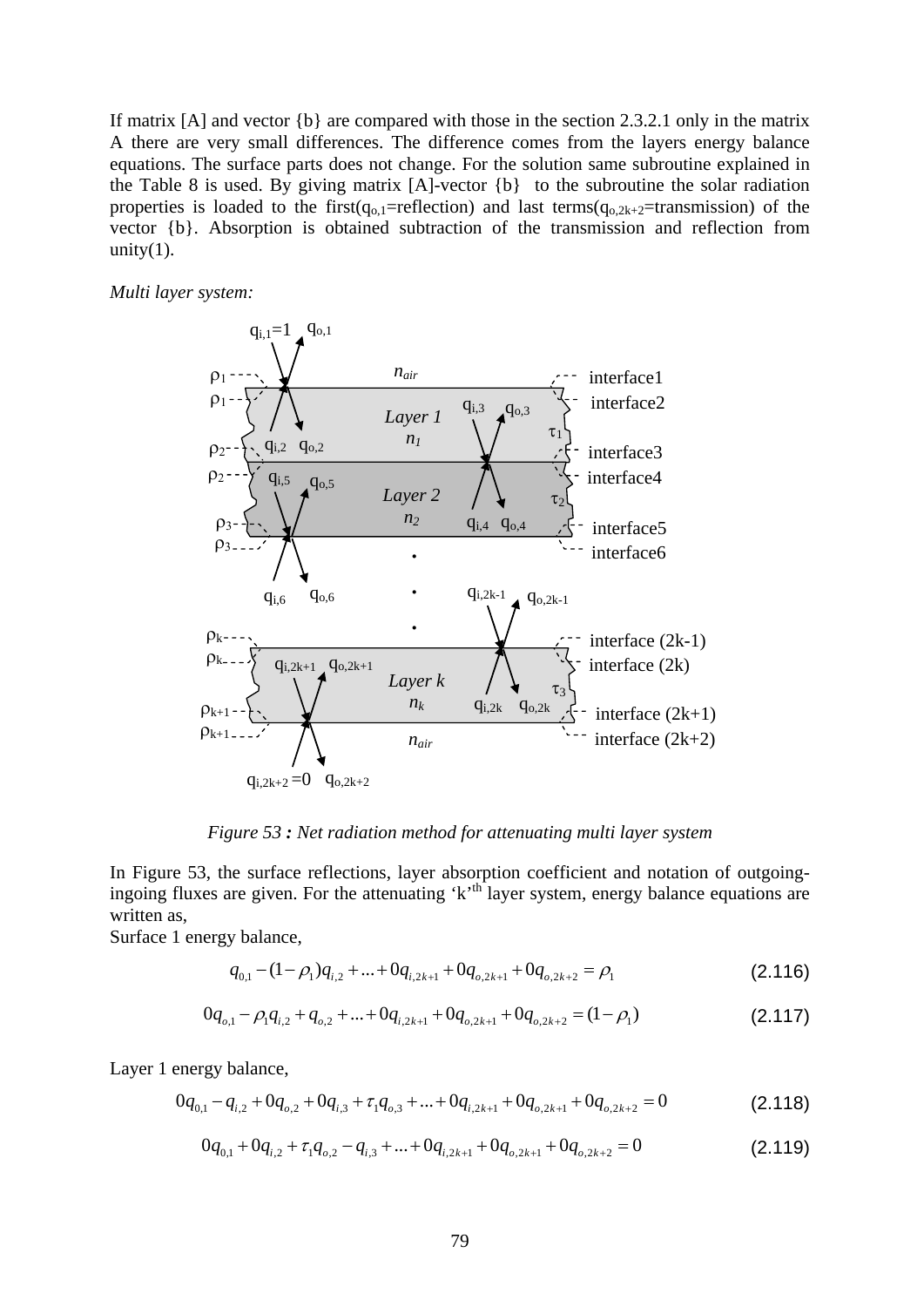Surface 2 energy balance,

$$
0q_{0,1} + 0q_{i,2} + 0q_{0,2} - \rho_2 q_{i,3} + q_{0,3} - (1 - \rho_2)q_{i,4} + \dots + 0q_{i,2k+1} + 0q_{0,2k+1} + 0q_{0,2k+2} = 0
$$
 (2.120)

**.**

$$
0q_{0,1} + \dots - (1 - \rho_2)q_{i,3} + 0q_{0,3} - \rho_2 q_{i,4} + \dots + 0q_{0,2k+1} + 0q_{0,2k+1} + 0q_{0,2k+2} = 0
$$
\n(2.121)

Surface k+1 energy balance,

**.** 

**.**

$$
0q_{0,1} + ... - \rho_{k+1}q_{i,2k+1} + q_{0,2k+1} + 0q_{0,2k+2} = 0
$$
\n(2.122)

$$
0q_{0,1}...-(1-\rho_{k+1})q_{i,2k+1}+0q_{0,2k+1}+q_{0,2k+2}=0
$$
\n(2.123)

Because of unit incoming flux( $q_{i,1}=1$ ) from outside and zero incoming flux( $q_{i,2k+2}=0$ ) from inside there are '4k+2' unknowns with '4k+2' equations. If the above equations between (2.116)-(2.123) are written in the form of  $[A]\{q\} = \{b\},\$ 



The 'k'<sup>th</sup> layer system has '4k+2' number of unknowns, '4k+2' by '4k+2' size of the matrix. It can be very easily seen also that the difference between the non-absorbing condition is due to absorption losses in the layer part. The other parts are exactly the same. Apart from that part of the layer 1 and surface 2 are repeated for other layer and surfaces with change of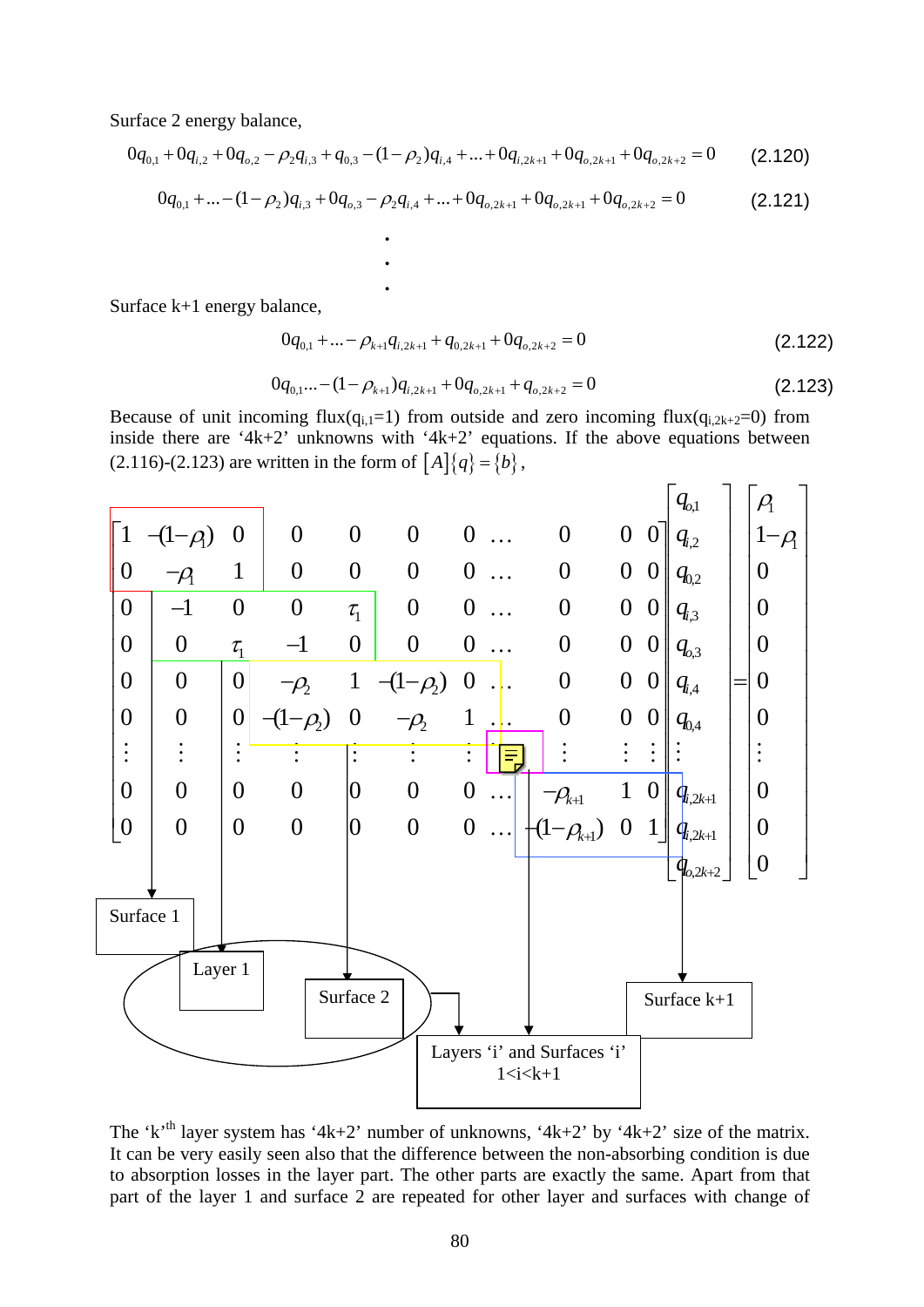surface reflectance value( $\rho_i$ ) and absorption coefficient( $\tau_i$ ). Matrix A and vector b are solved again by using Gauss elimination method to obtain reflection, absorption and transmission values.

# 2.3.3 Averaged Properties

Spectral and polarization average are explained in the single layer part(Section 2.1.3). Everything is the same also here. If any problem please look at that section.

# 2.3.4 Some Examples

It is very hard to solve the multilayer system with hand so software tool is used. For that reason only one example is given illustrating vary complicated condition.

# *Example 14:*

*Aim of the example:* 3 layer attenuating system is illustrated.

*Question:* Compute the reflection, transmission and absorption of the attenuating layers below for the given wavelength spectrum(see Appendix) at the incidence angle of 0 degree. And compute the spectral averaged values for the angles between 0-90.



*Figure 54 : Properties of window for Example 14* 

The problem is solved by using software tool and the results are reached in the CD-Excel sheets- Example 14. In Graph 14 the transmission, reflection, and absorption vs. wavelength is seen,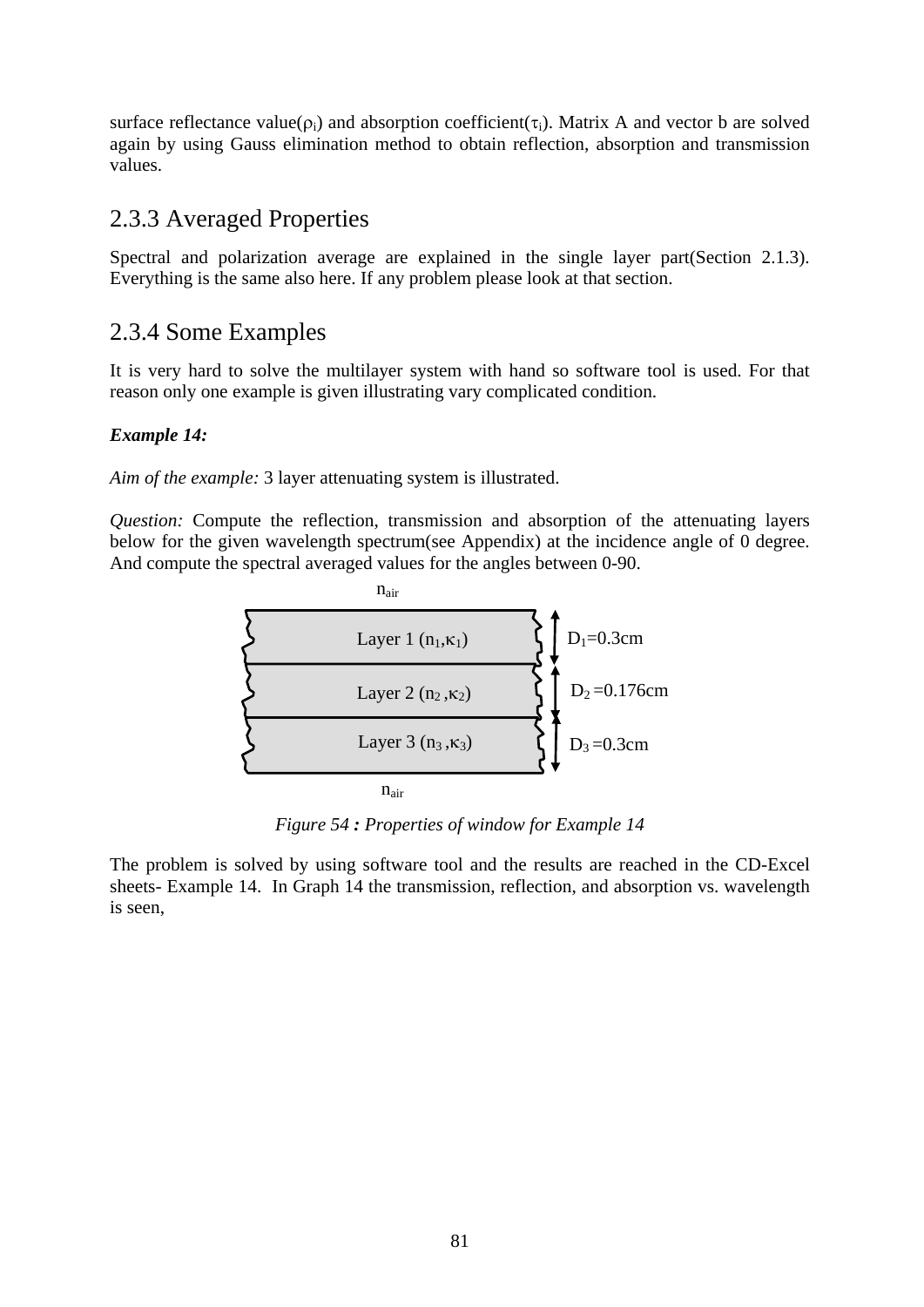

*Graph 14 : Transmission, reflection, absorption vs. wavelength for attenuating 3 layer system at the normal incidence in Example 14* 

If above graph is obtained for all angle of incidence between 0 and 90 degree then averaged over the wavelength with the method explained in the Section 2.1.3.1, solar radiation properties vs. wavelength graph(CD-Excel sheets- Example 14) become like below,



*Graph 15 : Transmission, reflection, absorption vs. angle of incidence between 0 to 90 degree for attenuating 3 layer system at the normal incidence*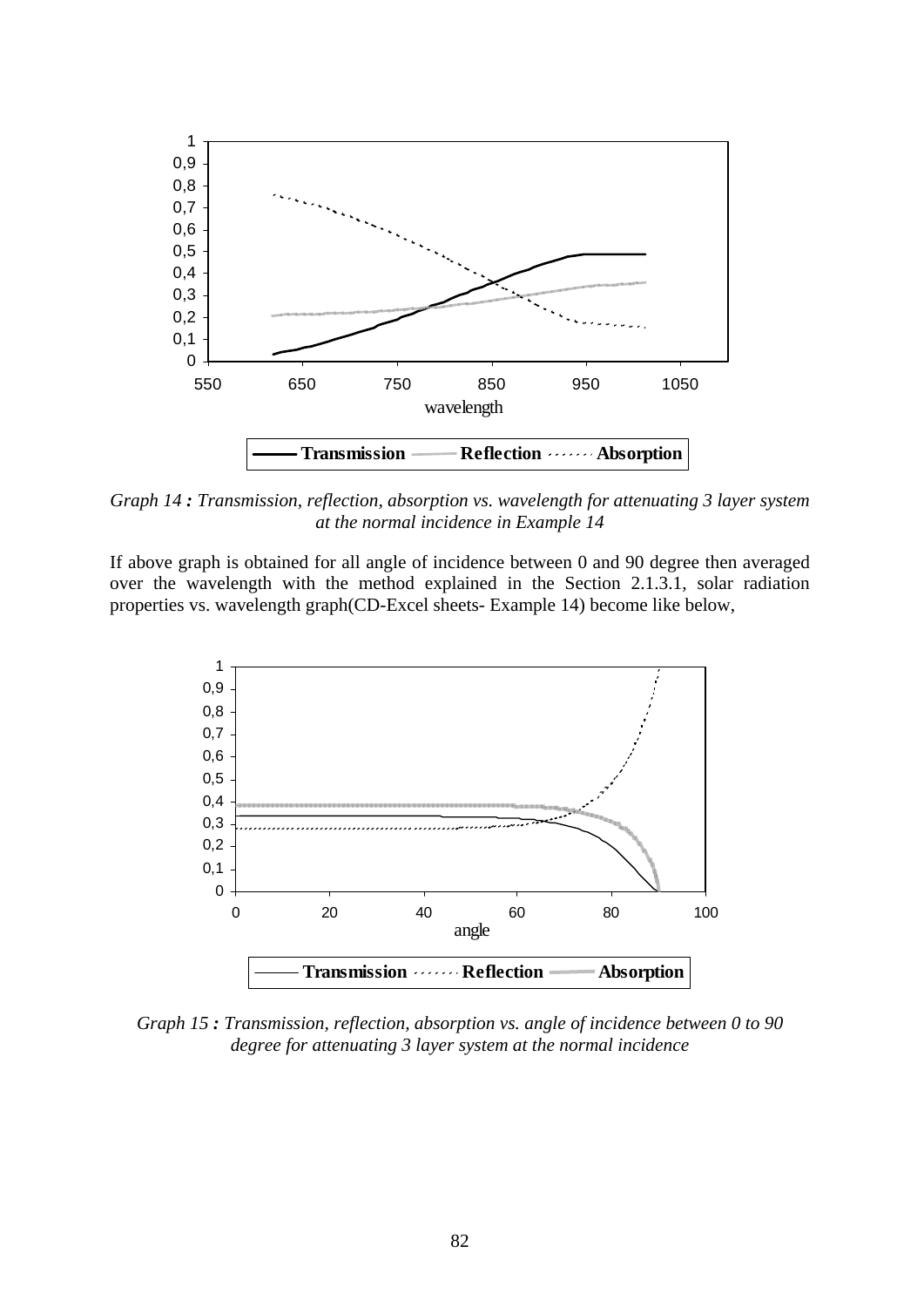# 2.4 Partially Transmitting Multi-Layer with Thickness D<λ(with Wave Interference Effect)

# 2.4.1 Non-Attenuating Multi Layer

Firstly two layered system is discussed than the results is generalized for the multilayer system. Assumption of non-attenuation material property causes zero absorption coefficient .

*Two layer system:*



*Figure 55 : Fresnel coefficients and phase differences of two film layers[3]* 

In view of the growth in importance of double-layer films, the results for the reflection, transmission and absorption coefficients are given for the system. The system is as shown in Figure 55. There are several ways in which the result for two films may be obtained.[3]

One of the method is given by P.Rouard[3]. The problem is treated in two stages. *In first part* the surface Fresnel coefficients  $(r_2, t_2, r_3, t_3)$  are obtained for the film  $(n_2)$  by using the Eq. (1.109)-(1.112) then substrate system transmission and reflection coefficients are calculated using the expressions of single layer(see the Eq. (2.36) and (2.37)). Thus the Fresnel reflection coefficient for the substrate system $(p_2)$  is given by,

$$
R_{(n_2)} = \frac{r_2 + r_3 e^{-i\gamma_2}}{1 + r_2 r_3 e^{-i\gamma_2}}
$$
 (2.124)

and the transmission coefficient is given by for the layer $(n_2)$ :

$$
T_{(n_2)} = \frac{t_2 t_3 e^{-i\gamma_2/2}}{1 + r_2 r_3 e^{-i\gamma_2}}
$$
\n(2.125)

where the  $r_i$ 's and  $t_i$ 's are the Fresnel coefficient for two surfaces of substrate system as defined by Eq.(1.109)-(1.112).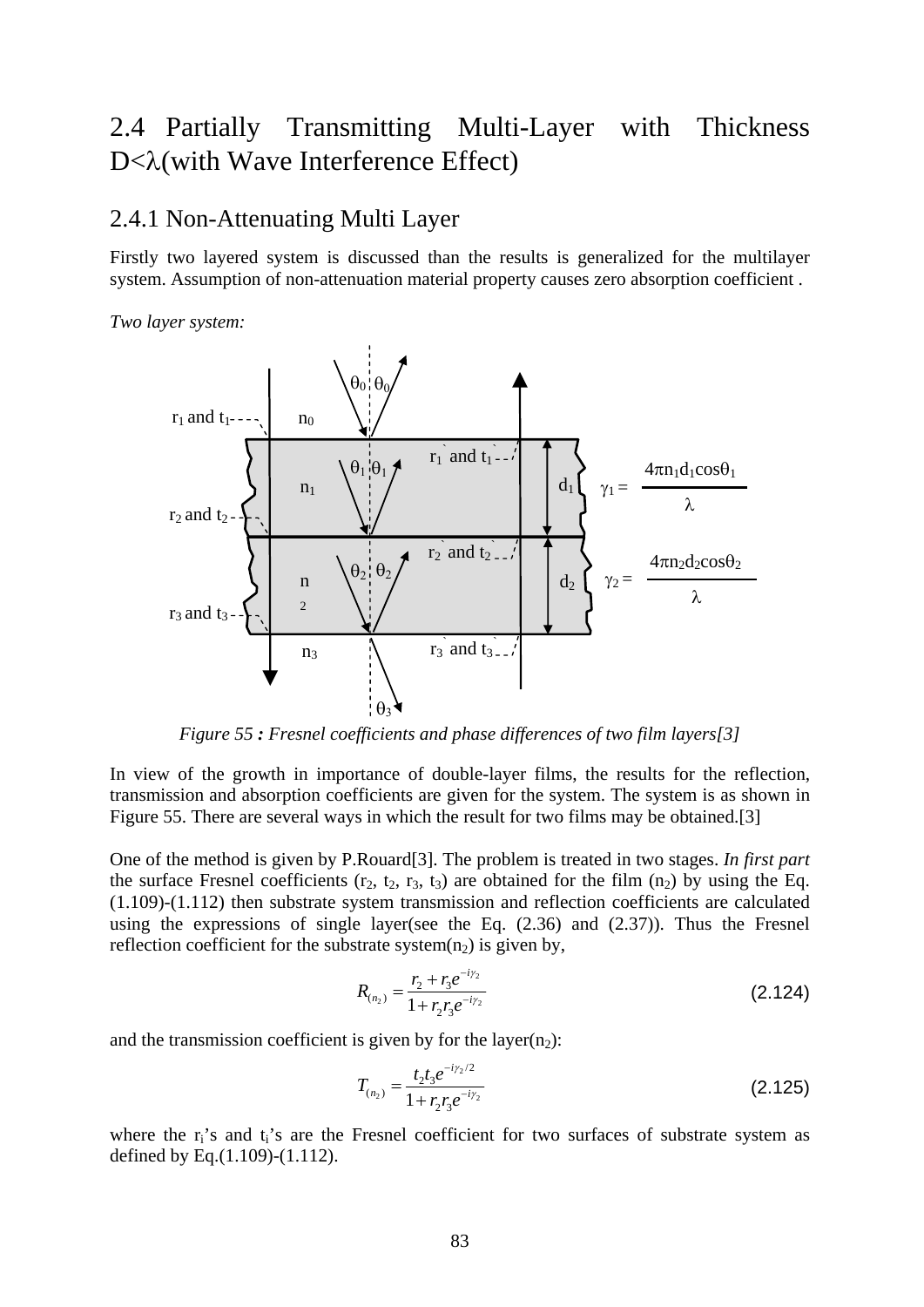*In second part,* the n1 layer is considered as covering a surface. The reflection and transmission coefficients are given by Eq.  $(2.36)$  and  $(2.37)$  where  $r_2$  and  $t_2$  must be replaced by the coefficients given in first part,

$$
R_{\rm sys} = \frac{r_{\rm i} + R_{(n_2)}e^{-i\gamma_1}}{1 + r_{\rm i}R_{(n_2)}e^{-i\gamma_1}}
$$
(2.126)

$$
T_{\rm sys} = \frac{t_1 T_{(n_2)} e^{-i\gamma_1/2}}{1 + r_1 R_{(n_2)} e^{-i\gamma_1}}
$$
\n(2.127)

As a results if equations between (2.124)-(2.127) are combined, the double layer system coefficients are obtained like,

$$
R_{\rm sys} = \frac{r_1 + r_2 e^{-i\gamma_1} + r_3 e^{-i(\gamma_1 + \gamma_2)} + r_1 r_2 r_3 e^{-i\gamma_2}}{1 + r_1 r_2 e^{-i\gamma_1} + r_1 r_3 e^{-i(\gamma_1 + \gamma_2)} + r_2 r_3 e^{-i\gamma_2}}
$$
(2.128)

$$
T_{\rm sys} = \frac{t_1 t_2 t_3 e^{-i(\gamma_1 + \gamma_2)/2}}{1 + r_1 r_2 e^{-i\gamma_1} + r_1 r_3 e^{-i(\gamma_1 + \gamma_2)} + r_2 r_3 e^{-i\gamma_2}}
$$
(2.129)

Now the extension to a system of multiple layer is considered.

#### *Multi layer system:*

Methods by which the derivation of the reflection coefficient for a single layer can be extended to the case of any number of layers. Since a single film bounded by two surfaces possesses an effective reflection coefficient and accompanying phase change, then such a film can be replaced by a single surface with these properties. There are two possible approaches. One of the approach starts with the film next to the supporting substrate and works step by step through the intervening layers to the top of the system. Second method starts with the top layer and moves downwards towards the substrate. The expression for reflectivity of the system are slightly more tractable when the first approach as in Figure 56 is used.[3]



*Figure 56 : Bottom to top scheme for non-absorbing multiple layer[3]*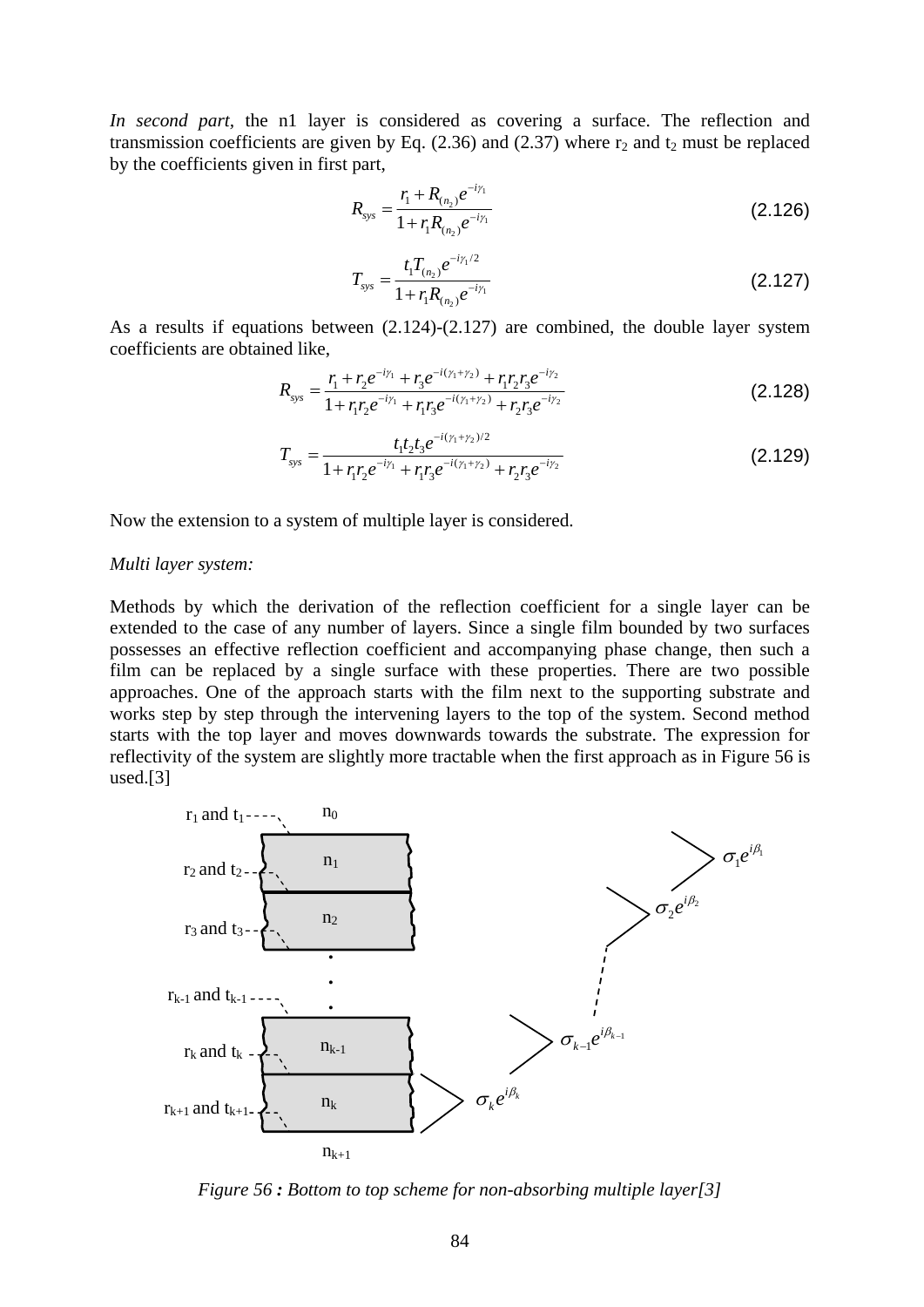First, the amplitude and phase of the light reflected by the lowest film are computed. Writing  $\sigma_k$  for the real amplitude and  $\beta_k$  for the phase of k<sup>th</sup> layer,

$$
\sigma_k e^{i\beta_k} = \frac{r_k + r_{k+1}e^{-i\gamma_k}}{1 + r_k r_{k+1}e^{-i\gamma_k}}
$$
\n(2.130)

This is the effective Fresnel coefficient for the layer  $n_k$ , and is inserted into the corresponding expression for the Fresnel coefficient for the layer  $n_{k-1}$  whose Fresnel coefficient is,

$$
\sigma_{k-1}e^{i\beta_{k-1}} = \frac{r_{k-1} + \sigma_k e^{i\beta_k} e^{-i\gamma_{k-1}}}{1 + r_{k-1}\sigma_k e^{i\beta_k} e^{-i\gamma_{k-1}}}
$$
(2.131)

And it is continued until the first layer, finally system reflection amplitude is obtained,

$$
R_{\rm sys} = \sigma_1 e^{i\beta_1} = \frac{r_1 + \sigma_2 e^{i\beta_2} e^{-i\gamma_1}}{1 + r_1 \sigma_2 e^{i\beta_2} e^{-i\gamma_1}}
$$
(2.132)

If this procedure is applied to the transmission from the last layer to the first layer assuming the  $v_k$  for the real amplitude and  $\psi_k$  for the phase of  $k^{th}$  layer, the amplitude of the system transmission is,

$$
\mathcal{G}_k e^{i\psi_k} = \frac{t_k t_{k+1} e^{-i\gamma_k/2}}{1 + r_k r_{k+1} e^{-i\gamma_k}}
$$
\n
$$
\vdots
$$
\n
$$
T_{\text{sys}} = \mathcal{G}_1 e^{i\psi_1} = \frac{t_1 \mathcal{G}_2 e^{i\psi_2} e^{-i\gamma_1/2}}{1 + r_1 \sigma_2 e^{i\beta_2} e^{-i\gamma_1}}
$$
\n(2.133)

As explained in the Section (1.1.3) and Section (2.2.1) the wave energy depends on  $|E|^2$ . According to the Poynting vector(Eq.(1.46)) the reflectivity and transmission for the system are

$$
R = |R_{sys}|^2 = \frac{n_0}{n_0} R_{sys} R_{sys}^* = R_{sys} R_{sys}^*
$$
 (2.134)

$$
T = \left| T_{\rm sys} \right|^2 = \frac{n_{k+1}}{n_0} T_{\rm sys} T_{\rm sys}^*
$$
\n(2.135)

where  $R_{sys}^*$  is the complex conjugate of  $R_{sys}$  and  $T_{sys}^*$  is the complex conjugate of  $T_{sys}$ .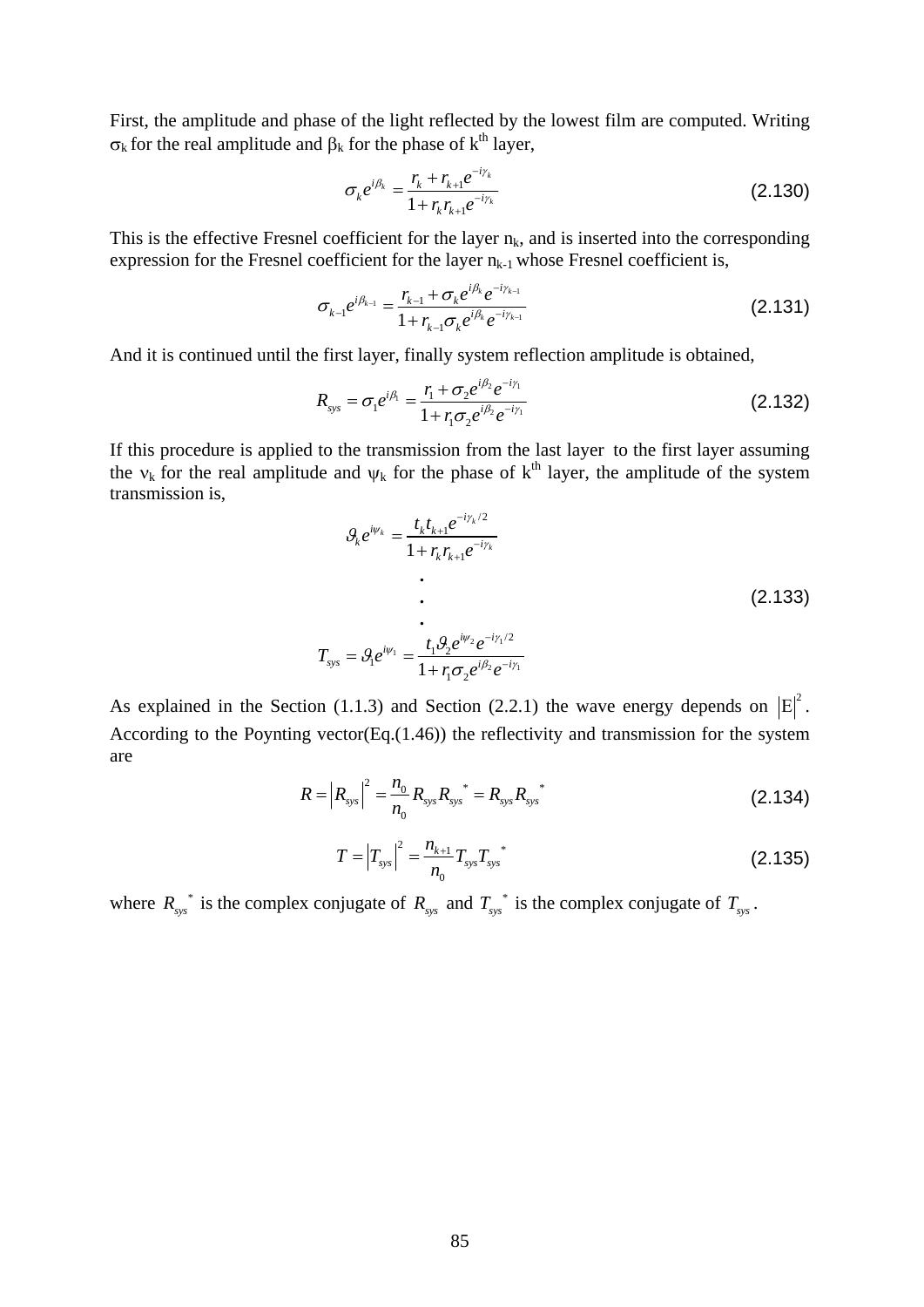# 2.4.2 Attenuating Multi Layer



*Figure 57* : Layer properties and Fresnel's coefficients of i<sup>th</sup> attenuating layer in the system

If the layers are absorbing energy, the amplitudes of the successively reflected and transmitted beams in terms of the Fresnel's coefficients which are complex number are given in the Section (1.2.4). Fresnel's coefficients for propagation are seen in the Figure 57. The phase difference for the attenuating material is discussed in the Section 2.2.2 and it is obtained as,

$$
\gamma_i = 4\pi (\text{Re}(\overline{n}_i)) D_i / [\lambda_0 \text{Re}(\cos \chi)] \tag{2.136}
$$

After remember the surface Fresnel coefficients and phase difference for the absorbing layers now the system solar radiation coefficients are calculated by using the same method that is discussed previous section. That approach starts with the film next to the supporting substrate and works step by step through the intervening layers to the top of the system. The expression for reflectivity of the system is obtained with this approach as in Figure 56 ,



*Figure 58 : Bottom to top scheme for absorbing multiple layer*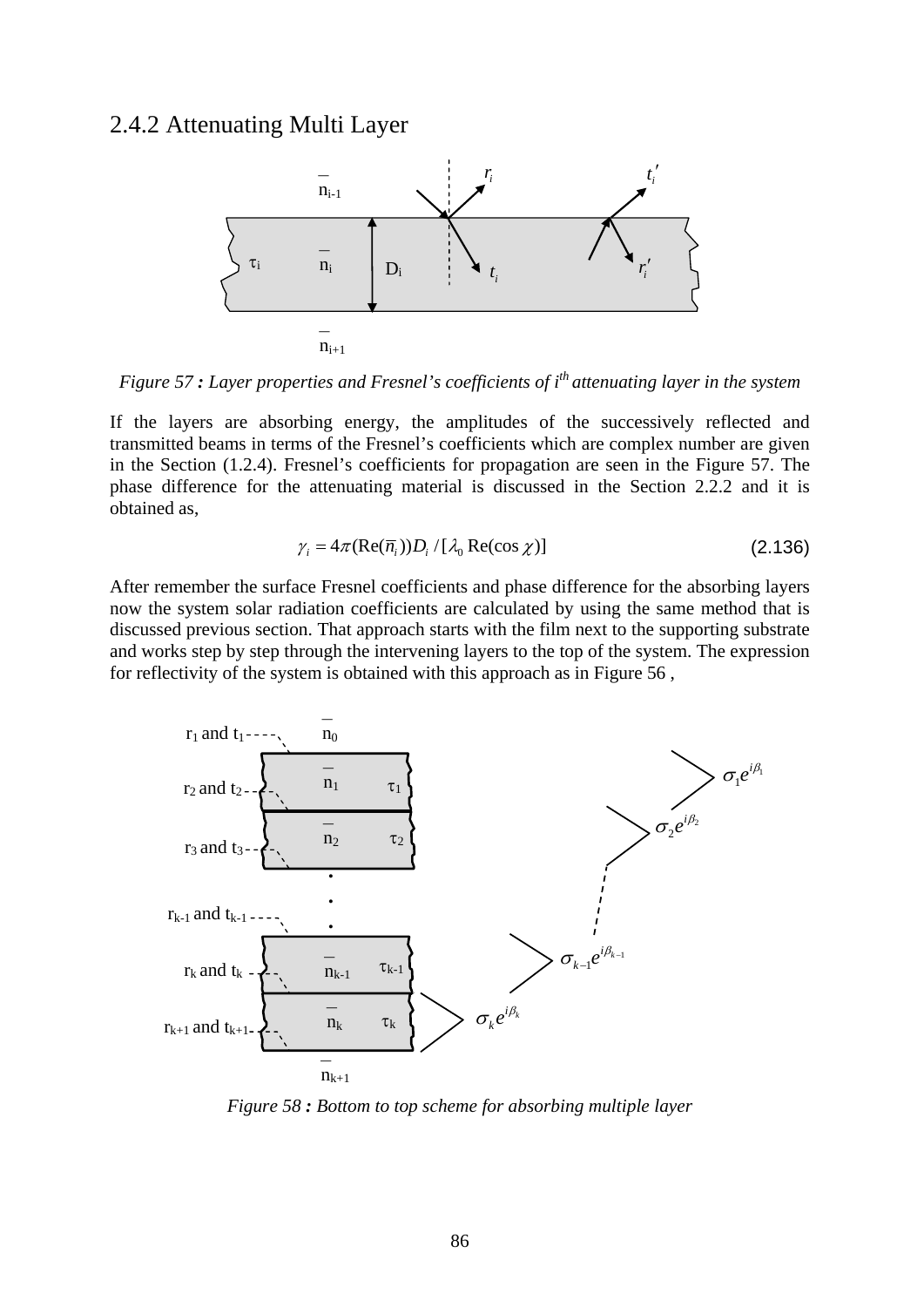First, the amplitude and phase of the light reflected by the lowest film are computed,

$$
\sigma_k e^{i\beta_k} = \frac{r_k + r_{k+1} \tau_k^2 e^{-i\gamma_k}}{1 + r_k r_{k+1} \tau_k^2 e^{-i\gamma_k}}
$$
(2.137)

This equation is inserted into the corresponding expression for the Fresnel coefficient for the layer  $n_{k-1}$  whose Fresnel coefficient is,

$$
\sigma_{k-1}e^{i\beta_{k-1}} = \frac{r_{k-1} + \sigma_k e^{i\beta_k} \tau_{k-1}^2 e^{-i\gamma_{k-1}}}{1 + r_{k-1}\sigma_k e^{i\beta_k} \tau_{k-1}^2 e^{-i\gamma_{k-1}}}
$$
(2.138)

Finally system reflection amplitude is obtained,

$$
R_{\rm sys} = \sigma_1 e^{i\beta_1} = \frac{r_1 + \sigma_2 e^{i\beta_2} \tau_1^2 e^{-i\gamma_1}}{1 + r_1 \sigma_2 e^{i\beta_2} \tau_1^2 e^{-i\gamma_1}}
$$
(2.139)

If this procedure is applied to the transmission from the last layer to the first layer assuming the  $v_k$  for the real amplitude and  $\psi_k$  for the phase of  $k^{th}$  layer, the amplitude of the system transmission is,

$$
\mathcal{G}_k e^{i\psi_k} = \frac{t_k t_{k+1} \tau_k e^{-i\gamma_k/2}}{1 + r_k r_{k+1} \tau_k^2 e^{-i\gamma_k}}
$$
\n
$$
\vdots
$$
\n
$$
T_{\text{sys}} = \mathcal{G}_1 e^{i\psi_1} = \frac{r_1 \mathcal{G}_2 e^{i\psi_2} \tau_1 e^{-i\gamma_1/2}}{1 + r_1 \sigma_2 e^{i\beta_2} \tau_1^2 e^{-i\gamma_1}}
$$
\n(2.140)

As explained in the Section (1.1.3) and Section (2.2.1) the wave energy depends on  $|E|^2$ . According to the Poynting vector(Eq.(1.46)) the reflectivity and transmission for the system are

$$
R = |R_{sys}|^2 = \frac{n_0}{n_0} R_{sys} R_{sys}^* = R_{sys} R_{sys}^*
$$
 (2.141)

$$
T = \left| T_{\rm sys} \right|^2 = \frac{n_{k+1}}{n_0} T_{\rm sys} T_{\rm sys}^*
$$
\n(2.142)

where  $R_{sys}^*$  is the complex conjugate of  $R_{sys}$  and  $T_{sys}^*$  is the complex conjugate of  $T_{sys}$ .

# 2.4.3 Averaged Properties

The solar radiation properties for the system discussed above are all implicit functions of wavelength, incident angle and polarization. To obtain the spectral and polarization averaged values the same methods which are explained in the Section 2.1.3 are used also in that section. For that reason they are not explained in detail so if any problem please look at that section.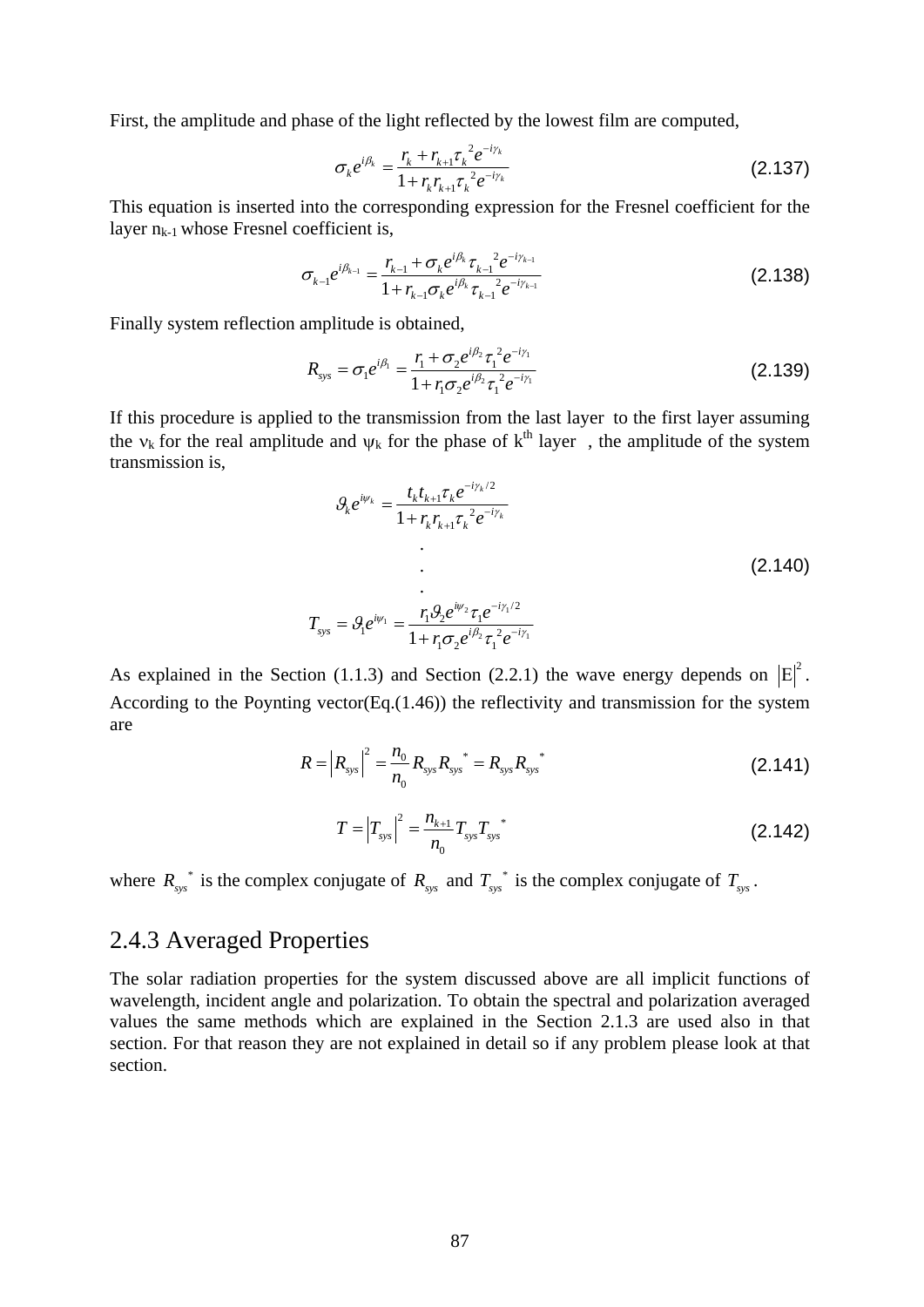# 2.5 Comparison the results obtained with and without interference effect consideration

In that section the discussion is solving the very thick layers assuming the interference effect and comparing the solution with the method where the interference effect is neglected. To explain that subject two examples are used. For simplicity firstly, one layer system with nonabsorbing material theory is considered. Than attenuation property is added and the results are discussed.

#### *Example 15:*

*Aim of the example:* Consideration of wave interference effect in the thick layers(D>λ)

*Question:* Compute the reflection, transmission and absorption of the non-attenuating layer below for the given wavelength spectrum at the incidence angle of 0 degree with and without interference effect. And compare the results.(see the Appendix for the data set )



 $n_{\text{air}} = 1$ 

*Figure 59 : Properties of window for the example in Section 2.5* 

The thickness of the layer is thicker according to the wavelength of the light(see appendix). So the interference effect can be neglected and the problem is solved with the explained procedure in the Section 2.1.2.1. By using the software tool below graph is obtained for the solar radiation coefficients(see also the CD-Excel sheets-Example 15 for the results details),



*Graph 16 : Transmission and reflection vs. wavelength for non-attenuating single layer at the normal incidence neglecting the wave interference effect in* Example 15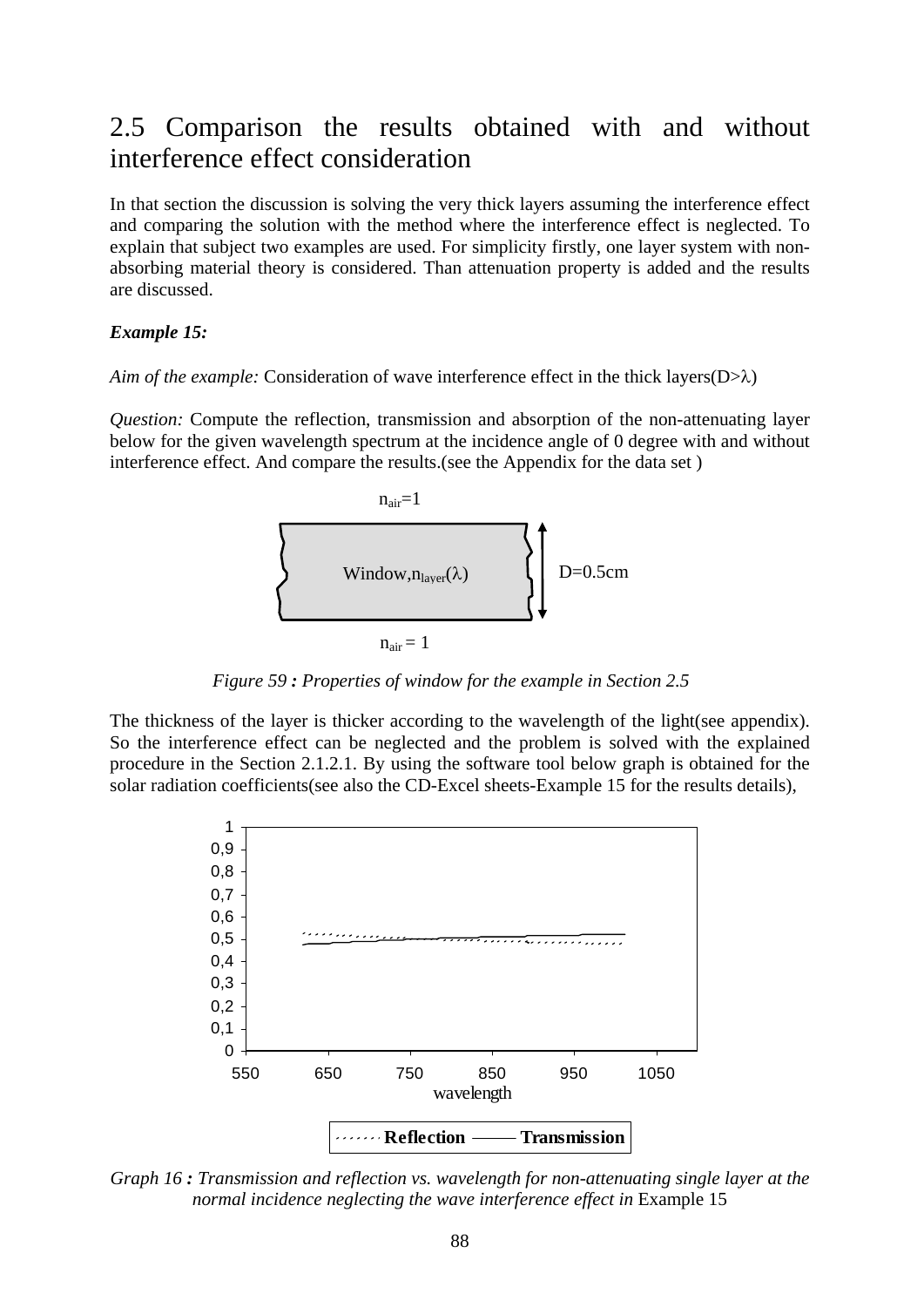Now even the thickness of the layer wave interference effect is not neglected. The theory explained in the Section 2.2.1 for the condition  $D<\lambda$  is now applied to the thick layer. By using again the software tool the problem is solved(see the CD-Excel sheets-Example 15),



*Graph 17 : Transmission and reflection vs. wavelength for non-attenuating single layer at the normal incidence considering the wave interference effect in Example 15* 

As it can be seen in the Graph 17, because of the thickness of the layer at the more wavelengths zero and minimum reflection takes place. So this oscillatoric graph is obtained. At that point in order to be able to compare the two method both graph will be drawn in common one.

Transmissions and reflections are compared,



*Graph 18 : Comparison of the transmission for non-attenuating material*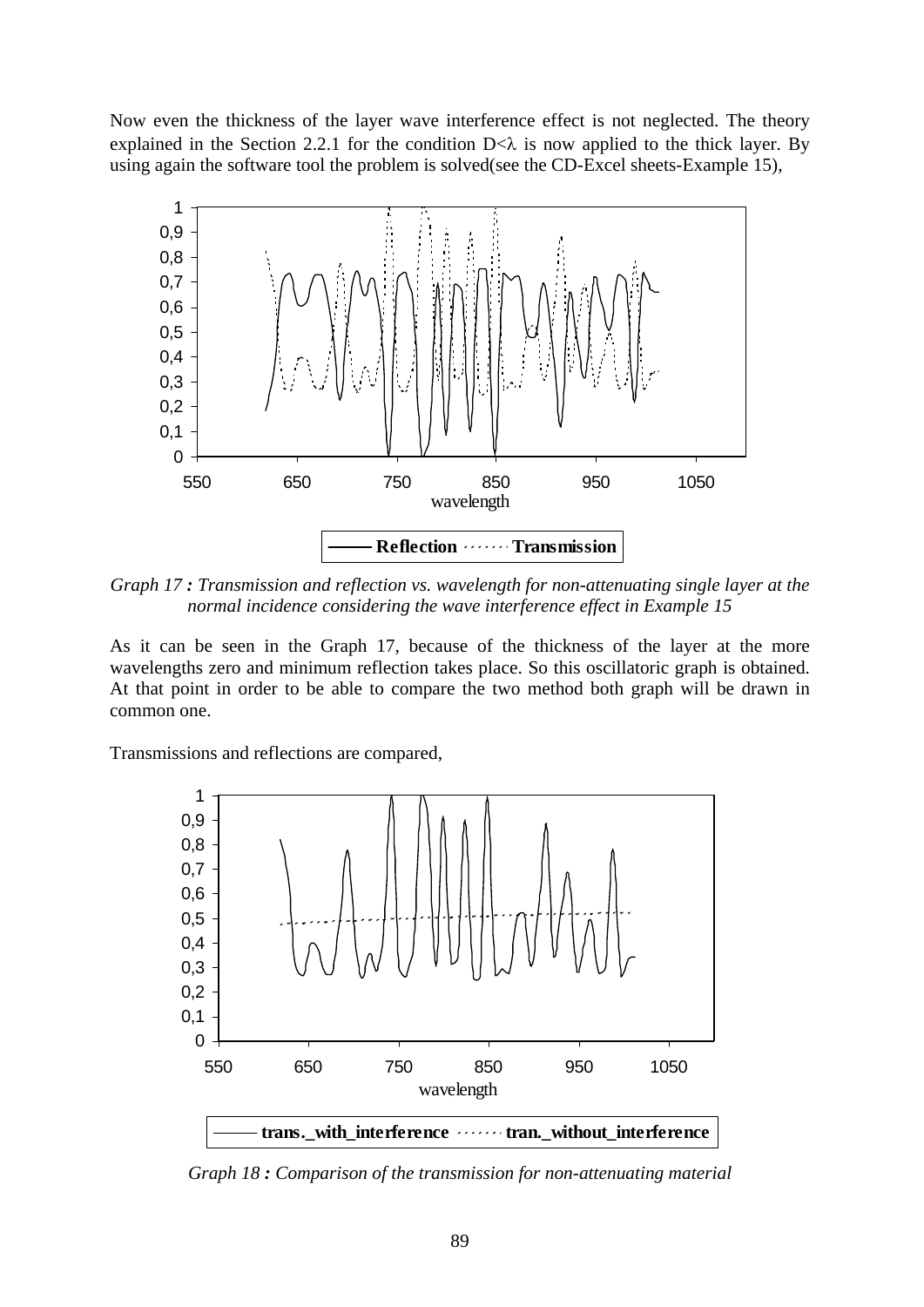If the transmissions are integrated over the wavelength by using the  $Eq.(2.28)$ , transmission obtained neglecting the wave interference effect is 0.51 and transmission obtained considering the wave interference effect is 0.50. As it can be seen that they are almost same. So the method that is consist of the wave interference effect can be used for all condition. But here the problematic part is this method is much more complex and needs additional inputs. All the things also valid for the reflection.



*Graph 19 : Comparison of the reflection for non-attenuating material* 

## *Example 16:*

*Aim of the example:* Consideration of wave interference effect in the thick layers(D>λ) for the absorbing layer.

*Question:* Compute the reflection, transmission and absorption of the attenuating layer below for the given wavelength spectrum at the incidence angle of 0 degree with and without interference effect. And compare the results.(see the Appendix for the data set )



*Figure 60 : Properties of window for the example in Section 2.5* 

In that example, like previous one , even the thickness of the layer is not thin, the problem is solved with the both method and the result are obtained. Here, only the comparison graphs are shown. The others and the details of below results can be found in the CD-Excel sheets-Example 16.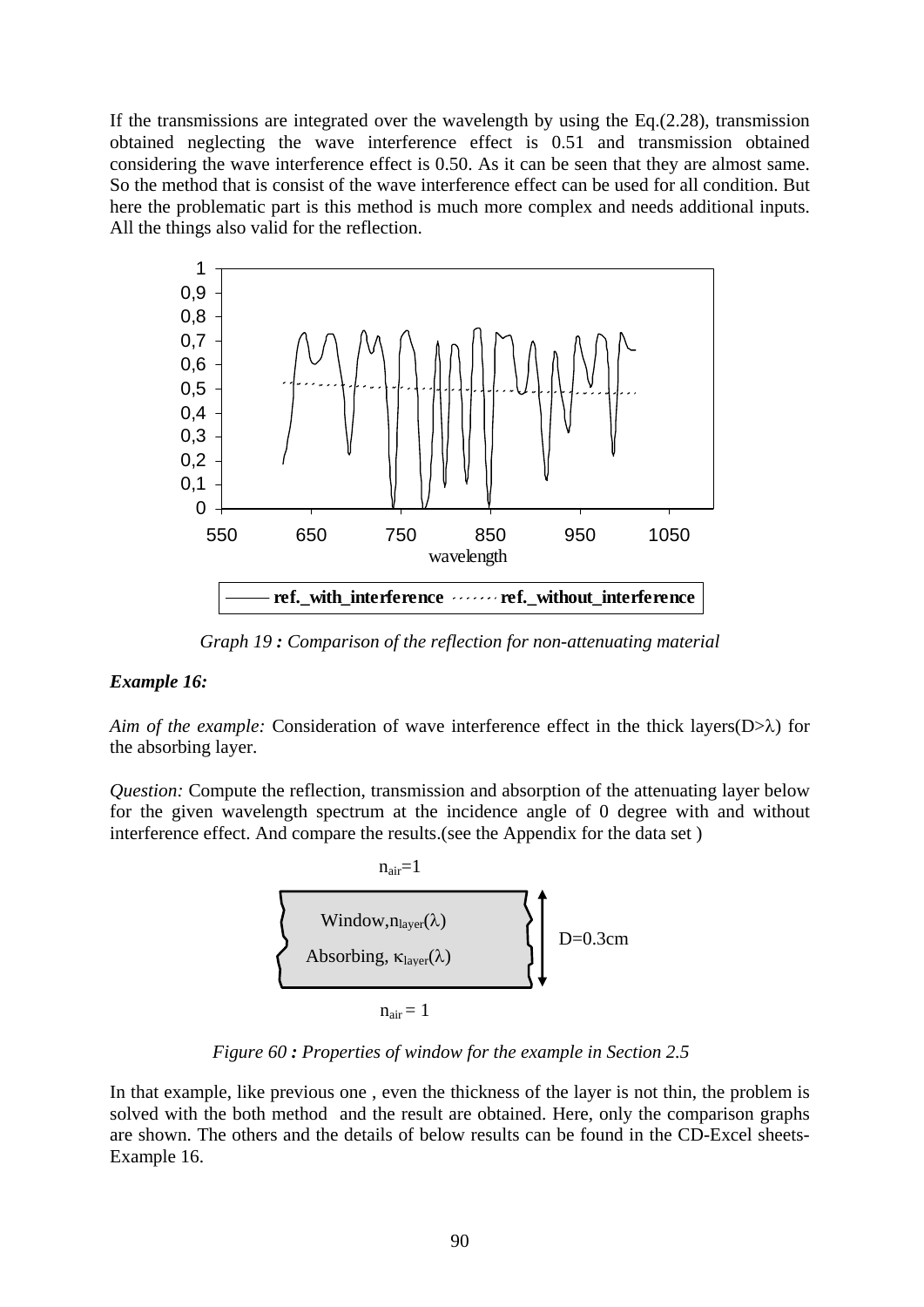Transmissions are compared,



**Comparision of transmission**

*Graph 20 : Comparison of the transmission for attenuating material* 

If the transmissions are integrated over the wavelength by using the Equation (2.28), transmission obtained neglecting the wave interference effect is 0.2 and transmission obtained considering the wave interference effect is 0.12. There is small difference between them. When the wave interference is not neglected transmission reduces. The reason is the waves which are in the phase shift also absorbed during the travel in the layer. This additional absorbing decreases the transmission and increases the absorption. Below this rise in the attenuation is seen at the below graph,



*Graph 21 : Comparison of the absorption for attenuating material* 

If the absorption coefficients are integrated over the wavelength, attenuation increases from 0.44 to 0.53 when the wave interference effect is considered. And the reflection is almost same for both method,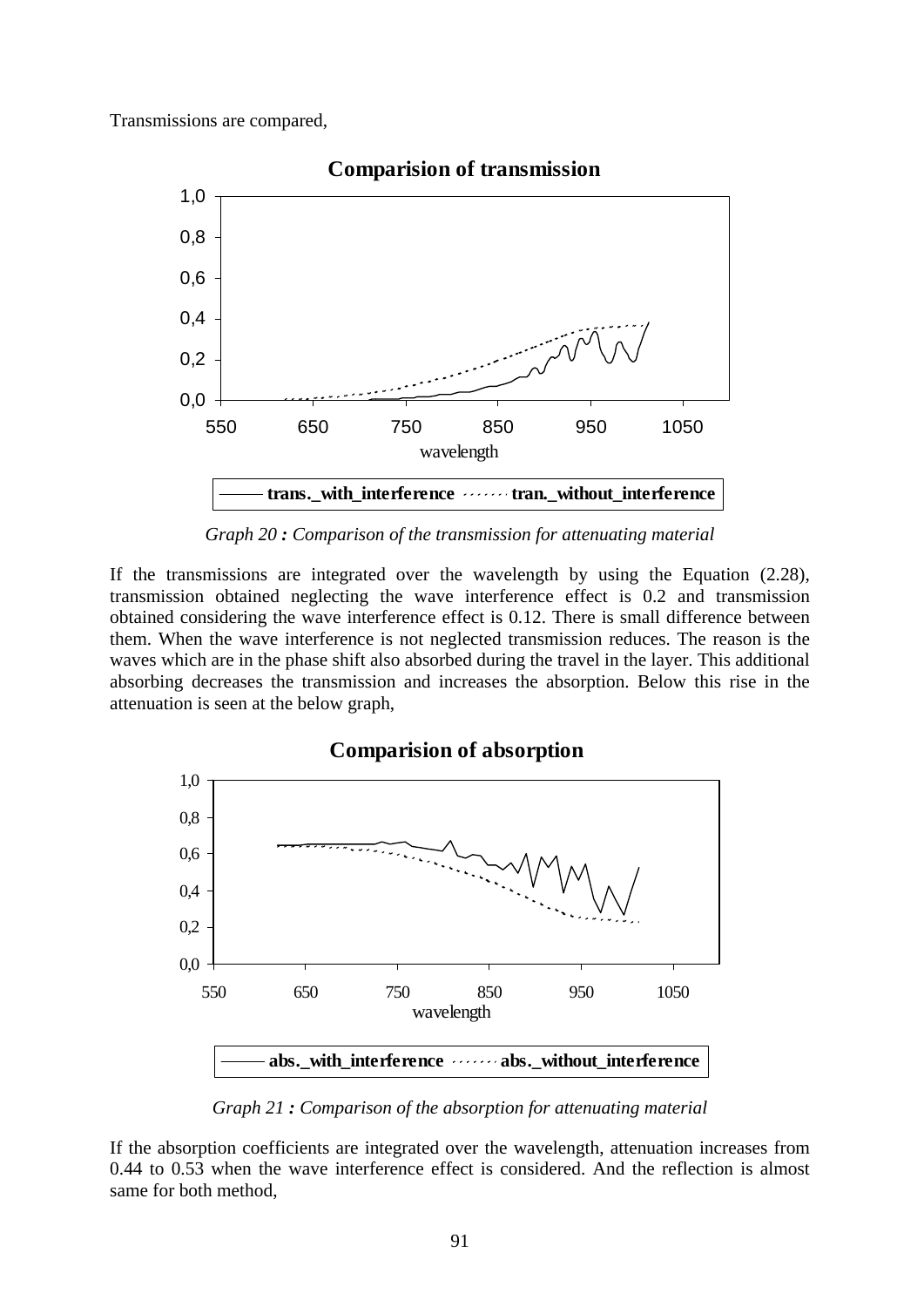

*Graph 22 : Comparison of the reflection for attenuating material*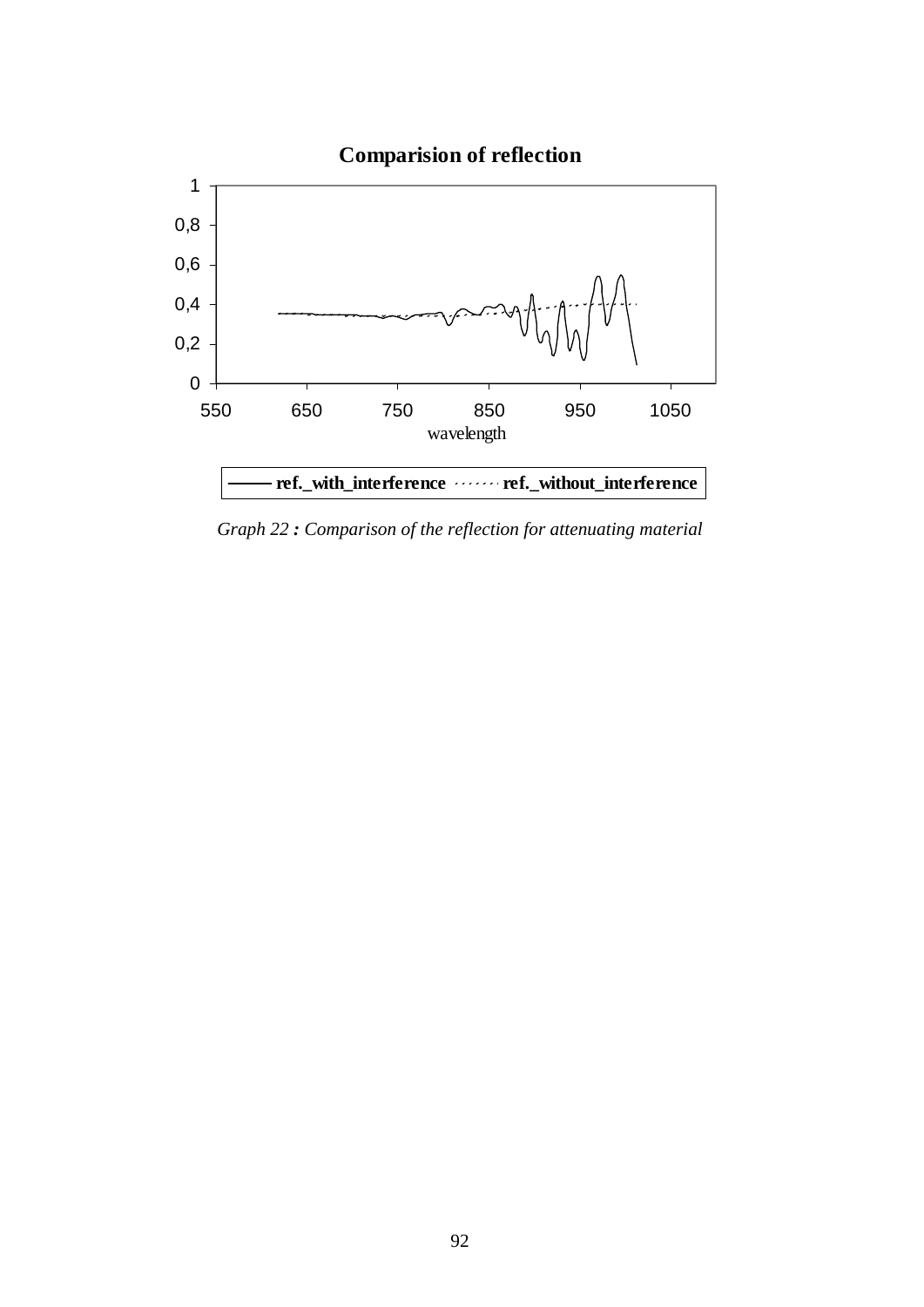# Software Tool

A software tool is constructed to calculate the glazing system solar radiation coefficients. For this work C++ compiler and Qt are used. During the programming process, the information that is explained in the theory part is implemented. And here the user interface part, explanation of how this tool can be used, is explained.

As in the Figure 61, the program user interface consists of 4 parts,

- Theory
- Input
- Calculation
- Configuration

| <b>THEORY</b>                                                                  | <b>INPUT</b> |                                    |                                                 |                       |                            |
|--------------------------------------------------------------------------------|--------------|------------------------------------|-------------------------------------------------|-----------------------|----------------------------|
| layer<br>$\frac{1}{2}$<br>number of layer 1                                    |              | refractive index (n)               | extinction<br>coefficient (k)                   | thickness (t)<br>[cm] | normal<br>transmission (T) |
|                                                                                | layer1       |                                    |                                                 |                       |                            |
| without interference effect<br>C<br>$\Gamma$ scalar input<br>$C$ tabular input |              |                                    |                                                 |                       |                            |
| wavelength(cm)                                                                 |              |                                    |                                                 |                       |                            |
| with interference effect<br>wavelength(cm)                                     |              |                                    |                                                 |                       |                            |
| absorbing material                                                             |              |                                    |                                                 |                       |                            |
| C known extinction coeff.<br>C unknown extinction coeff.                       |              |                                    |                                                 |                       |                            |
| non absorbing material                                                         |              |                                    |                                                 |                       | clear                      |
| <b>CONFIGURATION</b>                                                           |              | <b>CALCULATION 1</b>               |                                                 |                       |                            |
|                                                                                |              | transmission_vs_angle_of_incidence |                                                 | $\blacktriangledown$  | calculate                  |
|                                                                                |              | <b>CALCULATION 2</b>               |                                                 |                       |                            |
|                                                                                |              |                                    | transmission_vs_wavelength_at_a_specified_angle |                       | $\blacktriangledown$       |
|                                                                                |              | specify angle 0                    | 승                                               | calculate             |                            |

*Figure 61 : Program user interface when it is started*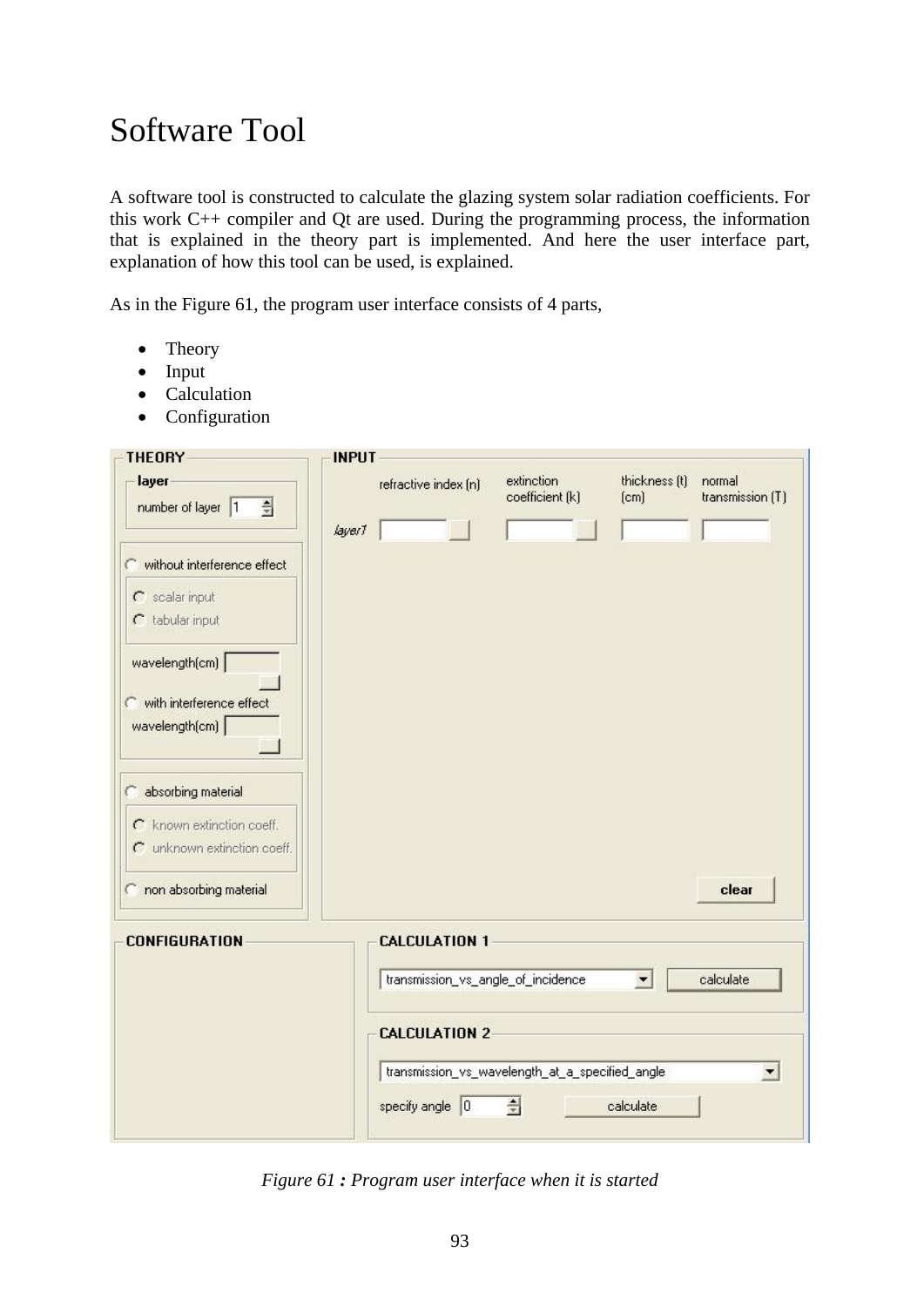# *THEORY:*

In this part, according to your glazing system the appropriate theory is given to the program. Number of layers, wave interference effect and wave attenuation in the material are decided and wavelength spectrum is uploaded to the program.

## *Number of layer:*

First of all, the number of layer in the system is chosen between 1 and 8.



*Figure 62 : With the spin box number of layer is decided* 

# *Wave interference effect:*

Then, user has to decide wave interference effect in the system. If all the layers in the glazing are thick enough with respect to the wavelength, there appears two choices(Figure 63). These are scalar or tabular input.

| $\bullet$ without interference effect |
|---------------------------------------|
| C scalar input<br>C tabular input     |
| wavelength(cm)                        |
| $\Box$ with interference effect       |
| wavelength(cm)                        |

*Figure 63 : "without interference effect" is chosen* 

Now the user decides one of it according to the inputs. If the inputs are depend on the wavelength than tabular input is clicked. But if the inputs have already integrated over the wavelength and there are averaged inputs then tabular input is clicked. After that wavelength information is given. If wavelength spectrum is known then by clicking the button in the red box(see the Figure 63) a file consists of wavelength spectrum can be upload to the system. Otherwise the value is written by hand directly.

If the thickness of the even one of the layer in the system is thin with respect to wavelength 'with wave interference' is chosen. (see the Figure 64)

| without interference effect                                    |
|----------------------------------------------------------------|
| $\Gamma$ scalar input<br>$\cap$ tabular input                  |
| wavelength(cm)                                                 |
| $\widehat{\bullet}$ with interference effect<br>wavelength(cm) |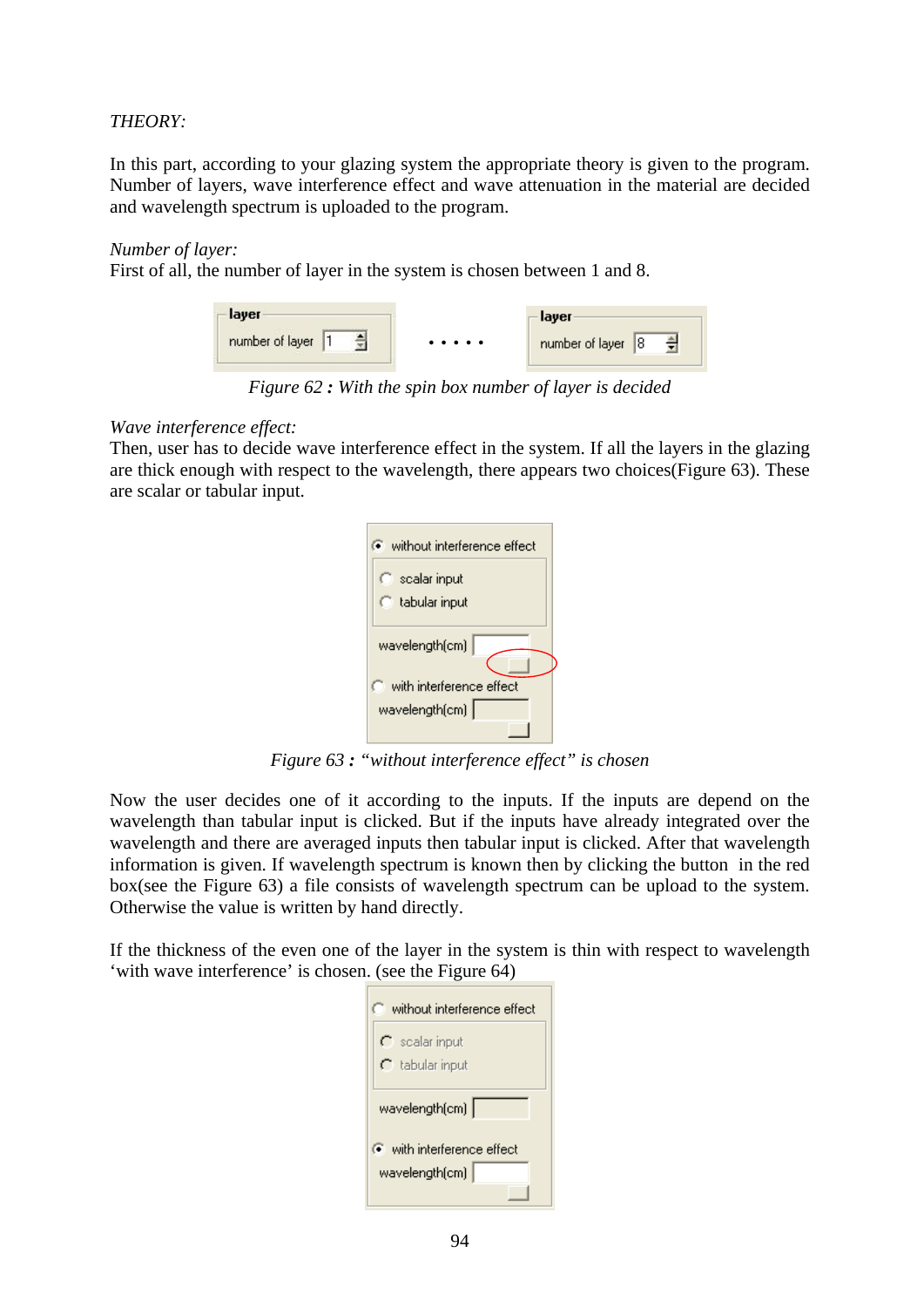#### *Wave attenuation through the material:*

If wave does attenuate as it travels in the material absorbing material is clicked. And the user has to give another decision according to the type of information. As explained in the Section 2.1.4 for some materials extinction coefficients can not be known. So to find the absorption coefficient, normal transmission of the layers is used. According to the information that the user has one of it is chosen(see the Figure 65).



*Figure 65 : "absorbing material" is chosen* 

If material does not absorb any wave energy, non-absorbing material is clicked and there is no need of extinction coefficient any more. (see the Figure 66).



*Figure 66 : "non-absorbing material" is chosen* 

## *INPUT:*

In this part, the user gives datas according to the theory that is given previously. As it can be seen in the Figure 61 the inputs are refraction index, extinction coefficient, thickness of the layer and normal transmission of the layer. But of course all of them are not given at the same time. When the theory part is finished the inputs that should be given to the tool are enabled automatically and the others disabled. Also number of layers are increased or decreased with the chosen number which is given in theory part.

Figure 61 is the picture when the program is started. Then after according to your system properties which are given in the theory is change automatically. For example assume that our glazing consists of 3 layer. The films are thick enough with respect to the wavelength and wave attenuates through the material. Also refractive indexes and extinction coefficients are known at the wavelength spectrum. Then the input part is seen like in the Figure 67,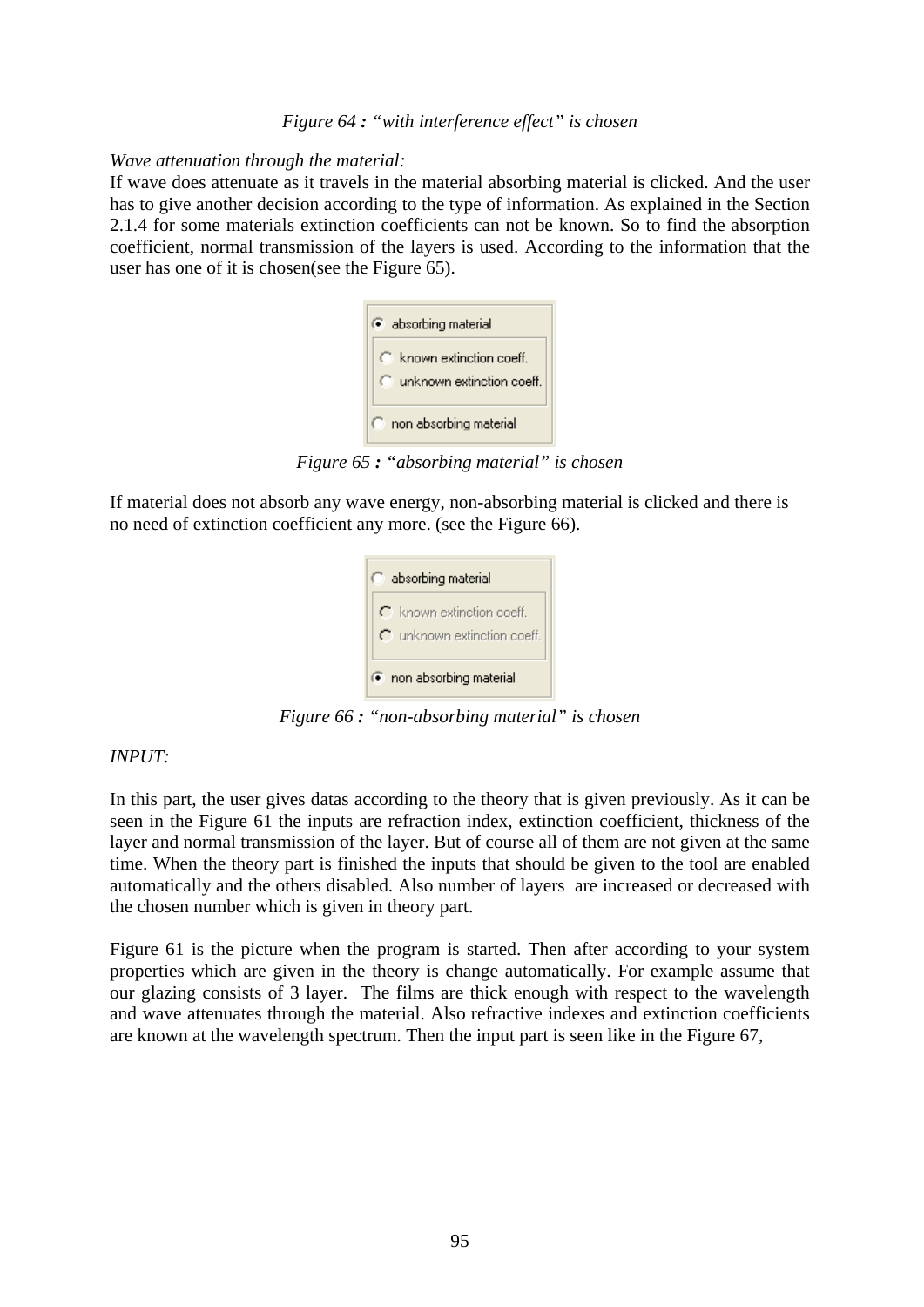

*Figure 67 : An example of relation between theory and input parts* 

# *CALCULATION:*

After theory and inputs are concluded different types of results can be obtained from the tool. For that purpose there are two kind of calculation as it can be seen in the Figure 61.

# *Calculation 1*

This is based on the angles. Transmission or reflection values, this is chosen as in the Figure 68, are given at the angles between 1-90 degrees with the increment of 1 degree.

| <b>CALCULATION 1</b>               |           |
|------------------------------------|-----------|
| transmission vs angle of incidence | calculate |
| transmission vs angle of incidence |           |
| reflection vs_angle_of_incidence   |           |

*Figure 68 : Calculation 1*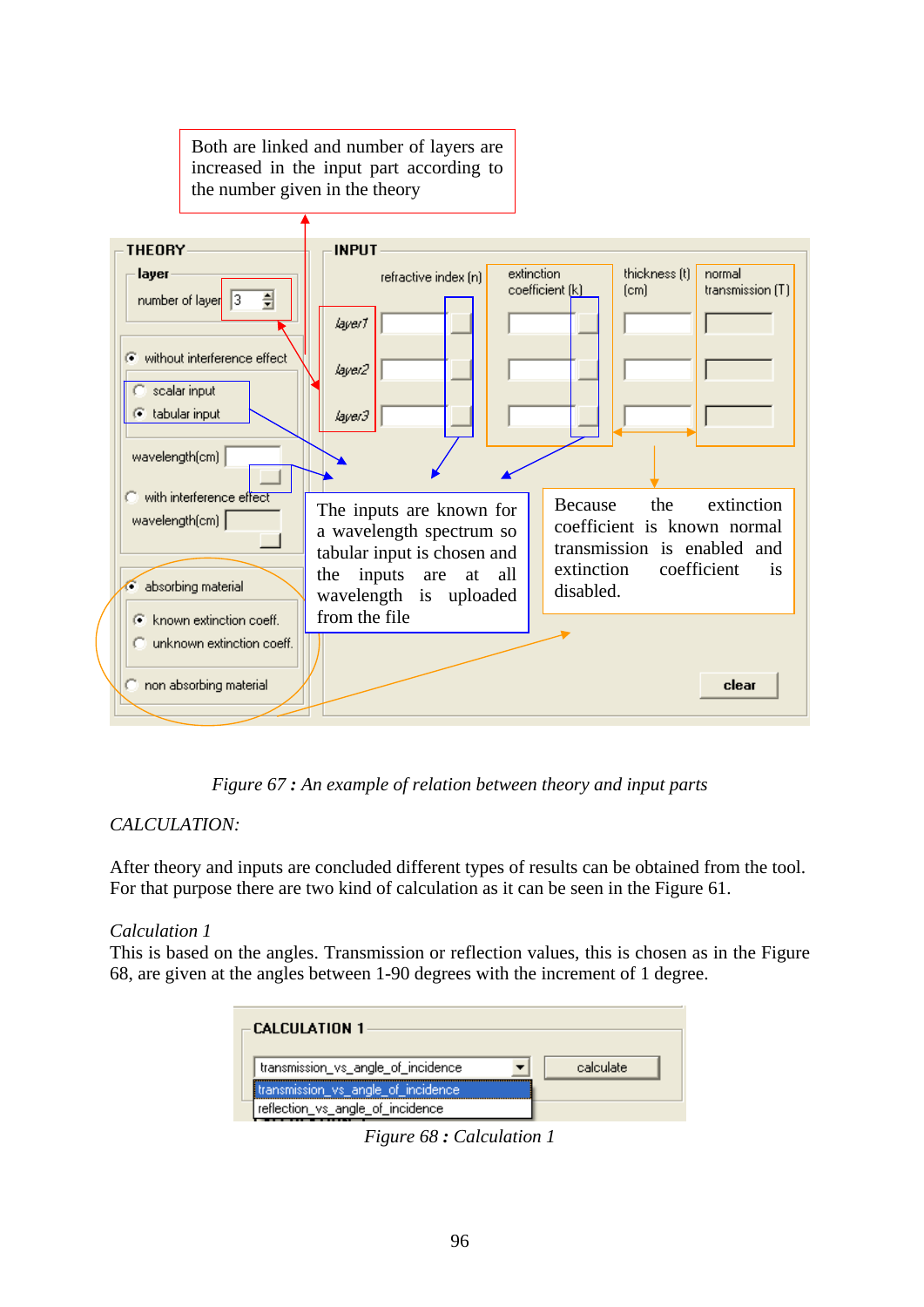## *Calculation 2*

Transmission or reflection values are given at the all wavelength that are uploaded in the theory part. But first of all incident angle must be decided then the result is calculated for reflection or transmission(see Figure 69)

| <b>CALCULATION 2</b>                            |
|-------------------------------------------------|
| transmission_vs_wavelength_at_a_specified_angle |
| specify angle 30<br>츽<br>calculate              |
|                                                 |
| <b>CALCULATION 2</b>                            |
| transmission_vs_wavelength_at_a_specified_angle |
| transmission_vs_wavelength_at_a_specified_angle |
| reflection_vs_wavelength_at_a_specified_angle   |
|                                                 |

*Figure 69 : Calculation 2: first angle of incidence is decided than needed type of the solar radiation coefficient is chosen*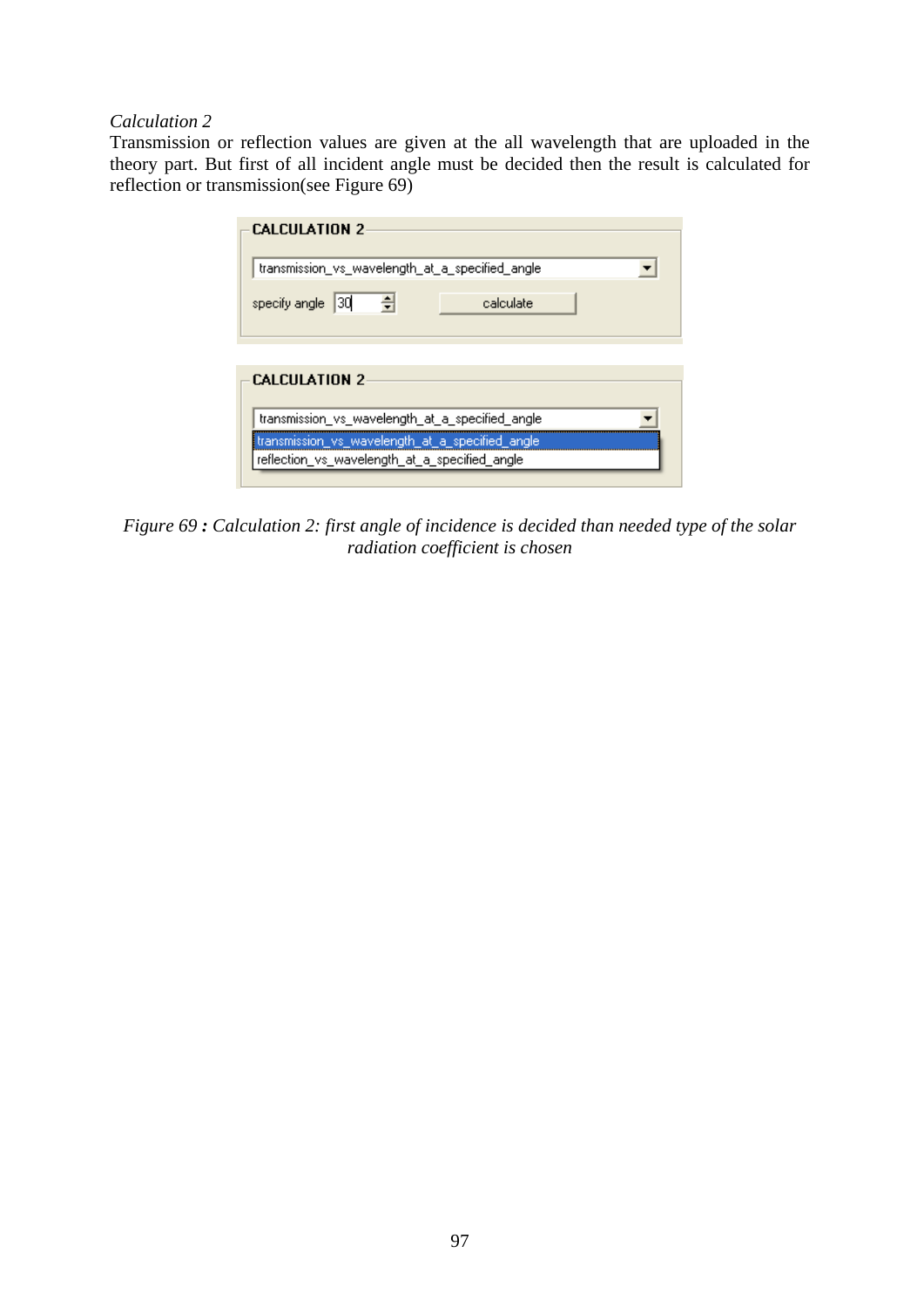# Conclusion

In the thesis mathematical models for glass transmission have been explained and discussions are extended either theoretical or practical problem solutions. The two objective aims, which are finding the solar radiation coefficients and creating a software tool to get the results in practical usage, were reached.

As mentioned before firstly surface transmission and reflection values were investigated by using Maxwell's equations that include electric and magnetic fields(electromagnetic wave theory). The surface solar radiation coefficients were calculated from their optical and electrical properties. The relations between radiative, optical and electrical properties are developed by considering wave propagation in a medium and the interaction when an electromagnetic wave travelling through one medium is incidence on the surface of another medium. Boundary conditions were applied to the polarized plane electric and magnetic fields of the waves which are perpendicular each other and the ratios of wave amplitudes are reached(e.g.  $E_{Mr}/E_{Mi}$ ). The energy carried by a wave is proportional to the square of the wave amplitude. So squaring ratio of amplitudes gives surface solar radiation coefficients. The analysis was done for an ideal interaction, means for optically smooth and clean surfaces, between the incident wave and the surface. It was seen that the factors that effecting the results are refractive index(n) and angle of incidence( $\theta$ ). Firstly refraction angles are computed by using Snell's law. Then with the result of Snell's law and refractive index surface coefficients were computed. At that point there are two phenomena which are very important in the analysis. These are wave attenuation and wave interference effect. If the material absorbs some energy than the refraction index became complex number like  $n - i\kappa$ . Here  $\kappa$  is the extinction coefficient. Wave interference effect, which results when two waves are travelling through a medium and meet up at the same location, came into picture when the thickness of the layer is comparable with the wavelength of the light. When two wave meet at the same point 180° phase shift in the wave is introduced which affects the reflection and transmission values. As a result these two phenomena cause complexities during the solution of the problem.

After surface discussion inside of the glazing material was considered. As the wave travels through the material some of the energy is absorbed by the film. How much amount of energy is transmitted along the travelling distance of light $(x)$  is decided by extinction coefficient and wavelength of the light in the vacuum.

Enclosures can have windows that are partially transparent to radiation. A window can be of a single material, or it can have one or more transmitting layers. So to reach one of our goal the system transmission, reflection and absorption mathematical models were discussed. Two methods were introduced. These are,

- Ray tracing method
- Net radiation method

Both method gives the same results for the simple conditions. But as explained in the theory net radiation method is more functional. Because modern heat transfer calculation method can be applied to complicated situations easily with respect to the ray tracing method. The complexity originates from wave attenuation and wave interference effects. So in the software tool the results of net radiation method was basically used.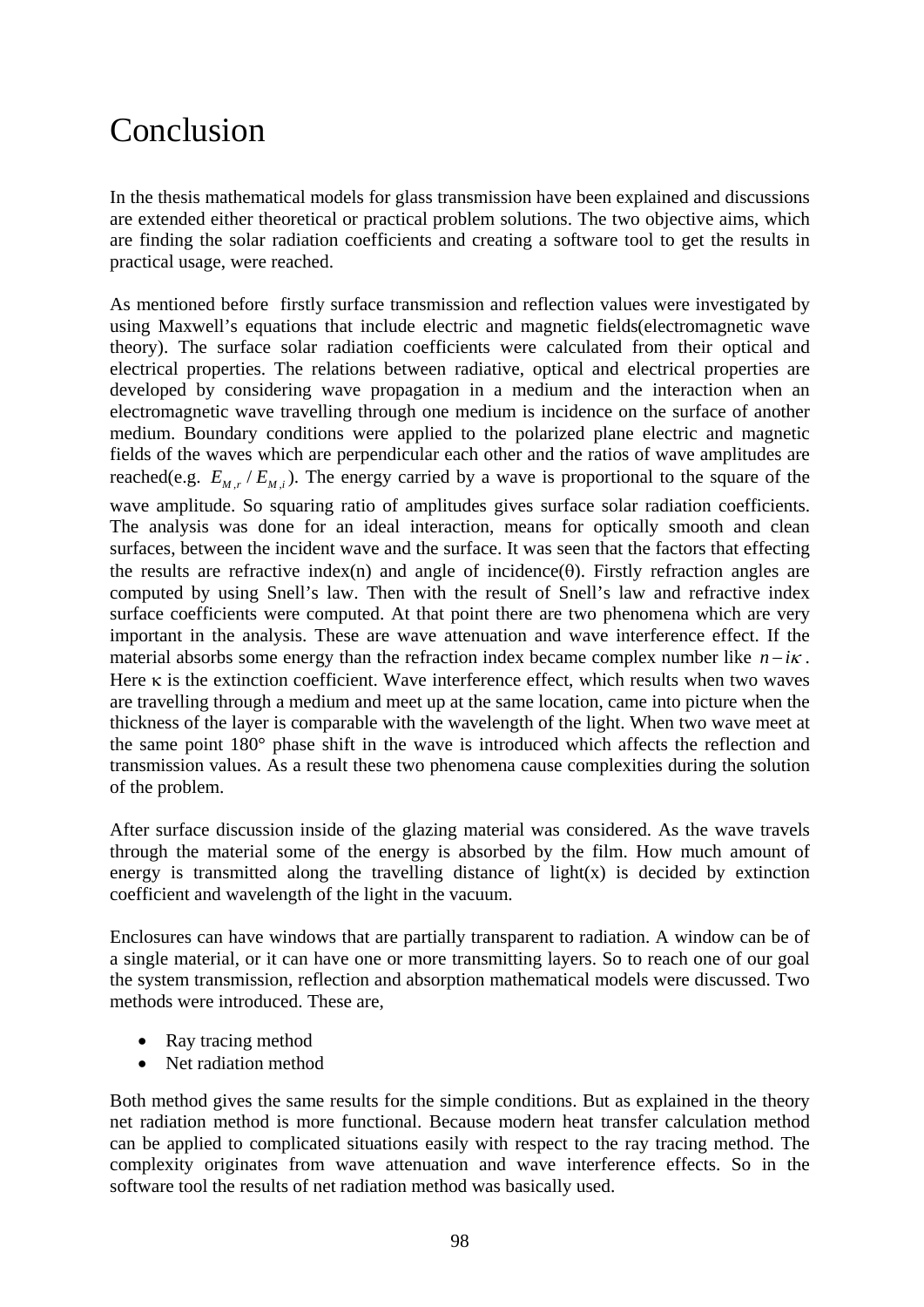One of the thing that must be mentioned is the discussion of the wave interference also for thick layers with respect to the wavelength. This subject was explained with the examples and it was concluded that the method that is consist of the wave interference effect can be used for all condition with additional inputs and additional effort.

The solar radiation properties for the system discussed above are all implicit functions of wavelength, incident angle and polarization. As mentioned above the electric and magnetic fields are polarized into parallel and perpendicular components in the mediums. And they are averaged by using arithmetic mean. The optical indices(refraction index-extinction coefficient are also strongly dependent on wavelength. Having calculated the properties at all desired wavelengths, average properties for the glazing system was calculated using the general equation (2.28). For solar radiation the source is sun and the results are weighting with the sun radiation values which are given in the Appendix.

Finally, under the light of theoretical knowledge software tool was constructed for practical usage with the C++ compiler and Qt. The tool can compute transmission and reflection values for every condition that the user needs when the suitable theory is chosen and required inputs are given.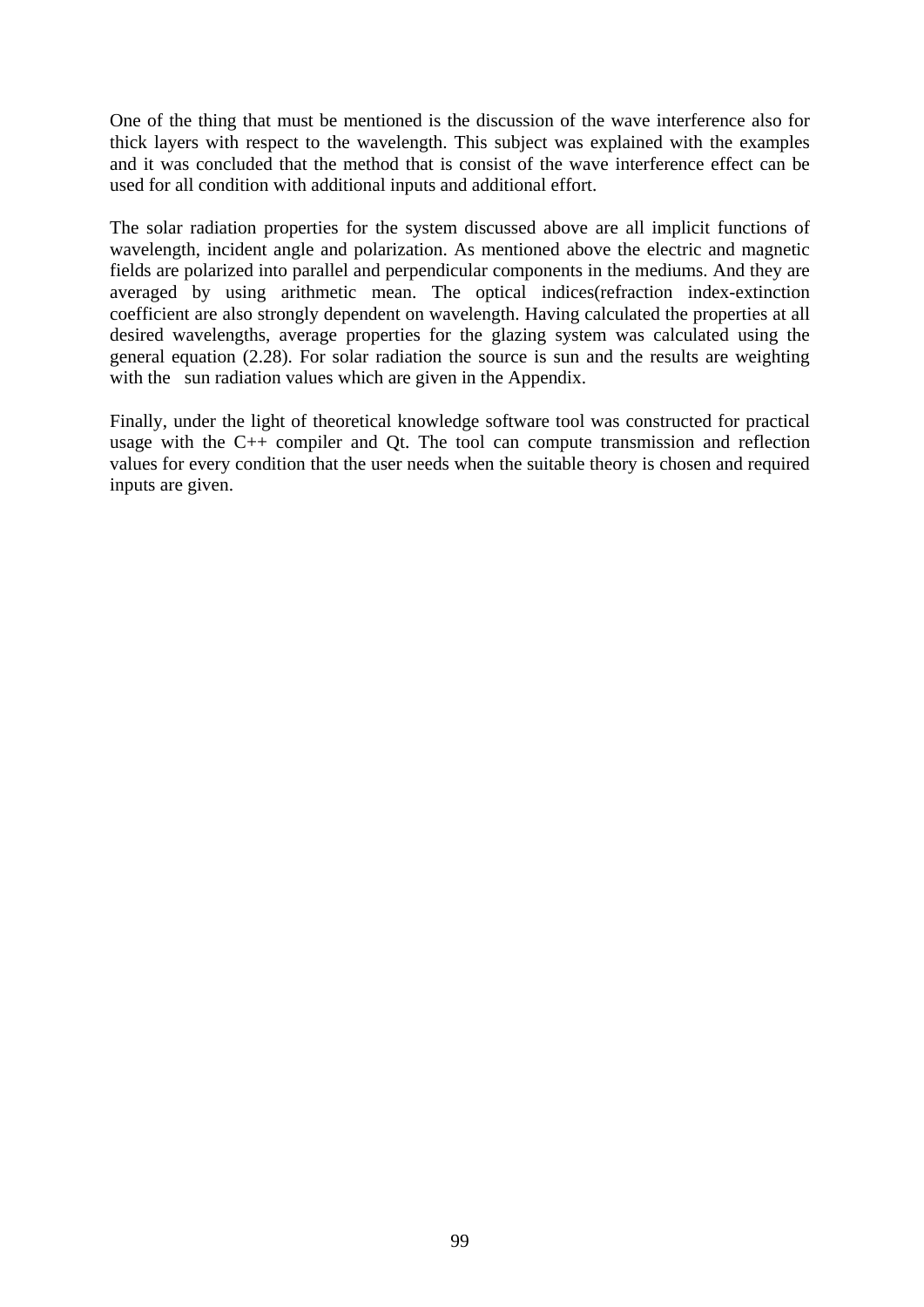## Appendix

In the Table 9, there are layers data which are used in the examples. According to the question if the layer is non-absorbing then extinction coefficients are not considered.

|                | Wavelength( $\lambda$ ) | <b>Refractive Index(n)</b> | Extinction Coefficient( $\kappa$ ) |
|----------------|-------------------------|----------------------------|------------------------------------|
| wavelength(nm) | wavelength(cm)          |                            |                                    |
| 619.02         | 0.000061902             | 3.9561                     | 0.00007749                         |
| 627.22         | 0.000062722             | 3.94                       | 7.39888E-05                        |
| 635.42         | 0.000063542             | 3.9245                     | 7.06782E-05                        |
| 643.62         | 0.000064362             | 3.9095                     | 0.000067545                        |
| 651.82         | 0.000065182             | 3.895                      | 6.45736E-05                        |
| 660.02         | 0.000066002             | 3.881                      | 6.17497E-05                        |
| 668.22         | 0.000066822             | 3.8675                     | 5.90611E-05                        |
| 676.42         | 0.000067642             | 3.8544                     | 5.64965E-05                        |
| 684.62         | 0.000068462             | 3.8418                     | 5.40459E-05                        |
| 692.82         | 0.000069282             | 3.8295                     | 5.17005E-05                        |
| 701.02         | 0.000070102             | 3.8177                     | 4.94521E-05                        |
| 709.22         | 0.000070922             | 3.8062                     | 4.72934E-05                        |
| 717.42         | 0.000071742             | 3.7951                     | 4.52179E-05                        |
| 725.62         | 7.2562E-05              | 3.7843                     | 4.32198E-05                        |
| 733.82         | 7.3382E-05              | 3.7738                     | 4.12935E-05                        |
| 742.02         | 7.4202E-05              | 3.7636                     | 3.94342E-05                        |
| 750.22         | 7.5022E-05              | 3.7537                     | 3.76375E-05                        |
| 758.42         | 7.5842E-05              | 3.7442                     | 3.58993E-05                        |
| 766.62         | 7.6662E-05              | 3.7348                     | 3.42161E-05                        |
| 774.82         | 7.7482E-05              | 3.7258                     | 3.25844E-05                        |
| 783.02         | 7.8302E-05              | 3.71707                    | 3.10013E-05                        |
| 791.22         | 7.9122E-05              | 3.7085                     | 2.94641E-05                        |
| 799.42         | 7.9942E-05              | 3.7002                     | 2.79703E-05                        |
| 807.62         | 8.0762E-05              | 3.69217                    | 2.65177E-05                        |
| 815.82         | 8.1582E-05              | 3.6843                     | 2.51046E-05                        |
| 824.02         | 8.2402E-05              | 3.6767                     | 2.37292E-05                        |
| 832.22         | 8.3222E-05              | 3.6693                     | 2.23902E-05                        |
| 840.42         | 8.4042E-05              | 3.66209                    | 2.10865E-05                        |
| 848.62         | 8.4862E-05              | 3.65509                    | 1.98175E-05                        |
| 856.82         | 8.5682E-05              | 3.64829                    | 1.8583E-05                         |
| 865.02         | 8.6502E-05              | 3.64168                    | 1.73831E-05                        |
| 873.22         | 8.7322E-05              | 3.63525                    | 1.62189E-05                        |
| 881.42         | 8.8142E-05              | 3.629                      | 1.50923E-05                        |
| 889.62         | 8.8962E-05              | 3.62296                    | 1.40064E-05                        |
| 897.82         | 8.9782E-05              | 3.61708                    | 1.29665E-05                        |
| 906.02         | 9.0602E-05              | 3.61138                    | 1.19807E-05                        |
| 914.22         | 9.1422E-05              | 3.60586                    | 1.10611E-05                        |
| 922.42         | 9.2242E-05              | 3.60051                    | 1.02266E-05                        |
| 930.62         | 9.3062E-05              | 3.59534                    | 9.50441E-06                        |
| 938.82         | 9.3882E-05              | 3.59053                    | 8.93195E-06                        |

*Table 9 : Data set for the examples*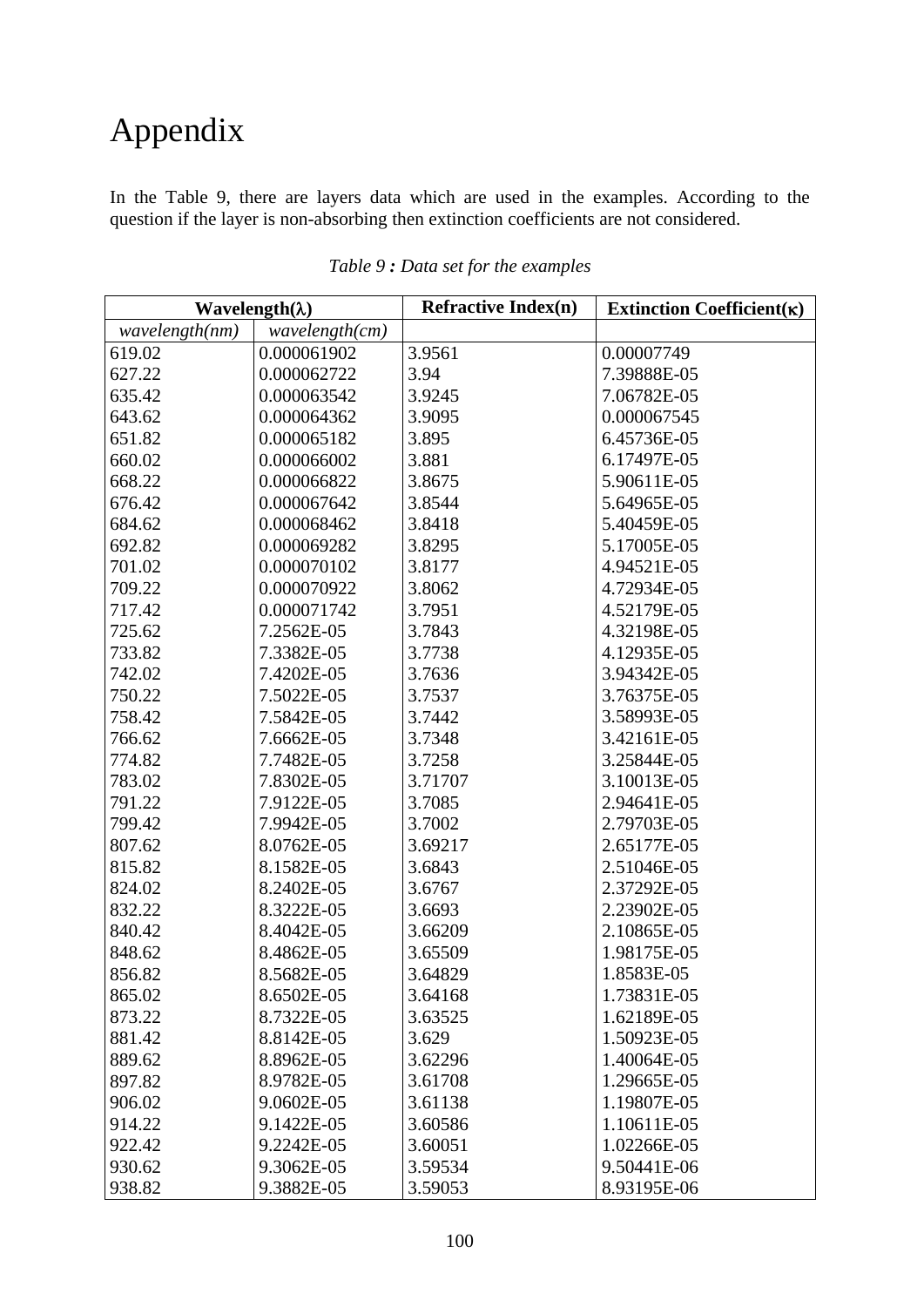| 947.02  | 9.4702E-05  | 3.58555  | 8.55212E-06 |
|---------|-------------|----------|-------------|
| 955.22  | 9.5522E-05  | 3.580955 | 8.39488E-06 |
| 963.42  | 9.6342E-05  | 3.57658  | 8.31825E-06 |
| 971.62  | 9.7162E-05  | 3.5724   | 8.24379E-06 |
| 979.82  | 9.7982E-05  | 3.56837  | 8.17144E-06 |
| 988.02  | 9.8802E-05  | 3.56449  | 8.10112E-06 |
| 996.22  | 9.9622E-05  | 3.56074  | 8.03277E-06 |
| 1004.42 | 0.000100442 | 3.55712  | 7.96632E-06 |
| 1012.62 | 0.000101262 | 3.55362  | 7.90168E-06 |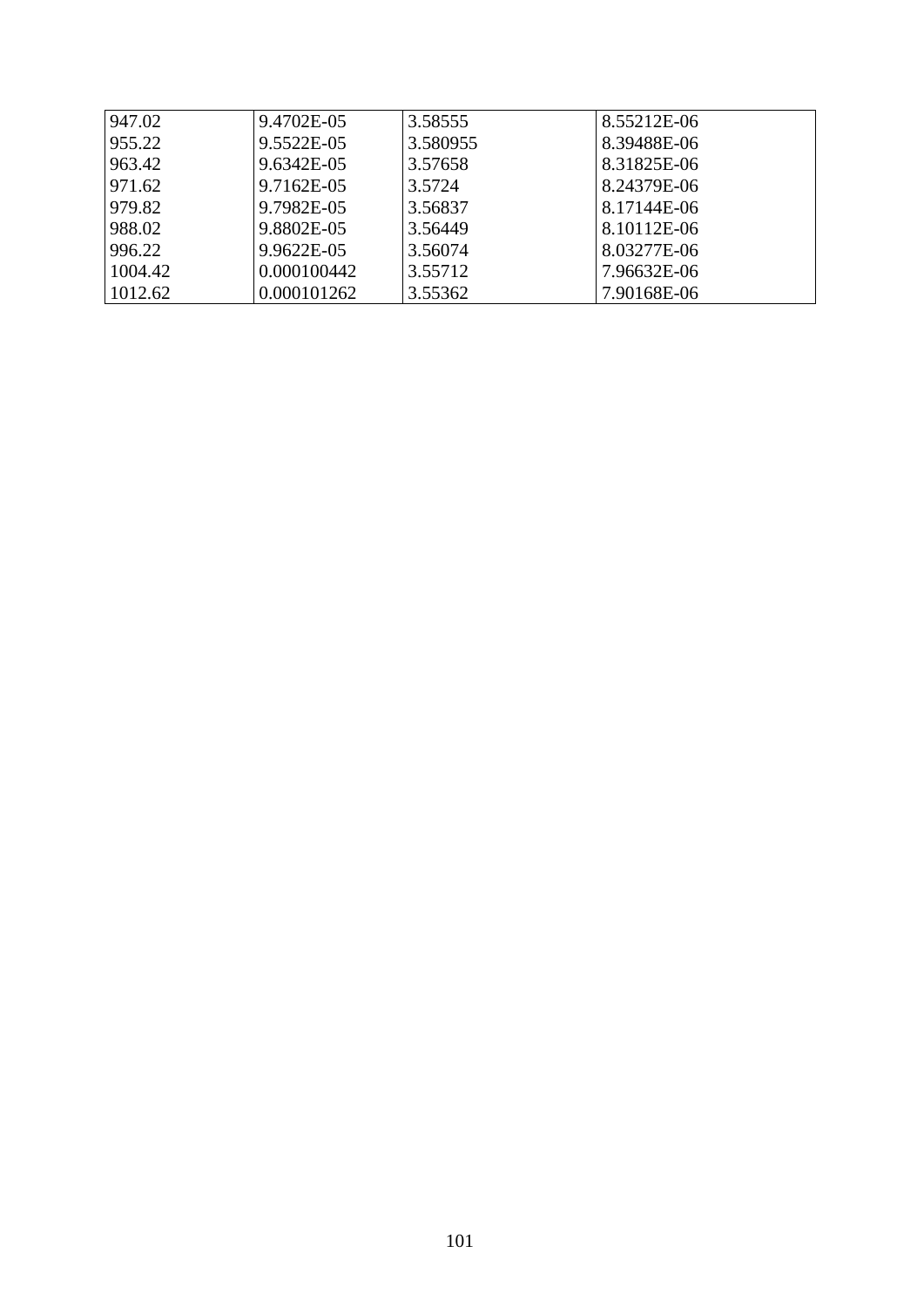| Wavelength(nm) | Air mass radiation | Wavelength(nm) | Air mass radiation |
|----------------|--------------------|----------------|--------------------|
| 300            | $\boldsymbol{0}$   | 570            | 1501.5             |
| 305            | 9.5                | 575            | 1475               |
| 310            | 42.3               | 580            | 1448.5             |
| 315            | 107.8              | 585            | 1422               |
| 320            | 181                | 590            | 1395.5             |
| 325            | 246                | 595            | 1417.95            |
| 330            | 395.3              | 600            | 1440.4             |
| 335            | 390.1              | 605            | 1462.85            |
| 340            | 435.3              | 610            | 1485.3             |
| 345            | 438.9              | 615            | 1472.5             |
| 350            | 483.7              | 620            | 1459.7             |
| 355            | 502                | 625            | 1446.9             |
| 360            | 520.3              | 630            | 1434.1             |
| 365            | 593.25             | 635            | 1430.55            |
| 370            |                    | 640            |                    |
| 375            | 666.2              | 645            | 1427               |
|                | 689.35             |                | 1423.45            |
| 380            | 712.5              | 650            | 1419.9             |
| 385            | 716.6              | 655            | 1413               |
| 390            | 720.7              | 660            | 1406.1             |
| 395            | 866.9              | 665            | 1399.2             |
| 400            | 1013.1             | 670            | 1392.3             |
| 405            | 1085.65            | 675            | 1326.72            |
| 410            | 1158.2             | 680            | 1261.15            |
| 415            | 1171.1             | 685            | 1195.58            |
| 420            | 1184               | 690            | 1130               |
| 425            | 1127.95            | 695            | 1176.68            |
| 430            | 1071.9             | 700            | 1223.35            |
| 435            | 1186.95            | 705            | 1270.03            |
| 440            | 1302               | 710            | 1316.7             |
| 445            | 1414               | 715            | 1125.2             |
| 450            | 1526               | 720            | 1020.58            |
| 455            | 1562.8             | 725            | 1049.66            |
| 460            | 1599.6             | 730            | 1103.51            |
| 465            | 1590.3             | 735            | 1157.35            |
| 470            | 1581               | 740            | 1211.2             |
| 475            | 1604.65            | 745            | 1204.28            |
| 480            | 1628.3             | 750            | 1197.36            |
| 485            | 1583.75            | 755            | 1184.7             |
| 490            | 1539.2             | 760            | 909.3              |
| 495            | 1543.95            | 765            | 836.9              |
| 500            | 1548.7             | 770            | 1050.78            |
| 505            | 1567.6             | 775            | 1090.94            |
| 510            | 1586.5             | 780            | 1131.1             |
| 515            | 1535.7             | 785            | 1118.72            |
| 520            | 1484.9             | 790            | 1106.35            |
| 525            | 1528.65            | 795            | 1093.97            |
| 530            | 1572.4             | 800            | 1081.6             |
| 535            | 1561.55            | 805            | 1008.97            |
| 540            | 1550.7             | 810            | 936.35             |
| 545            | 1556.1             | 815            | 863.725            |
| 550            | 1561.5             | 820            | 815.849            |
| 555            | 1546.5             | 825            | 806.9              |
| 560            | 1531.5             | 830            | 891.131            |
| 565            | 1516.5             | 835            | 934.312            |
|                |                    |                |                    |

*Table 10 : ISO 9845-1, 1992 : Standard Table for Reference Solar Spectral Irradiance at Air Mass 1.5: Direct Normal and Hemispherical for a 37 Degree Tilted Surface*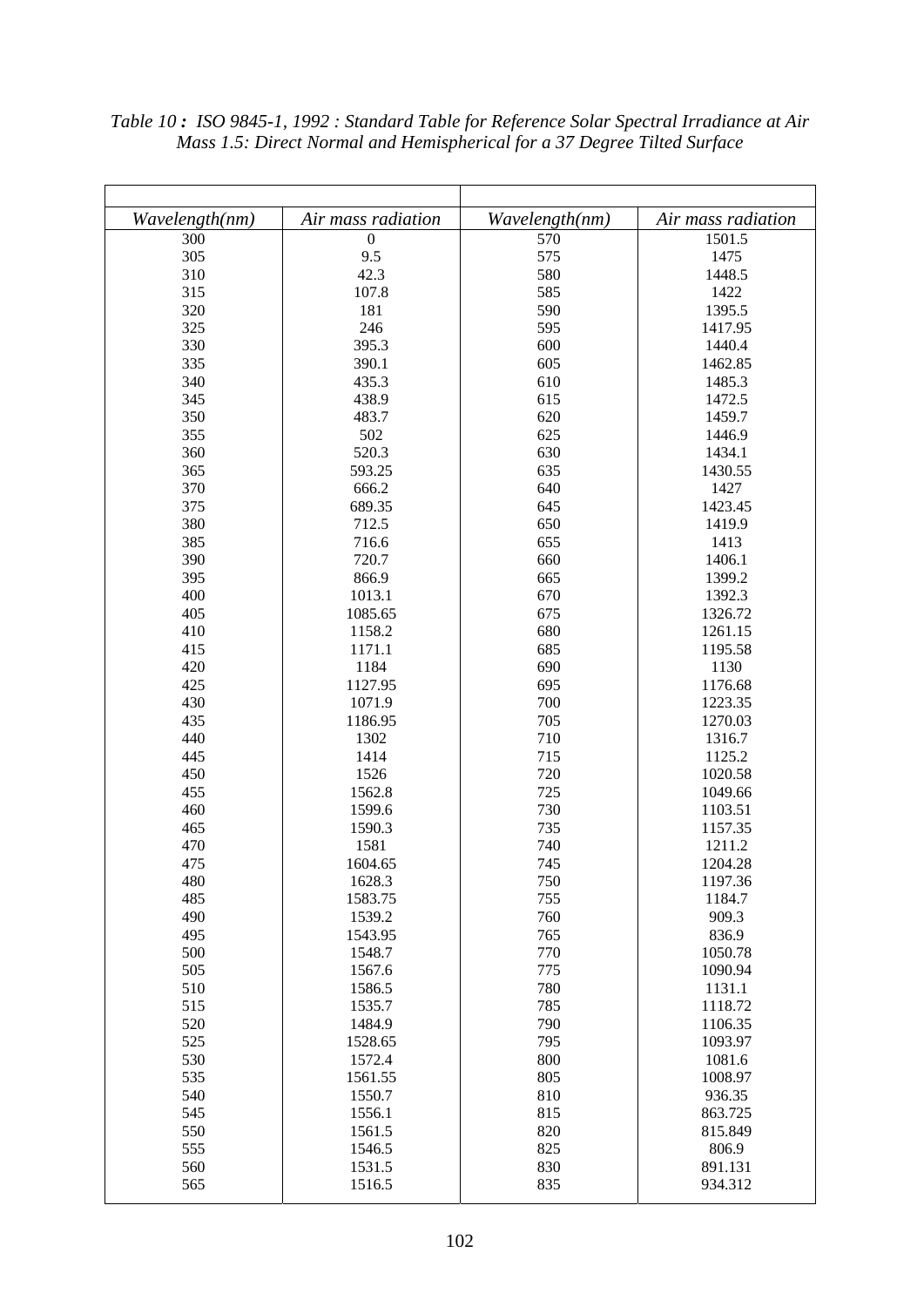| Wavelength(nm) | Air mass radiation | Wavelength(nm) | Air mass radiation |
|----------------|--------------------|----------------|--------------------|
| 835            | 934.312            | 1115           | 184.825            |
| 840            | 959.9              | 1120           | 108.9              |
| 845            | 964.65             | 1125           | 149                |
| 850            | 969.4              | 1130           | 189.1              |
| 855            | 974.15             | 1135           | 148.457            |
| 860            | 978.9              | 1140           | 158.05             |
| 865            | 967.475            | 1145           | 201.133            |
| 870            | 956.05             | 1150           | 244.217            |
| 875            | 944.625            | 1155           | 287.3              |
| 880            | 933.2              | 1160           | 330.383            |
| 885            | 896.26             | 1165           | 364.474            |
| 890            | 859.32             | 1170           | 396.316            |
| 895            | 822.38             | 1175           | 428.158            |
| 900            | 785.44             | 1180           | 460                |
| 905            | 748.5              | 1185           | 450.9              |
| 910            | 708                | 1190           | 441.8              |
| 915            | 667.5              |                | 432.7              |
| 920            | 678.9              | 1195<br>1200   |                    |
| 925            | 690.3              |                | 423.6              |
| 930            | 403.6              | 1205<br>1210   | 431.729            |
| 935            |                    | 1215           | 439.857            |
| 940            | 299.814            | 1220           | 447.986            |
|                | 273.382            |                | 456.114            |
| 945            | 298.518            | 1225           | 464.243            |
| 950<br>955     | 338.682            | 1230           | 472.371            |
|                | 401.388            | 1235           | 480.5              |
| 960            | 464.094            | 1240           | 474.373            |
| 965<br>970     | 526.8              | 1245           | 468.245            |
| 975            | 566.667            | 1250           | 462.118            |
|                | 606.533            | 1255           | 455.991            |
| 980            | 646.4<br>683.585   | 1260           | 449.864<br>443.736 |
| 985            |                    | 1265<br>1270   |                    |
| 990            | 720.77             |                | 437.609            |
| 995            | 744.984            | 1275<br>1280   | 431.482            |
| 1000           | 738.93             |                | 425.355            |
| 1005           | 732.876            | 1285           | 419.227            |
| 1010           | 726.823            | 1290           | 413.1              |
| 1015<br>1020   | 720.769<br>714.715 | 1295<br>1300   | 385.95<br>358.8    |
| 1025           | 708.661            | 1305           | 331.65             |
| 1030           | 702.608            | 1310           | 304.5              |
| 1035           | 696.554            | 1315           | 277.35             |
| 1040           | 690.5              | 1320           | 250.2              |
| 1045           | 681.667            | 1325           | 213.917            |
| 1050           | 672.833            | 1330           | 177.633            |
| 1055           | 664                | 1335           | 141.35             |
| 1060           | 655.167            | 1340           | 105.067            |
| 1065           |                    | 1345           | 68.7833            |
| 1070           | 646.333<br>637.5   | 1350           | 32.5               |
| 1075           | 600.017            | 1355           | 29.0667            |
| 1080           | 562.533            | 1360           | 25.6333            |
| 1085           | 525.05             | 1365           | 22.2               |
| 1090           | 487.567            | 1370           | 18.7667            |
| 1095           |                    | 1375           | 15.3333            |
|                | 450.083            | 1380           |                    |
| 1100<br>1105   | 412.6<br>336.675   | 1385           | 11.9<br>8.46667    |
| 1110           | 260.75             | 1390           | 5.03333            |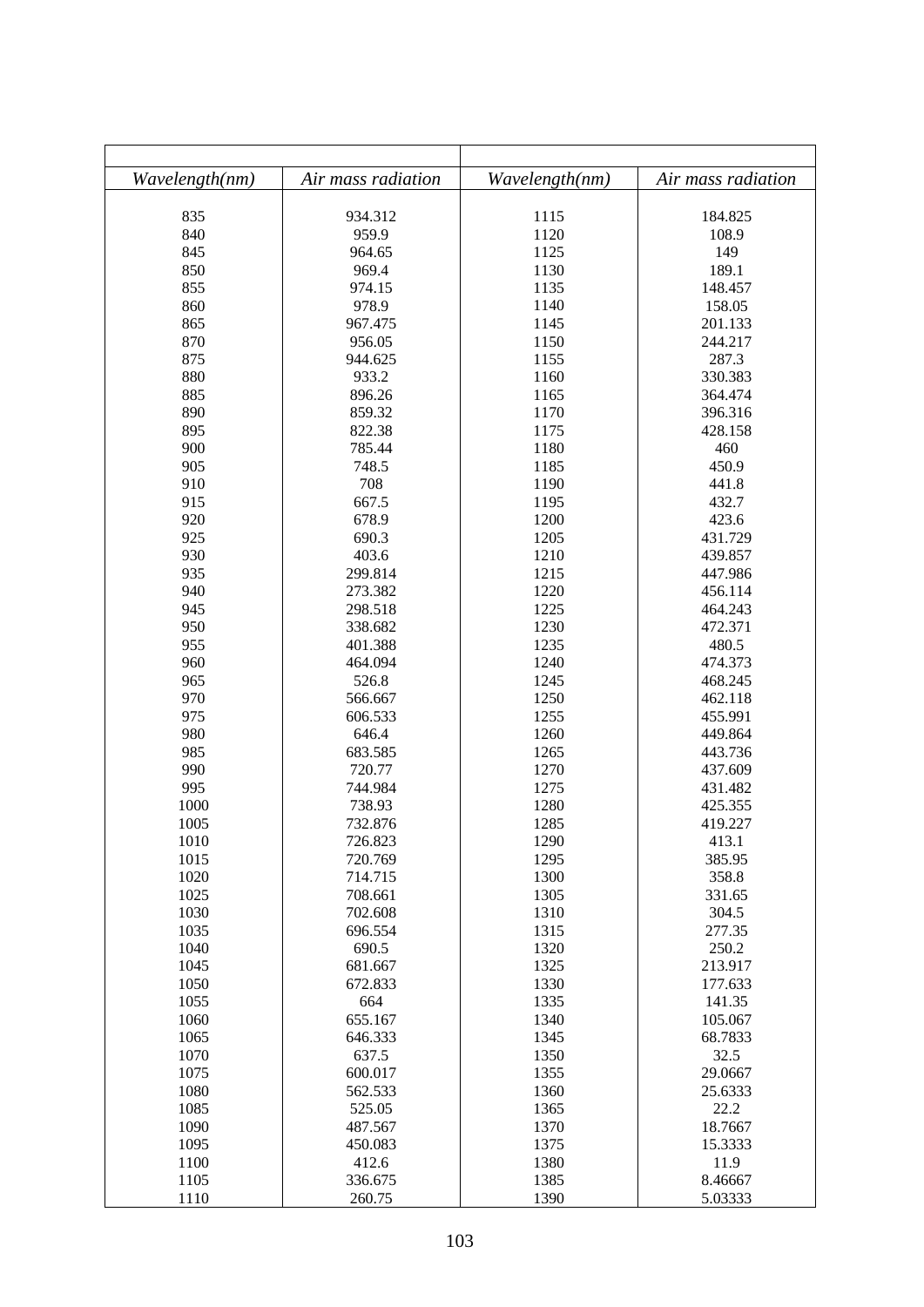| Wavelength(nm) | Air mass radiation | Wavelength(nm) | Air mass radiation |
|----------------|--------------------|----------------|--------------------|
|                |                    |                |                    |
| 1395           | 1.6                | 1675           | 221.841            |
| 1400           | 7.29474            | 1680           | 218.919            |
| 1405           | 12.9895            | 1685           | 214.968            |
| 1410           | 18.6842            | 1690           | 211.016            |
| 1415           | 24.3789            | 1695           | 207.065            |
| 1420           | 30.0737            | 1700           | 203.113            |
| 1425           | 35.7684            | 1705           | 199.161            |
| 1430           | 41.4632            | 1710           | 195.21             |
| 1435           | 47.1579            | 1715           | 191.258            |
| 1440           | 52.8526            | 1720           | 187.306            |
| 1445           | 61.875             | 1725           | 183.355            |
| 1450           | 74.225             | 1730           | 179.403            |
| 1455           | 86.575             | 1735           | 175.452            |
| 1460           | 98.925             | 1740           | 171.5              |
| 1465           | 105.169            | 1745           | 159.767            |
| 1470           | 105.307            | 1750           | 148.033            |
| 1475           | 105.445            | 1755           | 136.3              |
| 1480           | 116.99             | 1760           | 124.567            |
| 1485           | 136.14             | 1765           | 112.833            |
| 1490           | 155.29             | 1770           | 101.1              |
| 1495           | 174.44             | 1775           | 89.3667            |
| 1500           | 192.548            | 1780           | 77.6333            |
| 1505           | 209.961            | 1785           | 65.9               |
| 1510           | 227.374            | 1790           | 54.1667            |
| 1515           | 244.787            | 1795           | 42.4333            |
| 1520           | 262.2              | 1800           | 30.7               |
| 1525           | 265.358            | 1805           | 28.3083            |
| 1530           | 268.516            | 1810           | 25.9167            |
| 1535           | 271.674            | 1815           | 23.525             |
| 1540           | 274.242            | 1820           | 21.1333            |
| 1545           | 274.453            | 1825           | 18.7417            |
| 1550           | 274.663            | 1830           | 16.35              |
| 1555           | 274.874            | 1835           | 13.9583            |
| 1560           | 271.96             | 1840           | 11.5667            |
| 1565           | 264.36             | 1845           | 9.175              |
| 1570           | 256.76             | 1850           | 6.78333            |
| 1575           | 249.16             | 1855           | 4.39167            |
| 1580           | 245                | 1860           | $\sqrt{2}$         |
| 1585           | 246                | 1865           | 1.93333            |
| 1590           | 247                | 1870           | 1.86667            |
| 1595           | 244.283            | 1875           | 1.8                |
| 1600           | 239.089            | 1880           | 1.73333            |
| 1605           | 233.894            | 1885           | 1.66667            |
| 1610           | 228.7              | 1890           | 1.6                |
| 1615           | 232.65             | 1895           | 1.53333            |
| 1620           | 236.6              | 1900           | 1.46667            |
| 1625           | 240.55             | 1905           | 1.4                |
| 1630           | 244.5              | 1910           | 1.33333            |
| 1635           | 241.469            | 1915           | 1.26667            |
| 1640           | 238.438            | 1920           | 1.2                |
| 1645           | 235.406            | 1925           | 3.7                |
| 1650           | 233.013            | 1930           | 6.2                |
| 1655           | 230.778            | 1935           | 8.7                |
| 1660           | 228.544            | 1940           | 11.2               |
| 1665           | 226.309            | 1945           | 13.7               |
| 1670           | 224.075            | 1950           | 16.2               |
|                |                    |                |                    |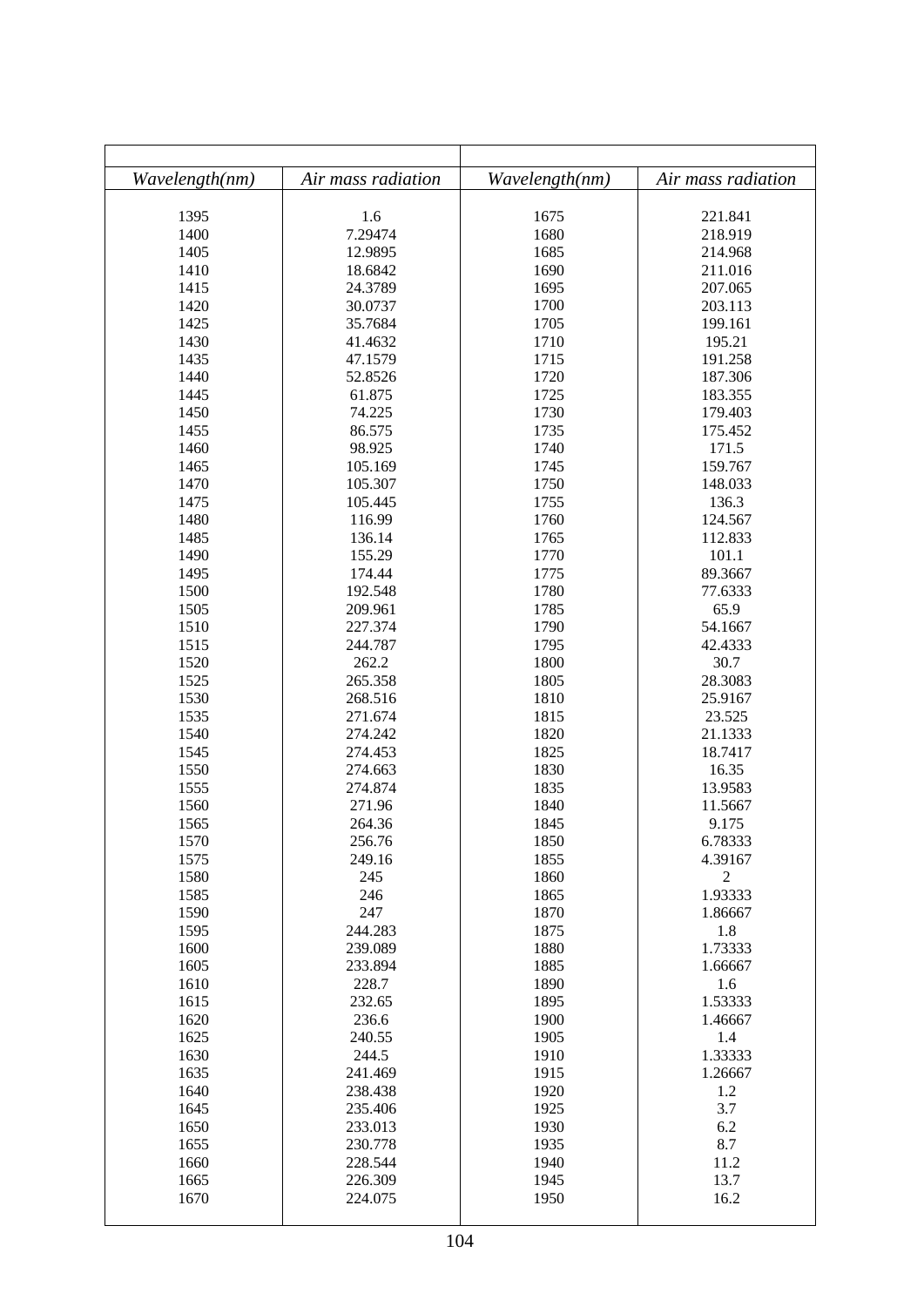| Wavelength(nm) | Air mass radiation | Wavelength(nm) | Air mass radiation |
|----------------|--------------------|----------------|--------------------|
| 1955           | 18.7               | 2235           | 70.8319            |
| 1960           | 21.2               | 2240           | 70.7417            |
| 1965           | 35.18              | 2245           | 70.6514            |
| 1970           | 49.16              | 2250           | 70.5611            |
| 1975           | 63.14              | 2255           | 70.4708            |
| 1980           | 77.12              | 2260           | 70.3806            |
| 1985           | 91.1               | 2265           | 70.2903            |
| 1990           | 75.025             | 2270           | 70.2               |
| 1995           | 58.95              | 2275           | 69.7444            |
| 2000           | 42.875             | 2280           | 69.2889            |
| 2005           | 26.8               | 2285           | 68.8333            |
| 2010           | 38.9167            | 2290           | 68.3778            |
| 2015           | 51.0333            | 2295           | 67.9222            |
| 2020           | 63.15              | 2300           | 67.4667            |
| 2025           | 75.2667            | 2305           | 67.0111            |
| 2030           | 87.3833            | 2310           | 66.5556            |
| 2035           | 99.5               | 2315           | 66.1               |
| 2040           | 92.9833            | 2320           | 65.6444            |
| 2045           | 86.4667            | 2325           | 65.1889            |
| 2050           | 79.95              | 2330           | 64.7333            |
| 2055           | 73.4333            | 2335           | 64.2778            |
| 2060           | 66.9167            | 2340           | 63.8222            |
| 2065           | 60.4               | 2345           | 63.3667            |
| 2070           | 64.5               | 2350           | 62.9111            |
| 2075           | 68.6               | 2355           | 62.4556            |
| 2080           | 72.7               | 2360           | 62                 |
| 2085           | 76.8               | 2365           | 59.7333            |
| 2090           | 80.9               | 2370           | 57.4667            |
| 2095           | 85                 | 2375           | 55.2               |
| 2100           | 89.1               | 2380           | 52.9333            |
| 2105           | 88.3812            | 2385           | 50.6667            |
| 2110           | 87.6625            | 2390           | 48.4               |
| 2115           | 86.9437            | 2395           | 46.1333            |
| 2120           | 86.225             | 2400           | 43.8667            |
| 2125           | 85.5062            | 2405           | 41.6               |
| 2130           |                    |                | 39.3333            |
| 2135           | 84.7875<br>84.0687 | 2410<br>2415   | 37.0667            |
| 2140           | 83.35              | 2420           | 34.8               |
| 2145           | 82.6313            | 2425           | 32.5333            |
| 2150           | 81.772             | 2430           | 30.2667            |
| 2155           | 80.702             | 2435           | 28                 |
| 2160           | 79.632             | 2440           | 25.7333            |
| 2165           | 78.562             | 2445           | 23.4667            |
| 2170           | 77.492             | 2450           | 21.2               |
| 2175           | 76.422             | 2455           | 20.8932            |
| 2180           | 75.352             | 2460           | 20.5864            |
| 2185           | 74.282             | 2465           | 20.2795            |
| 2190           | 73.212             | 2470           | 19.9727            |
| 2195           | 72.142             | 2475           | 19.6659            |
| 2200           | 71.4639            | 2480           | 19.3591            |
| 2205           | 71.3736            | 2485           | 19.0523            |
| 2210           | 71.2833            | 2490           | 18.7455            |
| 2215           | 71.1931            | 2495           | 18.1268            |
| 2220           | 71.1028            | 2500           | 16.261             |
| 2225           | 71.0125            | 2505           | 14.3951            |
| 2230           | 70.9222            | 2510           | 12.5293            |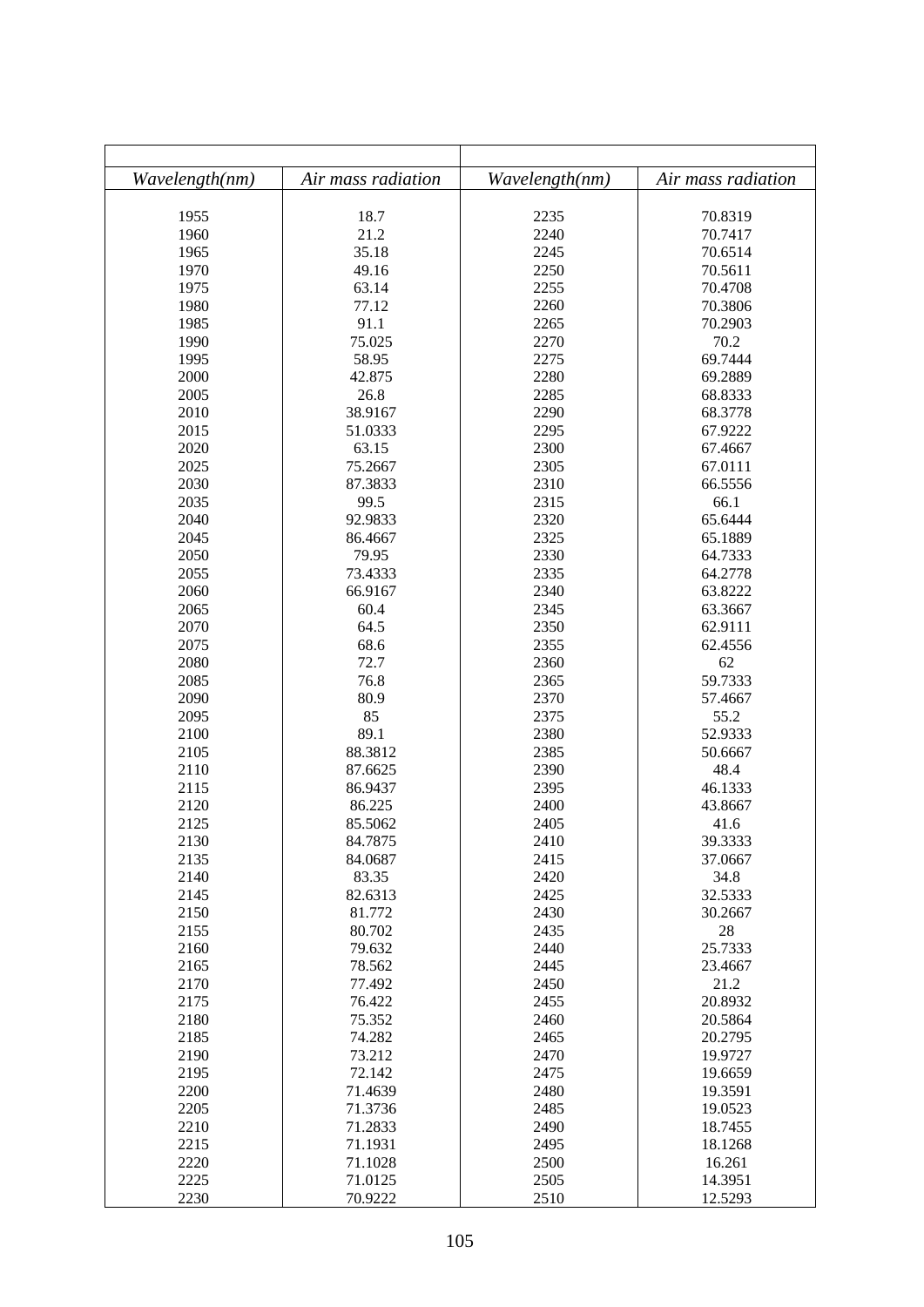| Wavelength(nm) | Air mass radiation | Wavelength(nm) | Air mass radiation |
|----------------|--------------------|----------------|--------------------|
|                |                    |                |                    |
| 2515           | 10.6634            |                |                    |
| 2520           | 8.79756            |                |                    |
| 2525           | 6.93171            |                |                    |
| 2530           | 5.06585            |                |                    |
| 2535           | 3.2                |                |                    |
|                |                    |                |                    |

The graph of above data set is,





*Graph 23 : Reference Solar Spectral Irradiance at Air Mass 1.5: Direct Normal and Hemispherical for a 37 Degree Tilted Surface*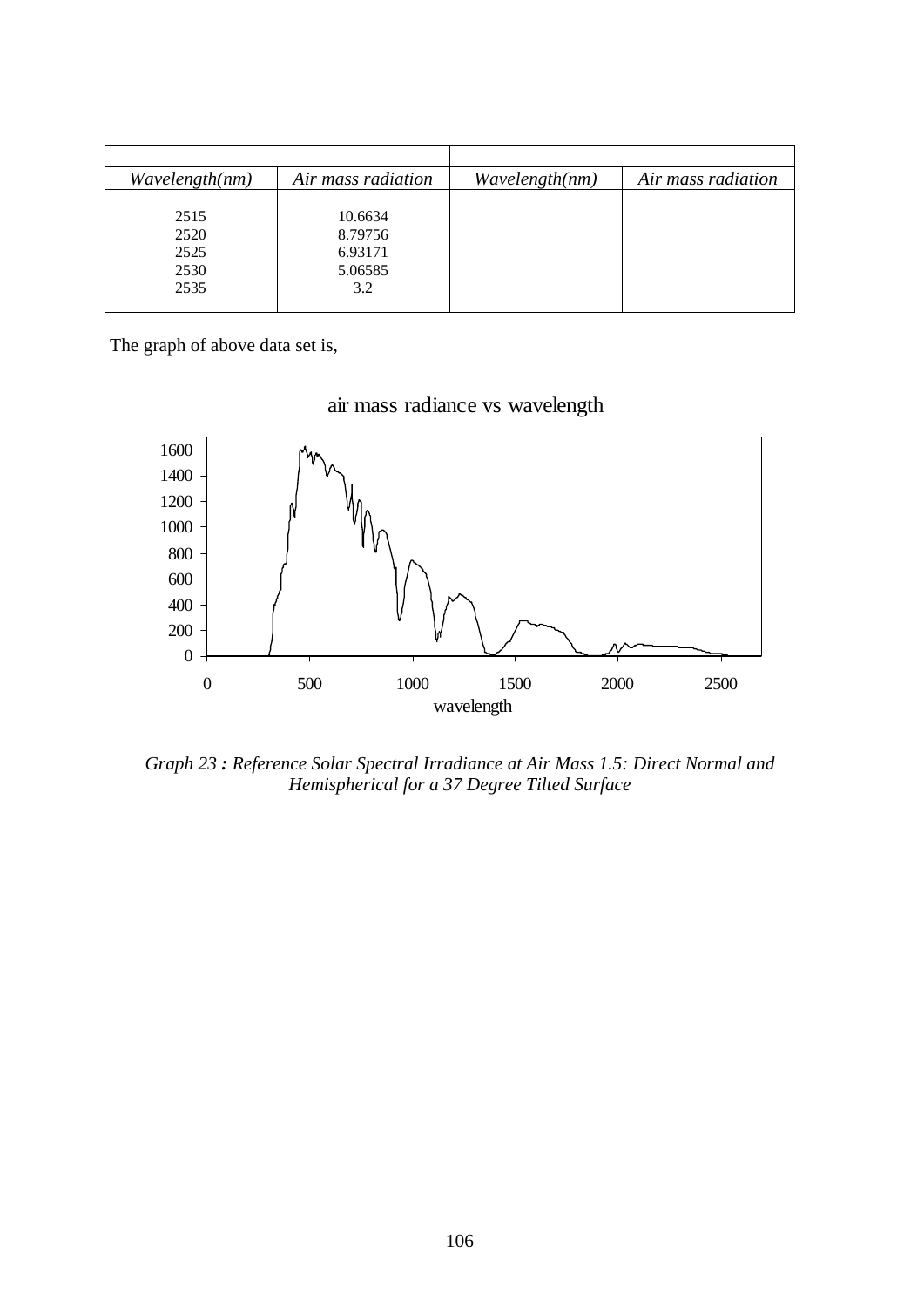## Gauss elimination method

One of the most popular techniques for solving simultaneous linear equations is the Gaussian elimination method. The approach is designed to solve a general set of *n* equations and *n* unknowns

$$
a_{11}x_1 + a_{12}x_2 + a_{13}x_3 + \dots + a_{1n}x_n = b_1
$$
\n(2.143)

$$
a_{21}x_1 + a_{22}x_2 + a_{23}x_3 + \dots + a_{2n}x_n = b_2
$$
\n(2.144)

$$
\cdot \qquad \cdot
$$
  
\n
$$
a_{n1}x_1 + a_{n2}x_2 + a_{n3}x_3 + \dots + a_{nn}x_n = b_n
$$
 (2.145)

Gaussian elimination consists of two steps,

Forward Elimination of Unknowns: In this step, the unknown is eliminated in each equation starting with the first equation. This way, the equations are "reduced" to one equation and one unknown in each equation.

Back Substitution: In this step, starting from the last equation, each of the unknowns is found.

## a) Forward Elimination of Unknowns:

In the first step of forward elimination, the first unknown,  $x<sub>l</sub>$  is eliminated from all rows below the first row. The first equation is selected as the pivot equation to eliminate  $x_1$ . So, to eliminate  $x_l$  in the second equation, one divides the first equation by  $a_{1l}$  (hence called the pivot element) and then multiply it by *a21*. That is, same as multiplying the first equation by  $a_{21}/a_{11}$  to give,

$$
a_{21}x_1 + \frac{a_{21}}{a_{11}}a_{12}x_2 + \dots + \frac{a_{21}}{a_{11}}a_{1n}x_n = \frac{a_{21}}{a_{11}}b_1
$$
 (2.146)

Now, this equation can be subtracted from the second equation to give

$$
\left(a_{22} - \frac{a_{21}}{a_{11}}a_{12}\right)x_2 + \dots + \left(a_{2n} - \frac{a_{21}}{a_{11}}a_{1n}\right)x_n = b_2 - \frac{a_{21}}{a_{11}}b_1
$$
\n(2.147)

$$
a_{22}x_2 + ... + a_{2n}x_n = b_2 \tag{2.148}
$$

where

$$
a_{22} = a_{22} - \frac{a_{21}}{a_{11}} a_{12}
$$
  
\n
$$
\vdots \qquad \vdots \qquad \vdots
$$
  
\n
$$
a_{2n} = a_{2n} - \frac{a_{21}}{a_{11}} a_{1n}
$$
\n(2.149)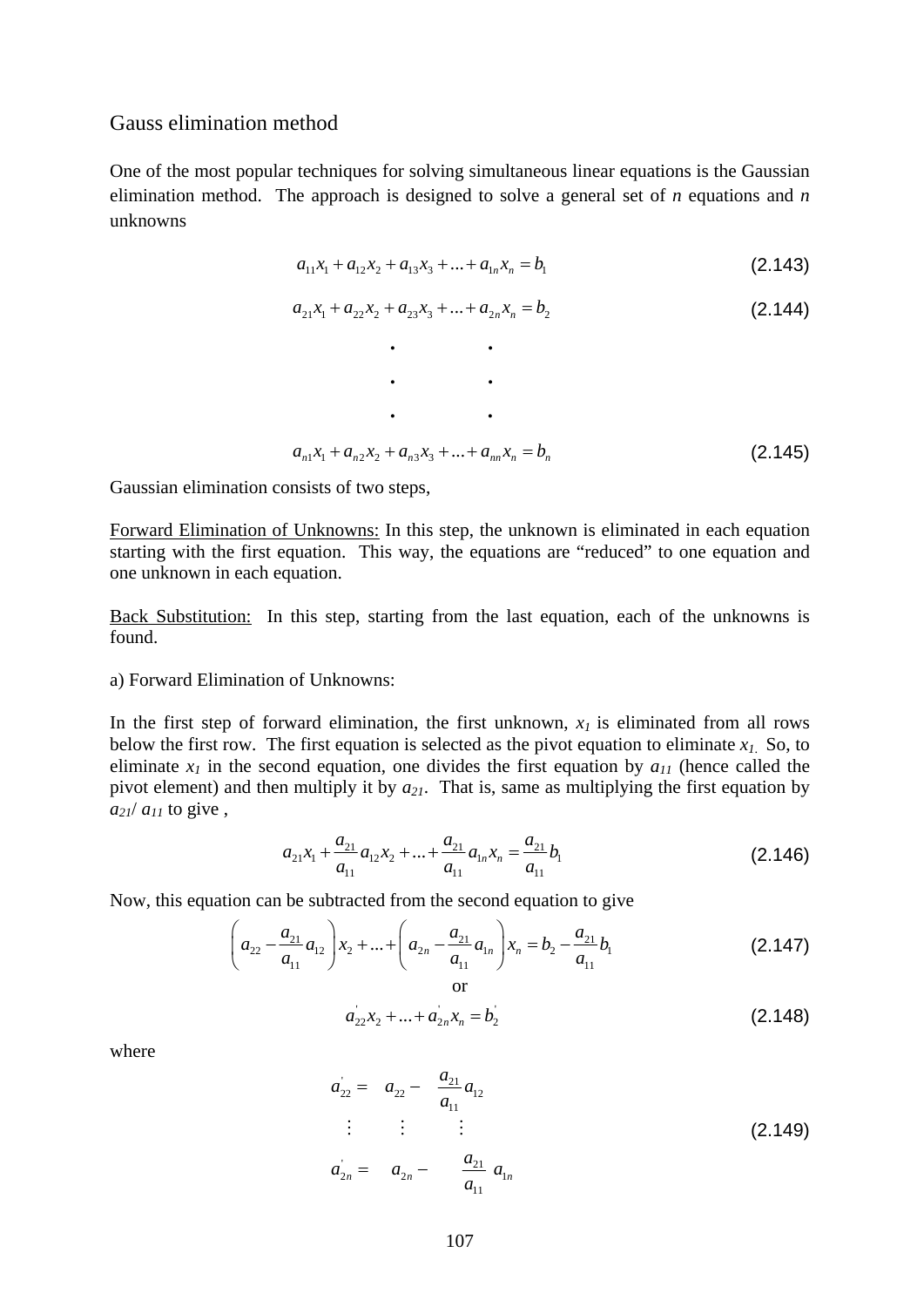This procedure of eliminating  $x_1$ , is now repeated for the third equation to the n<sup>th</sup> equation to reduce the set of equations as

$$
a_{11}x_1 + a_{12}x_2 + a_{13}x_3 + \dots + a_{1n}x_n = b_1
$$
\n(2.150)

$$
a_{22}x_2 + a_{23}x_3 + \dots + a_{2n}x_n = b_2 \tag{2.151}
$$

$$
a_{32}x_2 + a_{33}x_3 + \dots + a_{3n}x_n = b_3
$$
 (2.152)

$$
\vdots \t\t\t\vdots \t\t\t\vdots \t\t\t\vdots \t\t\t\vdots \t\t\t\vdots \t\t\t\vdots \t\t\t\vdots \t\t\t\vdots \t\t\t\vdots \t\t\t\vdots \t\t\t\vdots \t\t\t\t\vdots \t\t\t\t\vdots \t\t\t\t\vdots \t\t\t\t\vdots \t\t\t\t\vdots \t\t\t\t\vdots \t\t\t\t\vdots \t\t\t\t\vdots \t\t\t\t\vdots \t\t\t\t\vdots \t\t\t\t\vdots \t\t\t\t\vdots \t\t\t\t\vdots \t\t\t\t\vdots \t\t\t\t\vdots \t\t\t\t\vdots \t\t\t\t\vdots \t\t\t\t\vdots \t\t\t\t\vdots \t\t\t\t\vdots \t\t\t\t\vdots \t\t\t\t\vdots \t\t\t\t\vdots \t\t\t\t\vdots \t\t\t\t\vdots \t\t\t\t\vdots \t\t\t\t\vdots \t\t\t\t\vdots \t\t\t\t\vdots \t\t\t\t\vdots \t\t\t\t\vdots \t\t\t\t\vdots \t\t\t\t\vdots \t\t\t\t\vdots \t\t\t\t\vdots \t\t\t\t\vdots \t\t\t\t\vdots \t\t\t\t\vdots \t\t\t\t\vdots \t\t\t\t\vdots \t\t\t\t\vdots \t\t\t\t\vdots \t\t\t\t\vdots \t\t\t\t\vdots \t\t\t\t\vdots \t\t\t\t\vdots \t\t\t\t\vdots \t\t\t\t\vdots \t\t\t\t\vdots \t\t\t\t\vdots \t\t\t\t\vdots \t\t\t\t\vdots \t\t\t\t\vdots \t\t\t\t\vdots \t\t\t\t\vdots \t\t\t\t\vdots \t\t\t\t\vdots \t\t\t\t\vdots \t\t\t\t\vdots \t\t\t\t\vdots \t\t\t\t\vdots \t\t\t\t\vdots \t\t\t\t\vdots \t\t\t\t\vdots \t\t\t\t\vdots \t\t\t\t\vdots \t\t\t\t\vdots \t\t\t\t\vdots \t\t\t\t\vdots \t\t\t\t\vdots \t\t\t\t\vdots \t\t\t\t\vdots \t\t\t\t\vdots \t\t\t\t\vdots \t\t\t\t\vdots \t\t\t\t\vdots \t\t\t\t\vdots \t\t\t\t\vdots \t\t\t\t\vdots \t\t\t\t\vdots \t\t\t\t\vdots \t\t\t\t\vdots \t\t\t\t\vdots \t\t\t\t\vdots \t\t\t\t\vdots
$$

This is the end of the first step of forward elimination. Now for the second step of forward elimination, it is started with the second equation as the pivot equation and  $a_{22}$  as the pivot element. So, to eliminate  $x_2$  in the third equation, one divides the second equation by  $a'_{22}$ (the pivot element) and then multiply it by  $a'_{32}$ . That is, same as multiplying the second equation by  $a'_{32}/a'_{22}$  and subtracting from the third equation. This makes the coefficient of *x2* zero in the third equation. The same procedure is now repeated for the fourth equation till the  $n^{th}$  equation to give

$$
a_{11}x_1 + a_{12}x_2 + a_{13}x_3 + \dots + a_{1n}x_n = b_1
$$
\n(2.154)

$$
a_{22}x_2 + a_{23}x_3 + \dots + a_{2n}x_n = b_2 \tag{2.155}
$$

$$
a_{33}^{\dagger}x_3 + \ldots + a_{3n}^{\dagger}x_n = b_3^{\dagger} \tag{2.156}
$$

$$
\vdots \qquad \vdots
$$
\n
$$
a_{n3}^{\dagger}x_3 + \ldots + a_{nn}^{\dagger}x_n = b_n^{\dagger}
$$
\n
$$
(2.157)
$$

The next steps of forward elimination are conducted by using the third equation as a pivot equation and so on. That is, there will be a total of (*n*-1) steps of forward elimination. At the end of (*n*-1) steps of forward elimination, we get a set of equations that look like

$$
a_{11}x_1 + a_{12}x_2 + a_{13}x_3 + \dots + a_{1n}x_n = b_1
$$
\n(2.158)

$$
a_{22}x_2 + a_{23}x_3 + \dots + a_{2n}x_n = b_2 \tag{2.159}
$$

$$
a_{33}^{\dagger}x_3 + \ldots + a_{3n}^{\dagger}x_n = b_3^{\dagger} \tag{2.160}
$$

$$
\begin{array}{ccc}\n\cdot & \cdot & \cdot \\
\cdot & \cdot & \cdot \\
a_{nn}^{(n-1)}x_n = b_n^{(n-1)}\n\end{array}
$$
\n(2.161)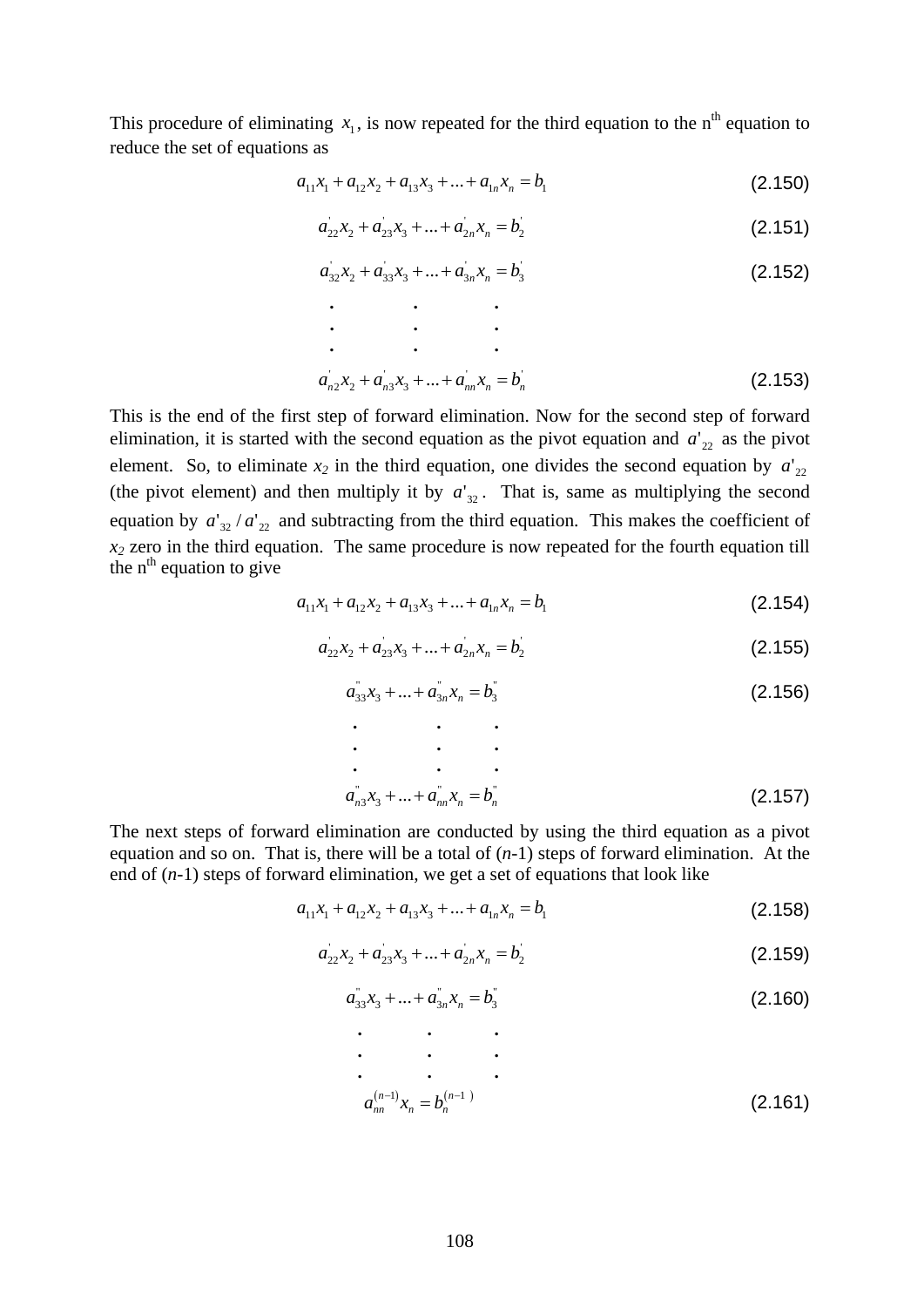b) Back Substitution:

Now the equations are solved starting from the last equation as it has only one unknown.

$$
x_n = \frac{b_n^{(n-1)}}{a_m^{(n-1)}}
$$
 (2.162)

Then the second last equation, that is the  $(n-1)^{th}$  equation, has two unknowns  $-x_n$  and  $x_{n-1}$ , but  $x_n$  is already known. This reduces the  $(n-1)^{th}$  equation also to one unknown. Back substitution hence can be represented for all equations by the formula

$$
x_{i} = \frac{b_{i}^{(i-1)} - \sum_{j=i+1}^{n} a_{ij}^{(i-1)} x_{j}}{a_{ii}^{(i-1)}}
$$
 for  $i = n - 1, n - 2, ...,$  (2.163)

And

$$
x_n = \frac{b_n^{(n-1)}}{a_{nn}^{(n-1)}}
$$
 (2.164)